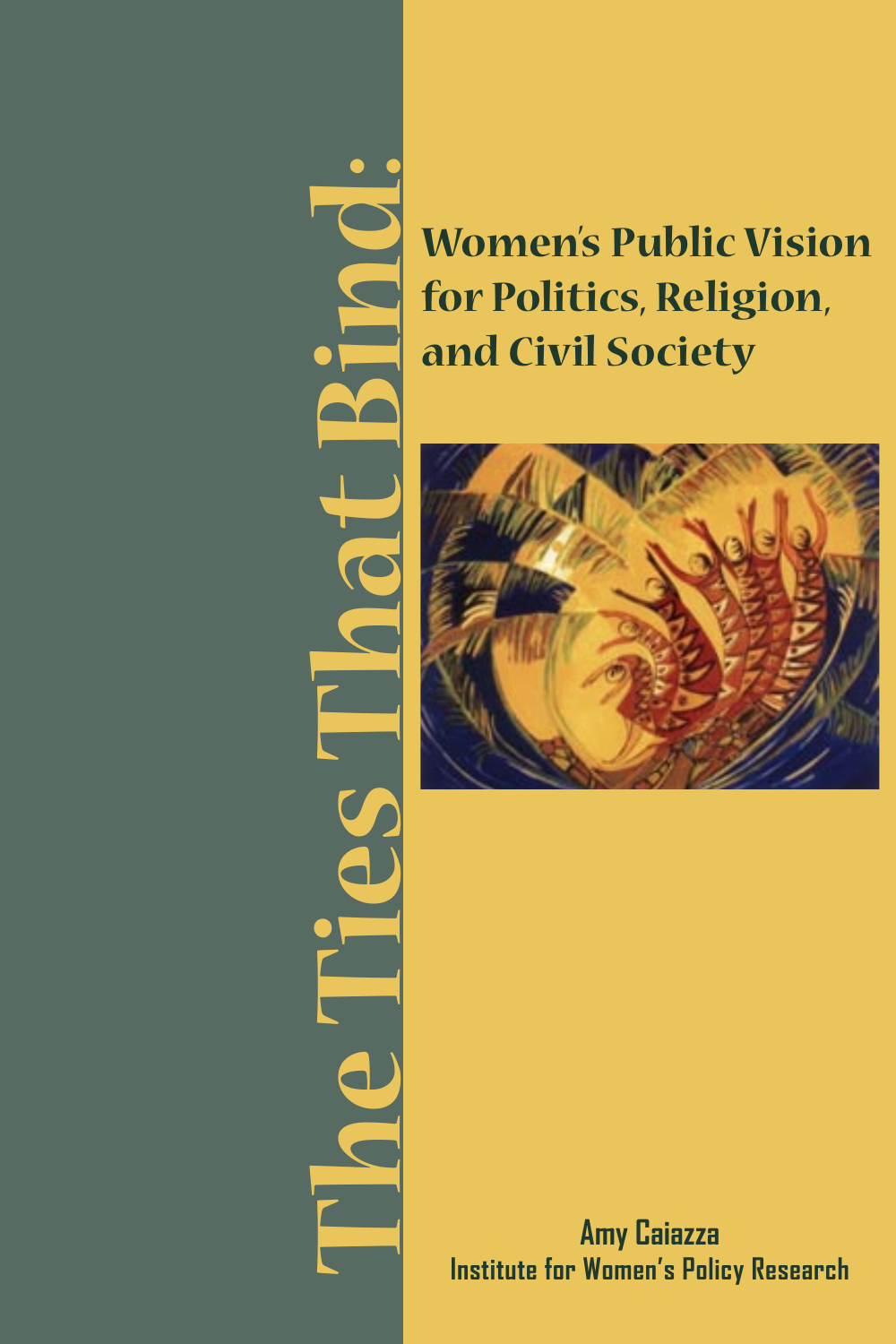#### **About This Report**

This report is the first in a series on women's work as leaders and activists in religious, and particularly interfaith, social justice organizations. The series will analyze the values, motivations, experiences, and leadership development of women involved in this work. It will also explore how leaders in the women's movement think about religion and religious values.

IWPR hopes that our research will build awareness of the work and values of women who work as volunteers and activists in support of social justice, often based on their faith. In doing so, we hope to contribute to building a new, more unified source of support for social justice issues and causes, and to ensuring that women's voices are central to politics and U.S. policymaking.

The report was produced with support from the Ford Foundation. IWPR's work in this area is supported by both the Ford Foundation and the Sister Fund.

#### **About the Institute for Women's Policy Research**

The Institute for Women's Policy Research (IWPR) is a scientific research organization dedicated to informing and stimulating the debate on public policy issues of critical importance to women and their families. IWPR focuses on issues of poverty and welfare, employment and earnings, work and family, health and safety, and women's civic and political participation.

The Institute works with policymakers, scholars, and public interest groups to design, execute, and disseminate research that illuminates economic and social policy issues affecting women and families and to build a network of individuals and organizations that conduct and use women-oriented policy research. IWPR, an independent, nonprofit, research organization also works in affiliation with the graduate programs in public policy and women's studies at The George Washington University.

IWPR's work is supported by foundation grants, government grants and contracts, donations from individuals, and contributions from organizations. Members and affiliates of IWPR's Information Network receive reports and information on a regular basis. IWPR is a 501(c)(3) tax-exempt organization.

#### **Institute for Women's Policy Research**

1707 L Street NW, Suite 750 Washington, DC 20036 Phone: (202) 785 5100 Fax: (202) 833-4362 www.iwpr.org

\$12 IWPR # I914 ISBN # 1-933161-05-1 Library of Congress Control Number: 2005928893

 $\odot$  Copyright 2005 by the Institute for Women's Policy Research, Washington, DC. All rights reserved. Printed in the United States of America.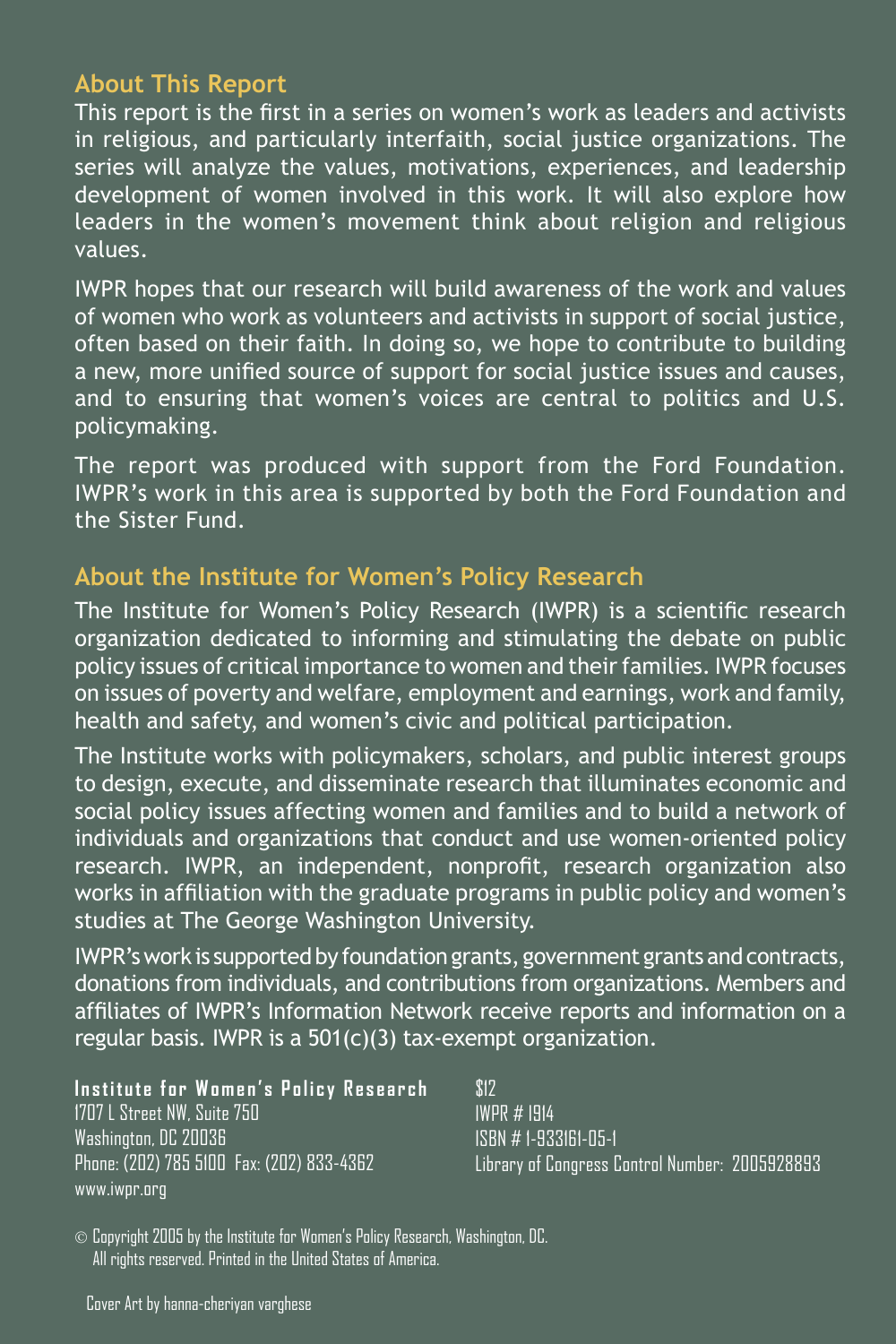# **The Ties That Bind: WOMEN'S PUBLIC VISION FOR POLITICS, RELIGION, AND CIVIL SOCIETY**

**Amy Caiazza, Ph.D.**

Institute for Women's Policy Research



1707 L Street NW, Suite 750 Washington, DC 20036 Phone: (202) 785-5100 Fax: (202) 833-4362 www.iwpr.org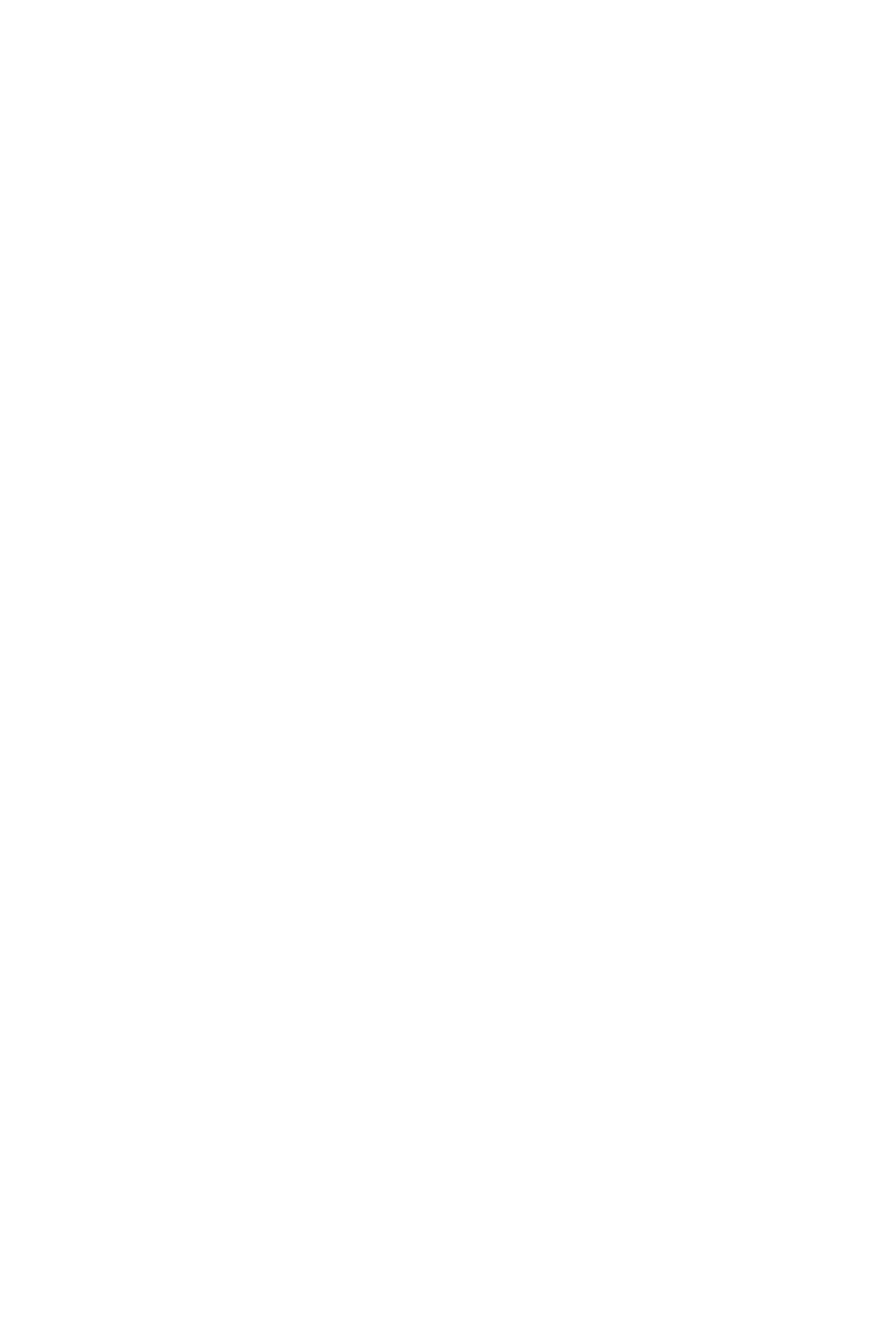## **Preface**

With *The Ties That Bind: Women's Public Vision for Politics, Religion, and Civil Society*, the Institute for Women's Policy Research offers a new way of thinking about issues of politics and morality in the United States, based on how these ideas are defined and described for us in a series of interviews with women religious social justice activists. By publishing this report, IWPR hopes to reframe the language of religion, morality, and politics in a way that is informed by women's experiences, authority, and agency.

*The Ties That Bind* is the first major publication from a project IWPR began in the fall of 2003 to think about the opportunities for and obstacles to women's activism and leadership in religious institutions, particularly as a conduit for civic and political participation. The project was inspired, in part, by our ongoing concern over women's low levels of political and civic involvement, in turn rooted in our interest in improving women's status and raising the visibility of issues of concern to women. In essence, we would like to see more women involved in politics and civic life, both to increase fairness and to promote the issues that women care about. IWPR is dedicated to research that broadens public dialogue and addresses strategies that can improve women's participation and representation.

The women we interviewed provide compelling models for us all in their inspiring and effective activism and leadership. They also show what happens when women claim activist roles: they inject new ideas and visions based on their distinct experiences and values. As men do, women work from the history and values of their religious, political, and socioeconomic backgrounds, but they bring their own perspectives to them as well—at times in ways that challenge male privilege and transform concepts defined, traditionally, by men.

One of the important implications of our findings is that there is substantial room for collaboration and coordination between women like those we interviewed and the women in the U.S. women's movement. Religious social justice groups share important goals and values with the women's movement, and as a result there is great potential benefit in pursuing collaborative work. Yet the two movements rarely work closely together on issues that are of concern to both communities—in part because of skepticism on both sides about motivations and values.

IWPR plans over the next several years to work toward building closer relationships among leaders—particularly women leaders—of women's organizations and religious social justice groups. To this end, we are launching a Working Group on Women's Public Vision, which will be made up of leaders in both communities, as well as academics and religious leaders working in related fields, who will work to develop stronger networks and cooperative activities. We hope that this group will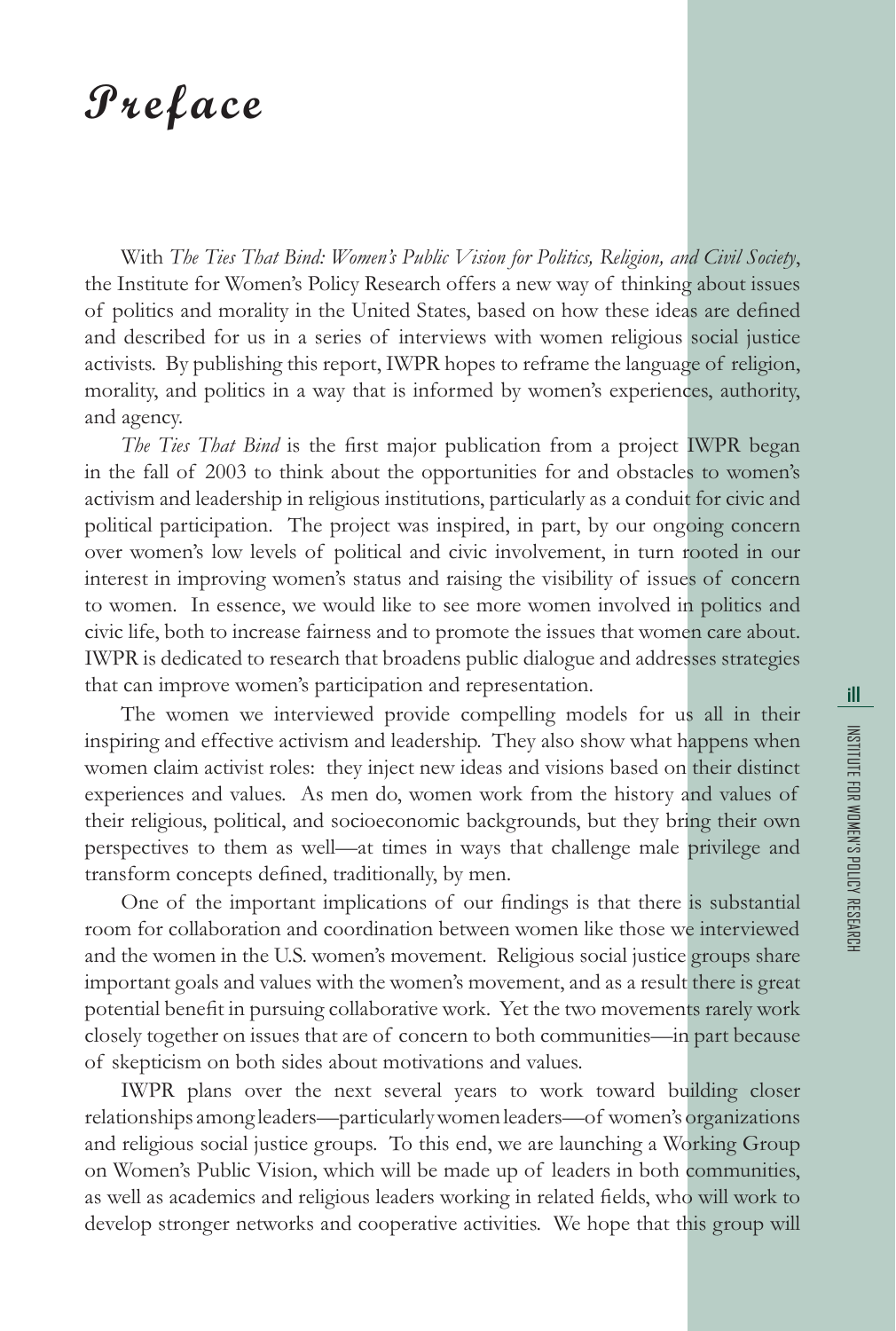raise the visibility of the values and visions of women doing social justice work in a variety of contexts. We hope it will bring women's voices more visibly and forcefully into debates over moral values and politics.

This report, and the work that will follow it, are designed to inspire a new set of conversations about how best to integrate women's concerns, ideas, and visions into policymaking, political and religious institutions, and activist movements at all levels of American society. The women we interviewed are inspiring and heartening in the energy, thoughtfulness, and passion they bring to their work. By really hearing what they have to say, all of us, as individuals, as communities, and as a nation, can benefit.

Heidi Hartmann, Ph.D. President Institute for Women's Policy Research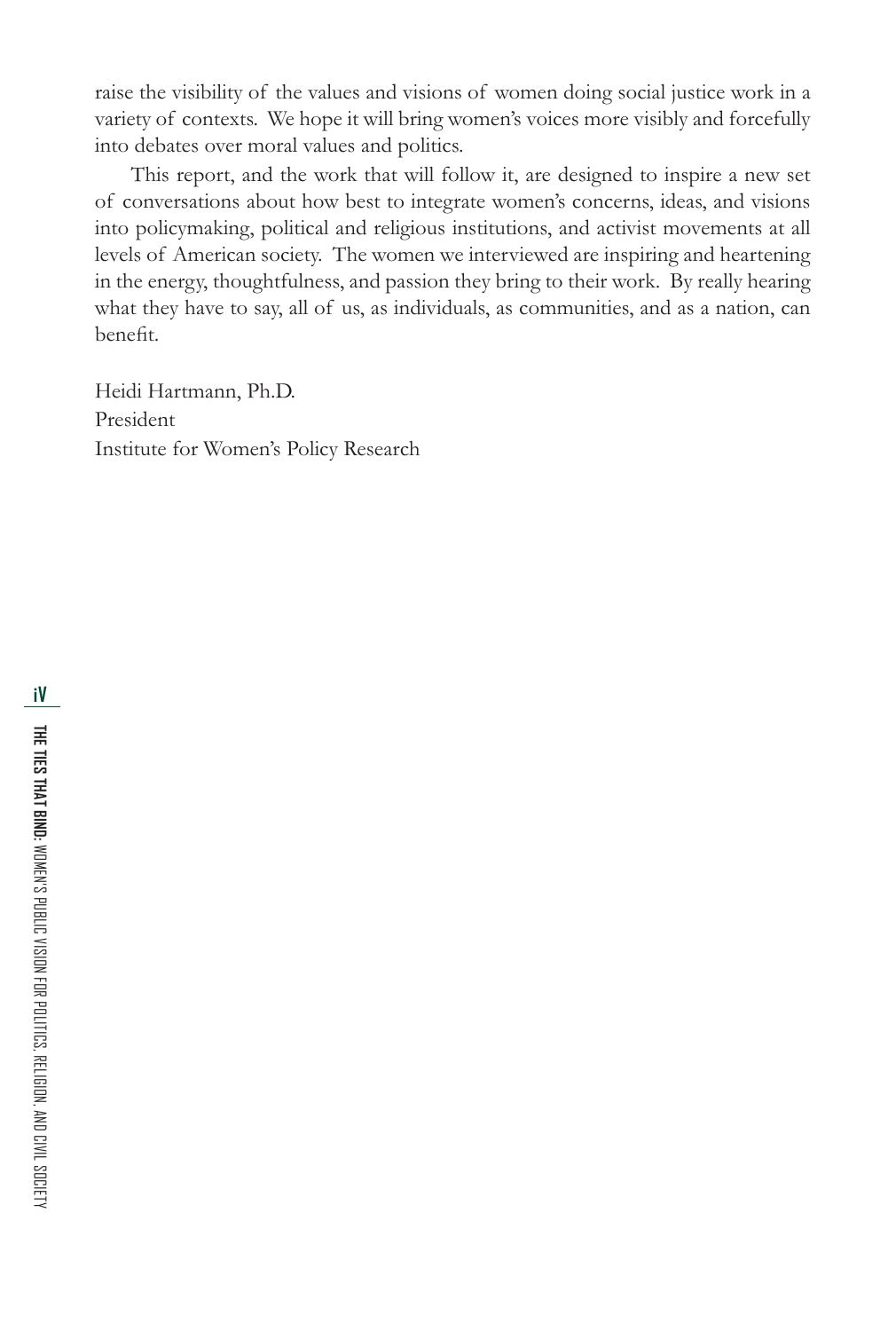## **Acknowledgments**

This project relied first and foremost on the participation of the women and men interviewed for our research. In every case, they volunteered their time, energy, and passion. They approached the interviews with honesty and sincerity, which made meeting and speaking with them a truly moving and inspiring set of experiences. We would like to thank each and every participant for their involvement.

The Institute for Women's Policy Research would also like to thank Constance Buchanan, Program Officer at the Ford Foundation, who provided funding for research, production, and outreach for this report. We would also like to thank Kanyere Eaton, Executive Director of the Sister Fund, for funding in support of outreach for IWPR's work on the project.

Members of our advisory committee for the project, listed on the following page, provided invaluable input, particularly for the project's research design and the implementation of the interviews. We also thank our external reviewers for this report, each of whom provided insightful and provocative input on earlier drafts: Jean Robinson, Professor of Political Science, Indiana University; Linell Cady, Franca G. Oreffice Dean's Distinguished Professor of Religious Studies and Director of the Center for the Study of Religion and Conflict, Arizona State University; and Constance Buchanan. As always, however, all errors are the author's alone.

Helpful, efficient, and cheerful research assistance for the project was provided by Katie Hamm, Mariam K. Chamberlain Research Fellow; Carrie Hanlon, Consulting Fellow; Jennifer Lucas, Intern; and Erica Williams, Research Program Coordinator. Ms. Williams also drafted much of the Appendix on research methodology. Barbara Gault, Director of Research, and Heidi Hartmann, President, provided guidance, support, and invaluable review and input at all stages of the project.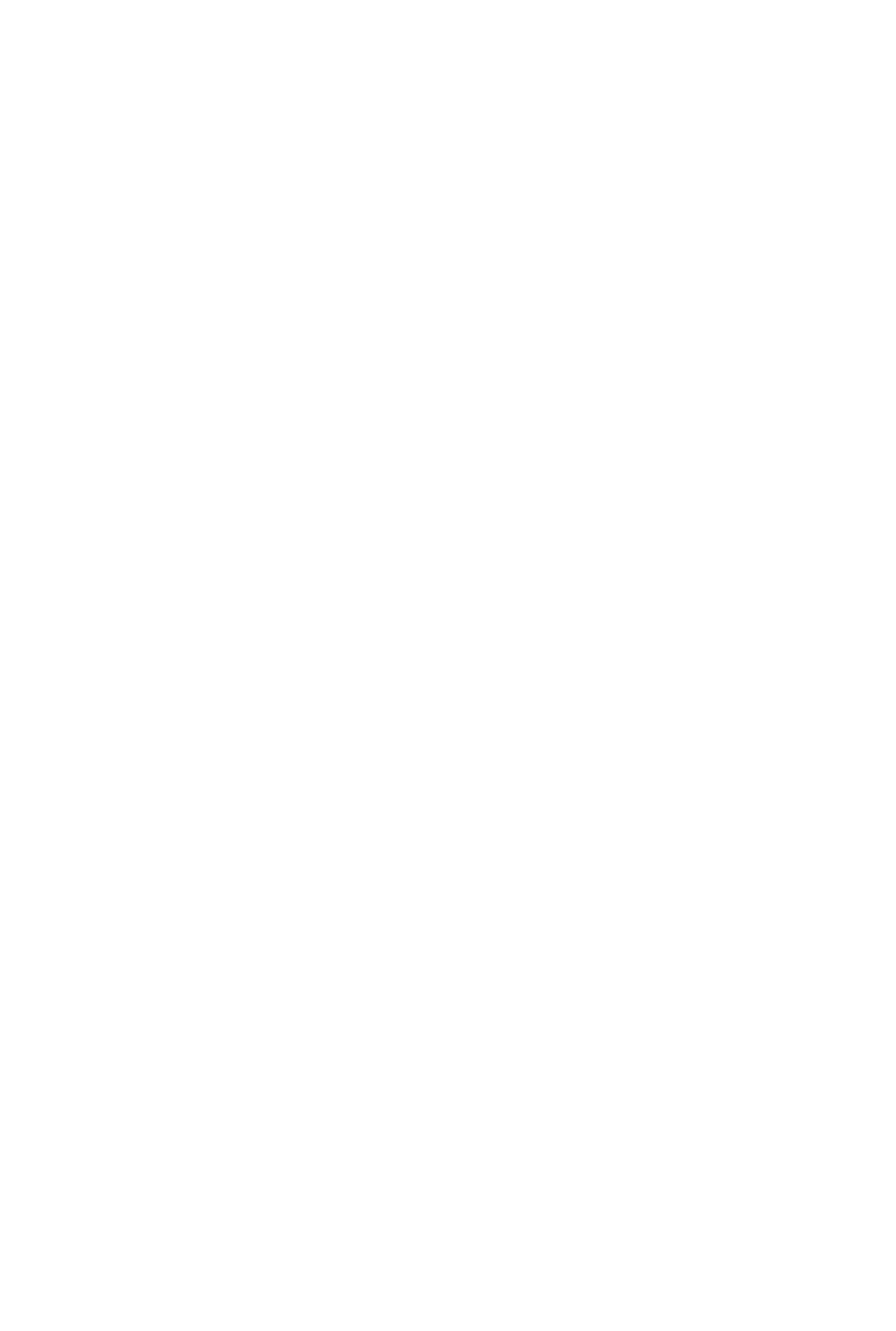## **Advisory Committee**

Dr. Leila Ahmed Victor S. Thomas Professor of Divinity Harvard Divinity School

Dr. Nancy Ammerman Professor of Theology Boston University

Dr. Kristi Andersen Professor of Political Science Syracuse University

Ms. Kim Bobo Executive Director Interfaith Worker Justice

Dr. Martha Burk Chair National Council of Women's Organizations

Reverend Clare Butterfield Project Director Faith in Place

Ms. Krishanti Dharmaraj Executive Director Wild for Human Rights

Ms. Anne Griffis Legislative Advisor Church Women United

Ms. Mary Gonzales California Director Gamaliel Foundation

Former Lt. Gov. Kathleen Kennedy Townsend President Operation Respect

Rabbi Sharon Kleinbaum Senior Rabbi Congregation Beth Simchat Torah Ms. Laila Mehta Programs Director National Women's Alliance

Ms. Alma Morales Riojas President and CEO MANA, A National Latina Organization

Hon. Mary Rose Oakar President American-Arab Anti-Discrimination **Committee** 

Ms. Karen Olson Founder and President Family Promise

Ms. Terry O'Neill Vice President, Membership National Organization for Women

Reverend Dr. Barbara Reynolds Writer

Dr. Kay Lehman Schlozman J. Joseph Moakley Professor of Political **Science** Boston College

Ms. Julie Shah Co-Director Third Wave Foundation

Dr. Theda Skocpol Victor S. Thomas Professor of Government and Sociology Harvard University

Dr. Richard Wood Associate Professor of Sociology University of New Mexico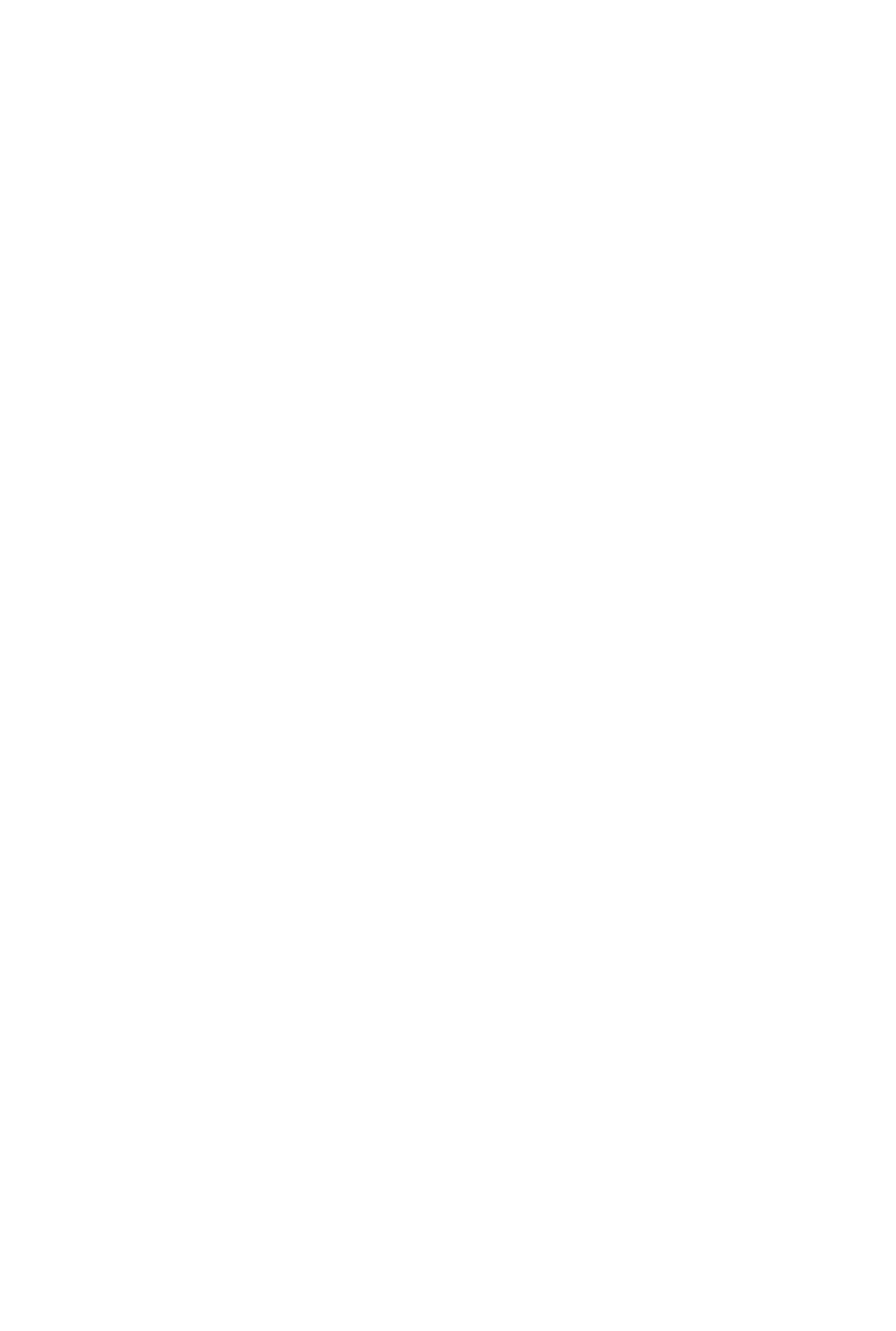# **Table of Contents**

| Chapter 1: The Ties That Bind: Introduction to the Public Vision of                                                          |  |
|------------------------------------------------------------------------------------------------------------------------------|--|
|                                                                                                                              |  |
|                                                                                                                              |  |
|                                                                                                                              |  |
| Chapter 2: "The Work of God is Work in the World": Faith as a Call                                                           |  |
|                                                                                                                              |  |
| I Began To Do Miraculous Things: Activism Inspired by Epiphany (Focus Box)16                                                 |  |
|                                                                                                                              |  |
|                                                                                                                              |  |
| Chapter 3: "The Salt and Light": Images of God and Women's Religious<br>Activism Around Cultural Issues and Social Justice31 |  |
| "The Chair You Sit in Has No Morality": Conservative Women Defend                                                            |  |
|                                                                                                                              |  |
| "In Community You Experience God": Religious Women Work for Social Welfare39                                                 |  |
| The Goal of Working in Community: Engaging a Cooperative                                                                     |  |
|                                                                                                                              |  |
| Strategies for Engaging Others in Community: Helping the Neediest                                                            |  |
| The Weight of History: Faith, Justice, and the Activism of African                                                           |  |
|                                                                                                                              |  |
|                                                                                                                              |  |
| Chapter 4: "God Is in the Space Between Us": The Values of Religious<br>Women Activists Working for Social Justice55         |  |
|                                                                                                                              |  |
|                                                                                                                              |  |
|                                                                                                                              |  |
|                                                                                                                              |  |
|                                                                                                                              |  |
| Chapter 5: A Long Time Coming: Limitations on Women's Public Voice77                                                         |  |
|                                                                                                                              |  |
|                                                                                                                              |  |
| Chapter 6: Transforming Politics as We Know Them: Implications for                                                           |  |
|                                                                                                                              |  |
|                                                                                                                              |  |
|                                                                                                                              |  |
|                                                                                                                              |  |
| Appendix: Research Design and Methodology for the Interviews111                                                              |  |
|                                                                                                                              |  |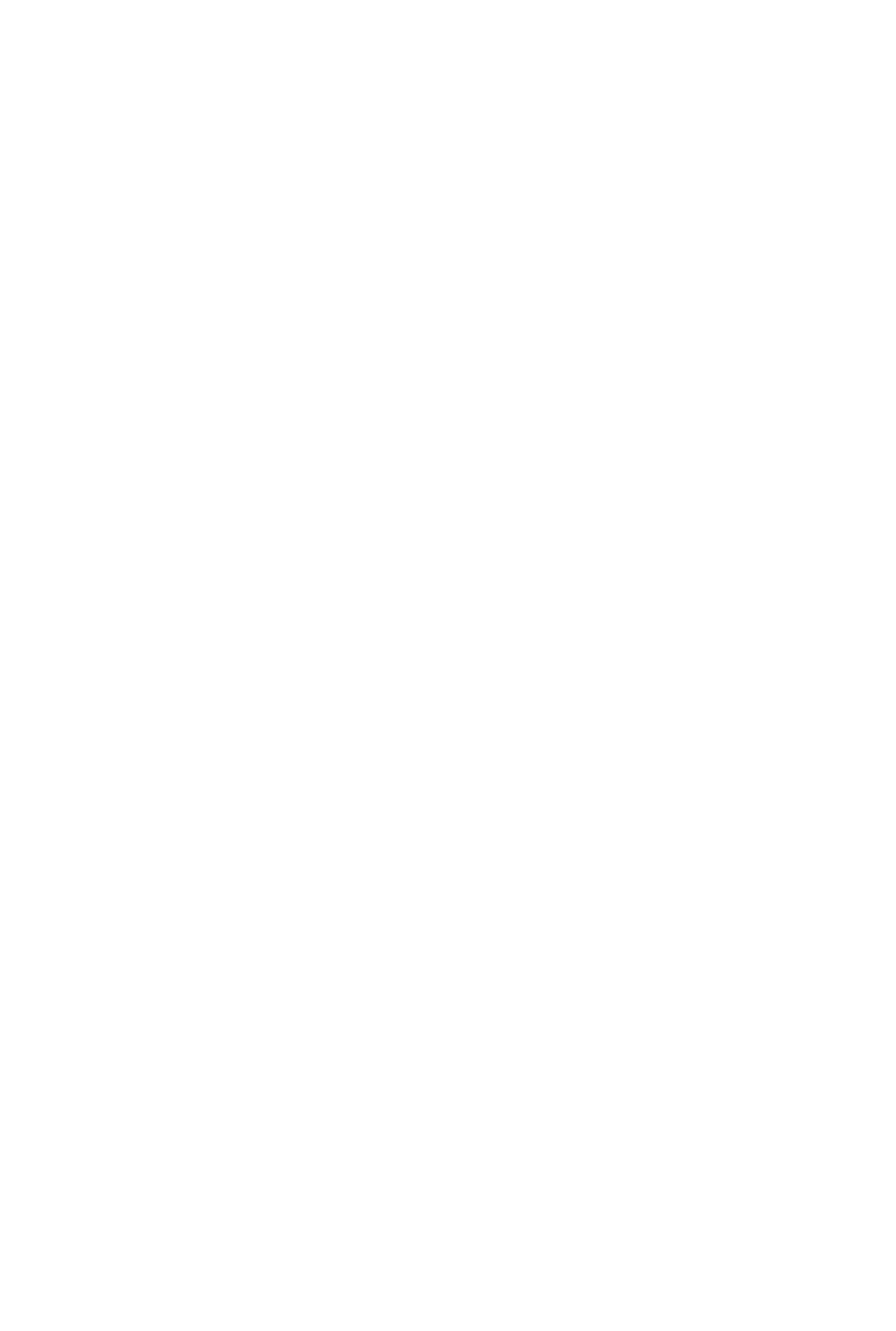## **The Ties That Bind: Introduction to the Public Vision of Religious Women Activists**



It's the struggle for the quality of life, no matter where it is.... It goes back to that Creation, trying to get some sense of that goodness back into our lives, no matter whether it's economic or global or what. And I think the social justice part creates a co-responsibility with other women to be ahle to do that. 99

The beginning of the 21st century has been typified by many social and political observers as a time of division in the United States. It is also a time of charged debate over "moral values": what they are, who defines the observers as a time of division in the United States. It is also a time of charged debate over "moral values": what they are, who defines them, and how they as reproductive rights and gay marriage have not only become more prominent, but they have increasingly polarized American political opinions (Kaufmann 2002; Layman 1997). Given the tremendous social, economic, and technological changes that have characterized the past century, it is perhaps not surprising that the country has reached this point.

It is discouraging, though, how infrequently women's voices have been an influential part of recent debates among political leaders over what roles "moral values" should play in politics and society, especially because so many of those values and debates directly involve women's lives. "Moral values" arguments have traditionally been used to limit women's involvement as fully respected participants and leaders in political, social, and economic life, and their voices should be included in "values" debates if we are to achieve a fully inclusive and responsive democracy.

Listening to women's voices might also bring fresh perspectives and insights into the values debates. Women living, working, and building communities at the grassroots of American society may have a different voice about what "moral values" mean and what they demand of American citizens. Their ideas may change the way we debate politics and policymaking about a variety of issues.

This report seeks to understand and amplify the moral values and vision of women, particularly those working for civic and political change in their communities. Because so many "moral values" issues are linked to religious faiths and traditions, we focus in particular on the values and visions of women working as activists in religious contexts. In a series of in-depth interviews with women activists across the country, we sought to determine what kinds of values and themes are central to their work and leadership.

What we found is that religious women activists provide a model for transforming how we look at many of the issues and problems facing the United States, as well as a new form of leadership for addressing them. This report analyzes the common themes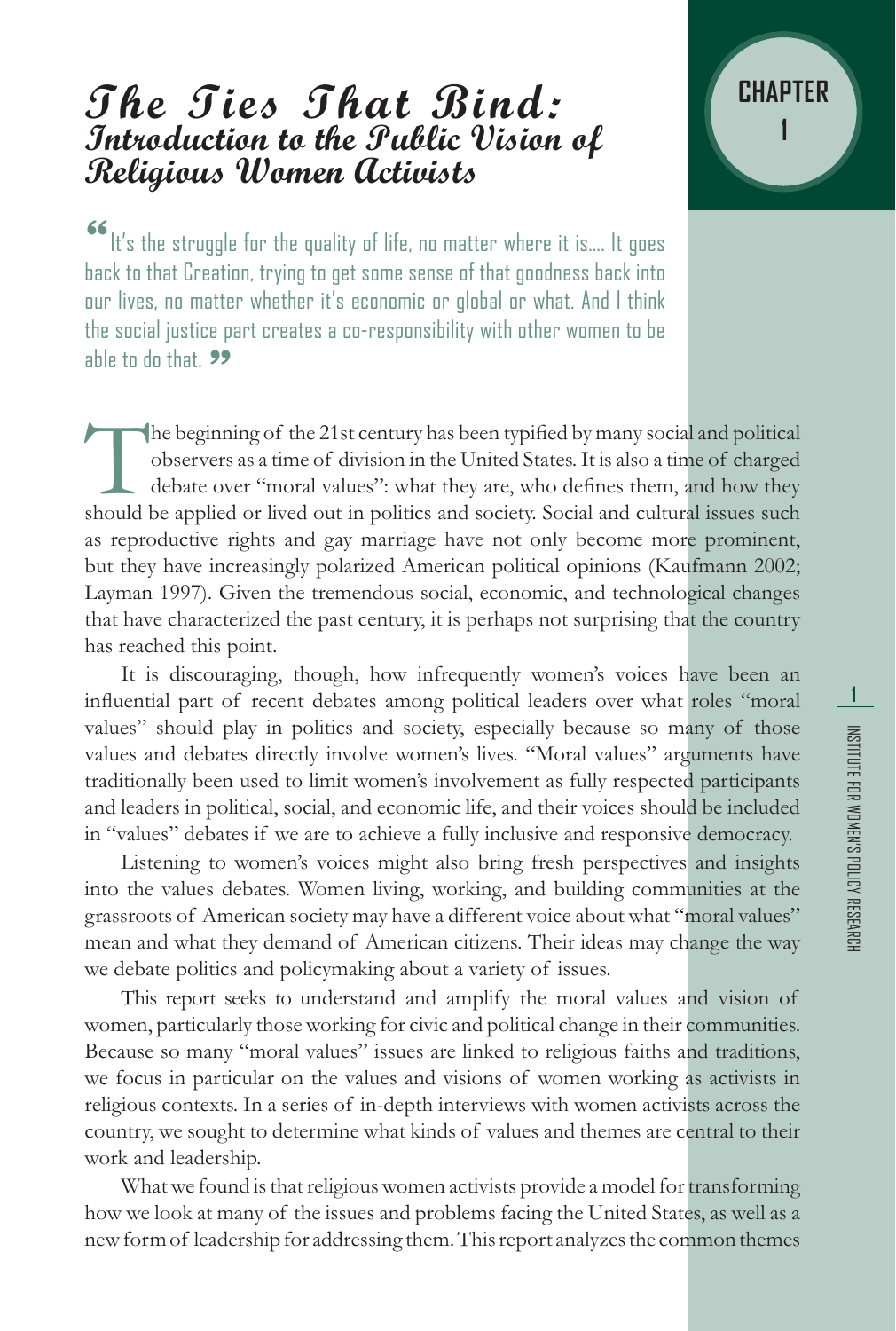that religious women activists evoke in their work, particularly around social justice, in the hope of incorporating their voices into debates over policy and moral values. It also analyzes the ways that women in these settings are claiming moral and religious authority, despite traditional limitations on their leadership among most religious traditions and the American political system. Finally, it discusses the implications

It is discouraging how infrequently women's voices have been an influential part of recent debates among political leaders over what roles "moral values" should play in politics and society, especially because so many of those values and debates directly involve women's lives.

of women's moral values and authority for American politics, religious institutions, and women's movements. It argues that the values and visions of women like many of those we interviewed—

committed to justice, driven by ideas about moral values, and inspired to define those values on their own—can transform and revitalize all three institutions, by providing a new way of thinking about political rights and responsibilities and building a source of new energy and ideas.

#### **WOMEN, POLITICS, AND RELIGION**

This report is part of a larger project on women's activism in religious and particularly interfaith settings. It is based on a set of 75 in-depth, free-flowing interviews with women (and a few men) involved in community activism around a variety of political, social, or civic causes. Most of the women interviewed work with interfaith community groups—religiously based organizations that bring together individuals from a variety of congregations and religious denominations to work on a particular cause or set of issues. A few come from groups that are rooted in a particular denomination (for example, Catholic Charities). Most would call themselves

What we found is that religious women activists provide a model for transforming how we look at many of the issues and problems facing the United States, as well as a new form of leadership for addressing them.

progressive or moderate; a few work on behalf of conservative causes. Some direct or work in national organizations, but most are involved at the grassroots

level, working with local groups on issues ranging from hunger and homelessness to environmental justice, to reproductive rights, to gay marriage. Almost all claimed to be involved in some kind of political activism as well as civic or service-based work (for more on the methodology, see Appendix). Importantly, about a third of the women interviewed serve as leaders or even founders of religious social justice groups—again, mostly those that are interfaith. In fact, the visibility of women leaders in interfaith social justice work was partly why we chose to focus on these groups: they provide an interesting example of a setting in which women are claiming political and religious leadership, if slowly (for information on women's leadership in religious community organizing, see Appendix).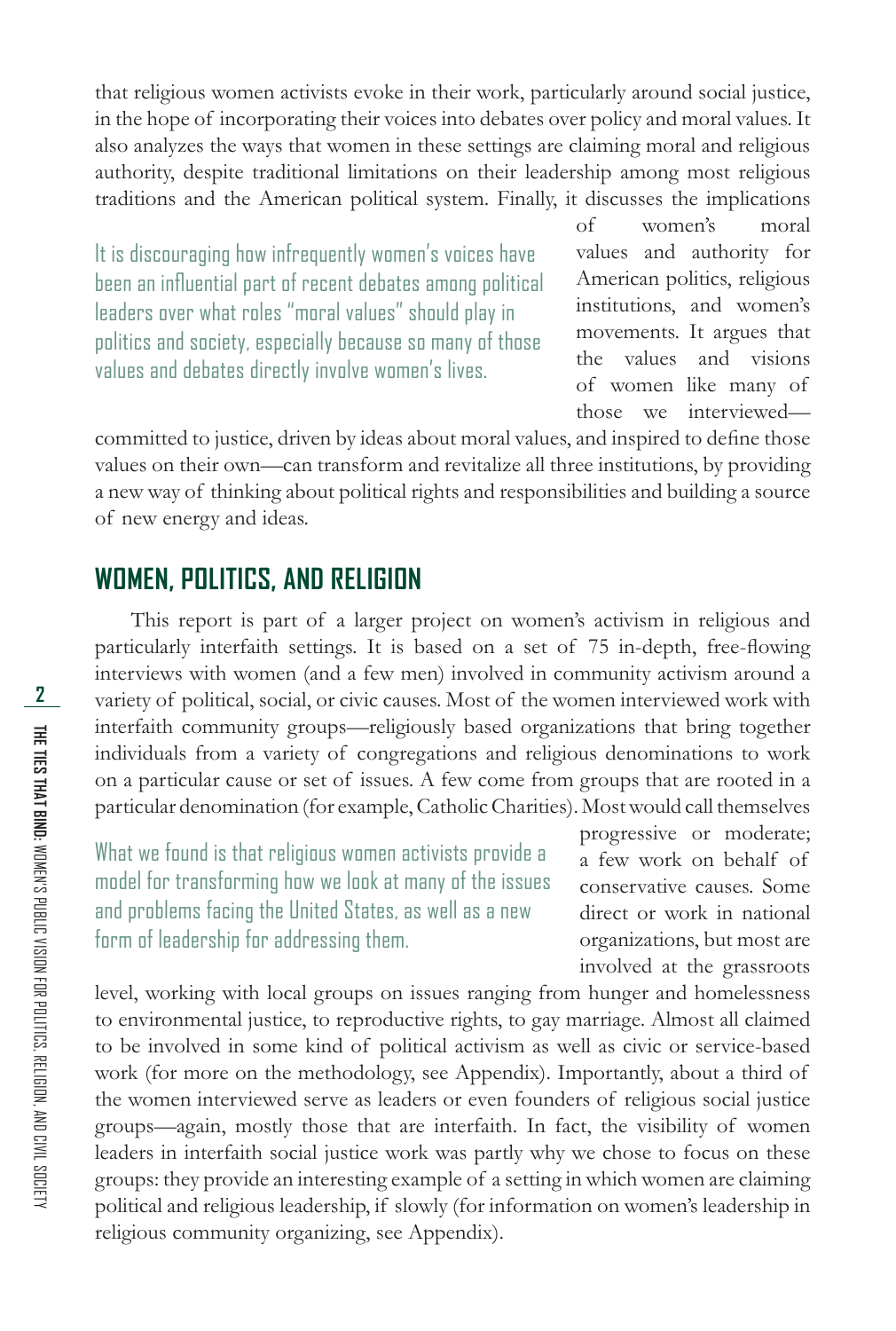The intense civic and political involvement of the women interviewed differentiates them from most men and women in the United States, religious or not. In the United States, levels of participation are generally low. Although most Americans—more than three-quarters—are members of or contributors to at least one civic or political organization, many are affiliated only by paying membership fees. Only about half claim to have attended at least one organizational meeting in the past year. Levels of political participation—that directed at influencing electoral politics or the design or implementation of policy—are particularly low. Only about 16 percent of all women and 19 percent of all men participate in informal political activities directed at solving community problems, and less than half of all women (44 percent) and slightly more than half of men (53 percent) are even affiliated with an organization that takes political stances. Only about a third (30 percent of women and 38 percent of men) contact their elected officials to express their opinions about issues or policies (Verba, Schlozman, and Brady 1995). Not only are levels of participation low, then, but women have lower levels than men.

Religion plays an interesting role in both encouraging civic engagement among Americans and contributing to gender differences in participation. Religion is an important historical and

contemporary factor in mobilizing the activism of all Americans. Many of our largest religious institutions push political causes and

Despite women's religious involvement, congregations do not provide them equal opportunities to participate in community life, and congregations are less likely to translate that involvement into political activism.

advocate for social change. Men and women learn and practice important civic skills in their congregations that can be translated into broader civic and political life. They develop networks there that can end up pulling people into civic activism through recruitment. So, while someone may start going to church simply to worship, the people she meets there may eventually recruit her to volunteer for the local soup kitchen. Once there, she may then be asked to turn out for a march for more services for the homeless in the community. Clergy or other congregation members may personally ask her to contact her representative about housing issues (e.g., Ayala 2000; Beyerlein and Chaves 2003; Campbell 2004; Djupe and Grant 2001; Jones-Correa 2001; Verba, Schlozman, and Brady 1995; Wuthnow and Evans 2002). According to some research, the recruitment networks developed in congregations are even stronger than those developed at work (Ayala 2000). Overall, religious membership is considered one of the stronger factors associated with increased civic and political participation.

Interestingly, women are more involved in congregational life than men, as 74 percent of women and 58 percent of men identify with congregations, and 29 percent of women versus 21 percent of men attend services frequently and participate in other congregational activities (Burns, Schlozman, and Verba 2001). In theory, then, congregations have the potential to involve women in activism around issues they care about—they could be a place to amplify women's voices. But in fact, the opposite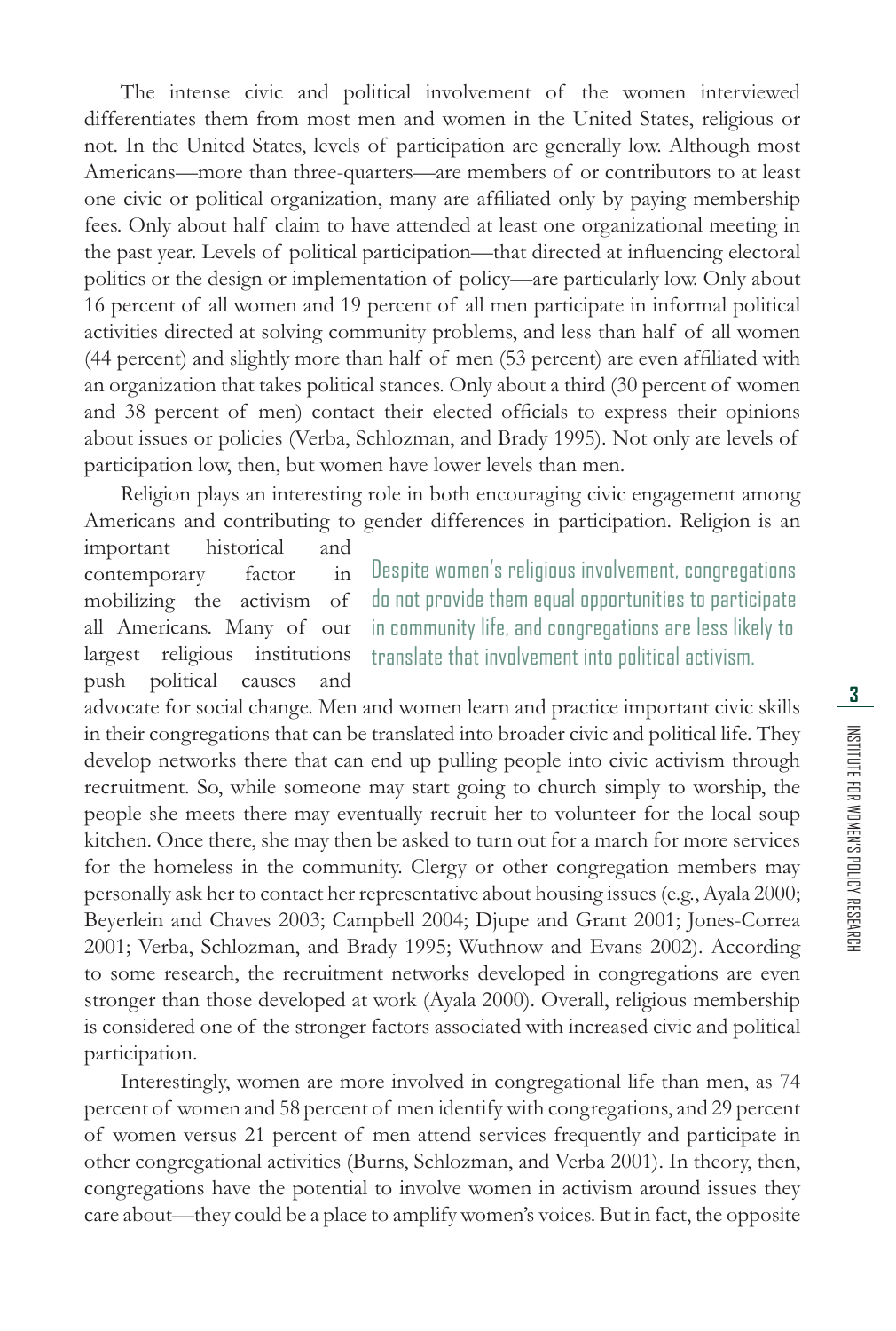is happening: within congregations, men are more likely to attend or plan meetings, make speeches, or serve on boards, where many are recruited into other civic and political activities (Burns, Schlozman, and Verba 2001). Despite women's religious involvement, congregations do not provide them equal opportunities to participate in community life, and congregations are less likely to translate that involvement into political activism.

So why aren't women as politicized by church experiences as men are? Some of the problem may be connected to limitations on women's religious voice and leadership. At a basic level, men's dominance of religious leadership in almost all religions could be sending the message that only men can rightfully claim religious authority. At a deeper level, most religious denominations come from a history of patriarchal values and traditions, which have been used to limit women's roles as leaders and activists. Religion scholars point to a problem with the very idea of women's religious authority or moral agency: most religions simply have not granted women either, based on assumptions and proscriptions about women's roles and rationality. Religions particularly the major U.S., monotheistic religions of Christianity and Judaism, but also Islam—have assigned women a very specific set of roles rooted in family, children, and private life, while excluding them from public forms of leadership, and have presented these roles as based on inherent and fundamental moral values. This system of religious morality has often explicitly provided moral justification for the gender inequality (as well as racial and socioeconomic inequalities) still evident in modern America. For this reason, religion and religious institutions have been criticized by many feminists, including women's movement leaders, religion scholars, and feminist theologians (Buchanan 1996; Chopp and Davaney 1997; Pateman 1988; Schneider and Schneider 1997).

Even outside the dominant American traditions, religions such as Buddhism and Hinduism have their own histories of discounting women's religious agency. The main denominations of Buddhism, for example, have sustained a debate over whether women can achieve enlightenment or must first be reborn as men. At times women's ability to become clergy or follow dharma (religious practice) has been questioned as potentially disrupting their roles in families, or even being disrupted by family roles, issues not raised for men. Some feminists argue that Buddhism on the whole has been more accepting of demands for gender equality in recent centuries than Christianity, and that Buddhism lacks certain symbols and values (such as a masculine image of God) that would make it as resistant to women's religious leadership and agency. Still, women experience limitations on their public leadership and moral agency based on the history and practice of Buddhist religious values and traditions (e.g., Gross 1993; Paul 1985). Hinduism provides yet another model of gender and religious tradition. Its multiple gods and goddesses, and the importance of the female energy of the universe, can be seen as an acknowledgement of women's potential religious power and authority. Still, Hindu theology and practice have placed women's bodies, property, and agency under the control of men, precisely to contain the power and danger that women are said to pose in many Hindu traditions. For this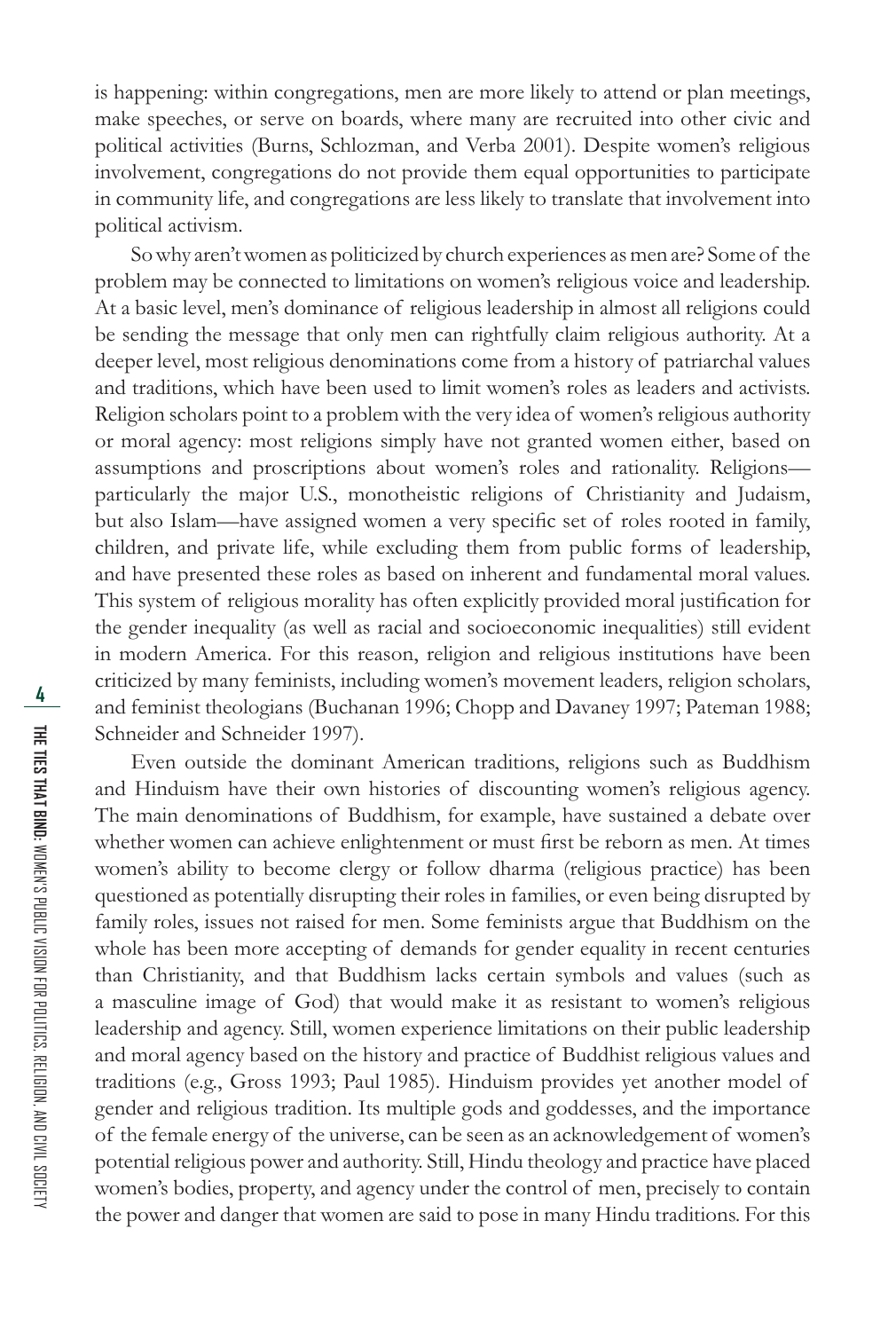reason, too, women were traditionally denied religious leadership at the highest levels (Dhruvarajan 1988; Pui-lan 2005; Wadley 1977).

The histories of Buddhism and Hinduism most certainly shape the experiences of women from those traditions in the United States, and so they are important, for the purposes of this research, for understanding the values and activism of their adherents. Still, they have been less influential in shaping U.S. politics and society overall—these spheres of life have more visibly been shaped by Judeo-Christian

#### There is ample evidence that we do not, as a society, yet grant women full moral agency or authority.

moral codes, including their values concerning gender. In fact, the idea of women's roles as natural and justified by "core" moral values is also closely linked to how we understand American democracy, which, too, is built on the idea of women sustaining home, family, and the private sphere, while men are public figures in politics and economics (Okin 1992; Pateman 1988). This was the justification for denying women suffrage, and although of course women can now vote, women are much less well represented in politics than men—and when they are, they often face questions about whether they can properly balance those roles with family, or even whether as women they have the right stuff for politics, questions men rarely face (Kahn 1992; Kahn and Goldenberg 1991; Niven and Zilber 2001). Such resistance is also evident in debates over whether women, and particularly mothers, should be in the labor force, and who should be responsible for child care when they are.

On a broader scale, the focus of public life is based on values that reflect the norms of the market and the needs of those who hold the most power—white men. Specifically, the language of public life is very much focused on individual rights. As many philosophers have argued, the basic economic and political rights that citizens enjoy in Western capitalist democracies are justified by the concept of an abstract individual, a person with natural rights regardless of sex, race, nationality, or other qualities rooted in the bodily human experience. But this idea often masks a crucial point: that those "in" on the original social contracts founding Western societies affluent white men—based their concepts of political and economic rights on their own experiences and desires. They created these concepts to serve their own interests, and they excluded those of other groups quite deliberately and explicitly. Slavery, for example, was justified because a certain kind of person was deemed morally inferior—even unhuman—and thus unfit to enter into an equal civic or economic contract with others. Therefore African Americans could be owned and were not granted access to political rights. White women were not enslaved, but they were denied equal political and economic rights, including a respected role in the public sphere, because they supposedly lacked key values such as rationality and the ability to defend their nations physically.

In many ways, both society and religion have changed. More women than not are now in the workforce, and women can both vote and serve in public office. More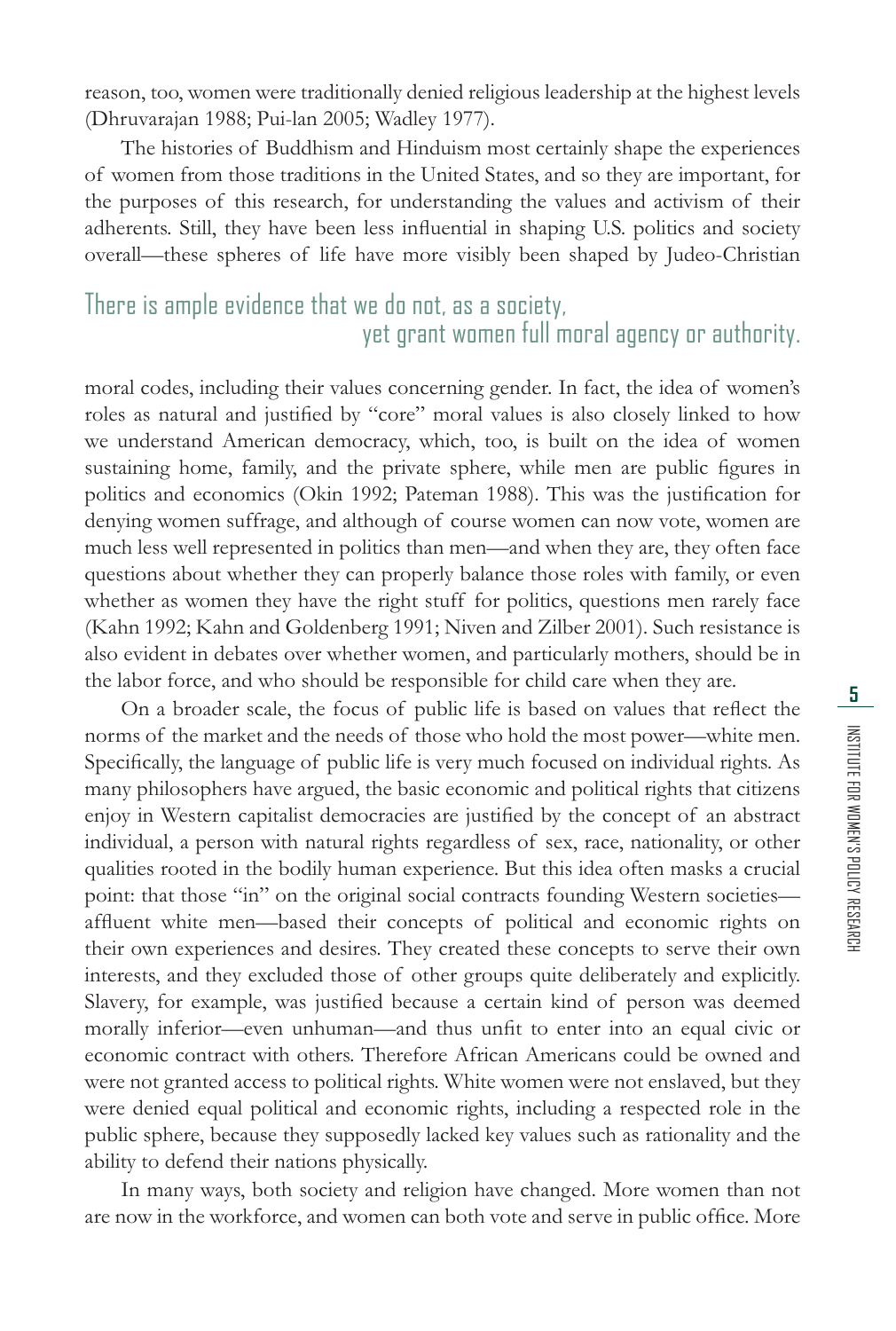women are serving as clergy, religions have adopted changes in their services and language, and women are pushing for theological change. There is also evidence that religion, religious organizations, and religious institutions can encourage activism among women, particular poor women and women of color (e.g., Dodson 2002; Ebaugh and Chafetz 1999; Ozorak 1996; Pardo 1998; Warren 2001).

Still, women's public roles are contested in religion, politics, and society. At the very least, our society and democracy have not fully adapted to the challenges that women's changing roles pose. Women are a small proportion of elected leadership and participate in politics at lower levels than men. We still do not pay women, and especially women of color, wages that equal white men's. We leave individual families (and usually women) to struggle with finding and paying for child care and health care, costs that are a major burden for each family but essential to their well-being. In religion, women's leadership is still barred in many denominations, and where it is not, women clergy often describe significant resistance—a sign that women's

### The first, and perhaps most basic, finding from our interviews is that many women do claim moral agency and a public voice as political and religious leaders.

religious agency is still not completely recognized (Cohen and Schor 2004; Maybury and Chickering 2001; Sullins 2000; Konieczny and Chaves 2000; Schneider and Schneider 1997).

There is also ample evidence that we do not, as a society, yet grant women full moral agency or authority. We are barely aware that there are religious justifications for protecting women's reproductive choices—even though some denominations officially support them—that call us to trust the inherent dignity of women in making choices about their lives and bodies; that trust is too difficult to give to women. Similarly, we blame working mothers for crime, truancy, and poor test scores among children, rather than accepting that women may want or need to work, and coming together as a community to trust that decision and provide the supports it may require.

In this context, the question is not, "Why aren't religious women more politically active?" but "Why would we expect them to be?" Certainly, religious institutions are unlikely to encourage or recruit women into public roles to the extent they do men. And more importantly, why would women themselves trust their moral agency and authority? Why would they trust their own public visions, their ability to take religious or political leadership?

As we spoke with women in our interviews, many described a sense of discomfort in taking on a voice of religious or political leadership, despite the passion and devotion they felt to their values. Others who were more comfortable doing so were still hesitant to talk in any detail about those values—they seemed uncomfortable articulating their own religious authority. This theme is taken up later in the report, in chapter 5, as a way to understand the obstacles to women expressing their public visions—and ways to overcome them.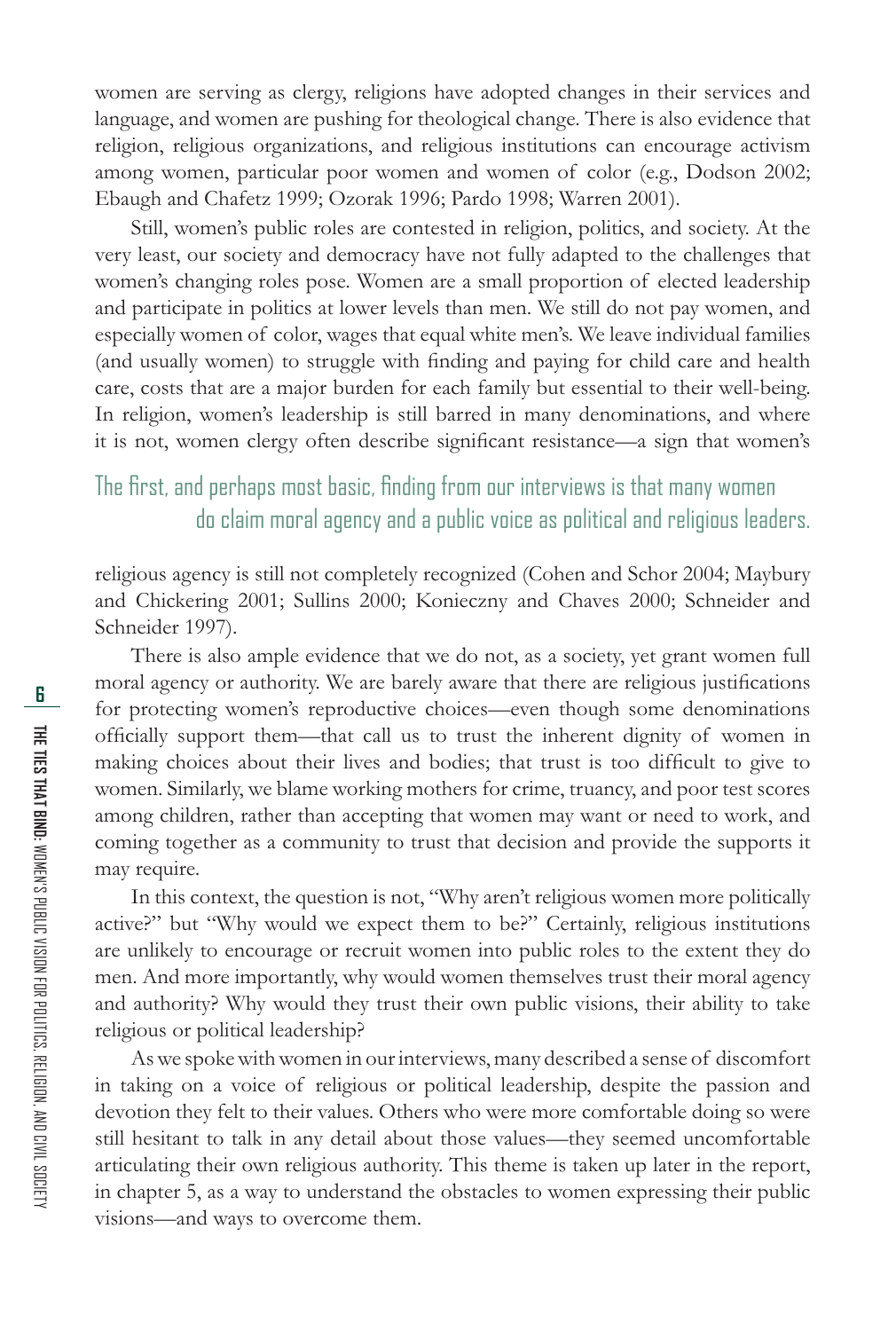At the same time, the women we spoke to were chosen in part because they are more comfortable with their individual sense of moral agency than most. They were interviewed because they have chosen to take on a public voice on behalf of causes they see as engaging their religious values. Many are now leaders, and sometimes founders, of organizations, particularly within interfaith settings. These women are models for how women can and should claim a voice in politics and religion in order to promote their public visions.

#### **WOMEN'S PUBLIC VISION**

The first, and perhaps most basic, finding from our interviews is that many women do claim moral agency and a public voice as political and religious leaders. Conservative, moderate, and progressive women feel compelled to bring that agency into public life by their sense of individual responsibility for the collective well-being of their communities. Many bring a very personal sense of that responsibility to their work, justifying it as a calling from God or even the result of an epiphany. Others feel a less personalized need to put their faith and values in action. Virtually all the women interviewed, though, feel compelled to bring their faith into community, as a way to promote the values they hold dear, to fulfill their sense of religious obligation, or even to engage others as a way to better know God and their faith. These ideas are explored in chapter 2 of the report.

A fundamental difference dividing the women interviewed is in how they interpret their relationship with

God, particularly as it plays out in their approaches to issues of religious salvation, the links between politics and morality, and social justice. As chapter 3 finds, women who are

Women are bringing a set of values, particularly those focused on relationships and connectedness, that are often considered more appropriate to the "private" or family sphere to public life. They are calling for integrating these values with more traditionally "public" values, such as the emphasis on protecting individual rights.

active in conservative political work directed at so-called "cultural issues," such as reproductive rights, sex education, or gay marriage, generally describe a God who is loving and personal but also more intervening and judging. They see their work as an effort to defend traditional moral standards and are partially motivated by a hope to win God's favor, particularly at a societal level. In contrast, women who work on what they see as social welfare issues (including a few who see issues such as reproductive rights in this light) describe a hope to serve a less judgmental and more nurturing God through caring for the disadvantaged or alleviating inequality. They speak less frequently about the idea of salvation, and when they do it is more inwardly focused, rather than being a concern about saving others.

We explore the moral values of religious women who work in the social justice area in more detail in chapter 4. At a basic level, women religious social justice activists feel compelled to leave the world a better place through service to others. Many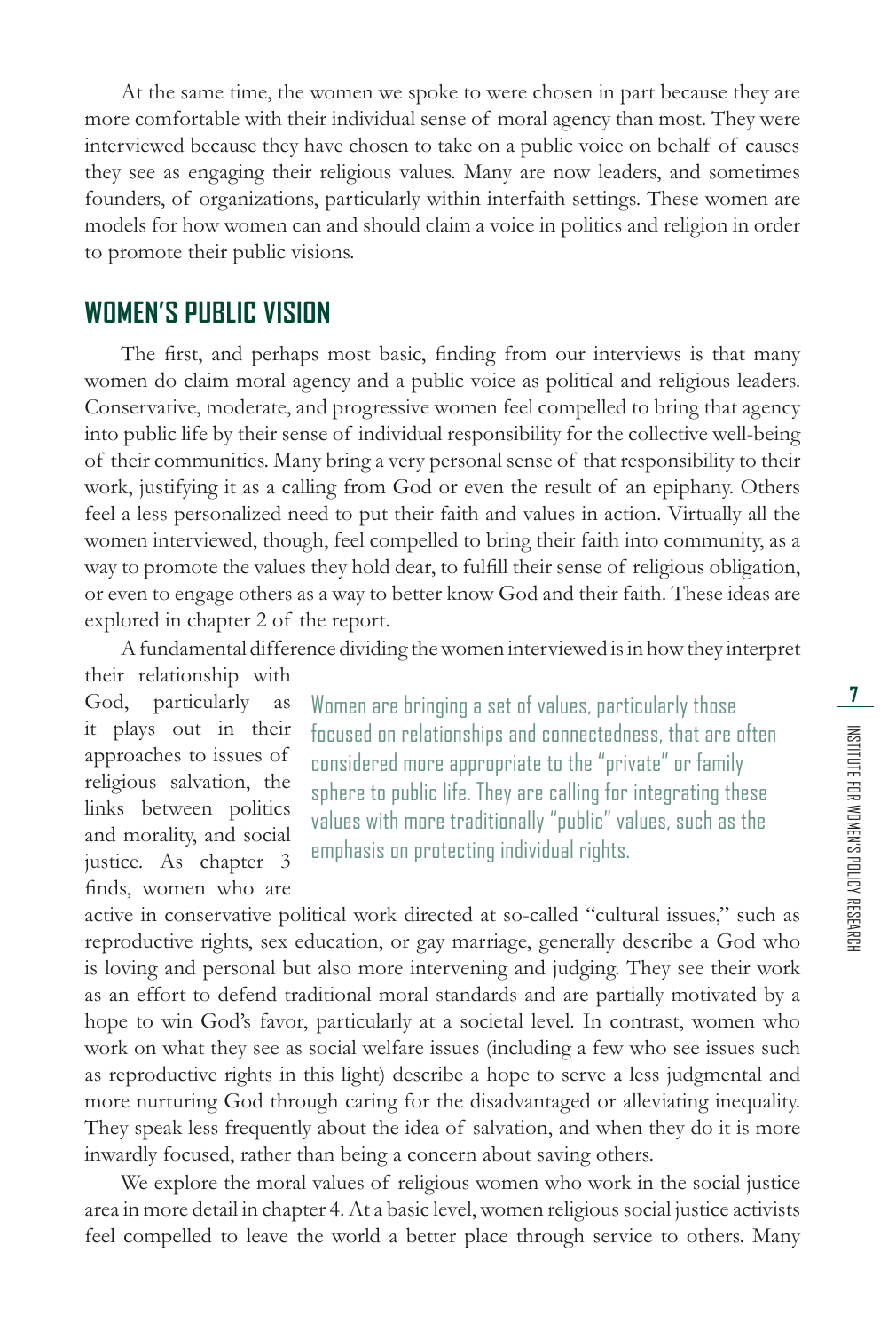describe values of compassion, love, and peace as compelling them to activism. Most articulate a sense of interconnectedness with others, which they see as requiring them to work for the betterment of their communities; this is one of the most prominent themes articulated. Many women also describe a hope to protect what they see as the inherent worth and dignity of all people, another particularly prominent theme. All of these values are tied to a need to build a society that reconnects individuals, particularly across the lines of race, religion, and socioeconomic status. The women interviewed see these relationships as one of the best ways to improve societal and individual well-being.

The values articulated by the social justice activists we interviewed provide a model for rethinking American politics, rights, and social policy. These values emphasize community, mutuality, and collective responsibility, ideas that supplement and contextualize ideas about individual rights. The women social justice activists we interviewed have a deep understanding that our lives and decisions impact others, and that we all must, therefore, act in a responsible way on behalf of others and our larger community, in order to respect and protect the agency of us all. In some ways, this theme is rooted in long-standing values and traditions from the theologies of religious denominations, as well as American social movements such as the civil rights movement. In other ways, women are bringing a set of values, particularly those focused on relationships and connectedness, that are often considered more appropriate to the "private" or family sphere than to public life. They are calling for integrating these values with more traditionally "public" values, such as the emphasis on protecting individual rights.

Importantly, with this comes a new potential way to think about American values and the role of civil society. When women were shut out of public life by democratic and religious theories of morality and public authority, women's experiences—experiences of the private sphere—were relegated to secondary status, so that values associated with family and private life were given short shrift in public life. This includes, for example, values of mutuality and shared responsibility, which are much less visible in political discourse than the values of individual rights. Much of how we talk about politics and policy, even around issues affecting women and people of color such as poverty, racism, and sexism, is still tied to rights, whether they are political, economic, or social: the right to work, the right to equal opportunities, even the right to a living or family wage. The centrality of rights in American politics is even evident in the adoption of rights-based language as a tool of contemporary and recent movements devoted to advancing the status of disadvantaged communities, such as the women's rights or welfare rights movements (Gelb and Palley 1996; West 1981).

But the public vision articulated by women in this study provides a new way of thinking about the model of individual rights. Their vision calls on members of the community to work together, as individuals and a group, to promote the social welfare of us all. It asks that the basic idea of rights that is so central to our understanding of democracy be infused with a sense of responsibility that is at least as important—and inseparable from—those rights. It does not call for replacing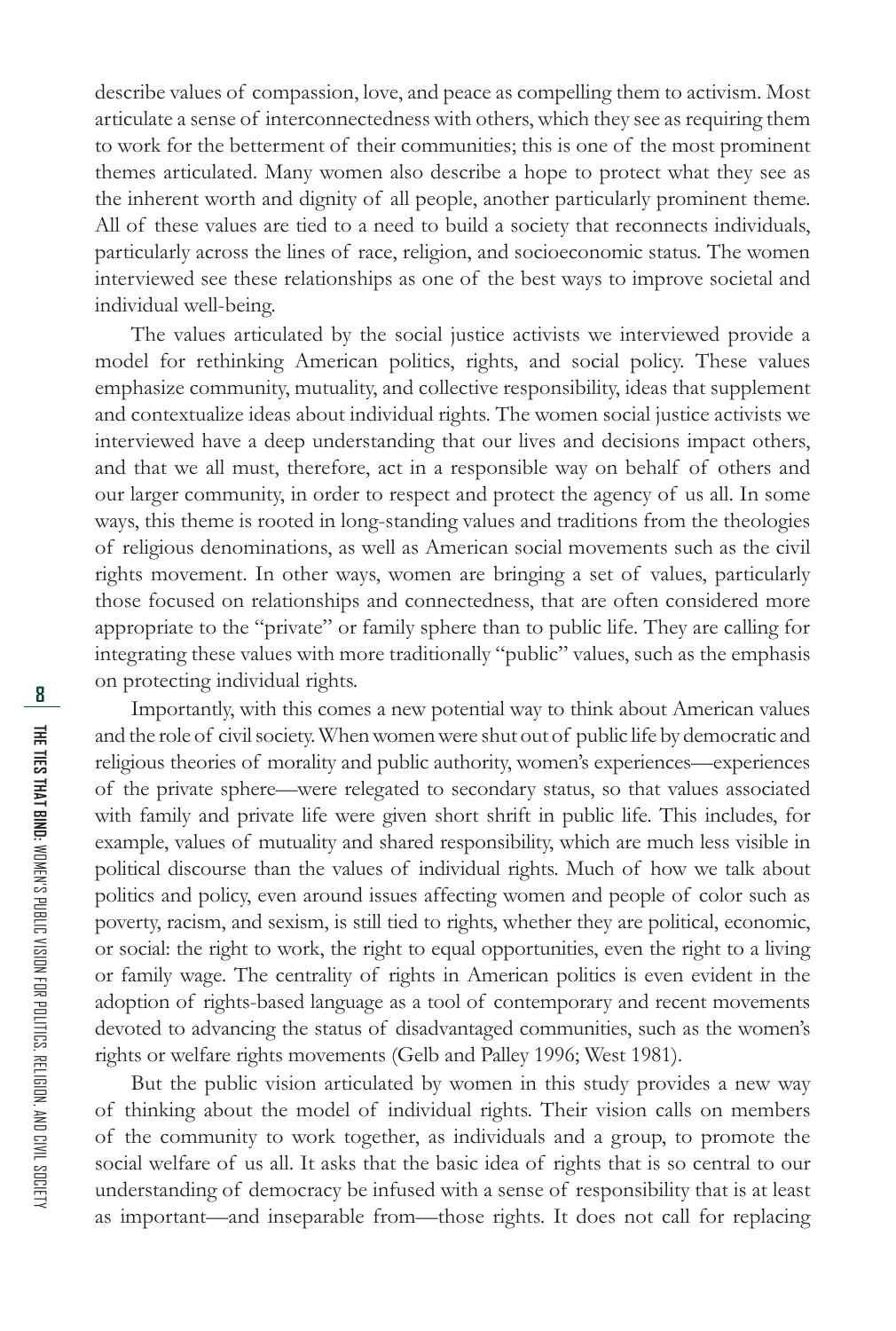government's role in developing and implementing the social policies that will address inequalities, but it does call for individuals to work in relationship with government and each other to alleviate them, and to consider the impact of individual decisions or even inaction on communities and society. And it calls on both individuals and government to provide ways for us all to do so, regardless of our resources—it calls for addressing the ways that money, time, education, personal connections, and other resources create inequalities in democratic engagement. In all these ways, women's public vision demands respect for the agency and authority of citizens of all kinds to participate in defining and promoting their needs.

The generalizations presented here call for two caveats. First, we are not arguing that women's public

vision is part of their essential, natural, or biologically determined nature, but instead is rooted in a set of

Women's public vision can transform not only the "moral values" debate but politics in general. Women could change and revitalize progressive politics, religious institutions, and women's movements.

experiences that reflect U.S. gender roles and norms of the past several centuries, with all their changes and lack of change. Even though in many ways women are breaking out of those roles, in other ways they are still caught in them. As a society, we have not yet revamped private roles as thoroughly as we have public roles—women have taken on far more of men's traditional rights and responsibilities than men have taken on women's. This in turn is part of why we have not yet revamped public life to include women fully and equally. The ways that women experience private and public life differ from how men do, overall, and shape the values, resources, and responsibilities they have or can access. Women still do the bulk of caregiving, and men do not—so public life is not family-friendly and men are not, as a rule, as aware as women are of what it takes to care for others.

Second, our emphasis on gender is not meant to deny that there are other important ways in which women's experiences are shaped by their identities. Race and ethnicity have their own legacies of limitations on access to power. People of color, for example, have experienced—sometimes in lethal ways—their own forms of exclusion from public political roles. Legal discrimination against their political participation extended even longer for many people of color than it did for white women. The legacies of these histories were evident in our interviews. African American women, for example, note that political violence as a form of intimidation, not to mention the institution of slavery, still constrains their sense of political agency. Hispanic and Asian American women note that their histories, too, shape their experiences: the instability and vulnerability of migrant workers, the legacy of World War II internment, and discrimination based on looks and language (or assumptions about language) have all served to discourage their public voices. Among Arab American women, recent history has resulted in targeted hatred and violence based on the actions of male (and female) terrorists, who often share at most an ethnic or religious background.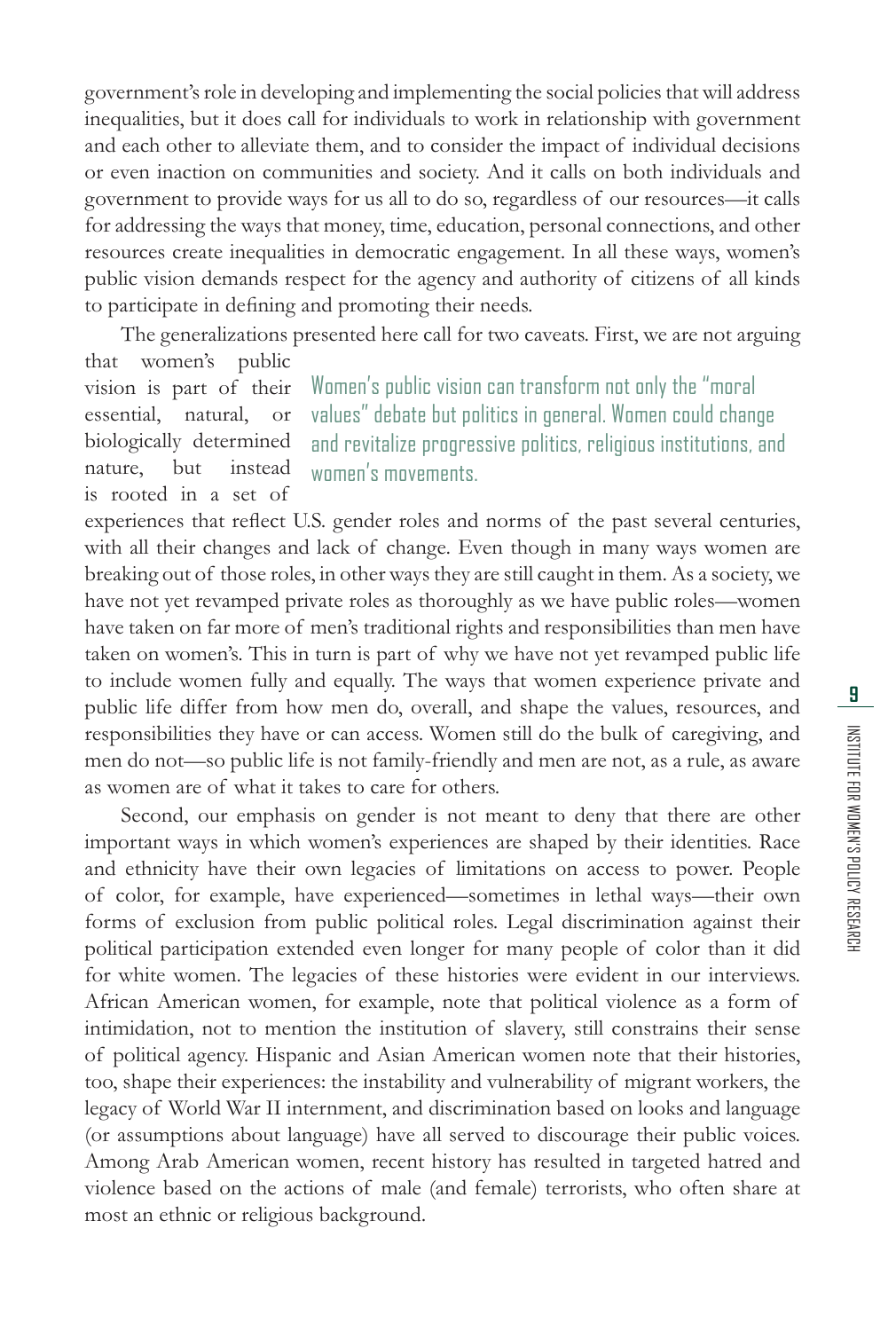Religion plays its own role in these dynamics. African American women have benefited from and shaped the liberation theologies and activism of Black Christian churches. In some cases, they have been able to carve out their own space and voice in those churches; in others, they continue to face denials of their moral agency and authority both within their communities and in the United States as a whole (e.g., Higginbotham 1993; Dodson 2002). Like white Christian and Jewish women, their agency is questioned, but the impact of race is at least as important: nowhere is this more evident than in the debate over single motherhood, which often implicitly blames poor African American women, and their "immoral" behavior, for a variety of social ills. Hispanic women, many of whom are Catholic, also find community in their churches, but research suggests that their relatively low levels of political participation, compared with whites and African Americans, may partially result from a lack of recruitment or encouragement from within their churches, which have more hierarchical and less participatory structures than Protestant congregations (Burns, Schlozman, and Verba 2001). Islamic women share with Christian and Jewish women traditions that deny women's moral agency or authority, often compounded by ignorance or hatred from non-Muslims, as well as by embarrassment and anger from their own communities if they challenge limitations on their roles. Buddhist and Hindu women face their own cultural restrictions on activism; as noted above, in some ways their traditions have fewer embedded questions about their public roles as religious leaders, but in other ways, their histories are just as exclusionary.

Throughout the report, we consider how differences in race and religion shape the values and experiences of women in the United States as they go about their activist work. We find, for example, that one legacy of restrictions on the agency of women of color, in religion, politics, and society, is a heightened sense of discomfort with claiming a public role. We also find, though, that women of color and those from smaller U.S. religions are more likely to translate their religious values beyond a sense of caring and compassion to a concern for justice. And they are more likely to describe a sense of interconnectedness as a value inspiring their activism. These findings seem to stem from two sources: a commitment to such values in the religious traditions of many women of color, and their experiences with the exclusion and subordination of their communities.

At the same time, despite these differences, women from a variety of racial, ethnic, and religious backgrounds share many ways of thinking and talking about their values and visions. Some of these commonalities are evident in how women from diverse heritages describe their motivations, values, and experiences, using similar language and imagery, throughout this report. As a way for readers to see both similarities and differences among women, we include basic information about the race or ethnicity and religion of the women quoted in this report.

Overall, the goals of this report are to understand how women define their religious values, how they apply them to their lives and activism, and how they can successfully promote their public vision and moral authority in civic and political life. We have looked for both differences and commonalities across race, class, and religion.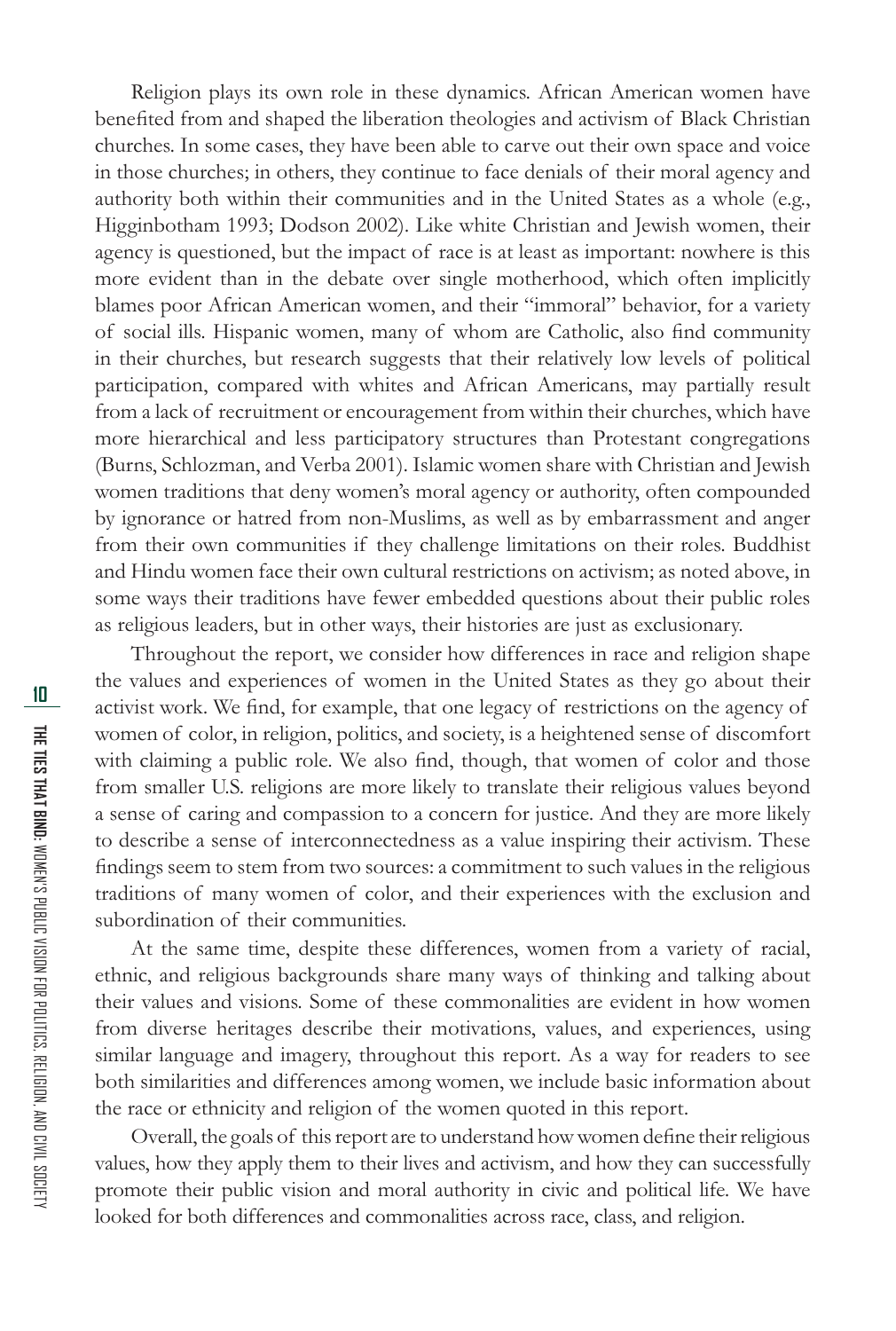Finally, although we argue that women activists are claiming authority in important ways, we do not argue that their work is completed. Chapter 5 outlines some of the ways that women in religious social justice groups describe remaining limitations on their work as activists and leaders, including their own hesitation to claim a public voice. It also outlines ways that women have overcome hesitation and resistance, particularly through mechanisms designed to recognize the distinct experiences and values of women's lives and to include women's voices in the design and implementation of organizing tools. The chapter is designed to help organizations interested in promoting women's moral, religious, and political authority to develop effective strategies that can encourage their voice and leadership (this topic will also be addressed in more detail in future publications in this series).

#### **WOMEN AND THE MORAL VALUES DEBATE**

After we did the interviews for this report, the 2004 elections were held—raising the visibility of and changing the tone of the moral values debates. As is now widely known, moral values topped the list of issues that voters said were important to them in exit polls. This finding has been spun, explained, and rejected in a variety of ways. Some people point out that the 2004 exit polls allowed voters only seven choices to explain why they voted how they did, and "moral values" was qualitatively different from the other, more narrowly defined choices, which included taxes, education, Iraq, terrorism, the economy/jobs, and health care (e.g., Langer 2004; Teixeira 2004). Other people attributed the visibility of gay marriage and abortion as mobilizing issues for cultural conservatives (e.g., Antle 2004). Still others argued that this view of moral values is too narrow and, citing follow-up polls, claimed that the "moral values" most important to voters were concepts such as "greed and materialism," "poverty and economic justice," or even "honesty" (Cooperman 2004; HarrisInteractive 2004). Progressive leaders have begun to think about their own moral values and how to tie them to politics, with many casting their views on war and poverty in scriptural and value-laden language. Regardless of what actually happened, the 2004 elections certainly triggered a debate over what exactly American moral values are, who gets to interpret them, and how political leaders should use them (or not) as they go about policymaking and political campaigning.

Strikingly, the discussion that has developed has not involved many of the central concepts that we heard described by religious women working as social justice activists as they discussed elements of their public visions. For the most part (although with some exception), relationships among individuals, government, and community are not being rethought in the ways that the women we interviewed suggest would be important, toward the development of a stronger sense of shared responsibility among citizens and government, to supplement ideas stressing individual rights and well-being, and toward increased respect for the agency and authority of women, people of color, and other disadvantaged groups.

Women themselves are also largely invisible as leaders in the debate over moral values—despite the fact that many "moral values" issues are focused on women's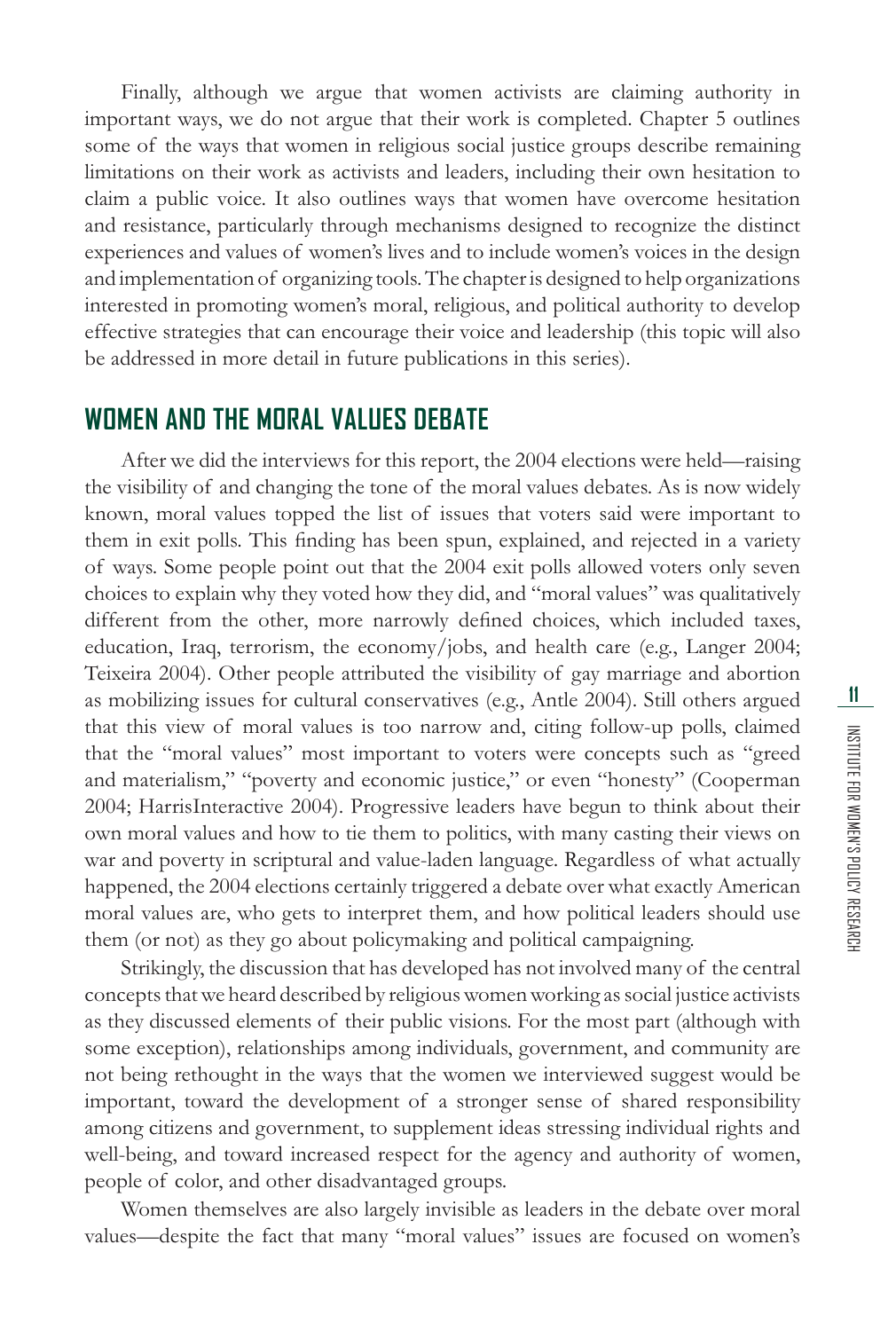lives and bodies. Abortion and contraception are obvious examples. But in the period since the 2004 elections, issues that have been presented by progressives as "moral" also disproportionately affect women. Women, for example, are 50 percent more likely than men to live in poverty, and single mothers are particularly likely to do so. When women are central to the debate over poverty, though, it has largely involved efforts to promote marriage among them—and to attack what is portrayed as the immorality and moral decline of low-income women. In these and other debates, changes in women's lives over the past decades are often at stake in the fight over "moral values."

In chapter 6, we argue that women's public vision can transform not only the "moral values" debate but politics in general. We argue that women could change and revitalize several American institutions: progressive politics, religious institutions, and women's movements. By incorporating the ideas of shared responsibility and mutuality into policy debates, progressives can bring a new understanding of political rights and responsibilities to their approach to politics. Doing so could not only breathe fresh air into those debates, but it could mobilize many people currently alienated by progressive politics—including many of the women we interviewed, and probably many more like them—progressives who have an entirely different view of morality and moral values from the de-contextualized absolutes that are usually described. Religious institutions, too, could benefit from considering how women's visions might inform their values and traditions, including those concerning moral authority, perhaps transforming these concepts in recognition of women's voices and agency.

Finally, the women we interviewed provide insight into a potential source of ideas and energy to inspire a new wave of women's organizing. In challenging male authority, and particularly white male authority, the women social justice activists we interviewed share a common experience with many feminists in the United States. Although there are not particularly strong ties between U.S. women's movements and the religious social justice groups involved in this study, both are calling for a rethinking of male authority and the place of women and women's values, whether implicitly or explicitly. The two communities also share a basic commitment to fighting economic, social, and political inequality. In this, there is potential for more connections and collaborations between the two communities. Both movements could benefit from such relationships in their work to build supports for low-income and other disadvantaged Americans.

The women interviewed for this study, and millions like them, can help redefine American moral and political values by informing them with women's experiences. We hope that this report, by describing their work and ideas, provides both a model and inspiration. We also hope that the report will generate debate over how to incorporate women's public visions into discussions of policy and moral values, among political leaders, religious leaders, and the women's movement.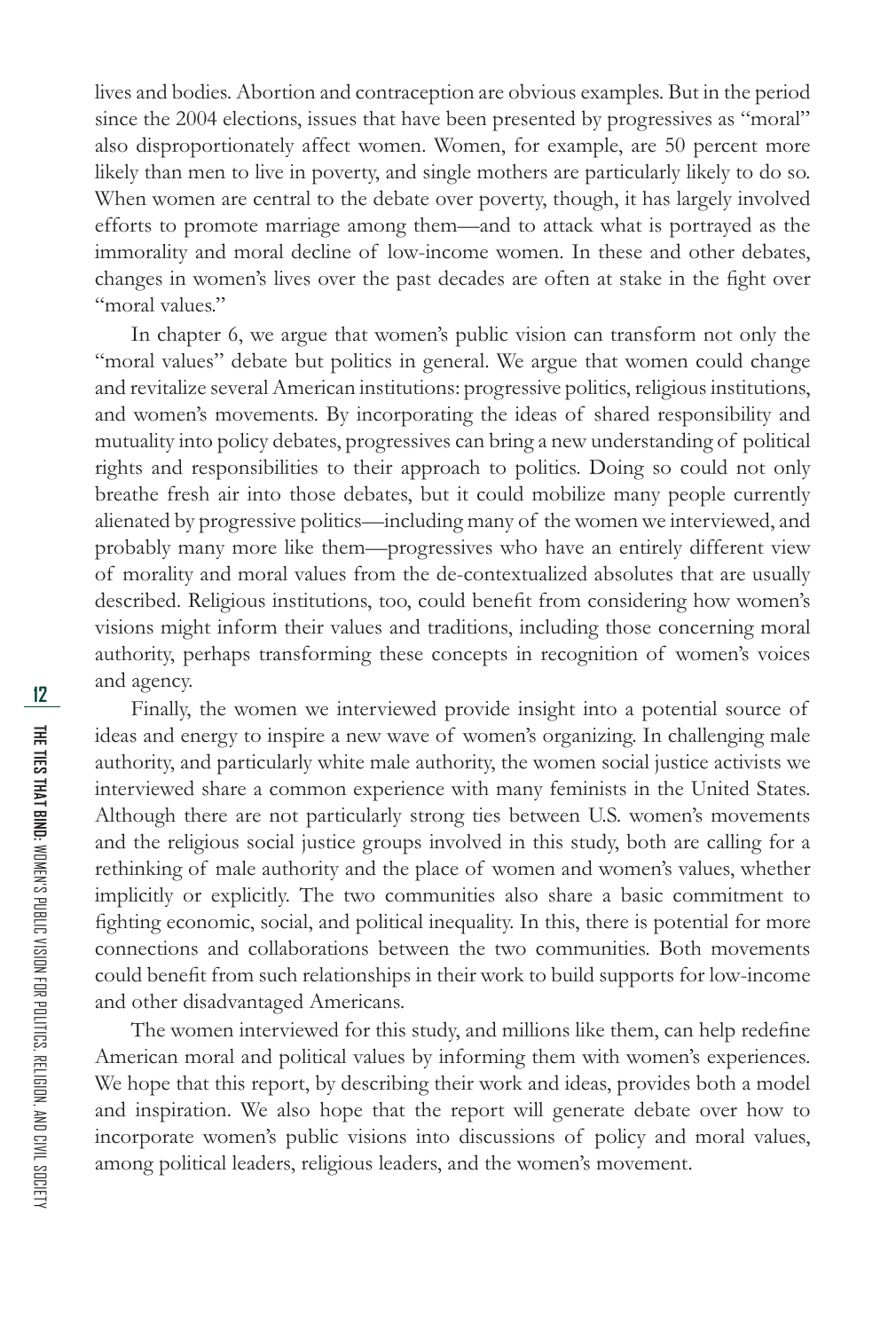## **"The Work of God is Work in the World": Faith as a Call to Action**

"The work of God is work in the world, and … my faith is really integral to who I am,always. There's not a dualism between how I live my life as a Christian and how I live my life any other way. There's no other way, there's no other person…. There are not rules I follow if I were a Christian or if I weren't.  $99$ 

Faith is central to many women's lives. Among the women we interviewed, it defines their core values, how they relate to other people, and how they think about their place in the world. Across religious traditions, racial defines their core values, how they relate to other people, and how they think about their place in the world. Across religious traditions, racial and ethnic to identity is a common and compelling theme.

The quote opening this chapter, for example, comes from a white Episcopalian woman with a long history of progressive activism and community organizing in the Northeast and Southeast. She has spent much of her life involved in progressive politics, in campaigns to reform labor practices, stop wars, and promote housing for low-income communities.

Yet the importance of her faith to her core values and identity is echoed by a white, evangelical Christian woman who has worked in the leadership of both local and national conservative organizations: "There's absolutely no way to separate out my Christian beliefs from my leadership or from who I am. It's a very essential part of who I am. And I don't know how I would survive any of the responsibilities I have or from day to day, because number one, there's so much of life that you do not have control over."

Both are echoed in turn by a Muslim woman who works on behalf of women's rights: "I don't see spiritual and political and—all of those are all blended, because

What is compelling about the faith of these women is their desire to apply it to their lives in a seamless way, in part by participating in some form of civic, and often political, activism.

the requirements of us as Muslims in terms of fighting against oppression, being just and honest in our dealings, and so forth, permeate every aspect of our life. So every

day is a faith-oriented day, as opposed to just looking at rituals and prayer and fasting and then looking at your life. They're completely blended into one, so that shapes everything we do."

This theme was even expressed by some women who are not actively involved in congregational life. For example, a woman who only rarely attends her congregation

**CHAPTER**

**2**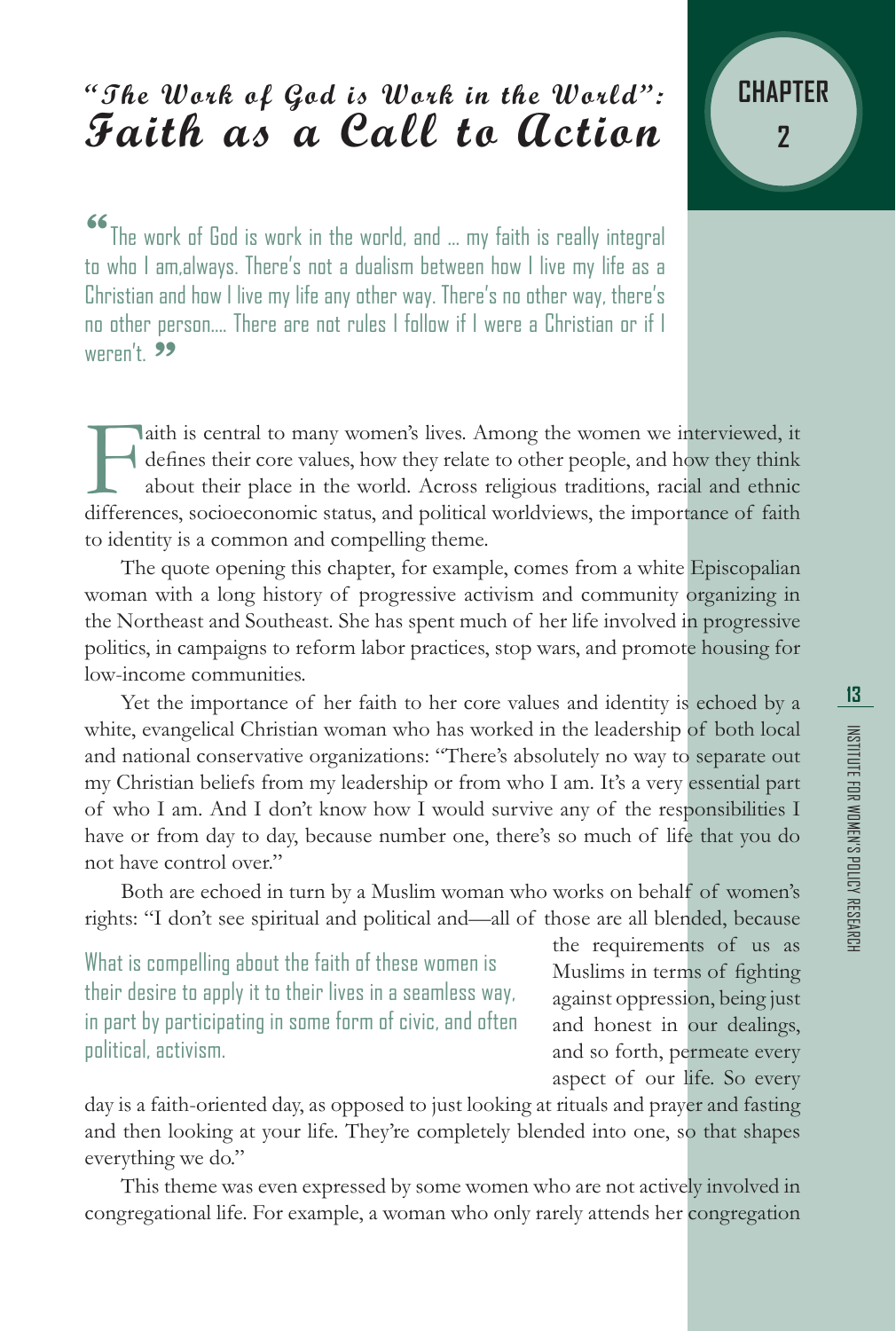notes that faith "connects me to something bigger and reminds me of my power to make things better for humanity."

If faith is important to the women we interviewed, it is likewise important to many Americans. The vast majority of us—over 95 percent—claim to believe in "God or a universal spirit," and around two-thirds claim that we have no doubts at all about God's existence. Less than 10 percent claim not to believe in God, or don't know and don't think there's a way to find out (Bishop 1999). Many Americans also count themselves as religious in some way: studies find from half to three-quarters of Americans are affiliated with a congregation, and at least 80 percent consider themselves adherents of some denomination.<sup>1</sup> Women are more likely to report being active in religious institutions than men. For example, in one survey more than half (55 percent) of all women reported attending religious services regularly, while less than half (43 percent) of men did (Burns, Schlozman, and Verba 2001). In our sample, religious involvement is even higher. Nine of ten of the women interviewed are affiliated with a congregation. Of course, it is not surprising that most of the women (and men) we interviewed see their faith as central to their lives, since we found most of them working in groups with some kind of implicit or explicit religious content—even if they simply work with congregations or other religious groups as a political strategy.

What is compelling about the faith of these women, though, is their desire to apply it to their lives in a seamless way, in part by participating in some form of civic, and often political, activism. The women we interviewed argue passionately that their relationship with God brings with it a higher calling, beyond joining or attending services in a church, a synagogue, a mosque, or a temple. They provide direct services to those in need, organize communities to improve the quality of life, and work to change unjust policies. They frame their activism as a calling from God or a way to bear witness to their faith by how they live. Many see it as a form of ministry. Some even consider it an alternative to worship, since it so embodies their core religious or faith values. For many women, then, activism is a way to bring the work of God to the world.

It is equally important, though, that the women activists we interviewed feel the ability—and in fact the responsibility—to work publicly to promote their own moral vision based on their religious values. In doing so, they are claiming religious or moral authority: they feel confident representing their religious values in a public way through their community activism, and they are appropriating those values and interpreting them. Many articulate their compulsion to do so as their own, individual callings from God, not filtered through the religious authority of another person. These women, then, are claiming moral authority for their own, a step that allows them to create and promote their own public visions. They are articulating their religious and moral agency.

<sup>&</sup>lt;sup>1</sup> Membership in and affiliation with congregations or denominations is very difficult to measure; these figures are estimates from Burns, Schlozman, and Verba 2001; Jones, et al., 2002; and Wald 2003.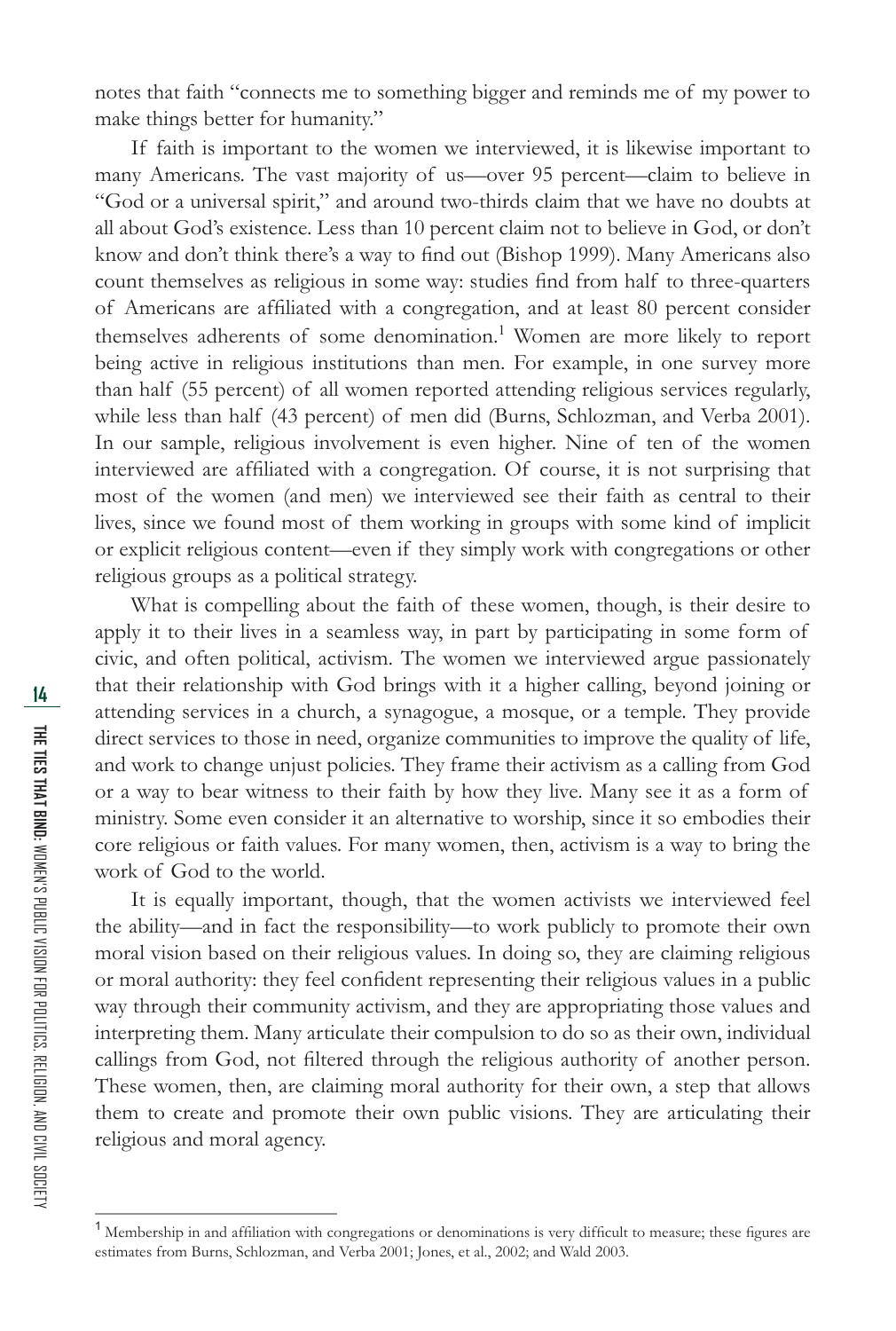### **A CALLING FROM GOD**

Many women see their activism as a calling or vocation from God. The idea is so basic that some have a difficult time articulating it. They see their political and civic work as something they are just supposed to do, so self-evident that it can hardly be put into words. Often, women express their sense of calling with a story that describes how it is revealed to them.

For example, a white, progressive Episcopalian describes her decision to volunteer her help to the founder of a new organization devoted to international justice issues:

We came at it together as a result of prayer. I just took the risk and sent him an email and proposed an absolutely outlandish arrangement [laughs] from any kind of practical real world sense, and yet in the heart it just was so right. He arrived at his office that morning to pick up that e-mail, and he had just been in church saying, 'Thank you, thank you, help, help,' because he just wasn't sure how he could advance this without somebody to help. And here I was. In a lot of rational ways, or traditionally rational ways, it doesn't make sense, but we know that we're supposed to be doing what we're doing. And so … there's a huge faith journey with this.

This story describes a fiercely personal calling from God, and a sense that those involved were nudged toward each other, even within the context of their own decisions. Interestingly, this kind of story fits with American understandings of God, which tend to be personal and intimate, based on a perception that God can and will intervene (Bader and Froese 2005). A sense of individual and even personalized vocation makes good sense within this understanding, and it is articulated by many of the women we interviewed.

While the idea of personal calling was common among women from many religious, racial, and political backgrounds, it was most prominent among those from a Christian denomination.

Take the following examples:

A Latina Catholic who ran for office, inspired by her activist work:

I did it because I knew. And I went to church and I could feel the energy. I could feel that I could do it. And at that point, I did know that I felt the calling from God. I did. I did. And maybe I mistook God for my calling, my own calling. Maybe God wasn't even calling me. But I think, I really, truly believe that.

A white Lutheran who felt nudged to her activist career by God:

I really believe—I believe that God opened this door for me, because I went to the service fair, and Mercy Corps was mobbed, and so was Jesuit Volunteer Corps and all these Catholic programs that everyone had heard of. And these lonely LVC-ers [representatives from the Lutheran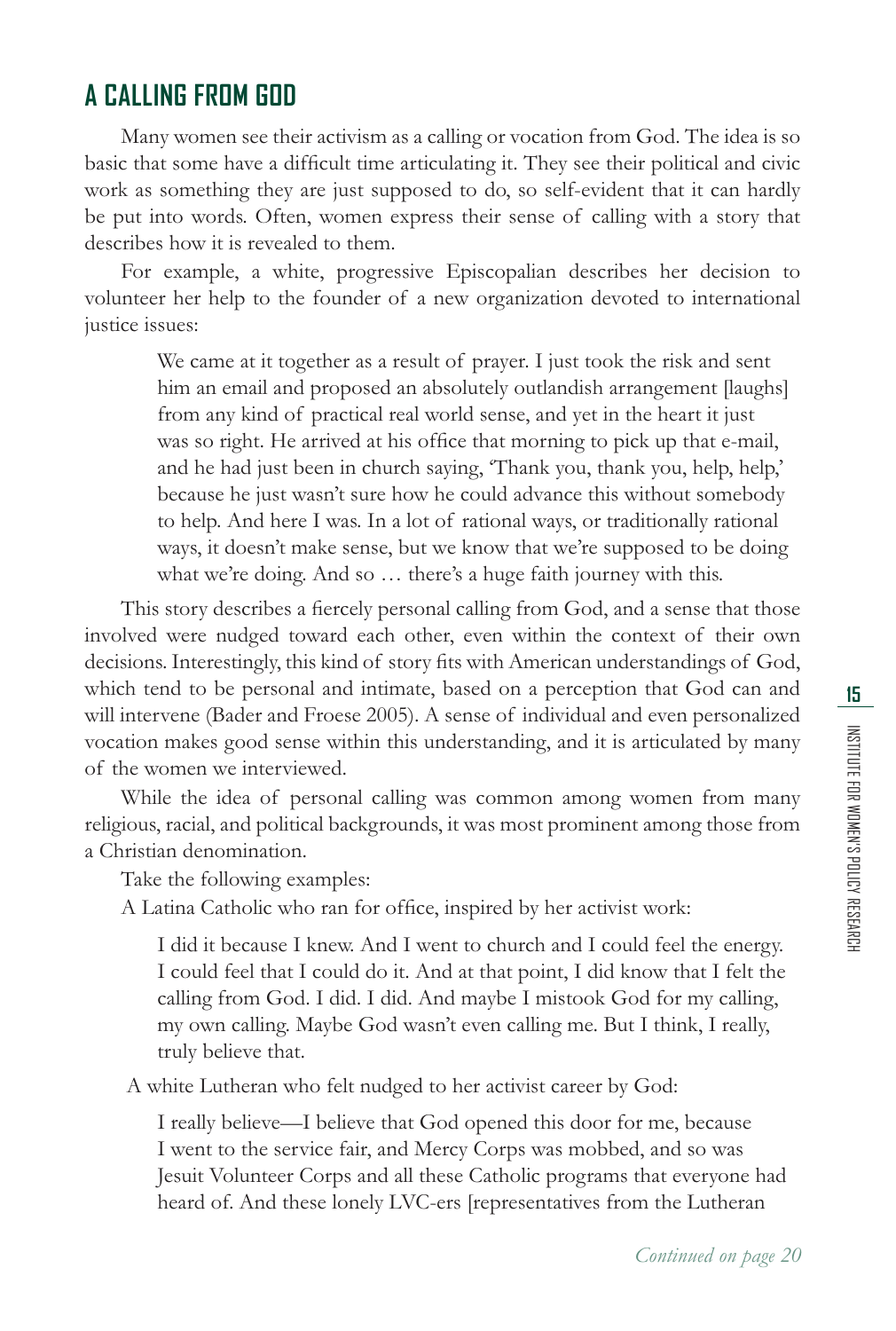#### **I BEGAN TO DO MIRACULOUS THINGS: ACTIVISM INSPIRED BY EPIPHANY**

While many women feel a calling to activism, for one set of women we interviewed, that calling was revealed in a tangible and visceral way, through what might be called epiphanies. For many Americans, the idea of an epiphany is more abstract than real: either an out-of-date concept, or a metaphor for coming up with a new idea. But for some of the women we interviewed, epiphanies are associated with a turning point in their life that led them to action. They have been experienced as an actual communication with or from God that feels as real as talking with another person. Such epiphanies have inspired several of the women we interviewed to change the direction and goals of their lives.

The women experiencing epiphanies come from the left and the right; some were white and some were African American. All were Christian. Two conservative Christians, for example, describe their revelations, both of which inspired them to political activism. The first describes her experience as inspiring her to take her religious values into politics:

> I had an epiphany in 1978. I had a face-to-face encounter with God and became very aware of my languishing spiritual self. I started getting into scripture, reading a lot of the great Christian writers, C.S. Lewis, Thomas Merton… and different conservative writers. And my spiritual eyes became open to the fact that our culture was really in demise, as far as the things that concerned me as a conservative Christian—social values, etc. I became compelled to get involved into the political arena. I saw that as the avenue that God was directing me toward in order to impact our culture for righteousness….I told the Lord, 'I know you didn't save me to be a benchwoman. But I'm not sure where you want me to go with this. I know I have this energy and enthusiasm and excitement'…. When I got home and picked up my mail, I had an invitation to attend a fundraising reception for a man who was running for governor…. I met with him and he hired me to be part of his campaign. And I saw that as a direct answer, as the direction that I was to go in.

A second conservative woman describes an epiphany that came at a particularly dark time in her life:

I remember looking in the mirror wondering where in the world [I] was, because I had become someone I didn't like, self-centered, egotistical, didn't really give a flip about anybody but me. And so when I was at the point of contemplating suicide, okay, walking around the streets…. I was tired, and I wanted out. And so I had a very supernatural encounter with God, and God got my attention in a mighty way that day. I saw my life on a flip chart, the Bible talks about what we do is recorded, I saw my recording, how God did it I have no idea, but… after the encounter with God, I started studying the word of God from a different perspective, and why am I here, why did You make me. And when I read that—and I had a hard time forgiving myself, I felt like I had committed the lowest sin possible,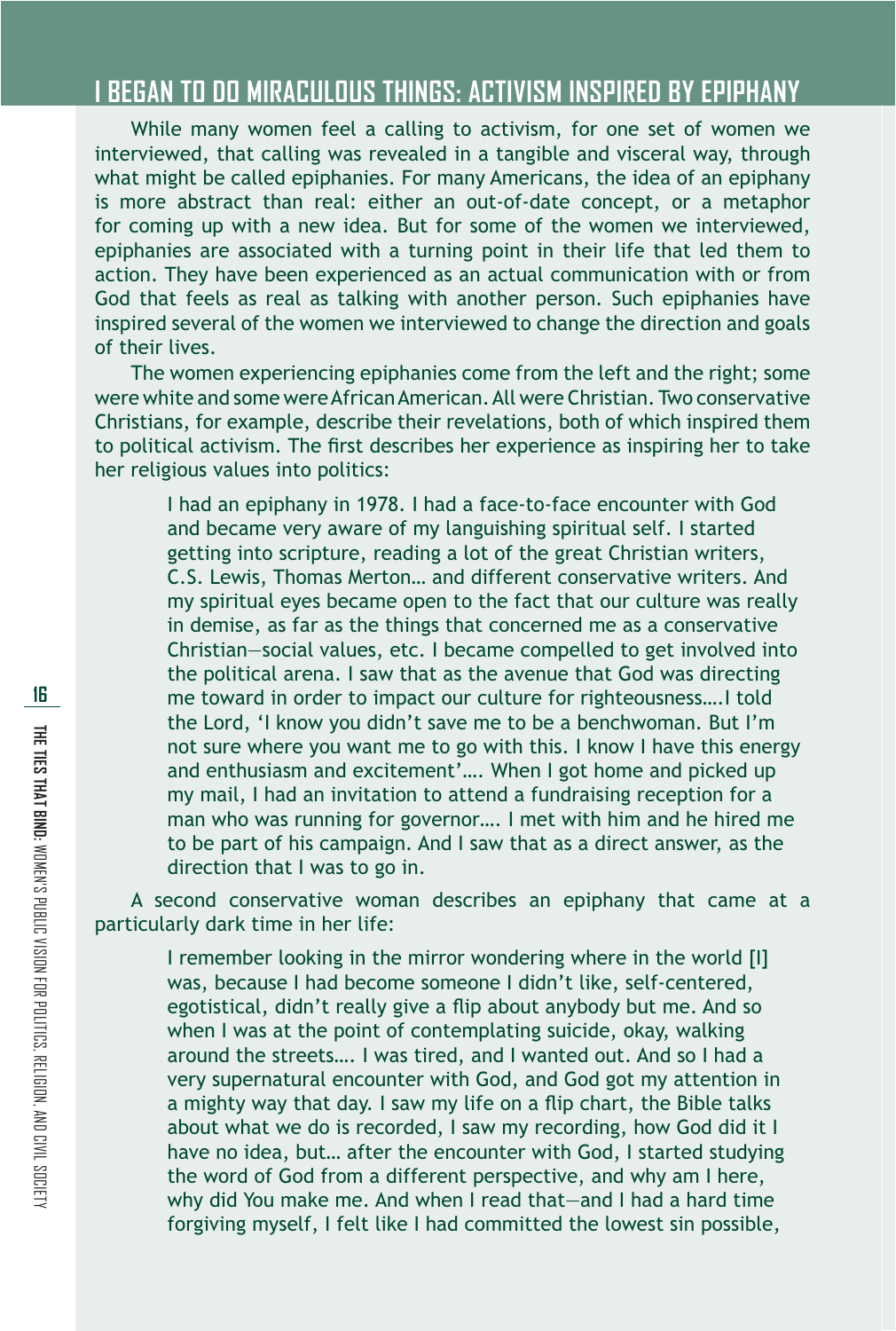and when I read that God looks on the heart, that started turning me to having confidence, that it didn't matter if people didn't forget or forgive, that God—what, how He viewed me was the most important, and that some day I wanted to hear, 'Well done my good and faithful servant.'

In both cases, a face-to-face experience with God led to an important life change that involved, for these women, a devotion to political activism. The initial epiphany was followed by God "nudging" each woman toward their calling afterward—it was by no means a one-time communication that was completely clear in its message, and in each case it was followed by a sense of choice to follow the path laid out. Each woman needed help interpreting her calling, which she found in reading scripture and other books, in prayer, and through what she saw as apocryphal events.

The epiphany experience in both cases is also interesting because it inspired each woman toward a new kind of relationship with public life on behalf of God. Among Christians, this kind of epiphany has been compared to the experience of the apostles after Christ's death, resurrection, and ascension into heaven, when the Holy Spirit inspired them to see themselves as embodying Christ, which then "empowered them to conquer their insecurities and go out into the world to help others" (Mahoney and Pargament 2004, 487). Some scholars argue that this can be a particularly important experience for women, for whom a public voice and activism are often discouraged by social, political, and even religious norms about their proper roles (Mahoney and Pargament 2004). It is also a way that women can claim religious authority for themselves as a direct mandate from God.

Epiphanies are not restricted to the experience of conservative women. Two progressive women describe similar revelations about their callings (although unlike the conservative women above, both are ordained ministers). The first is a white Presbyterian, who describes the experience of discovering her calling:

> I was really ready to move on. And I had been looking at a church in Denver that had a very innovative kind of ministry…. And I was about to commit to that when a friend of mine called, a woman I had been in seminary with, and called me and said they were starting a program for prostitutes [in their city], and they wanted me to apply for the church as the directorship…. I couldn't imagine what they thought of me that my name would come up in this particular context. In my mind, I had already gone to Denver. That was obviously where God was calling me…. She must have called me the minute the thing hit her mailbox, and said we want you to come up for an interview…. I knew nothing about prostitution. So I went to the [city] library to check out a book, find something I could read about prostitution. Well, they had one book in the card file that had the word 'prostitute' in the file. It took me and three librarians half a day to find this book. And it had been misshelved with all of the leprosy books…. It should have probably been some kind of omen to me that, indeed, this particular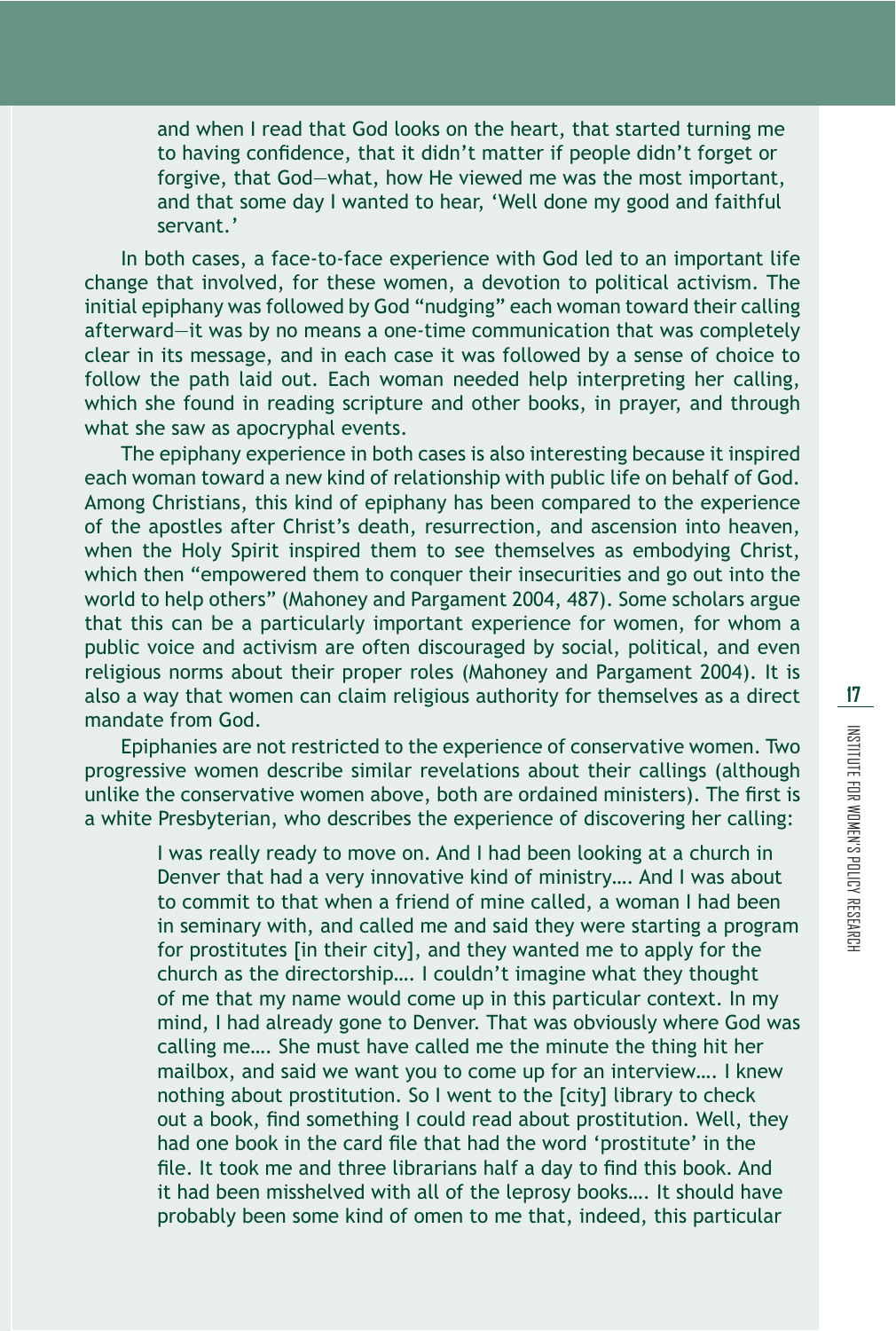book on prostitution had been misfiled with the leprosy books.... [At the interview, we] must have talked for two hours, which even to Presbyterian standards is a significant length of time. And Ithe ministerl took me back to his office while they talked about our interviews and said, you know they're going to offer you the job, don't you? And I just went oh, my God. No…So anyway, they sure did. They offered me the job, and I basically said if you want an answer right now it's no. If you'll give me a week or two to pray about this, to think about it, I'll get back to you. But if you want an answer right now, I just can't imagine myself doing this. So they were cool with that. No problem at all. I flew back [on a small] four-seat Cessna kind of thing. And I remember bobbing around out there over the mountains, just white knuckling this flight all the way, and thinking–I was terrified. But there was this very clear realization that it wasn't the airplane that was scaring me. It was the thought that God was really calling me to do this. I was like, oh, God. I got home. I woke up the next morning, and the first thought that flashed through my head was how do I tell my mother? So at that level, I knew that this was what God wanted.

Finally, an African American Baptist minister describes her epiphany as related to her understanding that her religious values can be applied to politics and power:

My pastor said I want you to go to one of these organizing things…. So I went because being a good Baptist, and particularly an African American Baptist, if your pastor asks you to do something you do it. It was at a Catholic Church, white Catholic church in [the city]. In the fellowship hall there were Protestants, Catholics, and Muslims, and there was probably even a Jewish person at that time, and I thought oh, this is wonderful, I thought this was really great. Well, there was this obnoxious little Italian white man on the floor... and I had never seen anyone so obnoxious in my life. He was talking about power and self-interest, and I go oh my God, this is repulsive, I am offended, oh my goodness. I said this is not Christian. Christians are supposed to be self-sacrificing. I said this is obnoxious, and I went back and I wrote a five-page dossier as to why Christians should not be involved in faith-based organizing, and particularly African Americans.… So I had what was pretty much a Damascus Road experience…. I was going to work one day in [my city], and on a very dangerous street… so it was like the Damascus Road, which was very dangerous—and I heard this voice that came from my gut. I didn't hear it audibly, I heard it from my gut, and it said you've been called by God, anointed by the Holy Spirit and covered with the blood of Jesus, and nothing will stop you from speaking for me, nothing will stop you from doing my work. Well, I am freaking out, okay, I am crying and driving and I'm going—there's nobody in the car but me, and I am freaking out, I am shaking and crying, I'm going berserk, really, I'm going berserk, I'm going there's nobody in the car but me.… I call my pastor right away… he said, I think you're being called to preach… so I stopped going to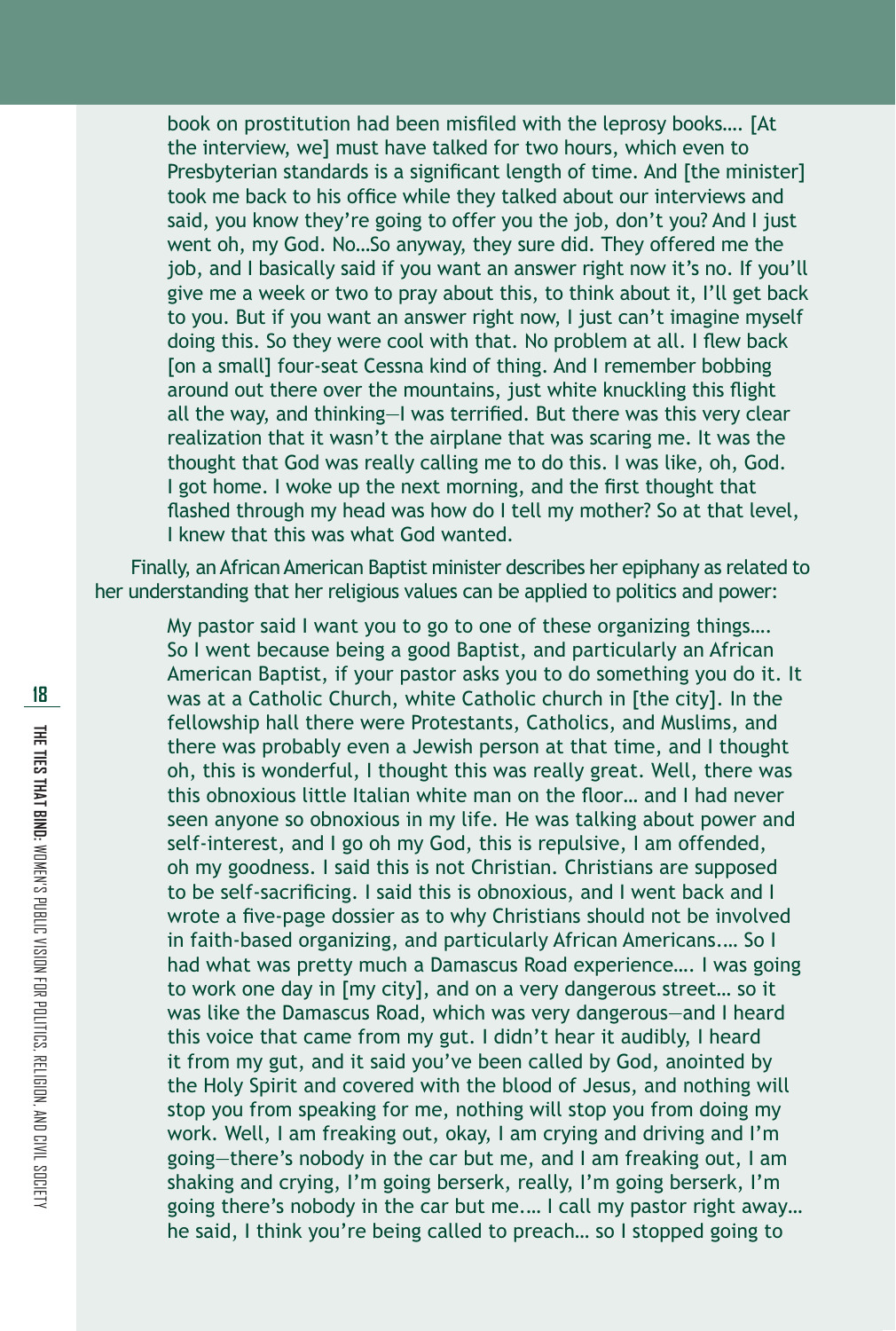church… because I didn't want this, I didn't ask for this, and I wasn't perfect, God had made a mistake, and I told him go get the chairman of the deacon board, he wants to preach, I don't, I am married, I wear makeup, I'm a woman, I don't want to do this. So I would have these very extensive conversations with God, and He didn't change His mind, and I really did everything I could to get Him to change His mind. I really did. I offered Him other sacrifices, I really did, but when I became—I got to the point where I was dying, that I was forced back to church and I had a dream, another—I had a dream, and there was a woman that I had not seen since high school, who is a lawyer now, but she was standing over me in a black robe in this dream. And she had a colored newspaper and on the colored newspaper had praying hands, a stained-glass window, and a Bible, and she said to me in the dream, 'Can't you see it?'.… That was Friday, Saturday and Sunday, and I went to church…. Well, I was going up for prayer and out comes of my mouth that I have been called to preach. And the Holy Spirit just broke out in the church, and it's like everybody knew it but me.... And not long after that, Pastor did not but one thing but said okay, now I want you to go back to one of those organizer trainings… and I've never looked back. And then from there I went to week-long training and I got some clarity about what I needed to do, what I had been called to do, and I got some clarity that I needed all of the relationships that I could possibly get, and I got clarity that the power did not come from [my community organization], but [the community organization] taught me how to use it, and that was the clarity that I got. So I came back from training and I just began to do quite miraculous things.

The stories told by these women are compelling and apocryphal accounts of a mandate to play an important role in the lives of their communities. In the last case in particular, the experience empowered a woman to take on a specifically political role in her religious calling, one that she had resisted before her epiphany. Experiencing God this way allowed her to take this message out into the world with confidence as a public, political, and religious leader.

It is possible, of course, that in each case, the women we interviewed crafted their stories to give their activism credibility with others, including those they might lead. Epiphanies, though, are increasingly understood by psychology as more common than we might think in contemporary American society, and as experiences that are both different from incremental change and often accompanied by drastic changes in values, priorities, and relationships (Miller 2004). For the women we interviewed, they are described vividly and apparently experienced as real and important moments that empowered them to work for change on behalf of their faith. Thus they have been a way for women to claim their own political and religious voices. Like other ways that women experience callings, epiphanies give women religious authority and agency.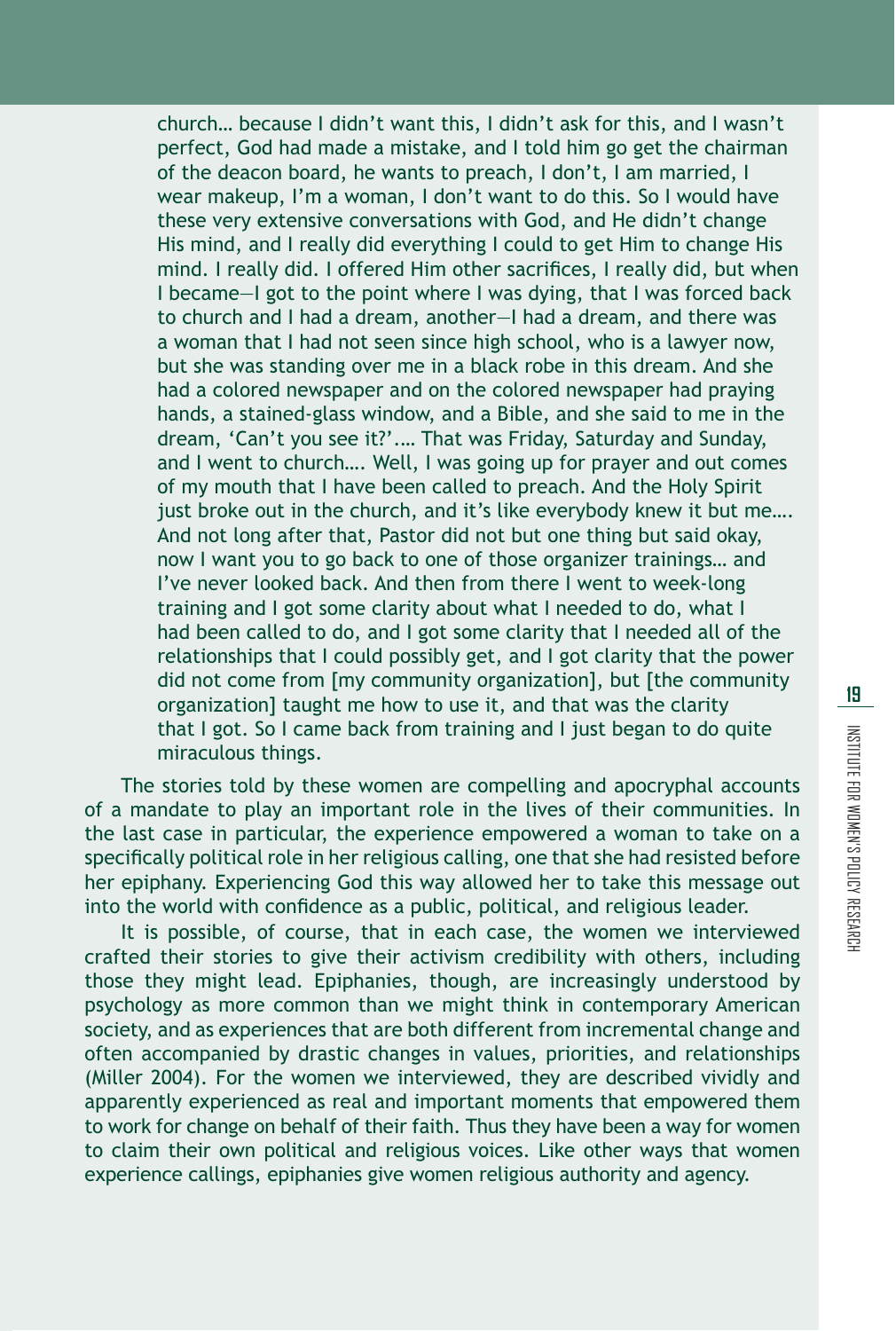Volunteer Corps] were sitting, they were sitting there and no one was talking to them. And so I thought, well, there's the table for me. I'm like the Lutheran in the Catholic college, you know. And so I just walked up to this empty table and we talked about a half an hour and I was hooked.

Even when women do not have a specific story to tell about how their calling was revealed to them, they still often describe their work as stemming from a sense of divine vocation, something that God specifically wants them to do, and as resulting from a personal relationship with God.

An African American Christian describes her work as fulfilling God's will: "I don't do the work for the change. I do the work because I believe this is what God wanted me to do. So I'm a servant."

A white, progressive, evangelical sees God's hand in who works at her organization:

> I feel a real calling for the work, right? I feel like there's some—that, on some level, I'm called to do what I'm doing, and that it is not an accident that I'm here, and I don't—my staff sometimes thinks I'm a little on the edge in terms of this stuff, but I tell people, I think God sent you here. I don't think it's an accident that most people in my staff are there, you know? They were brought here. We were brought to do the work. So—and that they happen to be women, I don't think it's an accident. They were all called to do this.

A white Jewish woman sees her work as answering the basic question of life: "For me, a sense of meaning, that's the most basic religious question there is: Why am I here? What am I supposed to do? This is what I'm supposed to do."

A Hispanic Catholic sees activist work as where she is most content: "I do feel called to do this type of work. I don't think I can see myself in a major corporation or producing weapons or things like that. Even if I were making ten times what I make I wouldn't be happy. I wouldn't feel that I am in the right place."

A white Catholic describes a similar feeling:

Since I've been here, I have to tell you, in a spiritual sense, I felt like this is really where God intended for me to be, because there have been incredible moments of grace here that have just confirmed that this is the place for me to be. It was part of a spiritual quest, I guess. That's a good way to put it…. A lot of the people we serve don't have a strong voice in the community and so you are called to be that voice. You are called to understand that role, life on the streets so to speak, life without resources, and you have to respond. So, I would use the word transformation versus politicizing because you are transformed. You may speak only in your community, you may speak only in your church, but I can't imagine not being called to speak.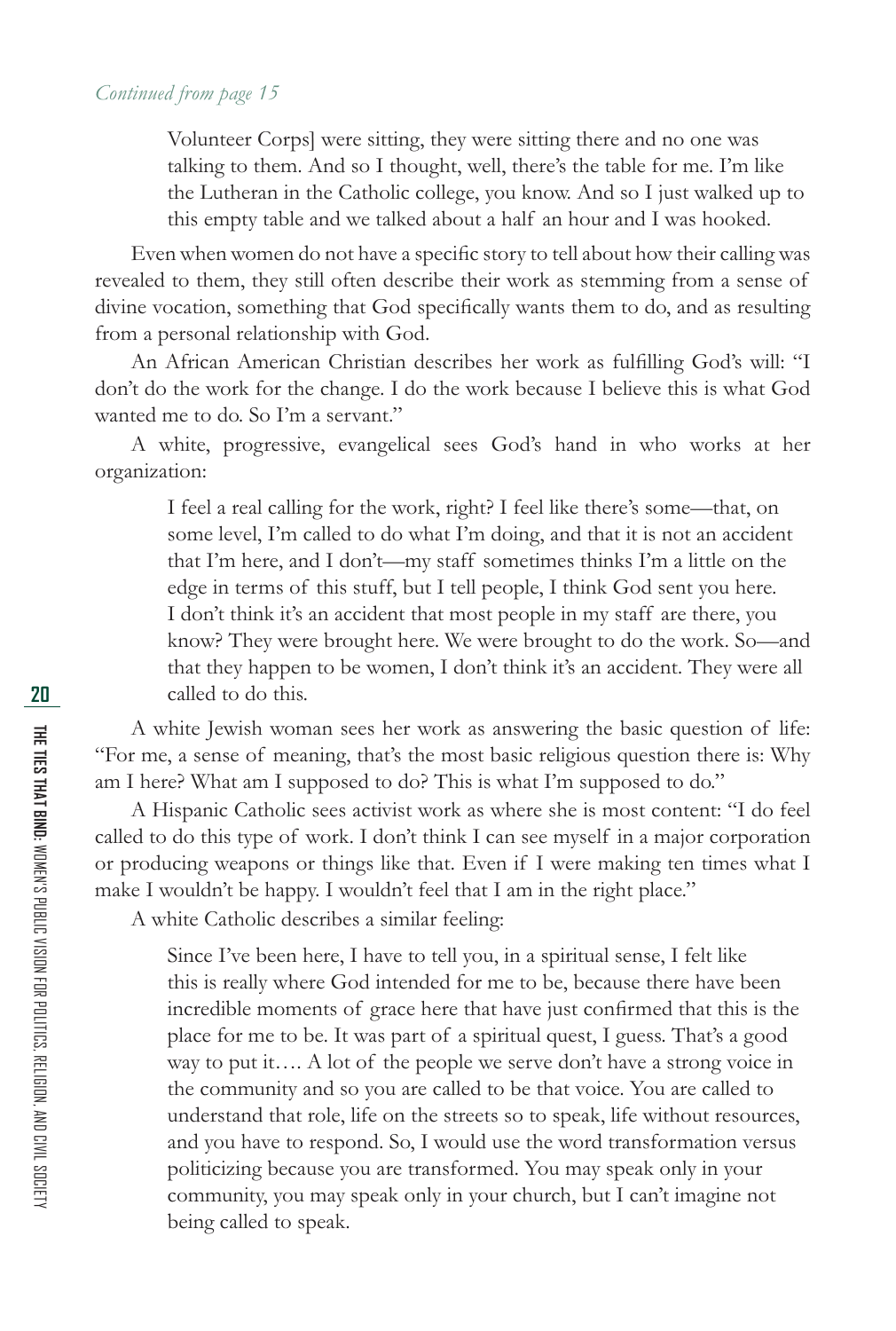For all these women, activism comes almost as an explicit request from God, something that a divine presence makes clear should be central to each woman's life. For many, the call is more personal than a sense of general obligation or responsibility, instead articulated as a particular route that a particular woman is meant to pursue. It does not necessarily follow that the women quoted here do not see their activism as a choice, but many express a sense that God made their choices easier, by opening a door or nudging them in some direction.

The idea of individual calling from God is particularly interesting because it allows women to appropriate the idea of moral or religious agency for themselves. In evoking God as mandating their work as religious activists and leaders, women claim

### In evoking God as mandating their work as religious activists and leaders, women claim the highest authority they can to justify their work.

the highest authority they can to justify their work. As a strategy, this allows women to bypass male religious authority and to overcome questions about their "proper" roles, since questioning their work becomes questioning God's will. Undoubtedly, the women who say they felt a calling did, in fact, do so—they were not lying to give their work weight. But their calling also gave them a sense of moral power and authority, an important step in their ability to publicly define and promote their moral visions. In an important way, this step is quite radical, because it presumes that women have a direct connection to God, and therefore to interpreting their relationship to God and to morality—exactly the kind of authority and connection that most religions traditionally deny them.

#### **FAITH IN ACTION**

Many women also describe their activism as a way to put their faith in action. This idea is perhaps most poignantly expressed by a group of women who, when asked about the links between their activism and faith, would pause, a bit at a loss for words, and then answer with a story or example epitomizing how interwoven activism and faith are to them. "It's hard to separate the two" was a common response. Or as one woman said, "For me it's like breathing. I don't know the how of it—it just is." Another said, "It's something that happens natural. With me, it's just there. It's just there."

When asked about how her activism informs her faith, an activist for immigrant rights does not directly answer the question, instead responding with a discussion of her recent justice efforts, including some on the trafficking of women:

...I think you have to educate people on what trafficking is and who's responsible, because right now they're blaming the women on the street…. And so by the end of the year, I will have visited twelve groups in the parish on this trafficking of women and children in order to give them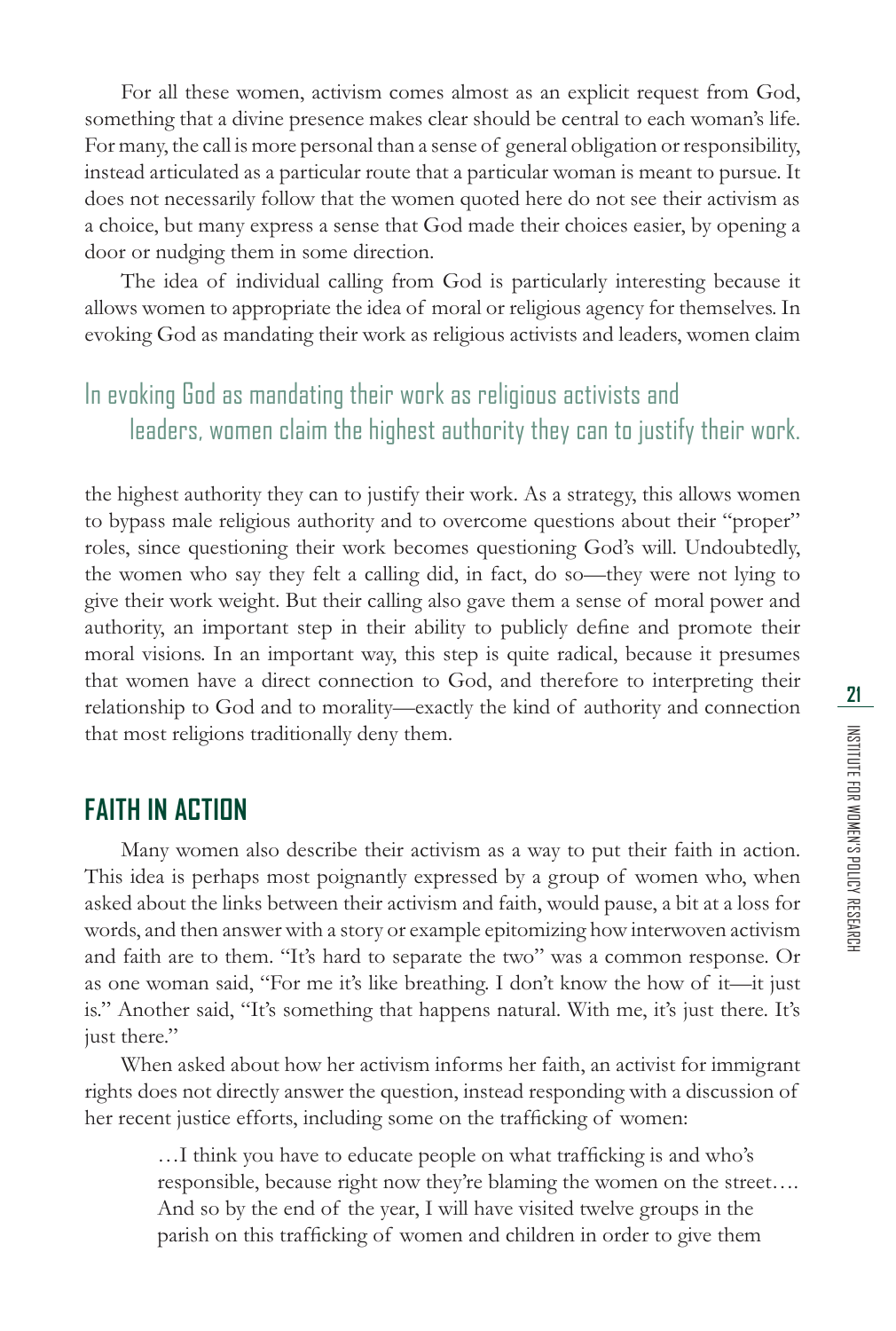some kind of education…. And I think that's part of spirituality, of who we are and what we're all about.

Similarly, another activist responds by evoking the image of St. Francis, whose model she tries to follow in her life and activism:

I can share a book with you—it's making my heart sing. I always was attracted to the time in St. Francis's life when he had gone off to the crusades, had gone to the sultan, and then for three years I believe, traveled in the Holy Land…. I mean here he was, somebody who is a rich man's son and a playboy and a fine dandy, the entertainment of Assisi, and all of that [laughs], he has this transformation in his life which drives him into this absolutely extreme level of asceticism and poverty and all of that…. So I'm reading this book now that's been written, that's taking a look at the very early Franciscan rule and asking what was the relationship. And it just makes my heart sing [laughs], because it talks about how Francis' vision was really just about living the life, it wasn't about going out on a stump and preaching the gospel, unless it seemed right to do, but that wasn't the primary thing, it was just that you lived it, you just tried to love everyone, you tried to be helpful to everyone, it was a very simple message and he did it without a whole bunch of pettiness and that kind of thing, and that just speaks to me as something—I can't put words to it, it's just so profoundly true, that there is just—the spiritual journey is about unlearning all of the things that our culture has taught us and getting back to this very, very, very basic sense of being able to see Christ in all people…. And so it's this book that is just naming that for me, and it's something that I have felt always.

This discussion of St. Francis vividly evokes a second theme related to the idea of putting faith into action, and also expressed by many of the women we interviewed: a desire to bear witness to one's faith through actions instead of words. As many of the quotes below indicate, these themes were often expressed as integrally linked.

The dual ideas of putting faith into action and bearing witness were common to women across faith traditions. Christian, Jewish, Muslim, Buddhist, Hindu and even Baha'i women articulated them. Two Catholic women, one white and one Hispanic, express the two themes:

> Being a person of faith is very important. It is really important. I mean, you don't have to mention God in your meetings. You don't have to tell them what church you go to. But people eventually know. I think it's putting your faith in practice.

Your faith life is not something you restrict to Sunday mass or to explicitly religious activities. Your faith life has to permeate your being. There's no way to compartmentalize it. So in everything you do, you are proclaiming, or you should be…. It should be our goal, our aim, to always proclaim the gospel in every action that you do. So whether it's just eating and being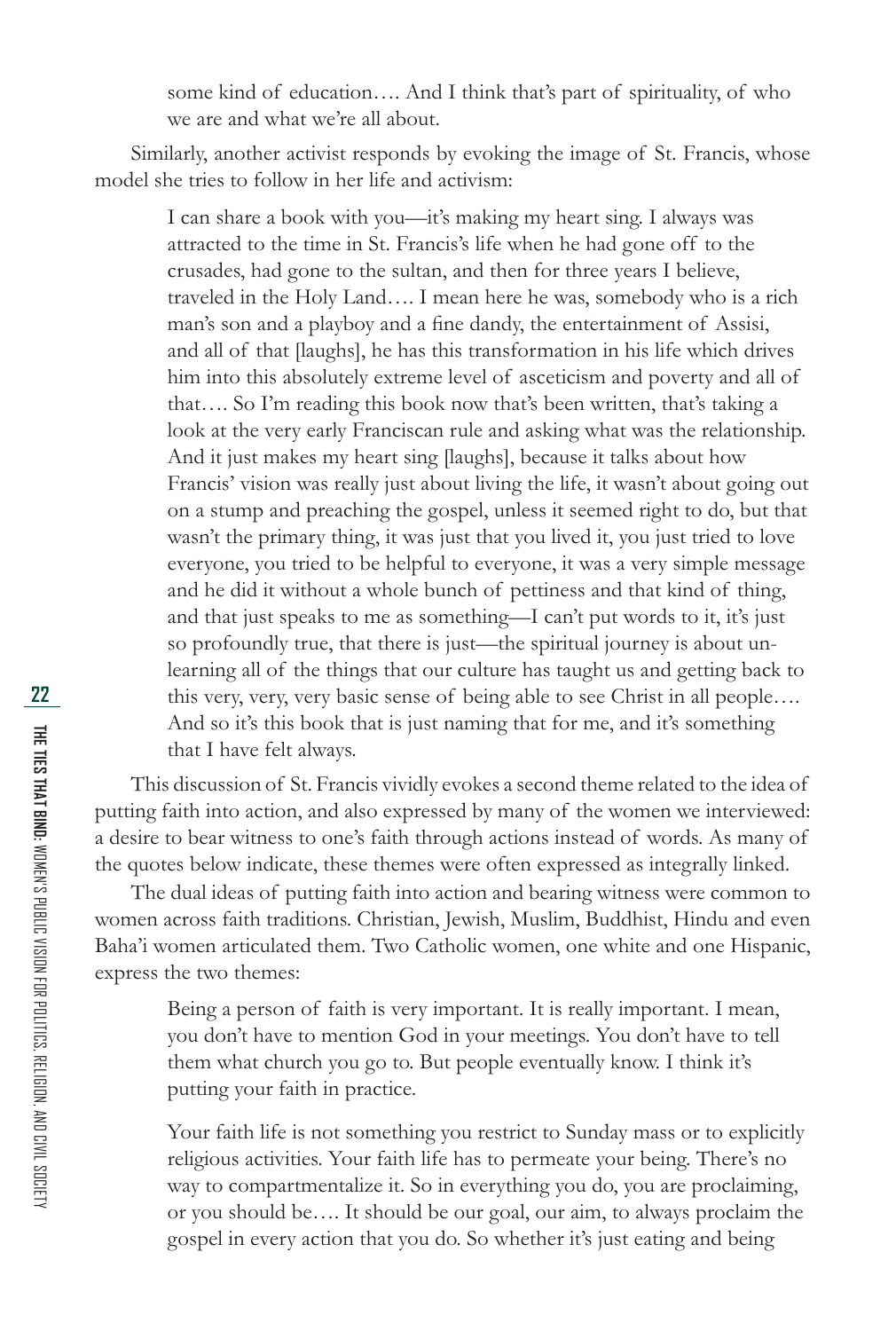with your family or in your professional work, in the way you treat your co-workers, in the way you spend your free time.

This woman summarizes the joy she gets from this approach to her work: "What's the most important thing I've gotten out of my work? I get to work for Christ."

The desire to put faith into action, and bear witness, are by no means just Catholic ideas, however. Other Christians expressed similar ideas. A Latina Latter Day Saint says, for example, "I like to share with them—they are special, they are very important, they can take my help…. I don't talk about my beliefs and my

### Putting faith into action is not just a way to fulfill a personal ethic, but a strategy to spread values.

religion, because this is not important. The more important [thing] is they feel love." An African American Eastern Orthodox woman also sees her activism as living out her faith: "We don't compartmentalize, so thought, word, and deed are all together." Two Christian evangelicals, one conservative and one progressive, also describe their activism this way, although with more of an explicit focus on witnessing:

> I think that I give a Christian witness in the way that I live. There may be times when a family member or friend is going through a hard time and I witness to them in words as a personal testimony of my faith. Other than that, by the way I live, I witness what my faith is. I live out my faith.

I do think that evangelism is a part of what my call is on earth. I don't any longer think that it's about me preaching the good news and having altar calls. But I do think it's about being a Christian witness in terms of my actions in the world.

Among women who feel a need to bear witness in this way, putting faith into action is not just a way to fulfill a personal ethic, but a strategy to spread their values. For most, it is specifically tied to activism as a way to show off the ethics they hold dear. In this sense, it can be thought of as reinterpreting the idea of evangelizing: these women see their actions—including their activism—as a way to spread faith, particularly within a modern and more pluralistic society.

It is not surprising that Christians would cast their activism in this light, since most Christian denominations have a long and continuing history of evangelizing, with the main purpose of "saving souls," a goal that women have long been part of (Dries 1998; Noll 2004; Robert 1996; Yao 2002). It is also not surprising that the idea would be closely linked to service, activism, and social welfare. Even for many proclaimed missionary denominations, bettering the social welfare of the communities where they serve has long been a central goal (Allen 2002; Brouwer 1989; Chu 2004; Edwards and Gifford 2003; Semple 2003; Tucker 1989; Weisenfeld 1997). One example of this is the social gospel tradition, which emerged within American evangelicalism at the end of the 19th century, partially in reaction to the economic and social hardship associated with industrialization and urbanization. It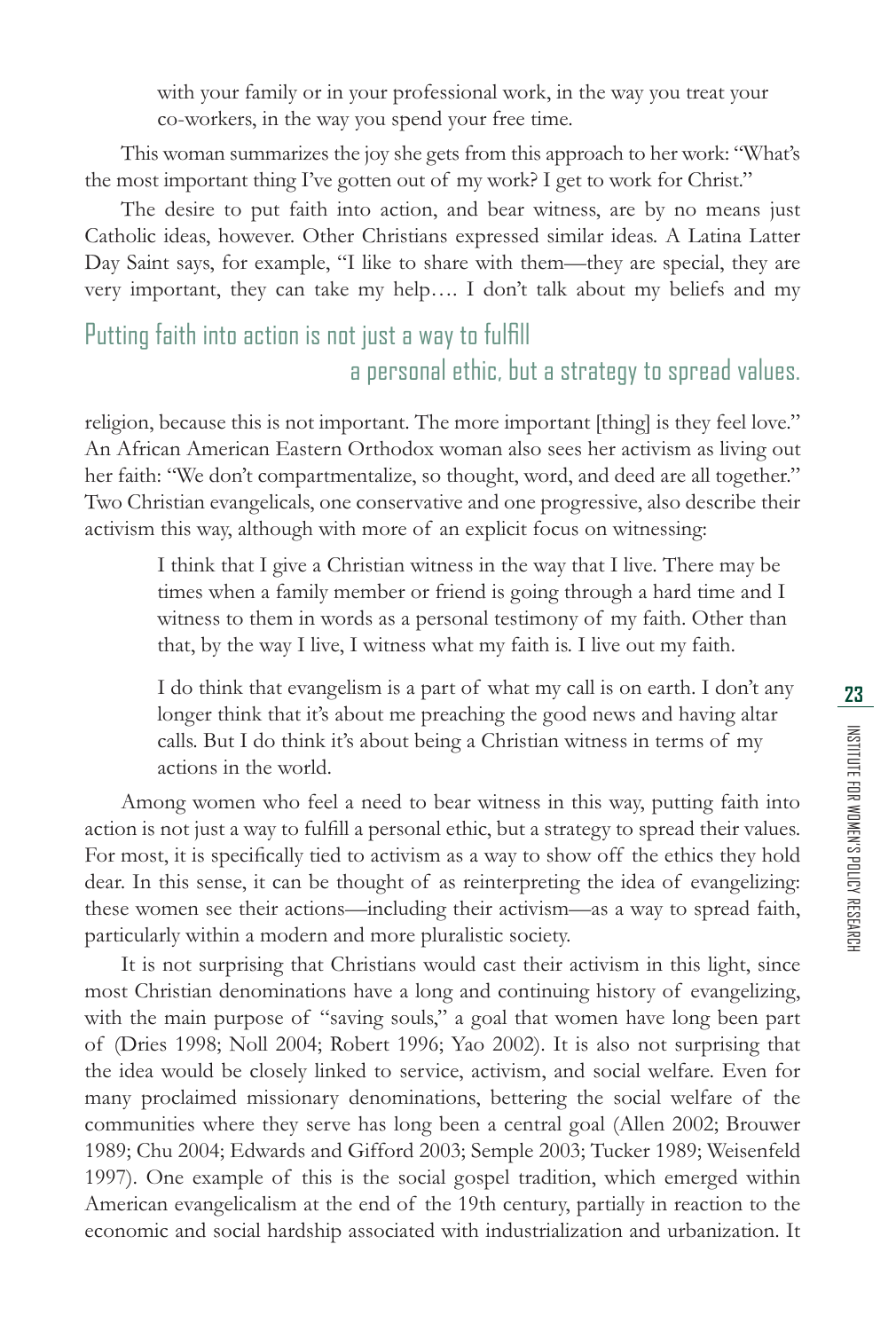argued for a form of national salvation achieved by restructuring society on Christian principles, to supplement the traditional focus on personal salvation. Women played an important role in the development and spread of the social gospel, in both white and African American churches (Edwards and Gifford 2003; Higginbotham 1993). The 20th century also saw major changes in U.S. Protestantism, with what would become "mainline" denominations splitting with more fundamentalist traditions to adopt more modernist viewpoints—for example, less literal readings of scripture and

### "As moral people, as people of faith...we have not only the responsibility, we have the challenge to our faith [to act for social justice]."

more consideration of scientific and socioeconomic change (Bendroth 1993). With this came a rethinking of evangelization to encompass an approach more focused on the idea of witness and social responsibility based on Christian values.

Pope Paul VI, for example, laid out a new way of thinking about evangelization for Catholics in 1975, which included an emphasis on witness and liberation:

The first means of evangelization is the witness of an authentically Christian life, given over to God in a communion that nothing should destroy and at the same time given to one's neighbor with limitless zeal…. Evangelization involves an explicit message, adapted to the different situations constantly being realized, about the rights and duties of every human being, about family life without which personal growth and development is hardly possible, about life in society, about international life, peace, justice and development—a message especially energetic today about liberation" (Pope Paul VI 1975).

Many Protestant Christian denominations, particularly those considered mainline, have adopted similar approaches to justice, liberation, and evangelization by working to bear witness to Christian values, rather than converting nonbelievers (e.g., Bosch 1991; Chapman 1991). In this context, the focus of religious women on activism as a way to live out that witness makes sense.

The idea of witnessing faith, or putting faith into action, is taken another step by a set of women who see activism as a form of ministry. A compelling example of this comes from an African American Christian woman. An ordained minister despite a ban on women's ordination in her religious tradition (she explains, "I was a part of a ministry where the pastor received a revelation from God that it was the right thing to do"), this woman has recast her ministry as integrally tied to activism around justice and inequality:

Part of my ministry, part of what I do and the work that I do…is to bring people of faith together, including Muslims and Buddhists, Christians, to bring them together to challenge all of us to ask those questions about our economic, social, and political policy that is enhancing or destructive to human existence. And where we find it to be destructive, do we not have a responsibility to challenge those systems that are being destructive?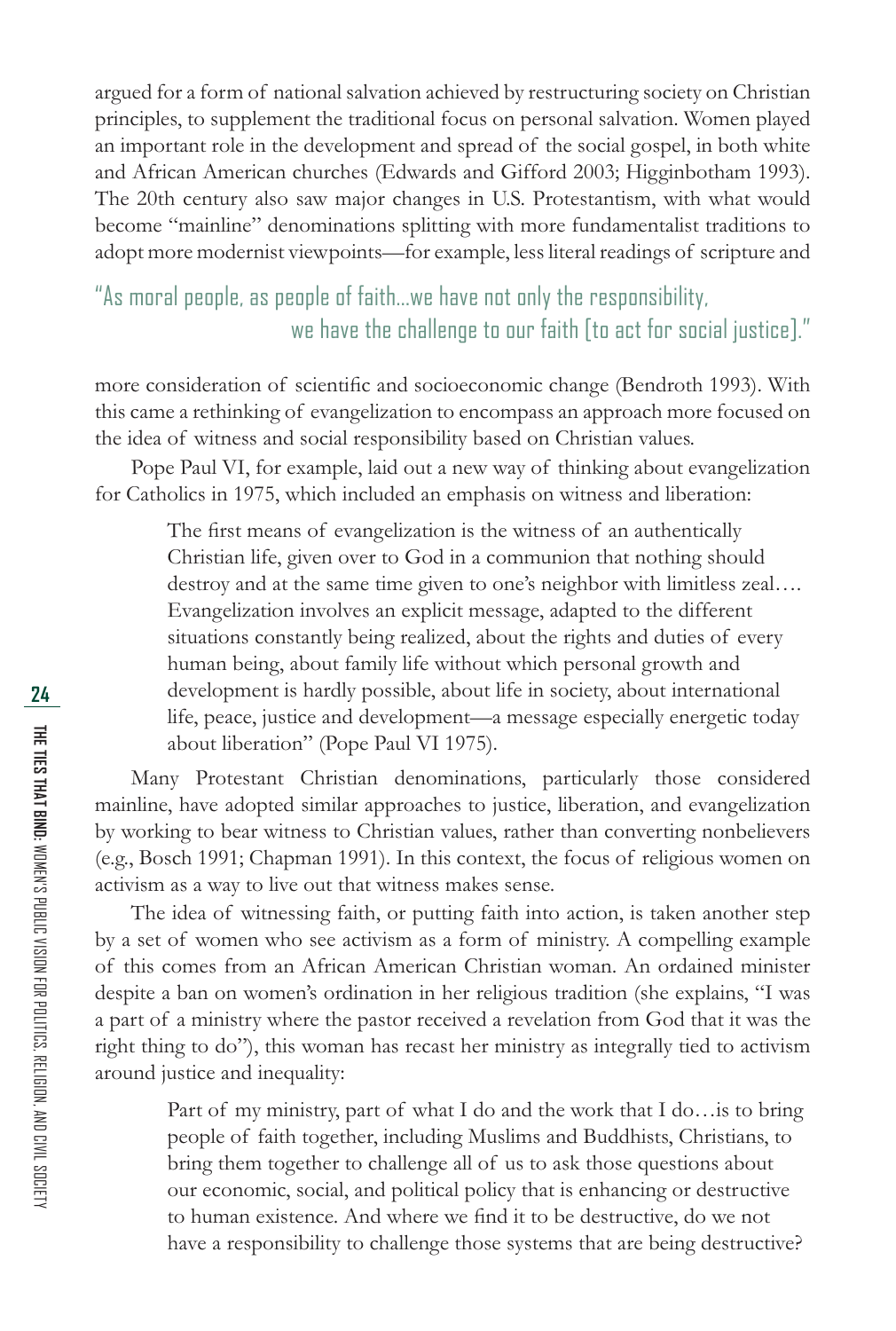And I think as moral people, as people of faith, that we have not only the responsibility, we have the challenge to our faith. If we don't do it, our faith is filthy rags; it ain't worth diddly squat [laughs]. So I move out of that understanding. My being is based on my doing what I believe to be a responsibility.

Even women who lack the title of clergy talk about their activism as a form of ministry. As a white Christian conservative says,

I do believe, as in the book of Jeremiah, that in my mother's womb He was forming and making me with what I would need to accomplish His will on earth. And so I'm kind of like a secret agent for God, travelling incognito as a political activist [laughs]. I've always had a mission, is the way I see it…. I say I'm a doctor sometimes, trying to pick people up and help their wounds.

An African American Christian also expresses her compulsion to help heal people's wounds:

> We have people that come into our emergency referral program—they are broken. And what I mean by that is that they are already hurting. They don't want to ask for food or help with paying their rent and utilities. They don't want to say, I need a change of clothing, or do you have bus fare. In my heart I feel I just believe people really don't, and so spiritually you just can feel it and feel where they are coming from. Oftentimes God lay it on my heart, that when people come they may have an immediate need, but most of all need a little love, somebody to just simply say to them that it will be all right and a hug to let them know somebody cares. When people come in, it is like I am automatically drawn to them, and I would find myself ministering in a way.

For some Christians, the need to bear witness is also a way to change what they see as a negative image of their religious denominations. Here, the goal is to witness values and approaches that they see as misunderstood, as much as to attract new people to their religious tradition. That is, their work is partially motivated by a desire to improve the image of the Christian community. One conservative white Christian, for example, sees the work she does as a way to dispel myths about the irrationality of Christians:

So much of the secular community has criticized evangelicals and conservatives that we have not really been interested in research, that we have not been oriented toward research. And I thought, wow, here you've got a women's organization, a conservative organization…and of all the things they could have chosen, they chose to establish a think tank. So I thought that was pretty impressive.

Progressive Christians, too, hope to change the image of their community ironically, in part to reclaim what they see as the conservative image they have as Christian political activists. As two progressive white Christians argue,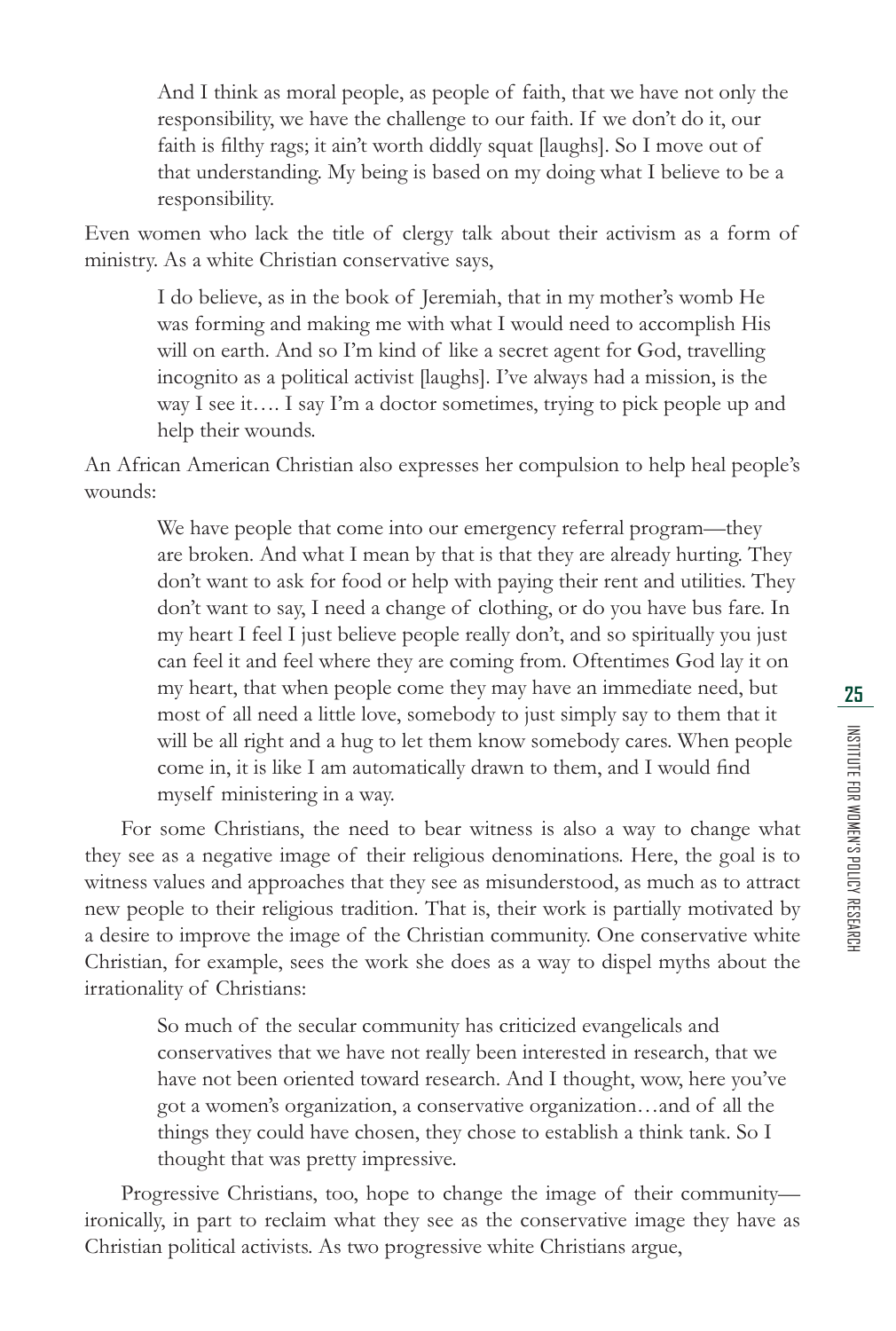I always viewed faith as allowing me to do this. Does that make any sense? It provided me with obviously the support, but it also gave me a reason to do it, because people, when they view religion and politics, tend to automatically make certain assumptions, immediately conjure up images of the [conservative right], and what that embodies in Christianity, but it seems to me that's not entirely the case, because—I am a walking example of that. I'm Christian, I'm a progressive Christian, and it's my faith that has allowed me to be so proactive within this movement.

I think it's kind of like being gay, or being bisexual, which I am, which is the same kind of—you just have to tell people so they can get over their ideas about it. I mean, to say 'Okay, I'm a Christian, now look at me for a while, maybe you'll see something you didn't think you would see.'

For these women, activism is inspired in part by a need to embody a progressive interpretation of Christian values for the larger world—again, a way to spread those values, this time in providing an alternative to the more conservative view that they think dominates most people's understandings.

While all of the above examples come from Christian women, the idea of witnessing or putting faith into action is articulated by women from a variety of faiths. A Baha'i woman, for instance, describes a hope to spread the basic values of her religion through her example:

Our prophet was Baha'u'llah, who came in the 19th century. 1844 is when he declared that he was a prophet from God, and he said this is the time that we need to establish peace on earth. And there's some basic principles that we have to live by to do this. One was unity of religions, unity of races, unity of mankind. So, because of that, any opportunity that appeals to us where we can establish that friendship and relationship, yes, we actively seek out….Basically the way we are taught to be is—and I should say taught from the scriptures, because we do not have any ministry in our faith. First, we live the example, rather than proselytizing. Look at me and what I'm doing, and then make your judgment. That's how we extend our friendship.

For this woman, there is a mandate to spread her faith, but without preaching. And importantly, part of living out her values also involves speaking out for justice. She adds later:

> As you go through life…and you are seeing injustice happen, I think everyone either will have an opportunity to correct what you see or you don't. And if you have an opportunity, of course, I think your faith encourages you to move forward and do something.

Muslim women also speak of the need to put faith into action and to bear witness through their actions rather than words. One, a white Muslim, describes it simply: "We built the mosques, and that's great. But you have to take it and apply that in somebody's daily life." Another, an Arab American, elaborates,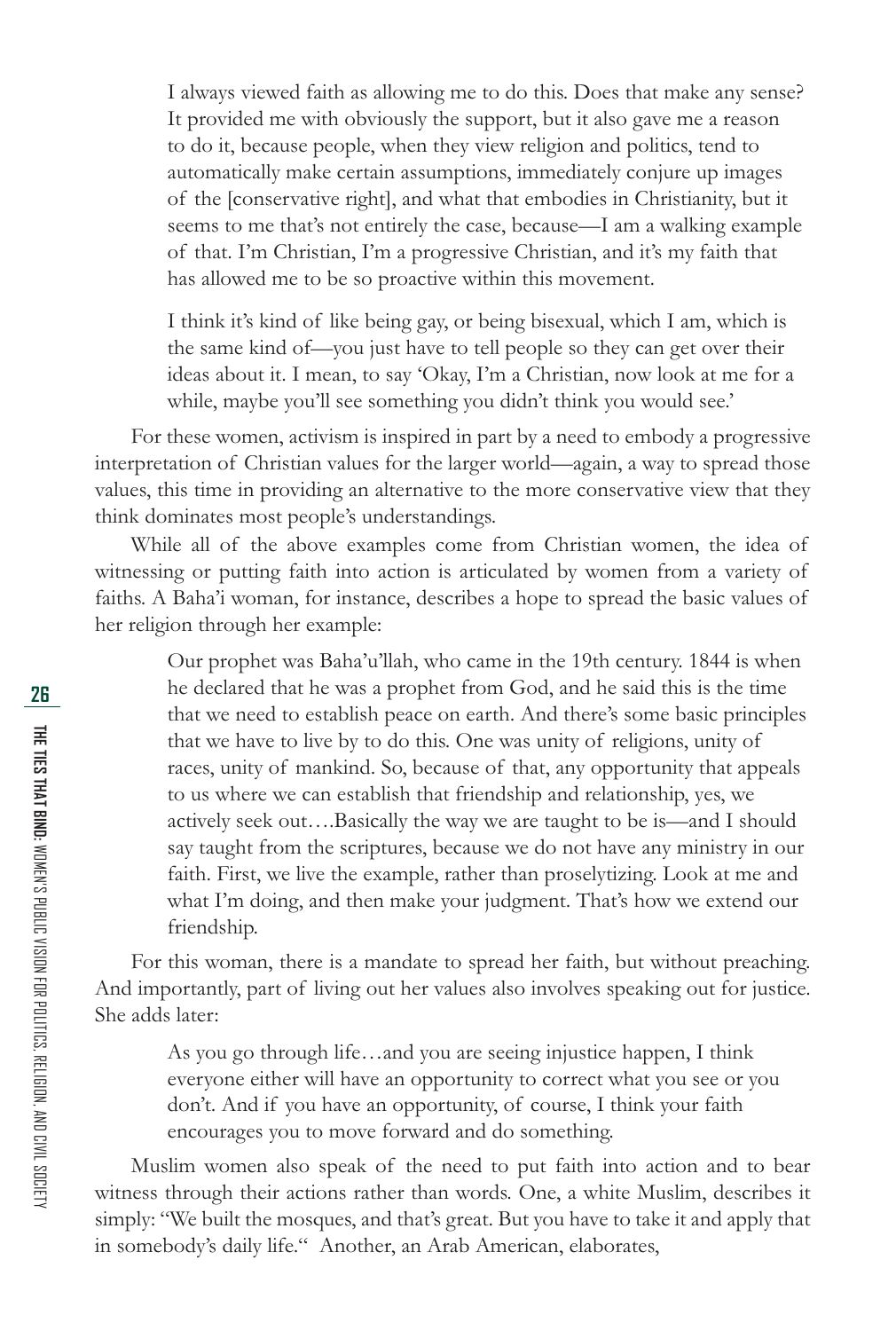Islam was spread through behavior. When people went into other countries, the way they behaved from Islamic perspective is what captured the heart of others to convert and to become Muslim. It's not Islam—you are forbidden to go and convert people. That's not one of our pillars. It's not one of our Islamic values. You don't convert people. That's not what you do. You do dawa. You show them by the way you behave and the way you act. And that's what brings people to it. Islam is about peace. And the way you behave, the way you interact with others, is out of respect, and with modesty, and with dignity that people interact with you in the same manner.

Many Muslim women add a twist to the idea of witnessing their faith, one specifically related to their experiences as a minority group in the United States. For most of the Muslim women we interviewed, the experience of being Muslim (and often but not always Arab American) in the period since 9/11 has brought with it a need to witness their understanding of the true values of Islam, to replace what they see as the stereotypes of violence and terrorism that many Americans associate with their religion. In fact, this imperative is seen as a ministry itself, and for many Islamic women it is now the driving force behind their activism, even encouraging women to take on a more public and visible role than they otherwise might:

> There was a need to bring peaceful women who were doing charitable deeds and spreading good will through various activities in their communities under one banner… It was very crucial for us to take part in a positive way in contributing to the community. And the thing that we focused on was good will gesture toward the community, spreading Islam in a very, very moderate way—telling them that we, telling the community that we are very normal people like any other people [laughs]. And that we wanted to spread good will, love, harmony, and just keeping the balance within the faith traditions and all that.

This theme was integral as a motivator for Muslim women: more than ever before, many feel a call to activism, based both on their basic religious values and as a way to create a better, and more accurate, image of their community.

Like women who describe their activism as a calling, women who describe their work as a way to put faith into action or to bear witness claim a certain kind of moral authority. Their claims that activism is the most authentic way to live out their faith, especially publicly, belie an assumption that they themselves can interpret their values and decide how best to live them in public life. Again, this claim involves appropriating a sense of moral authority.

#### **TYING FAITH TO COMMUNITY**

In and of themselves, the need to respond to a calling, put faith into action, or bear witness could be understood without any link to the broader world. There is no necessary connection to activism. Women (and men) could be called to a wide variety of goals and activities; faith could be put into action simply by acting politely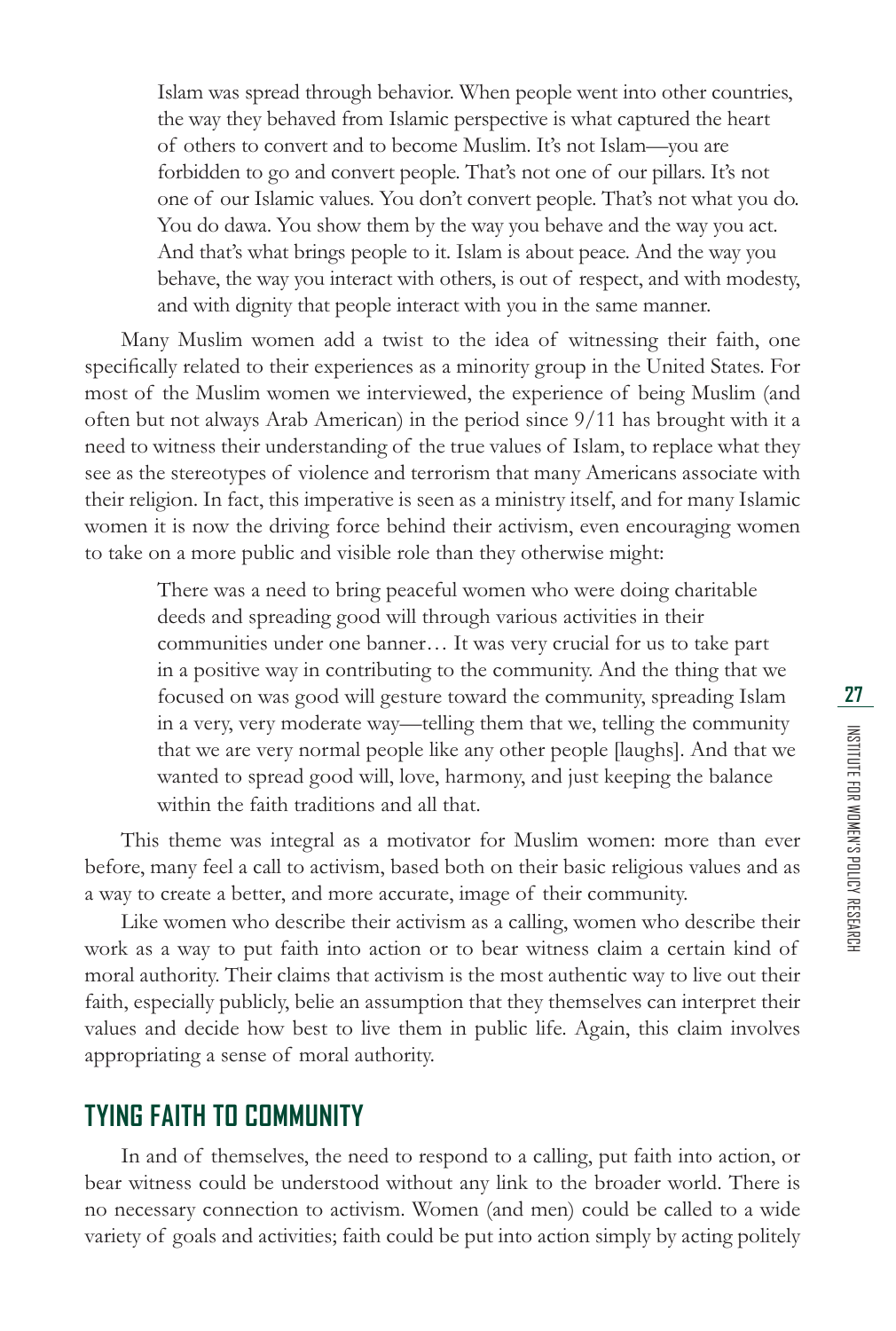and kindly; bearing witness could be a passive way to spread values such as love or peace, without any kind of community- or justice-related orientation.

For the women we interviewed, however, all of these basic themes are linked integrally to *community*. In almost every case, they have come to activism by linking their faith to the broader world. Where they feel a calling, it is connected to serving others or to building some kind of systemic change. Where they seek to put faith into action, it is to create a better community, pursue better policies, and hold leaders

"Responsibility and community and vision—it's just so compelling—of course this is what religion is about."

accountable. Where they seek to bear witness to their religious values, it is not so much to spread individual salvation, but to strengthen those values in society and politics as a basis

for developing a more just world. Many of these women, of course, disagree about the world they are trying to achieve, but virtually all those we interviewed had a sense of connectedness and community responsibility.

These links are evident in the words used by women throughout this chapter: relationship, community, a focus on others. They are key to how most understand their place in the world as religious or spiritual people. As one woman says, "Responsibility and community and vision—it's just so compelling—of course this is what religion is about." Similarly, an Episcopal priest tells her story,

I think what got me involved in community activism was, when I was in college, the college chaplain was very concerned about labor practices and issues, even in our neighborhood, around peace and around the military industrial complex. And so one of the first things I did when I got involved in the chaplaincy program [in college] was to protest at [a defense contractor's building]. And so that's really my community. I mean, it was really the 'Aha!' experience for me theologically, that said my faith requires this action of me in the world…. It completely was no longer only an inner personal journey but one that had to be with world events and world affairs.

For this woman, the link to community was from the beginning a global and very political one. For other women, the link to community is focused on a smaller scale, rooted in relationships and building direct connections with others, particularly those unlike themselves. The experience of activism provides a way to engage people from different walks of life: religions, races, economic backgrounds. This is an opportunity to be closer to others and also to God. As a white, politically moderate Christian woman expresses it,

> For me it's getting to know the Lord more in all the different facets and dimensions of who He is, because He expresses himself to me in our relationship. But when I have a relationship with somebody else I see other sides of Him in those people, where they've developed different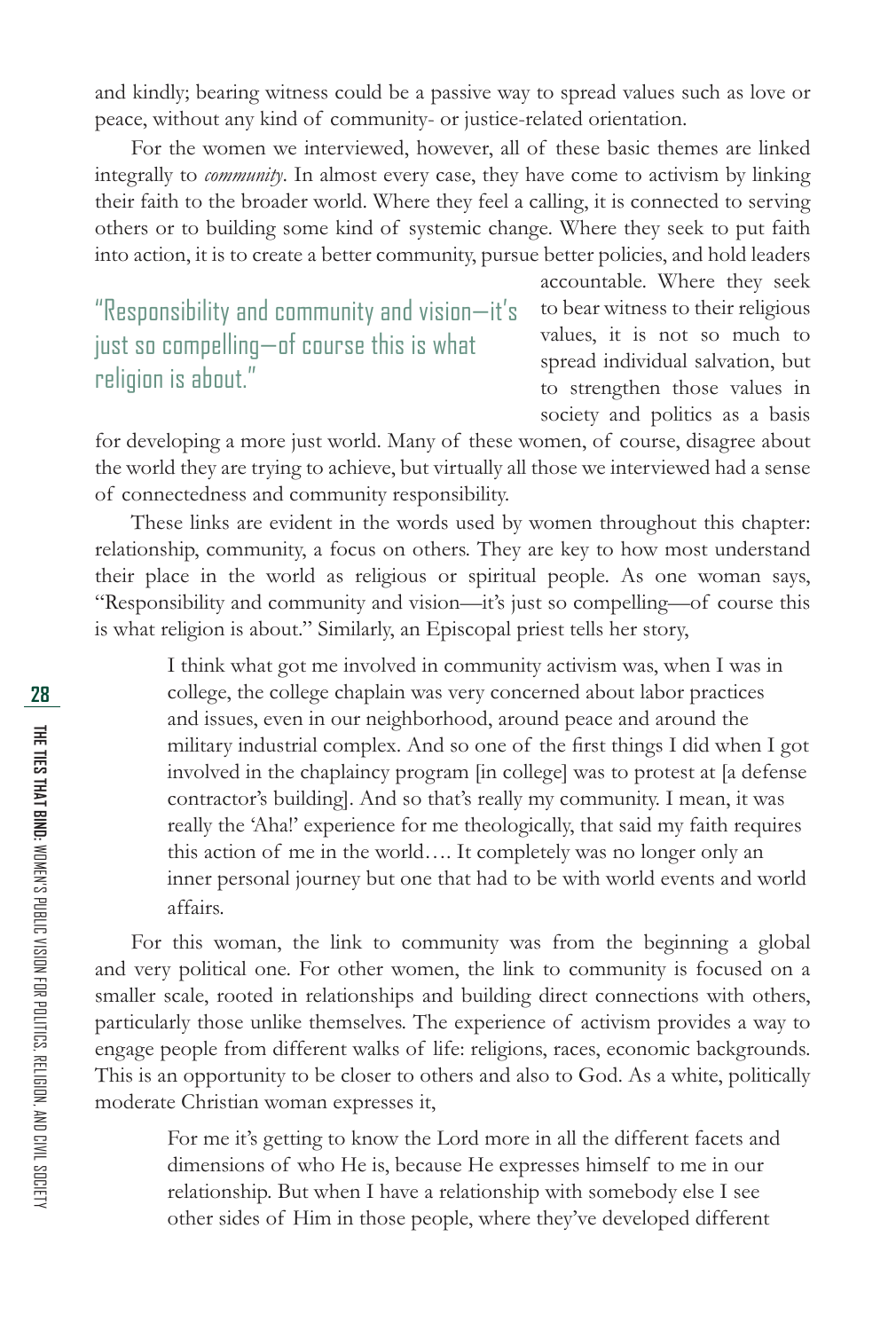talents and skills that I don't possess…. So it's getting the full picture of who the Lord is by being in relationships. Because the only thing eternal on this earth are people. It's God, a relationship with him vertically, and it's the relationship that you have with others…. It's about those eternal parts, the souls.

Similarly, a white Catholic woman describes her interest in activism among people of different religions, and the opportunity to share their different perspectives while doing social justice work:

> Theology is what—yeah, is what I love. And I love it because it's really a study of relationships from God, our relationship with God, our relationship with other people, our relationships with creation, all of those things so—that's what I love about it, it's all about who we are, in and through other people, and God.

Bringing faith into the community is by no means easy—many women describe it as a difficult experience, but one that helps them better understand their faith. As a white Episcopalian describes her journey,

> I asked [a priest], what does it mean to keep your face turned towards Christ? And he said it means praying, and it means studying scripture, and it means living what you think you know, and community. And what wise advice, because I was doing everything that a new Christian does [laughs], I had the truth [laughs], all of it, and your world gets very narrow and you're only going to relate to Christians, and so I went through that whole thing and thank God I had that piece of advice. Because as soon as I took my truth into community it got messier, and I found out I couldn't be so loving, and I couldn't be so tolerant [laughs], I couldn't be all those things that those deep spiritual experiences give you. And so I've had to kind—I've loosened up, and yet I'm still very protective of my Christianity, I love it, and it's real and it's true and all of those for me, and now I'm going into this forum very intentionally that's inter-religious, I'm studying, I'm called toward Islam, and this was before 9/11 and everything else, it's all part of that diversity and being open to the other…. And I don't know where that's leading, because it's hard to be open and respectful and loving to a totally different tradition and meet that doctrine, because they're going to be as doctrinal as I could be, and let the doctrine rest, let the experience be the real thing, and then see what happens. But it's hard, for me, it's just going to be a very—it's going to be an interesting time [laughs].

Despite the difficulty of bringing faith to community, this link is perhaps what most closely binds the woman we interviewed together: virtually none of them could conceive of their faith without a sense of involvement in the world. Their public orientation draws them to civic and also to political life on behalf of their religious values and traditions.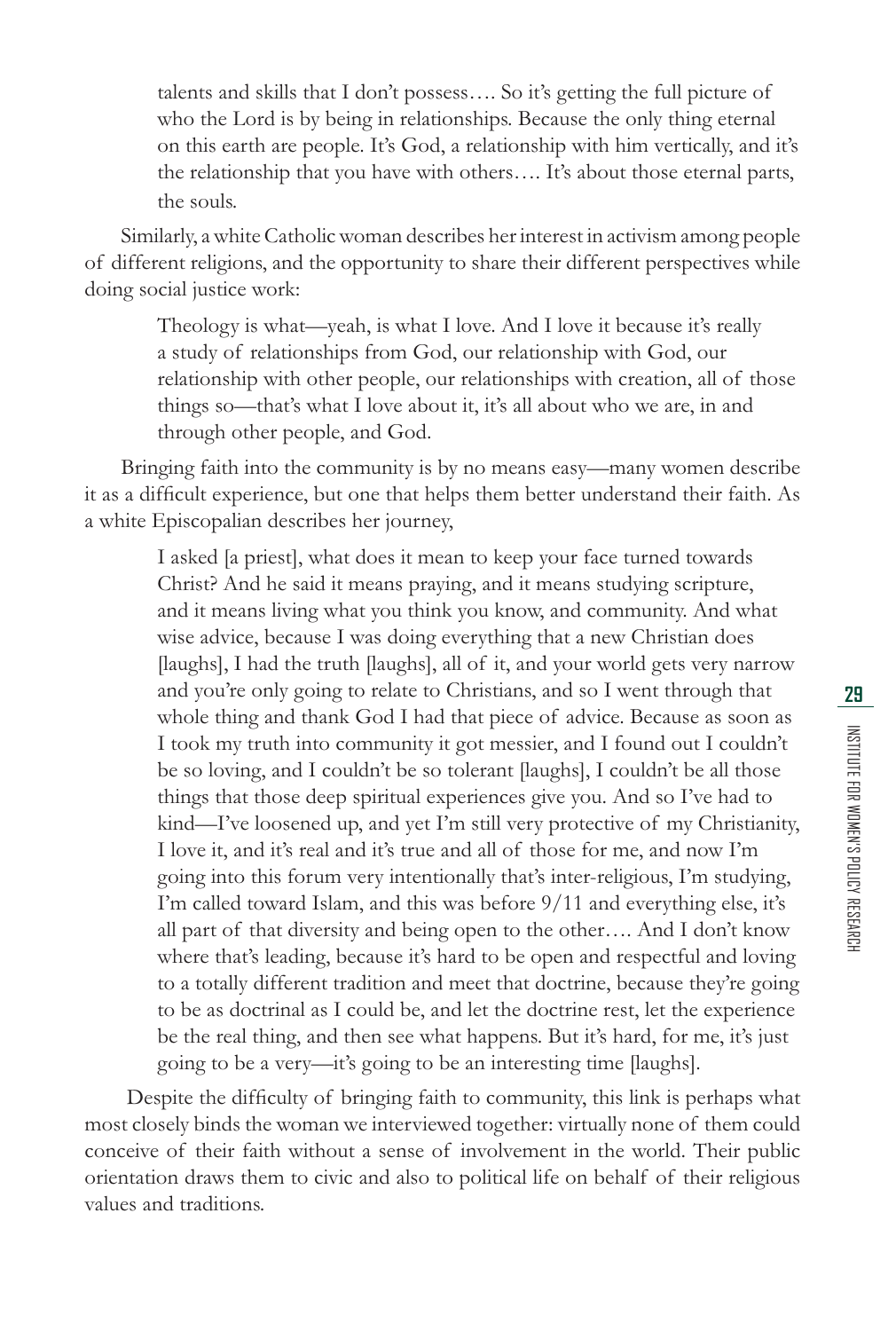The women included in our study were chosen because they are involved in some kind of activism, and so their focus on community should not be surprising. It is important, though, that the women we spoke to see involvement in their communities as central to their lives as *religious* women. Both conservative and progressive women articulate their religious values as not just a *justifi cation* but a *mandate* for them to act in community, and they describe their work as a calling dictated for them by God.

In other words, the women we interviewed see their relationship with God as giving them the moral authority to work for change in the public sphere. They use this moral authority as a crucial resource: not only does it give them sustenance as they fight for social and political change, but it also allows them to claim public roles as political and religious activists, both historically frowned upon roles for women. Their activist work, then, involves asserting their own moral authority and agency.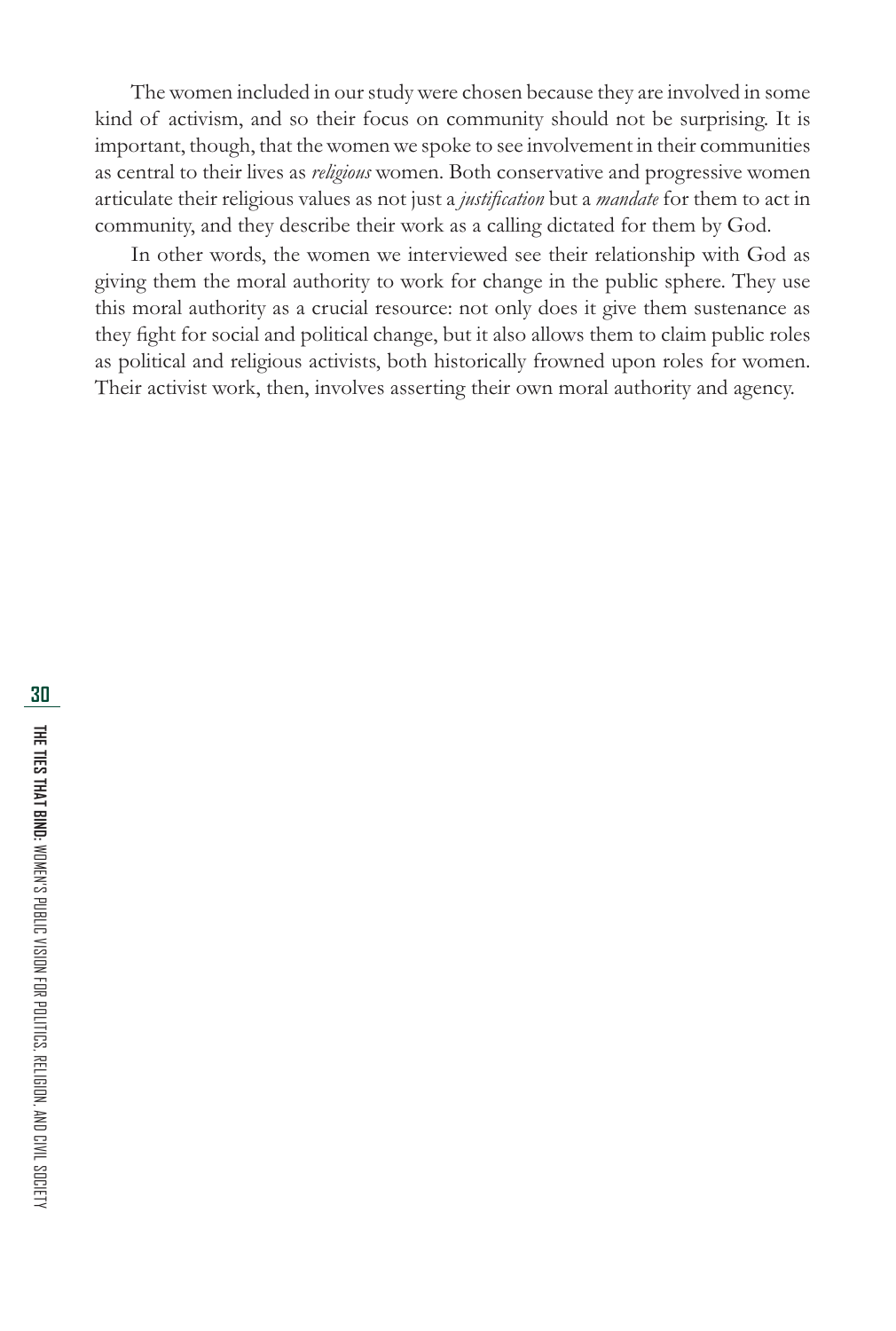**"The Salt and the Light": Images of God and Women's Religious Activism Involving Cultural and Social Justice Issues**



The women in our study differ, though, once they make the leap to community. Here, they diverge in their goals, values, and theologies. The basic moral dictates common to many—that they put faith into action and bear witness to their core

The basic moral dictates common to many—that they put faith into action and bear witness to their core values—lead women in radically different directions.

values—lead women in radically different directions. In this chapter, we outline some of those differences, particularly as they are evident among women activists divided into two broad

categories: those involved in conservative political activism around cultural issues, such as reproductive rights, sex education, or gay marriage, and those active around social welfare or justice issues, mostly from a progressive but sometimes a more moderate standpoint. The chapter first describes the goals and values underlying women's conservative cultural activism and then compares and contrasts them with the ideas underlying women's social welfare or justice efforts. In general, the ideas expressed by conservative cultural activists are more familiar from the most visible "moral values" debates that have engaged American policymaking in recent years, while those described by social justice activists offer a less widely known way of thinking and talking about morality, moral values, and politics.

An important factor informing women's goals and strategies as activists is how they perceive and describe their relationships with God. In general, conservative women working on cultural issues—all of whom in this sample are active in distinctly political work—describe a very personal and loving relationship with a

**CHAPTER**

**3**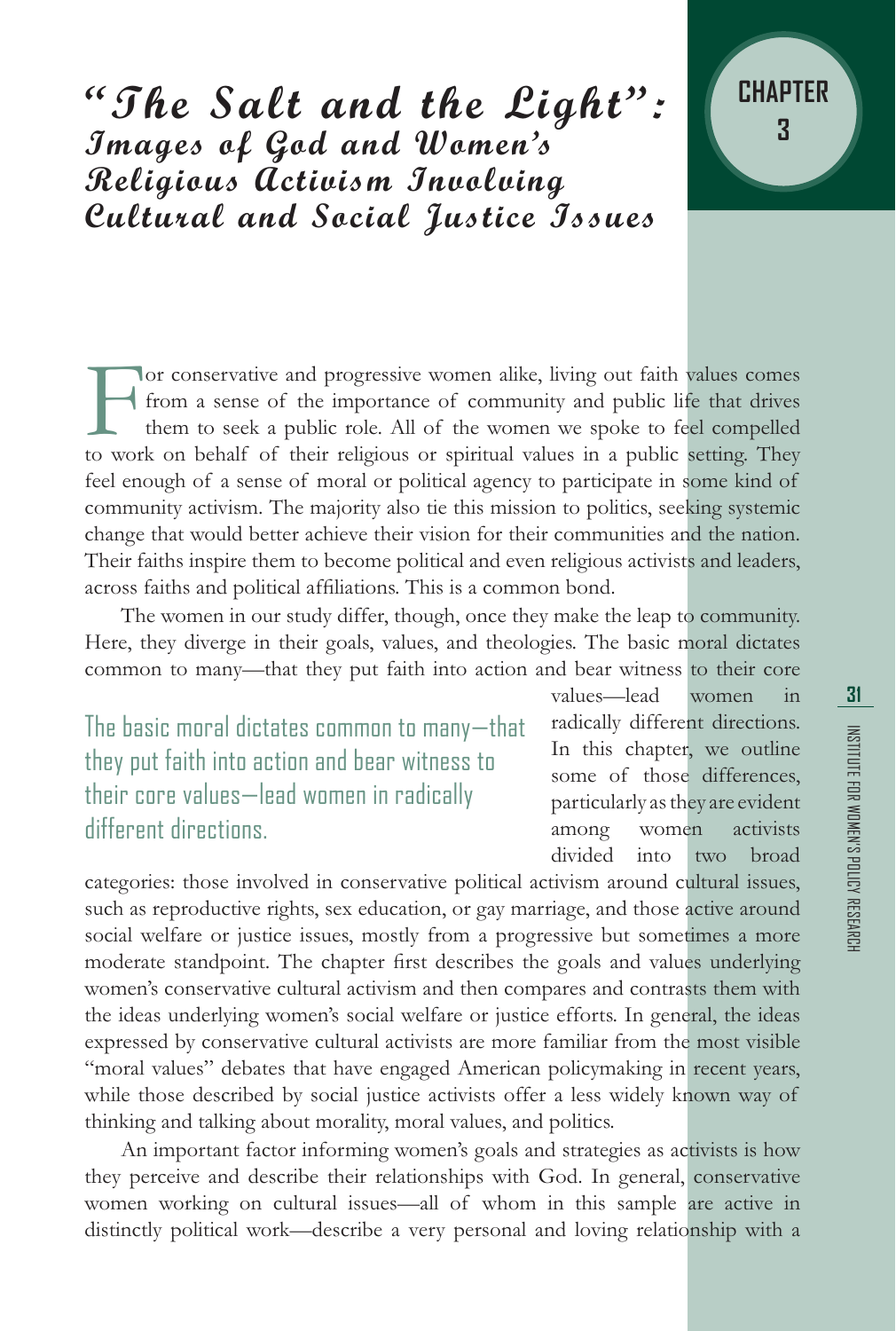more intervening and judging God, who mandates that they defend moral standards to promote the cohesion and even salvation of the nation and individual sinners. Women who see their work as more concerned with social welfare or justice, on the other hand, have a more nurturing image of God, and they hope to interact with and understand better their faith and God by engaging with others. Among the women we interviewed, this approach to faith and community is lived out through activism designed either to serve the disadvantaged or, more radically, to pursue justice on their behalf. Women of color and women from the smaller U.S. religious traditions are more likely to link the need to work in community with a dedication to justice, a connection that reflects both their religious values and traditions and their experiences with oppression.

In describing their images of a nurturing and co-creative God, social justice activists challenge traditional concepts of religious authority and values. God manifests not only "masculine" traits of dominance and rule-making, but "feminine" ones of

# Women of color are particularly likely to see their faith as demanding a fight for justice.

nurture and collaboration. This image of God reflects the experiences, expectations, and values that greet and are lived by many women in the private sphere, but women social justice activists apply them to public and religious life.

In contrast, women who are more dedicated to "traditional values" and family roles—Christian conservative women—seem less likely to bring their private experiences and roles to how they think about God. Given their dedication to traditional ideas about religious moral codes and authority, this makes sense: if religious authority is male, and traditional gender roles are based on religious morality, then it would not be appropriate to think about God as female or manifesting "female" values and experiences. So, while these women are in one sense claiming their own religious authority and agency, in another they are resistant to challenging the traditional moral codes that deny women a public role of equal authority with men.

The differences between conservative cultural activists and social justice activists are wide. They point to the ways that religious women who are focused primarily on social welfare issues are reframing concepts of moral values, including ideas about responsibility, community, and public life, based on their lives and experiences as women. This chapter outlines some of the basic ideas behind the alternative visions they are advancing. It is followed in chapter 4 with more details about the religious values described by the women activists, particular working on social justice issues, who were interviewed for this project.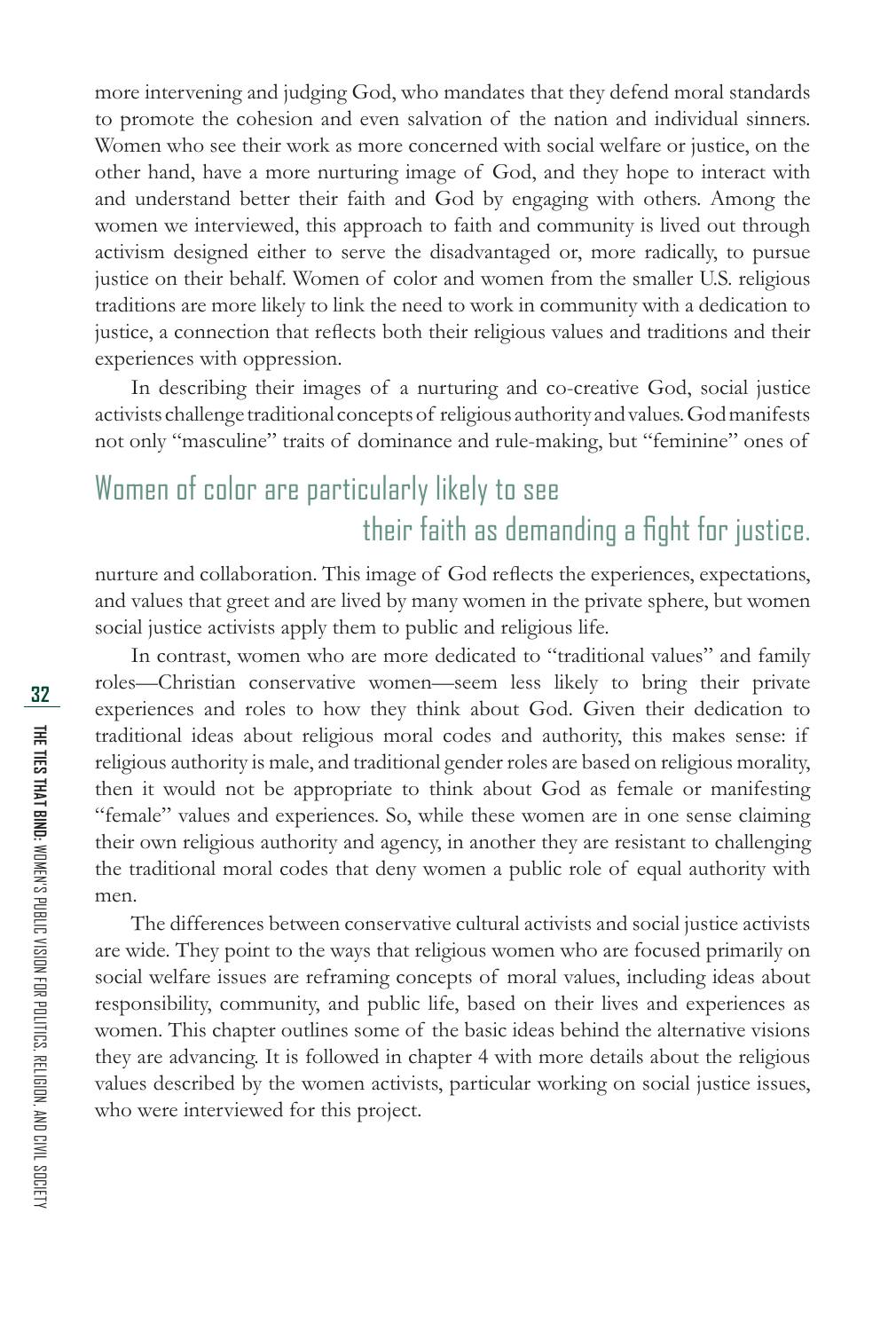## **"THE CHAIR YOU SIT IN HAS NO MORALITY": CONSERVATIVE WOMEN DEFEND MORAL STANDARDS**

The conservative religious women we interviewed who are active on cultural issues are dedicated to improving their communities and their country: "We are supposed to be the salt and light of the community…. Not all the work is to be done within the walls of the church, [and] we're supposed to make a difference, out in our communities, our neighborhoods, our state, our country." This is clearly a call for a public role, arguing that religious people should leave the world a better place than they found it, in a way very much focused on society and even government:

I believe that government is one of the three God-ordained institutions, and I think it gets short shift. I think a lot of times the churches and pastors are afraid of what they can and can't do, so to be on the safe side they don't do what they can do. But we are responsible for our government and for our leaders, and we're supposed to hold them accountable. We can't hold them accountable unless we know what they're doing. So we have a responsibility to vote; we have a responsibility to vote godly men and women into office.

Among the conservative women we interviewed who are working on cultural issues, these ideas are rooted in a specific goal: to reinstate a moral standard that they see as eroded in recent decades.<sup>2</sup> One woman argues, for example, that political activism is a mandate because Christian morality has given way to individualistic standards that condone what she sees as immoral behaviors:

> We had a paradigm shift in the '60s. We went from moral absolutism to moral relativism. We haven't gotten back yet to where I think we should be. It has to be a constant, unchanging standard by which we abide, in order to have cohesiveness in our culture, society—not to have virtual anarchy, which I think we do to some degree today, with everybody doing what is right in their own eyes, as opposed to doing what is for the betterment of each other and society as a whole…. I tell candidates that I talk to on a regular basis, 'Remember this: the chair you sit in has no morality. It will take on your morality. And it's up to you to use that opportunity if you're elected, for good and not for gain.'

This woman ties her calling to a hope that individuals will think about the societal implications of their actions. To encourage this, she supports putting strict moral standards into law. She continues,

<sup>&</sup>lt;sup>2</sup> It is important to remember that the interviews for this project included only a small number of conservative women (approximately seven based on our assessments), most of whom were in positions of political leadership. The following analysis is based on interviews with those conservative women who are involved in cultural issues as opposed to social welfare issues. Of course, this small group does not speak for all religious, culturally conservative activist women in the United States. Because it is a particularly political group of women, this section is mostly concerned with how they talk about their religious values and political activism, rather than their civic or serviceoriented involvement.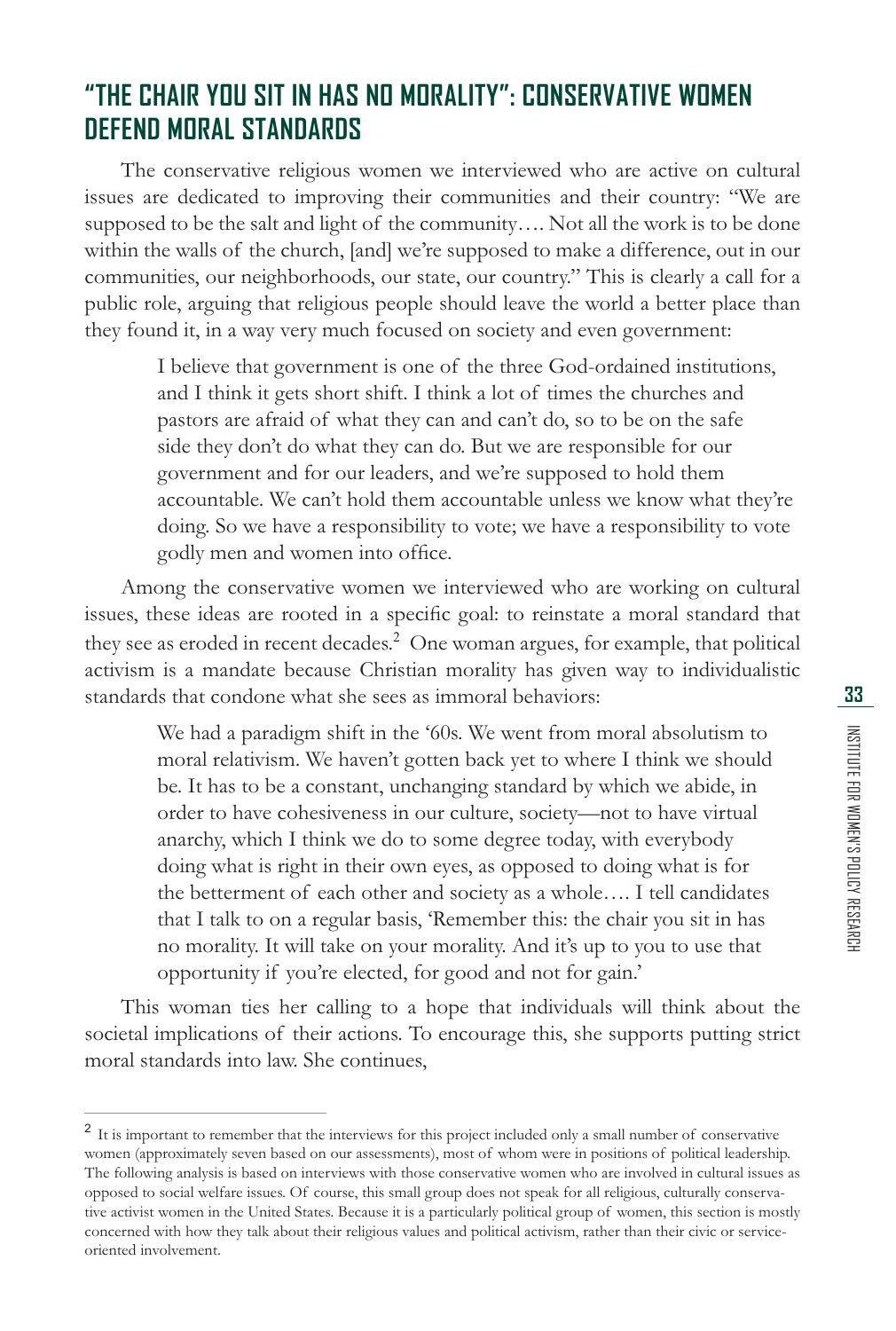We don't live on an island. We live in a society. And whatever I do is going to bounce off of you in some way, shape, or form. I think that every piece of legislation has someone's morality written into it. We also filter our views through some world view. Ours is a Biblical world view.… When I was growing up, we knew, without it being signed or stated, that there was a governing body within society that you didn't set parameters and you didn't step outside of them. You could, but you would be ostracized. We have just splintered off, because there's no set standards that we all have to adhere to in order to be productive, operating, welcomed members of society.

The call to work in community is about holding it to a standard that will then serve to create cohesion and a better society.

For some religious conservative women, the need for strict moral standards is in turn linked to a call to work for the religious salvation of others and the country as a whole. Among the four most conservative women we spoke to, two directly spoke about this mission as a top priority. One, for example, describes her work as a battle for souls, although one that is understood in the context of winning a fight to institutionalize moral values:

> There is a human face behind everything. And there's a fine line that I walk as a Christian/lobbyist/conservative Christian political person. My first obligation is to conduct myself as a Christian, so others see Christ in me, hopefully. But also, it's not a mission field per se. It's a battlefield. And I'm battling for issues, keeping in mind that there's a soul hanging in the balance.

This balance, for her, can be difficult to achieve, and even emotionally wrenching when the larger battle involves contact with the individuals she hopes to save. For example, in working on legislation to ban gay marriage, she describes the conflict she feels:

> I had every emotion and it was very mercurial. One day I was very sad—a whole group of teenagers were lobbying against [legislation to ban gay marriage]. And it just struck grief into my inner being…. There was one [teenager], his mother was there with him, and his lover, and she was saying, 'How can you deny my son the right to marry who he loves?' It really grieved me. I wept privately.

Another woman is explicit about her hope for national salvation, although her perspective is somewhat more fatalistic:

If we can save a nation, great, if not, we already know how it ends, and we win…. I'm inspired by the story of Nineveh in the Bible. Jonah did not want to go into Nineveh and tell the people to repent or they were going to be destroyed, and of course you know the story, he got swallowed by the whale. But he finally got there and he delivered the message, and Nineveh turned, and for a hundred years that nation obeyed God again.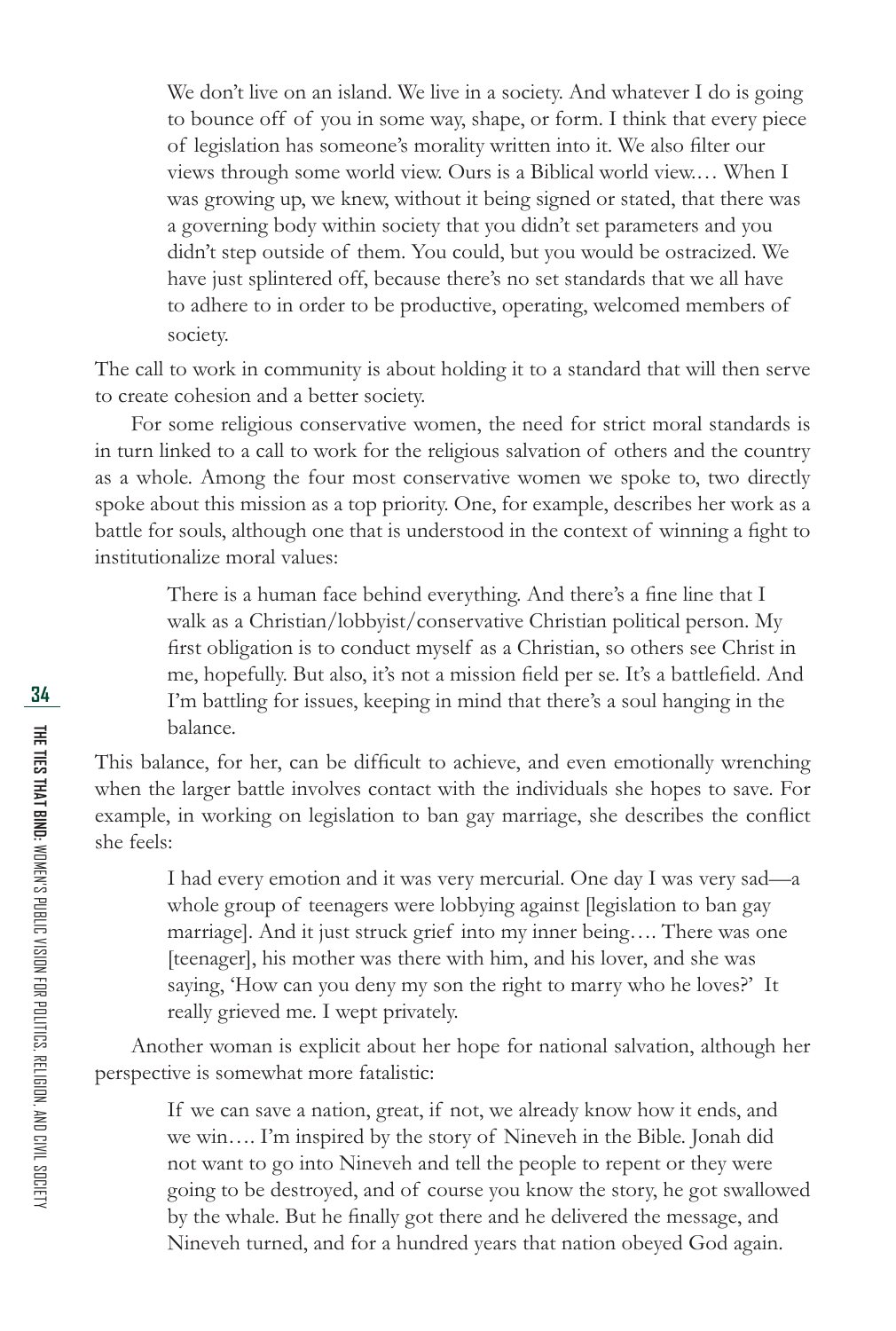And I have hope for America, that if the message goes forth that, yes, we're here, just maybe it will turn around. And so I try not to lose sight of the fact, that even though I'm in a war fighting it, it's already over, I know that ending down there, but along the way you could touch lives and help people develop their potential, that they really were destined to become…. God's people were supposed to be involved in the public arena, not just sitting on a pew, and... it's not that we don't include the saving of souls in what we do, you know.

This woman sees her work as almost futile: the outcome is already preordained by God. But for her, the journey is almost as important because of the potential to empower and save individuals as it is to win a national battle. Still, she frames her fight in those larger terms. She also sees a failure to fight the broader battle as a

### "God's people were supposed to be involved in the public arena, not just sitting on a pew."

failure of churches, which are more focused on individual worship and salvation:

This is why I believe America's in the shape it's in: too many people have gotten involved in every organization at the church, they're at the church every night of the week, and we've got a world out there going to hell, where all the light bulbs are stuck in one building. We are the light of the world, we are the salt of the earth, and a lot of believers don't want to be the salt…. That part is lost in American Christianity, and we had a whole nation that is going to hell, and the fault—is it the politicians? No. According to the Word of God, it's the church's fault.

This woman's frustration with her church's failure to be more politically active may not be unusual. About half of all evangelical Christians say they would like to see their denomination do more to affect policy in Washington, and more than half say the same thing about state politics. Frustration, given this hope, may be warranted, since evangelical Christians are less likely to participate in political activities than mainline Protestants, and about as likely as Black Christians and Catholics, with slightly less than half doing so. Evangelical Christians are also about as likely as other groups to hear sermons or discussions about social and political issues in their congregations (Wuthnow 2002; also Campbell 2004). Their congregations are more likely to pass out voter guides than other denominations', but they are less likely to invite candidates to speak or protest policies (Beyerlein and Chaves 2003). As a community, then, the political dedication of evangelicals is mixed, a source of frustration for those who would like to see a greater emphasis on politics. In part, this seems to be related to tensions over how to bring America back to Christian moral standards and accountability—some evangelicals see politics as an important way to do so, while others are more focused on individual conversion (Manning 1999). Either way, though, evangelicals are interested in bringing Christian values to all of their country, a desire reflected by the women we interviewed.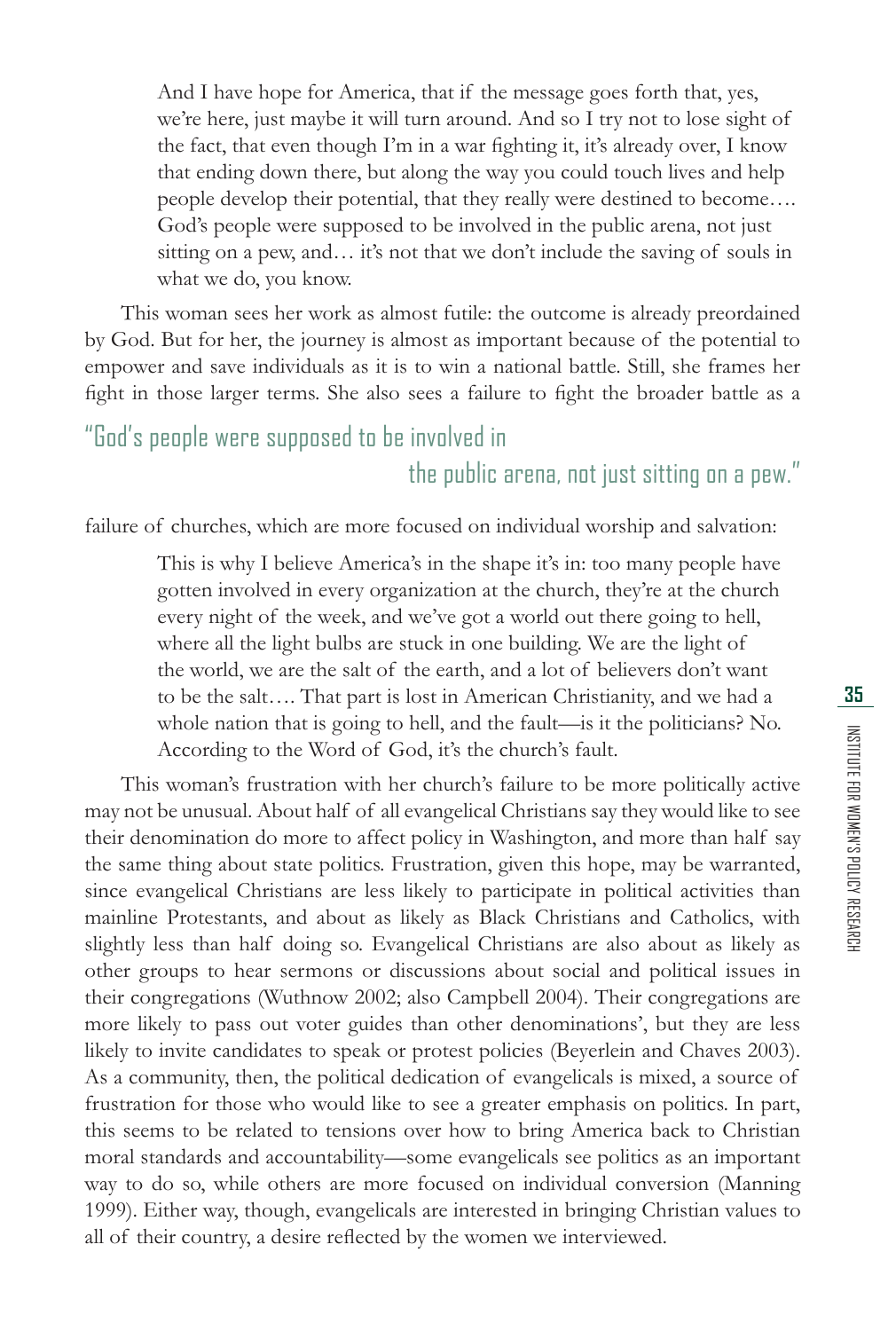In part, the emphasis on salvation and strict moral standards among the conservative cultural activists we interviewed seems related to their images of and relationships with God, which can be understood within the theology and history of American evangelical Christianity. As chapter 2 noted, American images of God are more personal and have a greater sense that God intervenes in the world—and individual lives—than those of many other countries. American images are also of a God that is more punitive and judgmental (Froese and Bader 2005). That said, there

"My faith says that that struggle is what makes us human, and what makes us good human beings, and what makes us, what builds character, and what gives us integrity, what gives us authenticity."

is considerable variation within American images of God, with some believing in a God that is more judgmental and involved in world events, and some believing in a less condemning

or actively intervening image. These conceptions are linked to our political beliefs. Generally, Americans with more judging and actively involved images of God are more politically conservative on social issues than those with more abstracted, less involved images. Those with a more intervening image are also more likely to be affiliated with the Republican than the Democratic party (Bader and Froese 2005).

Our findings fit these patterns. The women we interviewed who are conservative and active on cultural issues articulate a consistently more judgmental concept of God than other women. All of these women describe an active and interceding God. Most describe this image of God as essential for them to have meaning and confidence in their lives. As one says,

Unless you believe in a Supreme Being who has control of things, and has your best interests at heart, then how do you handle the uncertainty of life? And how do you handle the decisions that you have to make in the midst of that uncertainty? Because there's no way you can know the future. So unless you believe that God is someone who's omnipotent, who knows the future, and who loves you and has your best—who is working constantly in the background of your life to make that best come out for you, then how do you function? It's just throwing darts at a dartboard with a blindfold on, and hoping that something will strike out there. Well, my faith says that God is a very personal God, that Jesus died for my sins, and that Jesus is very involved in interceding for me with God, and that I can pray and have influence on what God is doing.

The God described here is very involved in individual lives—an active and meaningful presence. In fact, for this woman, faith and trust in a personal and active God is the only way to receive real meaning and peace in life, by surrendering her personal need for control:

Our faith says that you say to God, help me to bend my knee and surrender to whatever You say is best, because I know whatever You have in store for me will be the best. And that takes a struggle, and I think my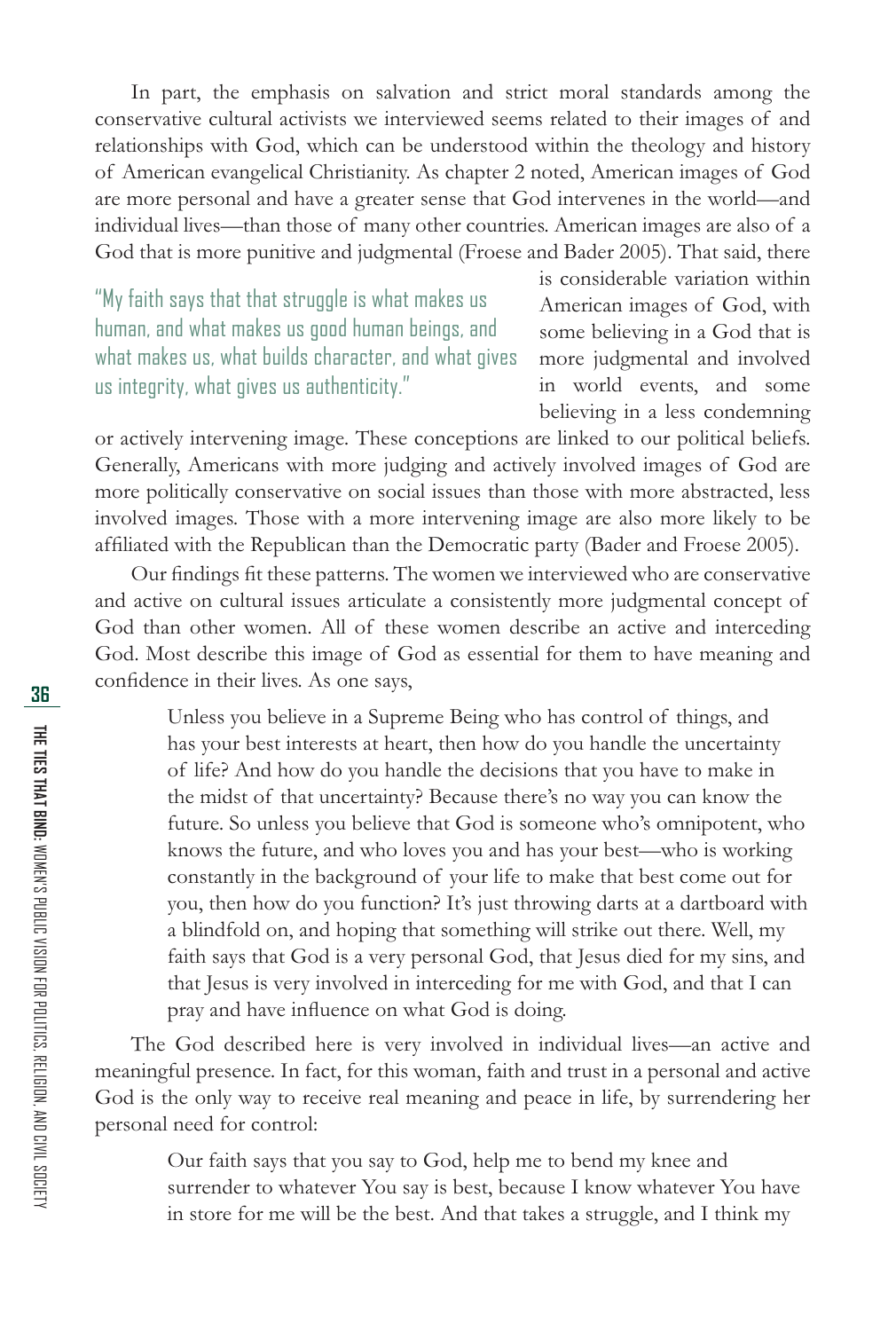faith says that that struggle is what makes us human, and what makes us good human beings, and what makes us, what builds character, and what gives us integrity, what gives us authenticity…. The [people] who are real, I believe, are the ones who say, 'I know God is in control. My job as a human being is to surrender to that control, and that's not an easy thing to do because I want it to go the way I want it to go' [laughs].

 Another conservative women calls for the same kind of surrender to God's will: "Generally speaking, if you have the inclination to trust and to wait, He will open the right door. And I've tried to push some open myself and it's been a mistake." Another notes that surrendering in this way is a source of strength, rooted in knowing that her own traits aren't all there is to rely on: "That's why I'm confident, because I rest assured that when I show up and surrender myself to God, that He uses me, and I don't have to have confidence in [myself], but I have confidence in Him as His messenger." For all these women, God's guidance and intervention are key to their lives; as individuals, they make their own choices, but they are nudged, used, and rewarded by God within His larger plan.

The faith described by conservative cultural activists is also crucial, in their views, to winning God's help and support. One, for example, describes a series of events that she saw as guided by God to determine the course of her life; she concludes her story by stating that "God worked a miracle, because we were desperate, and because He loves us, and because we had been faithful." Her words are echoed by others, suggesting that faith itself is a key to winning God's favor, which in turn leads to reaping good things in life.

In connecting faith, obedience and surrender to God to good fortune, and thus to a need to institutionalize moral values, conservative evangelicals reflect aspects of the history of their religious traditions. Modern evangelicalism is rooted in a set of traditions in which moral discipline is a sign of being among the elect, those chosen by God for salvation, and where good behavior flows from strong Christian values. Moral accountability is key to this tradition and remains central to modern evangelicalism. The perceived softening of this approach among mainline Protestants also contributes to a sense that evangelicals alone preserve basic American Christian values. Many evangelicals see returning America to a stronger sense of moral accountability as returning it to its most important roots—the reason for U.S. prosperity and power (Bendroth 1993; Manning 1999). Their belief in a set of moral absolutes is underscored by faith in a literal and divinely written scripture that lays out the Christian moral code (Bendroth 1993).

In this context, for some evangelicals writing traditional Christian morals into law is a way to demand that individuals and the nation live out the morals and Christian values that will bring not only social cohesion and stability but, potentially, God's favor and prosperity. In contrast, defying God's standards will lead to personal and community decline. As a result, pursuing personal and national salvation is critical to economic and social security; it is a very public and political goal. Thus, conservative attention to a variety of social and cultural issues, such as gay marriage, abortion and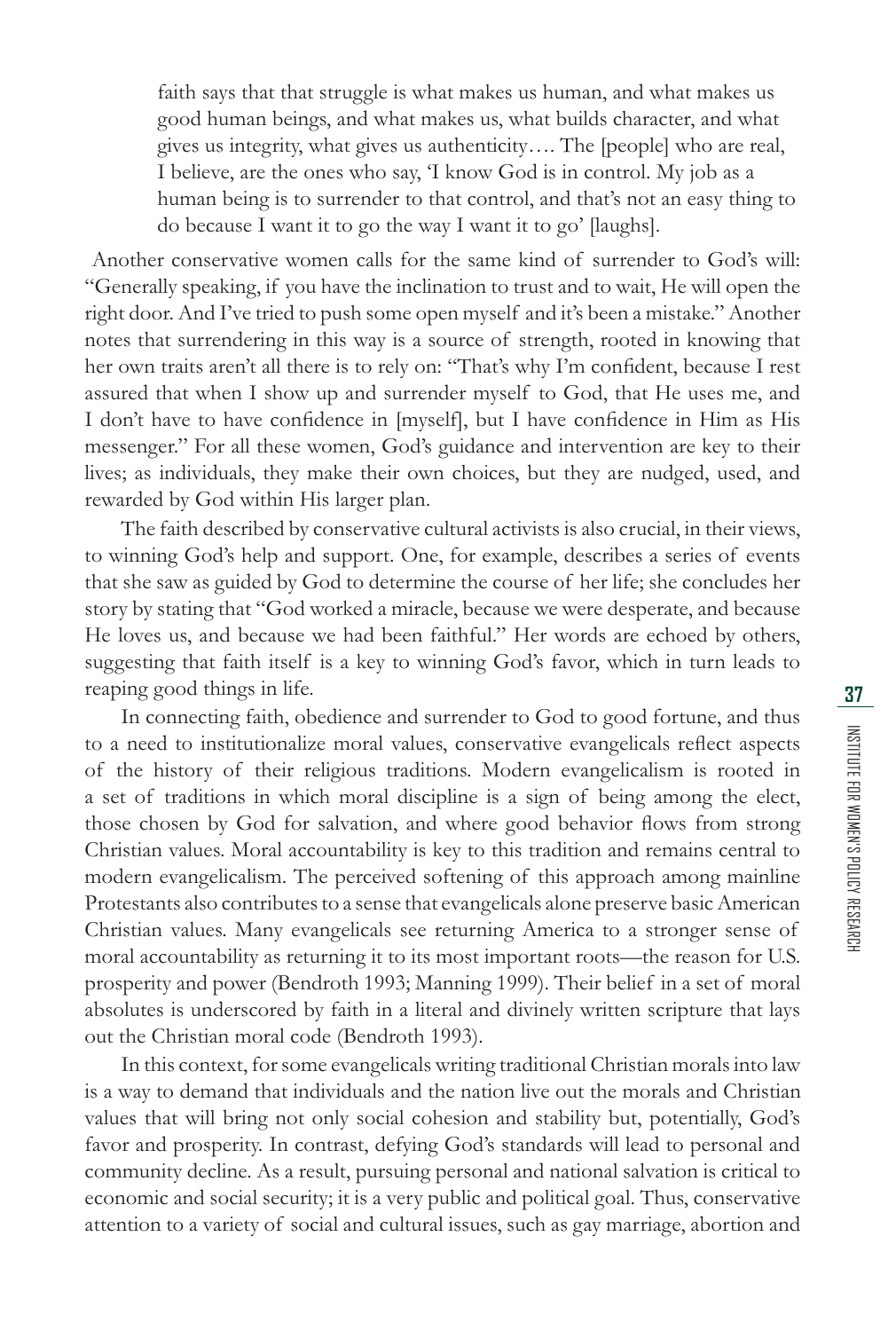contraception, and prayer in schools, is seen as contributing in a fundamental way to the well-being of U.S. politics and society.

For conservative evangelical women, it is also important that traditional, and scriptural, Christian moral codes lay out gender roles that exclude women from public agency and authority, while placing men as the "rulers" of their households, living out their religious and moral authority in family life. Many contemporary evangelical

Conservative women activists are taking a radical step, by claiming moral agency.

Christians, both men and women, remain dedicated to these traditional family roles, even when for practical reasons they diverge from them e.g., when women work outside the home (Gallagher and Smith 1999). The commitment to honoring those

roles is a way for women (and men) to gain and keep God's favor, by honoring His will as articulated in traditional moral codes.

Given the importance of traditional morality among Christian evangelical women, it makes sense that when they take on public roles—thus challenging certain aspects of religious limitations on their moral agency—they would do so in support of moral standards being institutionalized in law, and would be primarily concerned with so-called cultural issues. The conservative cultural activists interviewed believe strongly in the need to contribute to U.S. politics in this way, as conservatives, as Christians, and as women, and in almost every case, they argued that Christian women have a specific obligation in the contemporary United States to work on behalf of cultural issues, because so many of those issues are seen as affecting the well-being of families and children in particular. Several specifically argued that they follow the models of women in scripture who claimed moral authority, particularly when men did not sufficiently take leadership on important moral issues. In this sense, they are taking a radical step, by claiming moral agency.

At the same time, by dedicating their activism to upholding traditional moral codes, these women do not comprehensively challenge the institutions that ultimately limit their moral and public agency. This makes sense given what they see at stake if traditional morality is not protected and enforced. It also gives credibility and urgency to their activism as women, since it is in service to traditional values and ultimately, in their view, their families. Finally, it flows well from their images of God as a masculine and judging, if benevolent, patriarch. Based on that image, and the idea of the religious authority that flows from it as male, these women are committed to traditional morality that assigns certain values and experiences (as well as women) to private life.

Women engaged in social justice or welfare issues also claim a kind of moral agency, and at times it is rooted in a set of values and experiences linked to their traditional roles. Their approach to bringing faith into community, though, is very different, centered on a relationship with God who is nurturing and most often known through relationships with others. This idea reflects a perception and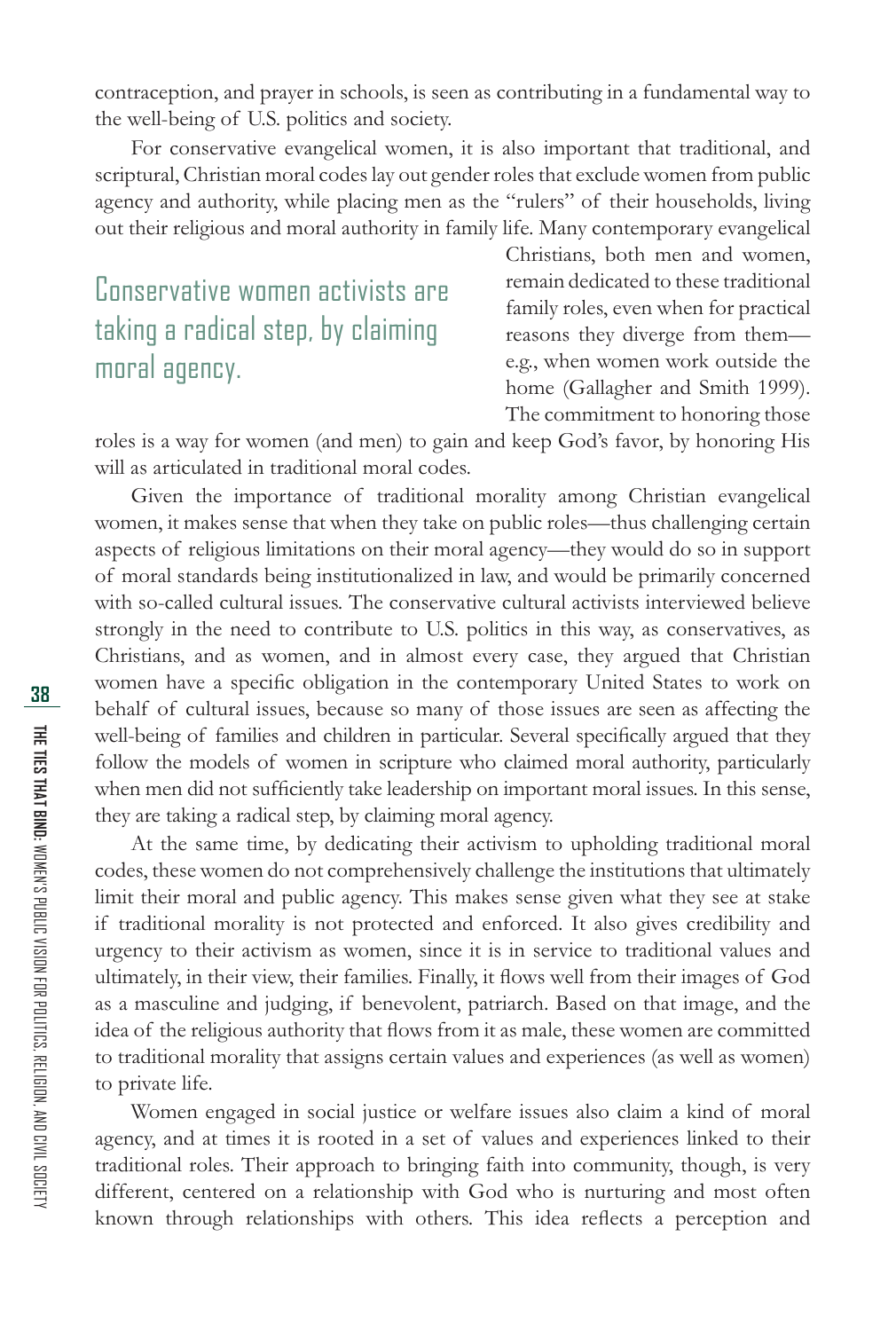INSTITUTE FOR WOMEN'S POLICY RESEARCH

INSTITUTE FOR WOMEN'S POLICY RESEARCH

interpretation of women's roles in the private sphere as relevant to religious values and authority and to public life. The next section describes the approaches and perspectives of these women and how they differ from those of women working as cultural conservative activists.

### **"IN COMMUNITY YOU EXPERIENCE GOD": RELIGIOUS WOMEN WORK FOR SOCIAL WELFARE**

The women we interviewed who are activists around issues of social justice and welfare—the majority of those in the study—also see faith as compelling them to take on a public role. As one woman, an African American minister, notes, "It is our responsibility… to always be vigilant, watching and looking and checking up on those human beings who've assumed power, or who have been given power over us. Because they are flawed, and they are apt to make huge mistakes about our

lives and even their own." These sentiments in some ways echo those of conservative women who work on cultural issues, particularly in their hope

"My faith says that you go to church because you are in communion with a group of people, with a community. And it's only when you are in community that you experience the presence of God."

to ensure that their values are reflected in public debate and policy. At the same time, the importance of moving faith into community is often articulated very differently by women working on social welfare issues—some of whom see themselves as fairly conservative or moderate, but most of whom (over 95 percent in our sample) are more progressive in their political attitudes.

#### *The Goal of Working in Community: Engaging a Cooperative and Nurturing God in Relationships with Others*

The sense of why community is important, and what it means to living out a woman's faith, is very different among women active in social welfare issues than it is among women cultural conservatives. For many of these activists, community is not just a place to promote their values, or a place they must work to ensure personal or national salvation. As was noted in the previous chapter, it is also a place for many women to know God through their relationships with others. In fact, the very process of public engagement is itself a goal and benefit that religious social justice activists talk about repeatedly. Listen, for example, to a Latina Catholic:

Moses was not a private person, nor was Christ…. They were very public people. They were very political people, and they were doing work in the world…. I think there's been a long-term effort to privatize religion so that when you go to church, it's really about your own personal relationship with God. And my faith says that you go to church because you are in communion with a group of people, with a community. And it's only when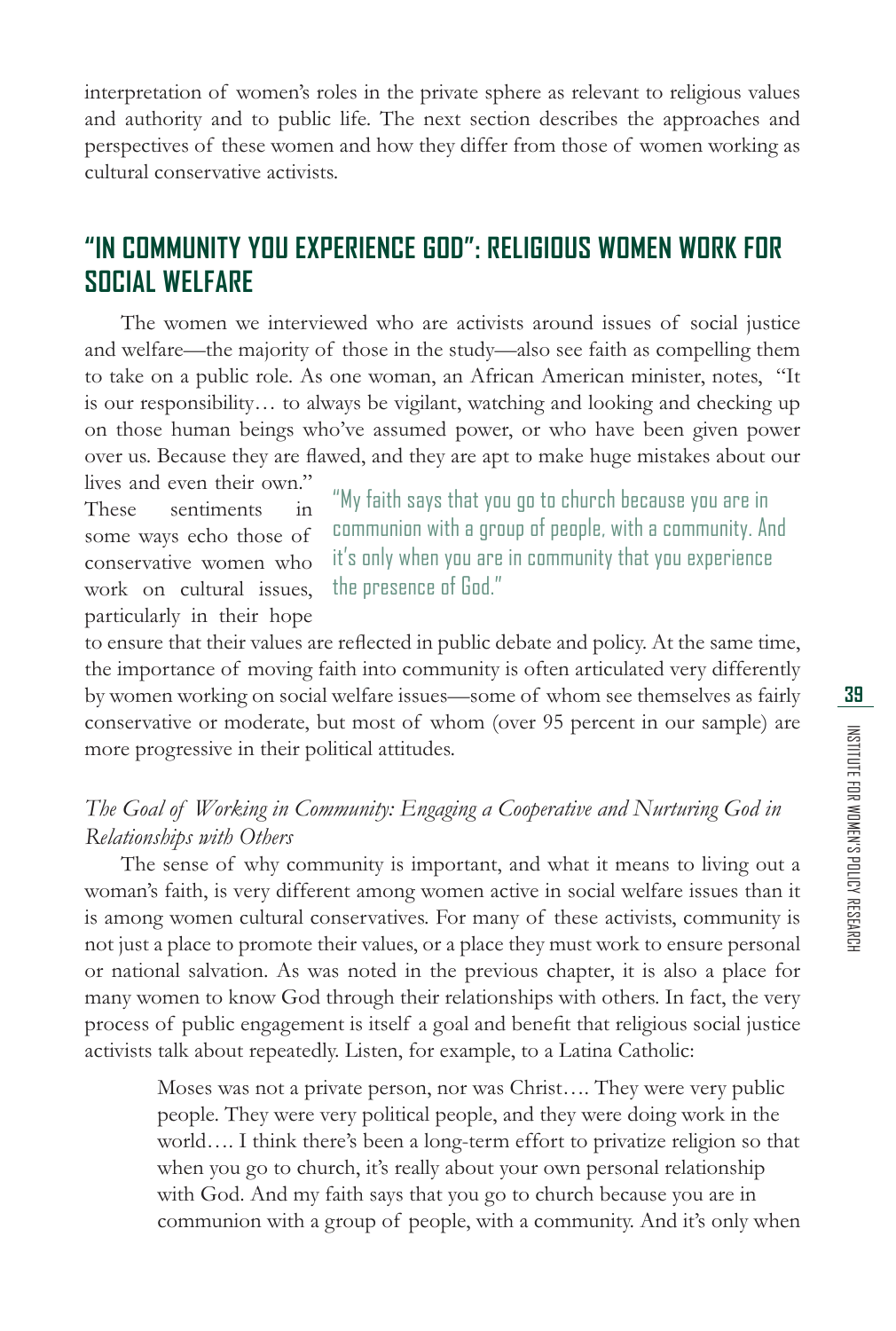you are in community that you experience the presence of God. And so, you know, I often say to people in training, 'If you really are on a search for God, then you need to sit eyeball-to-eyeball with another person, and you will encounter God. But if you're unwilling to relate to other human beings, you're never going to find what you're hunting for in terms of a relationship with God.' And so, my faith says, and my interpretation of scripture, is that it's the communal existence that creates the presence of God.

Women social justice activists repeatedly use this kind of imagery, using words such as "relationship," "friendship," "connections," and describing interactions with others—especially those who are different from them—as a central way to build their relationships with God.

The idea of community as a way to know God draws us back to the question of how diverse images of God and other religious differences shape the goals and strategies of activists. In general, religious women involved in social justice issues are less likely to describe a God who intervenes directly or sits in judgment of individuals or society; instead, they describe a relationship with God that more closely resembles a nurturing and even co-creative partnership than a master and servant. For example, from a Latina Catholic:

> I really believe the religious values—that it's because we believe in a God that is so good to be able to do any of these things, and then we are called to participate in systemic change because of our creation. Creation wasn't always what we have now. And creation takes place every day, and we can see it, mostly in nature, which we are destroying by our lack of concern for the world or lack of concern for the ecology at present.

Here, God is certainly a profound and empowering element of life, but people are in partnership with God in constant creation. This is a very different image from the idea of surrendering to God's will articulated by the conservative activists working on cultural issues.

Some women social justice activists also describe an intervening image of God. As noted in the previous chapter, many feel a very individual calling to some kind of activism, and some have become aware of this calling as a visceral and direct form of communication, also sure of God's presence guiding their life choices and decisions. This individual relationship with God is described with phrases such as "God opened a door for me," or "God intended me to be here," or "We were brought to do this work." Certainly, the epiphanies described by some social justice activists also contain an image of an intensely personal and tangible relationship with God. Still, even the women using these descriptions evoke less of a sense of surrender to God's will, instead talking about a more gentle kind of nudging and joint sense of journey. God's positive intervention is also not described as a reward for their faith, but rather as an ongoing journey together.

One woman, herself fairly conservative, notes that her relationship with God is a source of strength and meaning for her service work: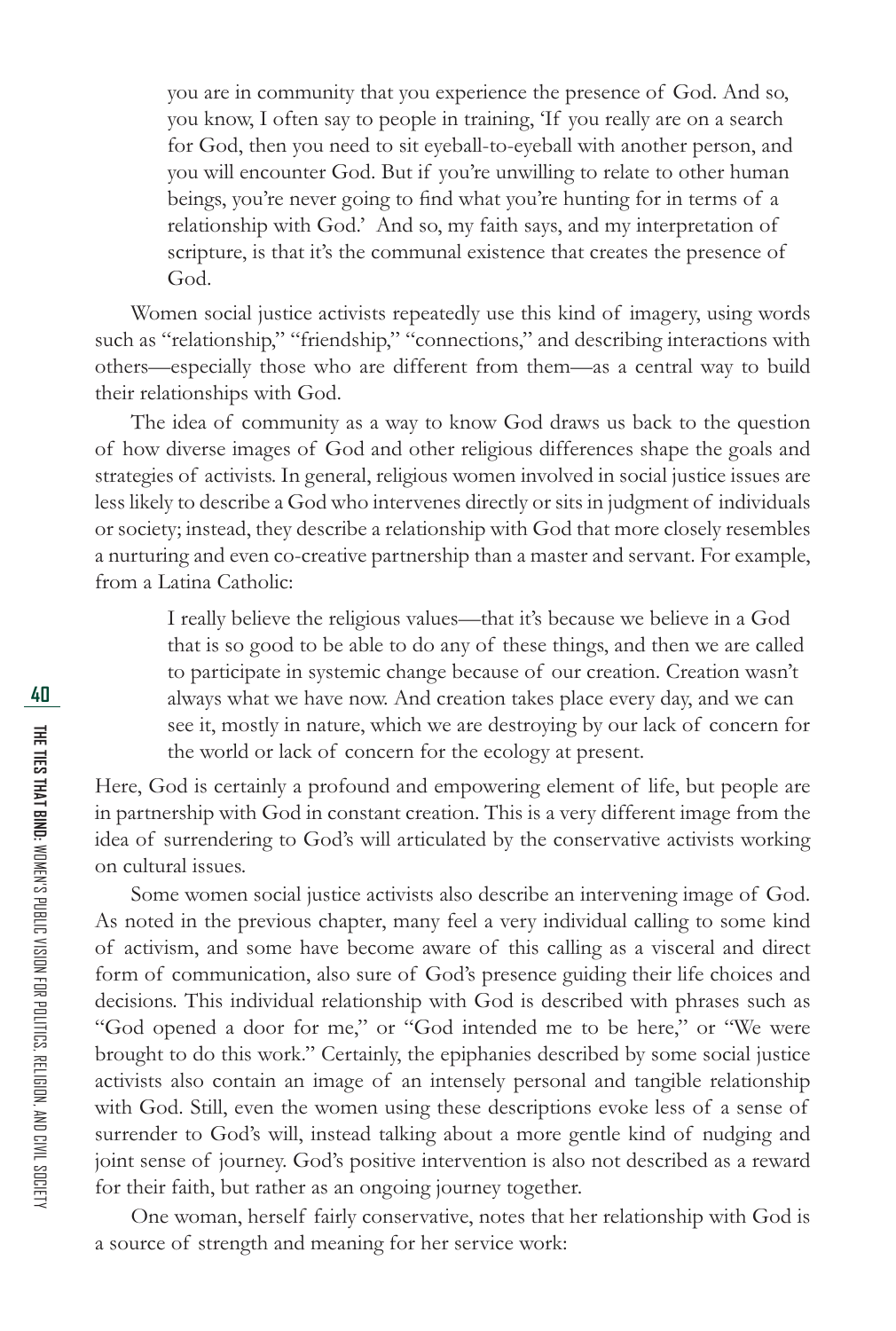There is a weariness—the Bible says to not become weary in doing good, and you do get weary. And it's like, what do I have to do now? And that means that you've reduced it to a job. You're not really going in the strength of the Holy Spirit, which is Him doing the work for you. You're doing it in your own self-effort, your own strength. And your own resources become tapped very quickly, you know. And so it's calling upon the Lord I guess, and being in relationship with Him and being His hands and his feet, letting Him be the one to do this for these people because that's what He wants to do, but you're the vessel. And so for me, I'm in alignment with Him and I'm cooperating with Him, and we're partnering together for this one individual, all these people, the organization as a whole, for the least of the brethren, for that last person in line in the homeless program, or that last person that's on the waiting list that's just waiting for a bed in our recovery program.

This woman evokes some of the same imagery as the conservative cultural activists interviewed, particularly in feeling like a "vessel" through which God works. At the same time, she describes her relationship with God as a collaboration tied very clearly to working on behalf of others in community, rather than as a surrendering. She plainly links her relationship to God with a mandate to work for the disadvantaged.

Women social justice activists also talk about salvation in a different way than conservative cultural activists. An Episcopalian woman, for example, argues that pursuing justice and protecting the vulnerable are mandated by God, but she does not pursue them for personal salvation:

> You should be looking for opportunities in your life to do these things that God appreciates. Just maybe for the really simple reason that God appreciates it. This is what God wants us to do.… And, for me, it's not a question of getting to heaven by pleasing God, it's just some impulse that I have that, at my stage of life, I have the time and the wherewithal to do some of these things and to encourage other people to do them.

This approach is a good example of Episcopalian theology claiming that good works do not bring about salvation but do spring naturally and necessarily from real and active faith in Christ. This idea is, of course, related to the evangelical argument that good behavior is evidence of being among the elect, but in a way that suggests a less judging God: here, a woman of faith wants to do something that God *appreciates*, not something God *demands*, and her emphasis is on serving others rather than living out a strict moral code. This is a much softer articulation than many types of evangelicalism assert.

Another woman, a white Catholic whose daughter has converted to conservative evangelical Christianity, is suspicious of the idea of spreading faith and salvation. She sees her activism as potentially inspiring others to build their relationships with God, but only as an inadvertent side effect: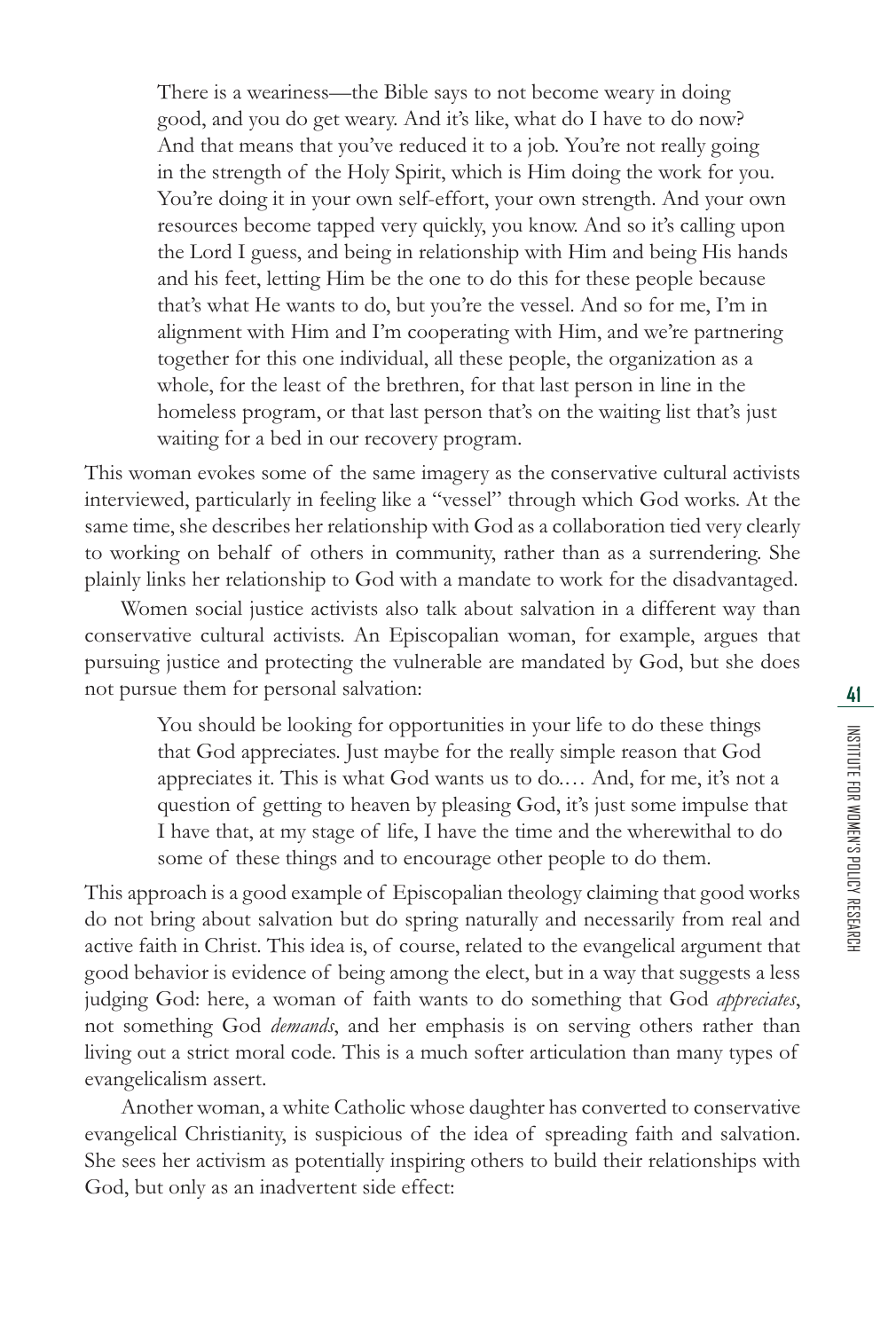[My daughter] went to China a couple of years ago for the summer, and her role was giving Bibles out. And I guess I've always come from, 'Help, jump in, we can lead by our example.' And her work is working with the Bible and teaching Christian values. And I've hit a wall with that because I just don't agree with that. I just do not feel like— Maybe it's just me personally. I feel like God wants me out there helping others, and hopefully good things will happen to them along the way, and they'll find their relationship with God, but that's not my purpose.

For this woman, the concept of actively working to convert others, and thus to save souls, is problematic; her real focus is on serving and bettering the welfare of others. Still, she does see the value of indirectly inspiring others to pursue their relationships with God.

Even when women social justice activists are interested in spreading their religious values more directly, they articulate it in different terms. A Sikh, for example, speaks of spreading her spiritual practices as a way to improve politics and society as a whole:

I don't want other people to be [of my religion], I don't care. I want people to be people of consciousness, people of righteousness, people of integrity…. What I would love to do, if I had my druthers—the way I would like to impact politics is to teach yoga and meditation. I'd like to teach the Supreme Court, I'd like to teach at the White House, and that would impact it. It's awakening people in a way. Not that I'm going to change their views, but I think that the concept of knowing yourself, and being comfortable with who you are and how you live your life, is something that yoga and meditation can help you with, and is a very advantageous piece in the political arena. And that kind of awareness would change the political arena enormously.

Of course, like the more conservative women quoted above, this woman is interested in spreading her basic values to effect change. In that sense, she, too, sees a kind of community salvation at stake. At the same time, the importance of these values is not linked to a sense that they will result in personal religious salvation or approval from God. Instead, for her they will result in spreading a sense of peace and connectedness—a theme we return to in chapter 4.

On the whole, the relationship with God described by women social justice activists is less judging and hierarchical. God is not intervening to punish or reward behavior, but is in a cooperative journey together with women throughout their lives. The relationship is constantly changing and is more reflective of the context of society and its social currents.

It would be wrong, though, to say that women social justice activists do not experience a deeply personal relationship with God. Like conservative cultural activists, they describe God as giving meaning and direction to their individual lives, and they see God as prescribing certain ethical mandates to them and to society. God is perhaps more of a nurturer, a friend, and a guide than a judge, a supervisor, or a leader, but the relationship is still very close and profound, more than an abstract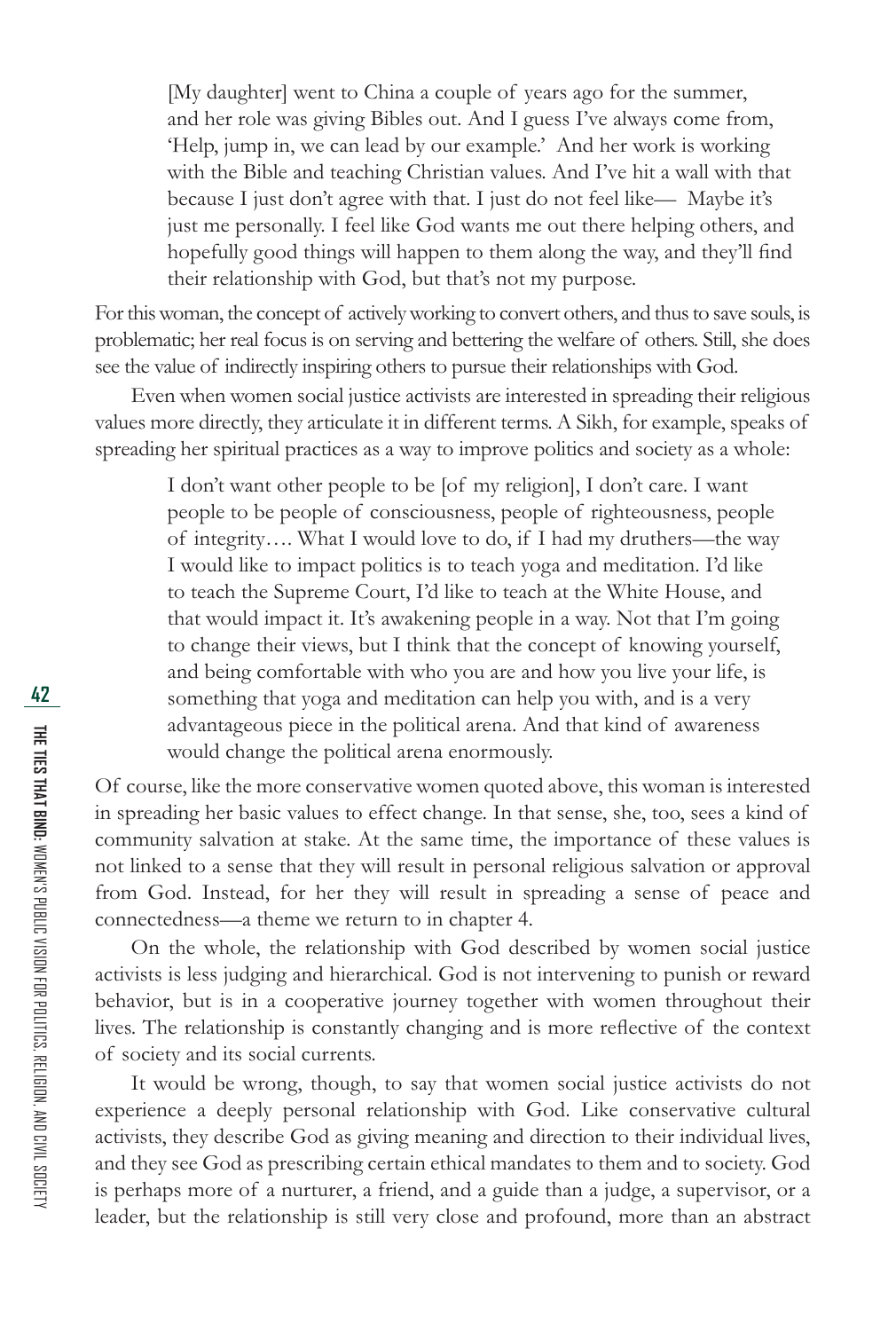concept operating in the background of women's lives. As a Hindu woman describes her relationship with the goddess she worships, "I see her as a universal mother. Whoever I am, whatever I'm going to become, a mother will accept you for who you are. So that's what I saw in her, and I said okay, this is who I will pray to."

It would also be a mistake to say that women social justice activists do not feel accountable to living in an ethical way that is prescribed by God; even as a friend or partner, God is not completely devoid of passing judgment. A white Catholic, for example, describes her own sense of accountability as central to her relationship with Christ:

I always took seriously, feed the hungry, give shelter to the homeless, bury the dead, instruct the ignorant…. When I die, when Matthew says, 'Lord, when did we see you homeless and hungry?'… Jesus was going to say, 'Where in the hell were you?' That's the question I have to answer. 'Where in the hell [was I]?'

This woman describes a sense of accountability for her actions that is not that different from her conservative counterparts'. In part, her view reflects the particular teachings of Catholicism; like Episcopalians, Catholics believe that good works flow from true faith. In fact, for Catholics, faith is meaningless without good works, and

## "We as individual citizens have a responsibility to make sure that we are treating our neighbor in a way that's humane and decent."

so professed faith is not sufficient for salvation (e.g., Feister 2005). The contemporary Catholic Church has built on these ideas to demand that its members work for social justice, particularly on behalf of the poor. Many of the Church's social teachings also obligate Catholics to address not only their personal sin, but the structural aspects of sin, by working for systemic change (Hogan 2003; U.S. Conference of Catholic Bishops 1986). In a more general sense, though, this woman reflects an emphasis on social responsibility that is common to women social justice activists across religions.

This brings us to another way that women social justice activists talk very differently about their goals in working in community: there is a clear emphasis on social context and the importance of addressing social and material injustice as a primary religious goal. The women interviewed see this work as fundamental to allowing individuals to live to their full potential, without material difficulties or social inequalities getting in the way. As an African American minister states,

I think that all of us have a responsibility to society to make sure that everyone in society has the opportunity for well-being, for being able to exist in a humane and decent way. We as individual citizens have a responsibility to make sure that we are treating our neighbor in a way that's humane and decent. Government has a responsibility for making sure that human beings can exist in the societies that they govern in a decent and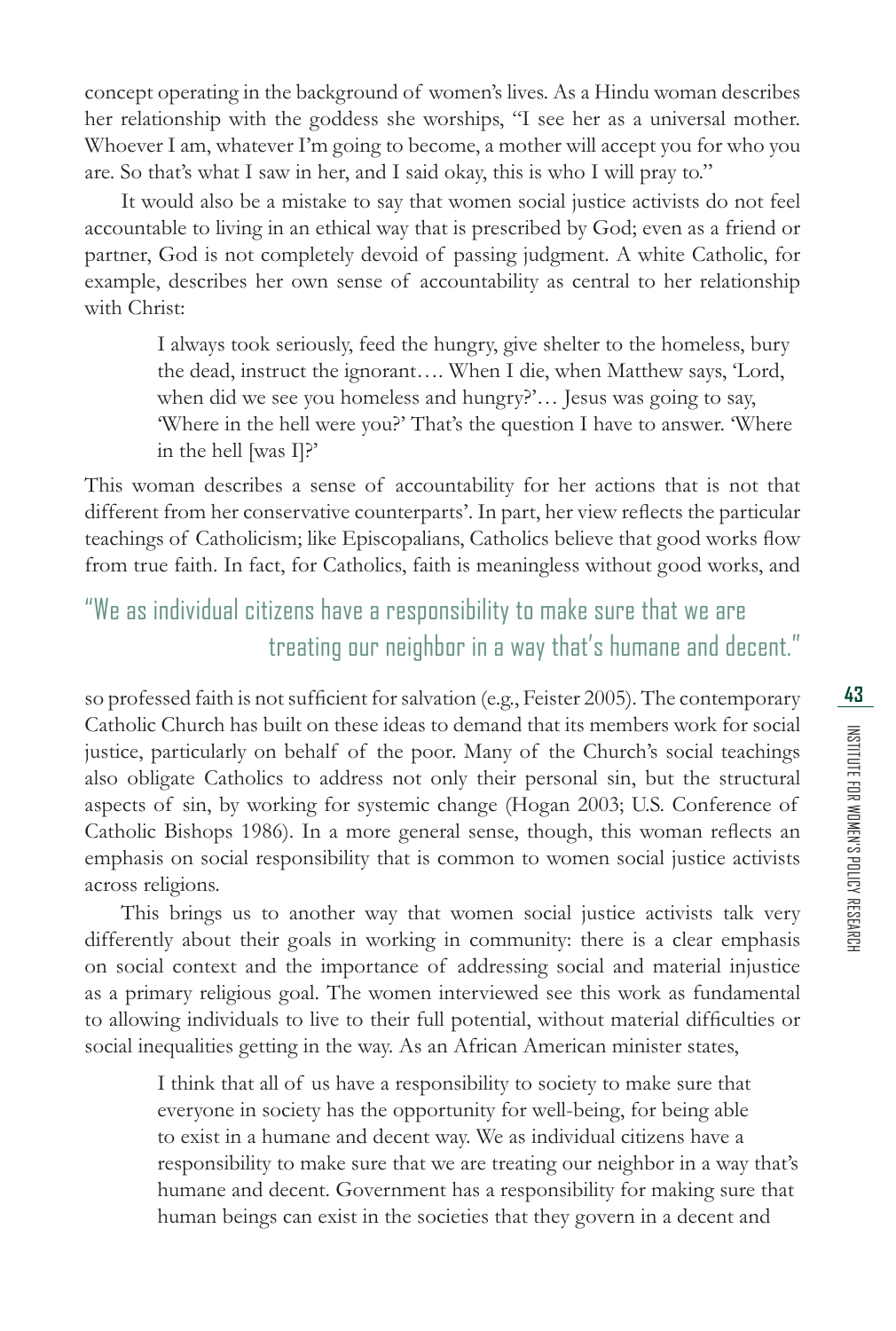humane way. And corporations should have that same requirement but they've been let off the hook. And so, there's a moral imperative in that and that is what draws me to faith, not so much religion, but faith.

The sense of responsibility described by this woman evokes the same image of growth, cooperation, and self-knowledge that is evident in how women social justice activists talk about God. They seek to provide the conditions that will allow others to find real opportunity, choice, and free will in life, so that they can then live up to the potential given them by God. This includes, in a sense, the ability to find their own nurturing and cooperative relationships with God without letting earthly inequalities get in the way. It also includes the ability to rely on one's own moral agency.

It is perhaps not surprising that women who have an image of God that is less judgmental and intervening, and more in partnership with humans, would see both activism and faith as rooted in community and shared responsibility. If God is truly in partnership and cooperation with individuals, then finding ways to partner and

The women we interviewed are reinterpreting the values of women's private lives as imminently and powerfully public, in both politics and religion.

cooperate with others—i.e., to live in community—would seem like a logical place to find and know God. It is also not surprising that women who see their relationships with God as cooperative would be

more tolerant of a greater range of personal choices and behavior. At the very least, these women do not argue that either individual salvation or national prosperity is dependent on following strict, traditional moral standards. As a result, they do not see a need to put those standards into law.

But women social justice and welfare activists who seek to apply values of cooperation and mutuality to their images of God and activist life differ from conservative cultural activists in another way: they are more deeply challenging traditional concepts of religious authority and values. By basing their images of God on values such as nurturing and collaboration, women are arguing that values from private life are relevant to religious authority. By focusing their activism on ideas like relationship and community, they argue that those values are relevant to public life. As chapter 1 argued, these values are rooted in women's experience in the private sphere, but are often subsumed in public life by values based more on rights and freedoms and competition. In religion, such masculine values are deified not only in images of God as judge and rule-maker, but in moral codes that grant only men religious authority. The women we interviewed, though, are reinterpreting the values of women's private lives as imminently and powerfully public, in both politics and religion.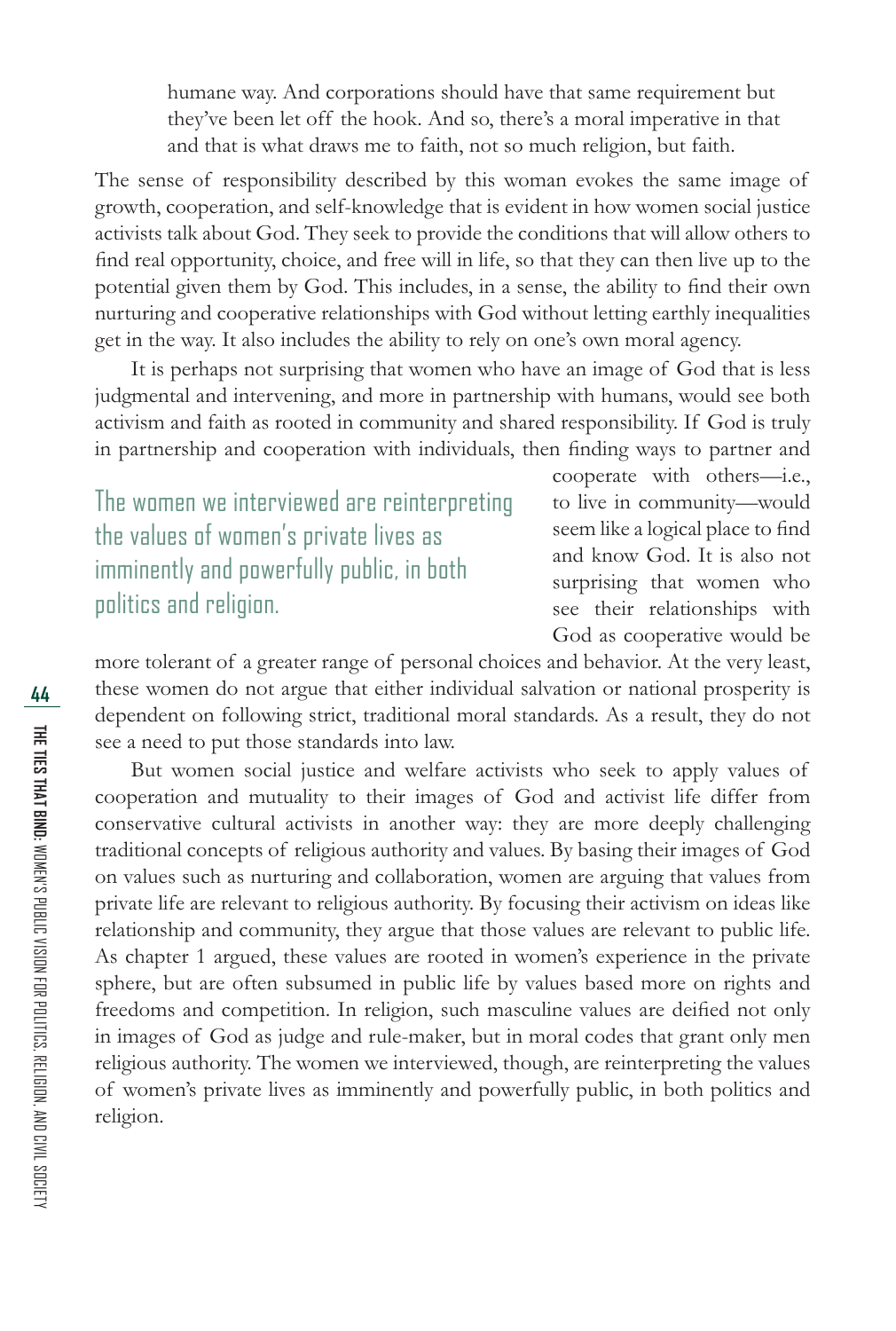#### *Strategies for Engaging Others in Community: Helping the Neediest and Working for Justice*

Religious women activists describe their social welfare and justice goals in more and less radical and/or political ways. The simpler and less radical approach is described as a fairly straightforward need to serve those in need. Women engage others, particularly the disadvantaged and those unlike them, by working in service to improve the social welfare of dispossessed communities. As an African American Christian says, "Basically, we are helping people, helping people and not looking for anything in return. Just to help them to make their lives better, being selfless, and just being there for them, a beacon." Similarly, a white Catholic: "I feel like Jesus wanted us to help the poor and the helpless and I really believe in that."

A white Muslim, who works for women's rights, spoke in similar terms: "Religions are there to protect the weakest, and the most vulnerable in the community. And that's always women and children. It's always women and children."

A white mainline Protestant echoes these ideas: "I think as Christians, we're called to help the least, the last, and the lost. These people that we work with on a daily basis have had really tough lives, and they need somebody to be compassionate, and someone to extend them resources, and just to be a friend or to be a support to them. So while I get paid for what I do, I feel like it is a service, and it is something that is directly in line with my beliefs about how Christ wants us to help the world."

Other women take a more directly political and systemic approach to the idea of engaging God in community, one that is more radically dedicated to the idea of justice. As a white mainline Protestant says,

> I saw that churches were and should be involved in charitable activity, taking care of people who can't take care of themselves and standing up for social justice, making it unnecessary to take care of people who can't take care of themselves because these systemic problems are improved…. But I think, also, there's a deeper element to it that I can't explain by events or circumstances, and that is that the message of the gospels has to do with giving of what we have, taking care of people who don't have, distributing our abundance. And that it's imperative for Christians to be and Jews, also, to be—to have part of their life be not exchanging goods for what we can get in return, but just giving back what God has given us. So I think that it's—there's certainly roots in culture and family, but there's also this sense I have that this is the work that we're called to do.

This woman draws an explicit link to building systemic change, suggesting that service to the weak and vulnerable should involve working to create social, political, and economic systems that alleviate inequality and allow individuals to achieve a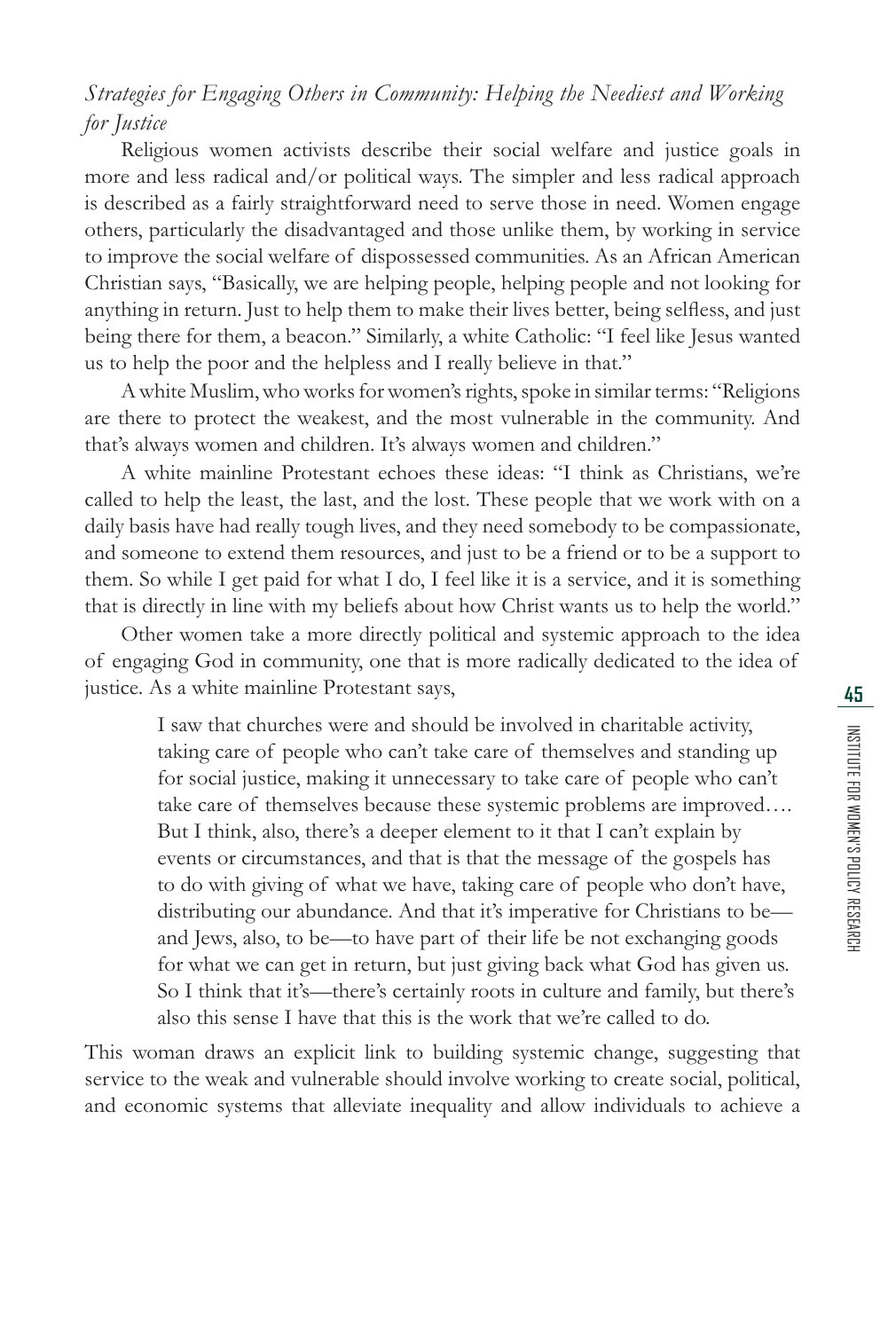standard of well-being by removing barriers. She exemplifies the more radical way that many women work to engage others, God, and their faith in community: by working for justice and liberation. Engaging a nurturing and collaborative God means working for systemic change.

Interestingly, although this concept of service is perhaps the more radical version, it was also more commonly evoked by the women interviewed. In other words, despite the challenge it poses for religious men and women, the idea that faith

A dedication to engaging God by engaging others and the community goes beyond simply serving social welfare to an emphasis on justice.

demands working for justice was expressed by more women than the simpler ideas of helping others or serving the most vulnerable. This idea spanned differences in

race and religion and, as discussed below, was even more common among women of color and non-Christians than among white Christians, although many white Christian women expressed it as well.

An African American Christian eloquently sums up her focus on justice, linking her religious values to oppression:

If I'm following or modeling my life on this Jesus, if I really do believe in these texts, then I have to at least try to synthesize them into an ethic that informs my life. And the ethic that I've derived from those scriptures is that we don't tolerate oppression, and we do engage people who are often denigrated and cast aside and ostracized from communities. I do believe we have a special duty to children because that has been what those scriptures have taught me. I think that of course within those scriptures, within those narratives, there are terrible stories of abuse of women, abuse of children, abuse of the poor, and abuse of cultural and ethnic minorities—just that kind of ethnophobia, fear of difference. I see all of that in those texts. I draw from those stories lessons about what we do to overcome that type of oppression.

A Black Quaker uses similar language and imagery:

If I say that I am an observant daughter of God, and I strive to live that in my life daily, it doesn't just mean that I'm polite to people who cut my grass, but it also means that I'm going to think strategically about how I'm going to work to make this a better world. I'm going to think strategically around opposing oppression, and I'm going to think and act strategically around how I support others who are in this work.

#### An Arab American Muslim echoes both:

I don't see spiritual and political—all of those are all blended, because the requirements of us as Muslims in terms of fighting against oppression, being just and honest in our dealings and so forth, permeates every aspect of our life. So every day is a faith-oriented day, as opposed to just looking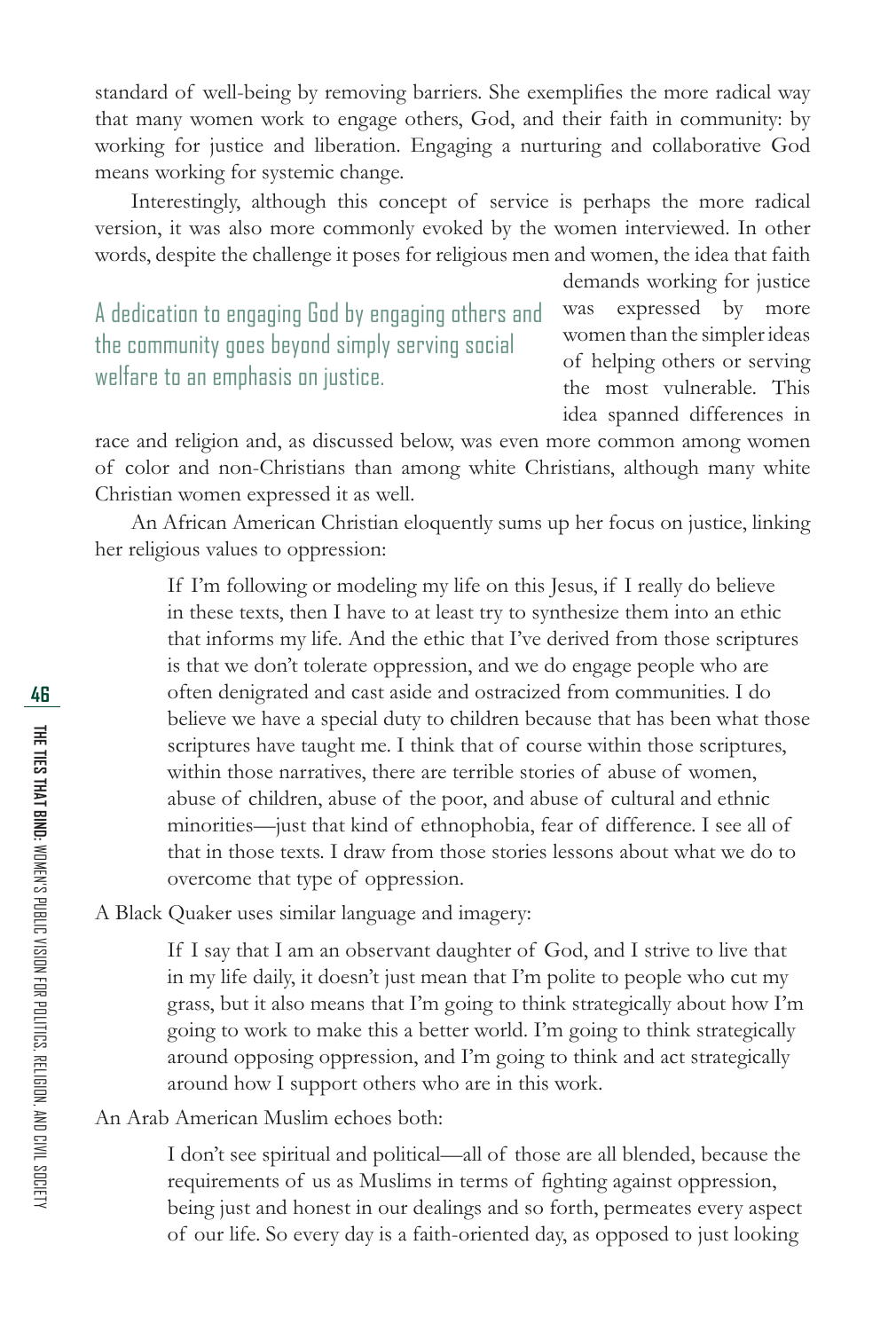at rituals and prayer and fasting and then looking at your life. They're completely blended into one. So that shapes everything we do.

A white mainline Protestant also evokes ideas of justice:

I met a woman who…has just an unquestioning kind of understanding of what it is that's expected of her as a Christian in terms of the poor and the marginalized and those people treated unjustly. And she's such a force that she really influenced me a lot. She said, 'Well, I don't know why all these nice Episcopalians are so nervous about the poor. Of course, it's our job, you know. It's our job to look after people. It's our job to be in the world after the worship is done.'

A white Jew sees a commitment to justice in her religious tradition:

I am very drawn to the prophetic values…. Our work is driven by our values, that teach us in the spirit of Maimonides to help people help themselves to create a just world, to let righteousness flow as waters, and justice as a mighty stream, and that enables us to have clarity…. We bring a certain clarity and morality, if you will, values, when we come.

An African American Christian sees the challenge of justice as difficult but necessary to an authentic faith:

> I love that it's the most authentic way to live out my faith. What I mean by that is that it challenges you. People say I care about the world, okay, I care about injustice. It's so easy to open a soup kitchen. It's a lot harder to fight, and to question why is there no money, and to try to change the policies that deal with it, to come up against real hard core—Our society is so polarized in terms of race and class. If we live out our faith in an authentic way, we have to deal with it, we can't pretend that it doesn't exist, but most of us go in and out of beautiful sanctuaries and never deal with that reality. And that's what I say by, it's the most authentic way to live out my faith—because I can't run from it.

An Asian American Buddhist also sees justice as crucial to her religious values:

Things that exist, like the racism and the prejudice and the deprivation, the inequality that exists. The world is not aware of all this stuff but we see it here and—so I feel like it's something that we have to take care of…. There is a line in the Golden Chain that says, 'I'm a link in the Buddhist Golden Chain of love that stretches around the world. I must keep my link bright and strong and protect all who are weaker than myself. I will try to say the word, beautiful words, to do pure and beautiful deeds, knowing that on what I do now depends my happiness and misery. May every link in the Buddhist Golden Chain of Love become bright and strong and may we all attain perfect peace.'

For all these women, a dedication to engaging God by engaging others and the community goes beyond simply serving social welfare to an emphasis on justice.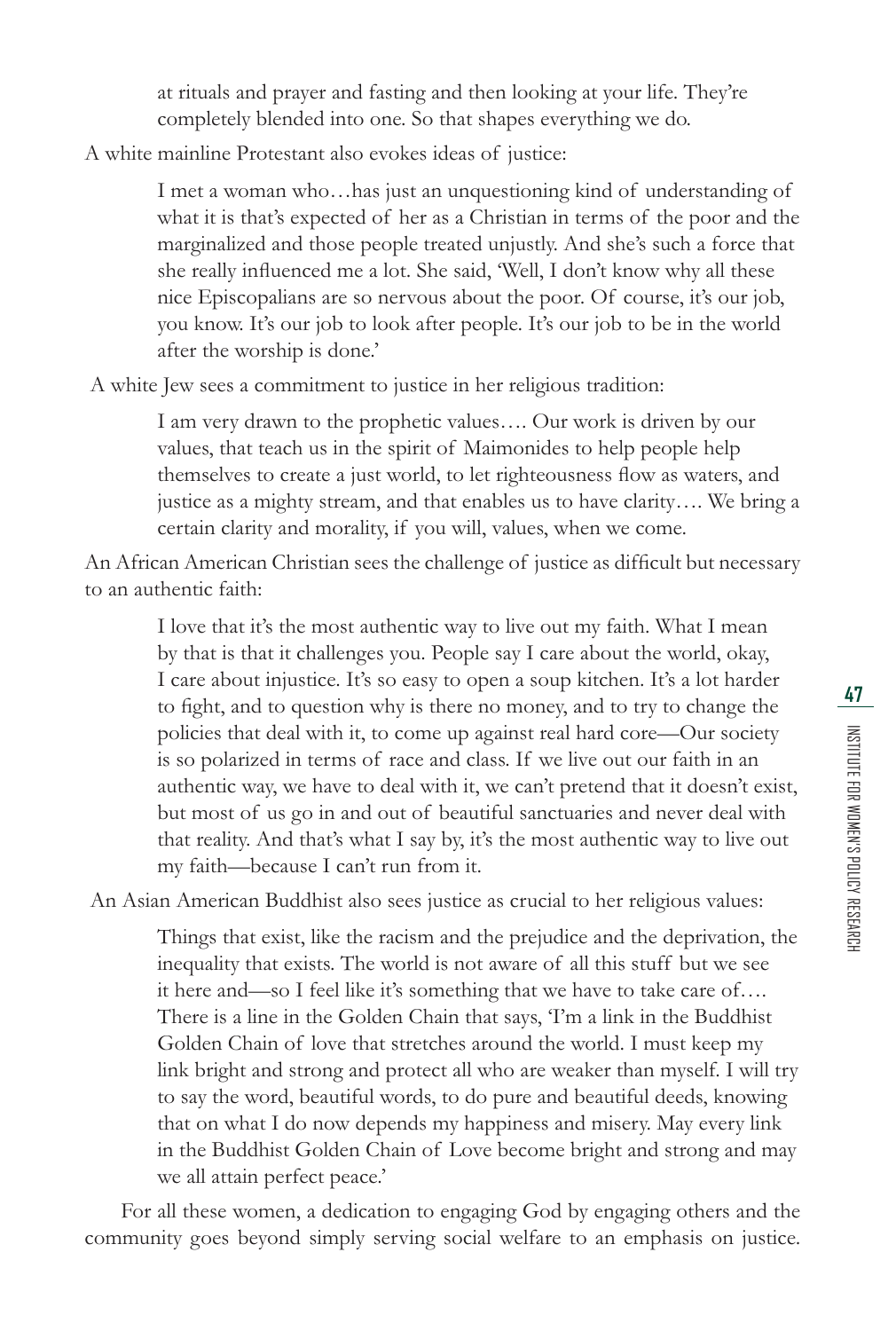Their ideas also suggest an understanding of shared responsibility that fits well with the concept of God that many of these women describe: as nurturing, co-creative, and collaborative, but also as demanding accountability.

#### *The Weight of History: Faith, Justice, and the Activism of African American, Jewish, and Muslim Women*

Many of the women who linked faith and service with justice in our interviews are not white Christians. Certainly, many of the white Christian women we spoke to were concerned with oppression and systemic change, but as a group they were not as expressive of those ideas; instead, they were more likely to talk about helping others or serving the most vulnerable in less radical ways. In contrast, women from

## Women from racial, ethnic, and religious minorities more consistently draw explicit connections between faith and justice.

racial, ethnic, and religious minorities more consistently drew explicit connections between faith and justice.

The focus on justice by women from less dominant backgrounds is perhaps not surprising, in part based on their own experiences with oppression and disadvantage, and in part because of the activist histories of many of their denominations. Among the African Americans interviewed, for example, an interest in working for justice as a religious mandate comes in part from a history of activism in traditionally Black Christian churches. These denominations and congregations have been vocally and visibly committed to social justice issues, particularly civil and economic rights, and they have actively applied scripture to social conditions and liberating the poor and oppressed (e.g., Harris 2001; Williams 2002). African American Protestants report hearing sermons or group discussions at church about issues such as government policies toward the poor, growing economic inequality, improving black-white relations, and corporate social responsibility at rates much higher than people from most other denominations, except Jews—another minority with a history of oppression and discrimination (Wuthnow 2002). In fact, almost two-thirds of African Americans report hearing clergy or other church leadership talk about the need for people to be politically involved, and almost half have seen a national or local leader speak at a regular service (Harris 2001). Historically Black churches also put much higher priority than others on advocacy or community organizing around social issues (Dudley and Roozen 2001).

The theology of African American Christian churches is key to this focus. Black churches were important to the development of the 19th-century idea of the social gospel, in particular bringing a focus on racial justice often ignored by whites, and they also subscribed to the idea of helping people fulfill their God-given potential by eliminating social and economic obstacles to doing so (Edwards and Gifford 2003). African American women, particularly in the Baptist Church, helped drive this emphasis (Higginbotham 1993). The focus on justice continued during the civil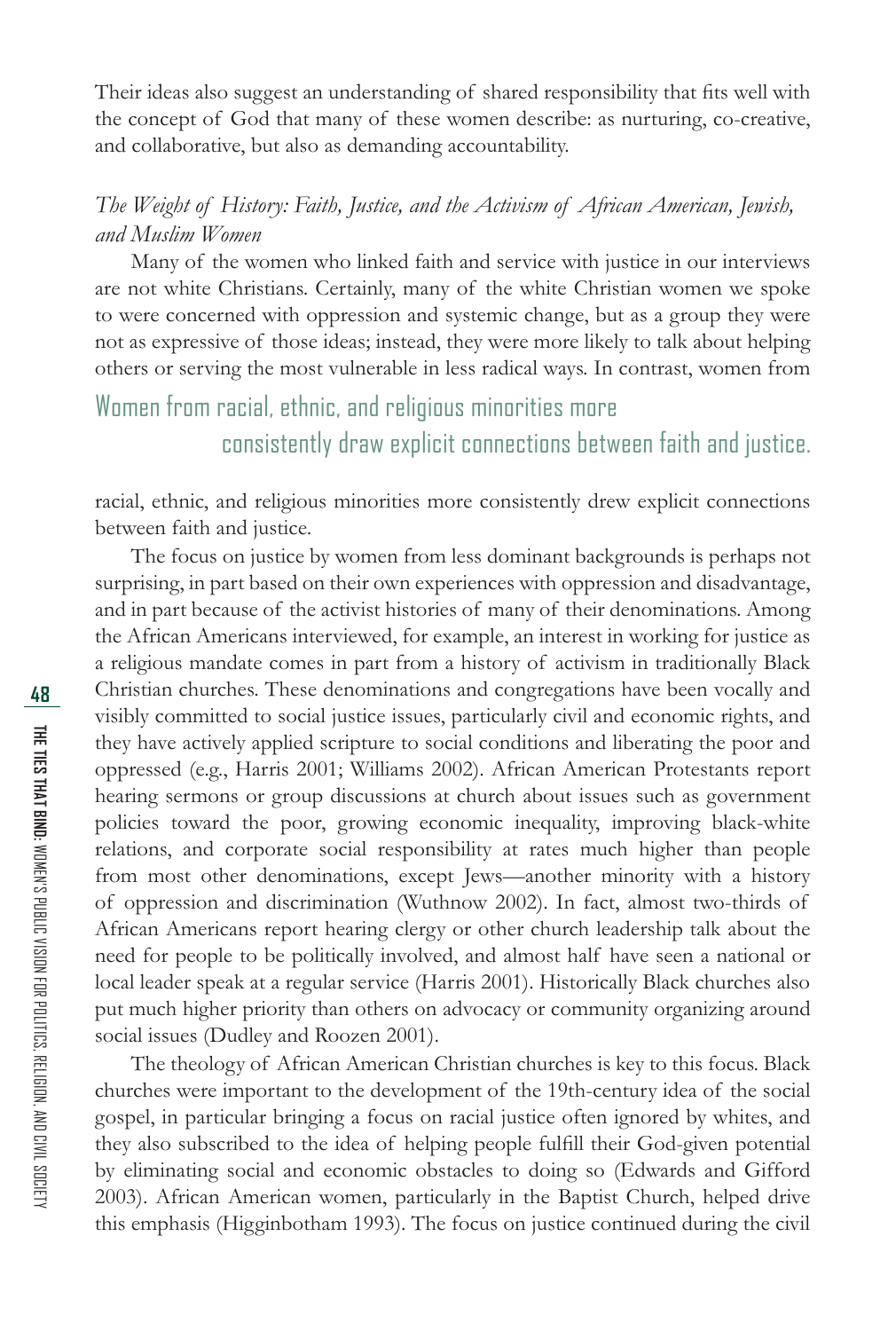rights movement and beyond, when religious leaders in the Black church and civil rights leaders used religious imagery and interpreted Gospel passages as mandates for liberating the oppressed and poor (Williams 2002). In this vein, an African American woman minister sums up how she talks about justice and religion:

All through the scriptures, it says plead for the fatherless, cover the widow… There's a scripture in Isaiah where it talks about how we're living in darkness, and we're looking for light, security, and we lean against the wall and the wall falls, and all this has happened to us because, basically, we had not stood up for justice. Truth is lying in the street. Justice is turned around backwards. And there was nobody that had a voice. And it says all those things happen to us when we don't speak up, when we become silent about things that are important—we get all kinds of byproducts from that and, a lot of times, it means that we ourselves get consumed in darkness, because we won't say anything about the darkness that's swelling up around us.

Most of the African American women we interviewed were used to thinking about justice issues as integral to their religious values and traditions. Another woman, the daughter of a minister and a minister herself, also sums up the justice orientation of her tradition eloquently:

> My cultural tradition, and my particular denominational tradition, comes out of the experiences of an oppressed people: African people who were enslaved, who were fighting their way out of enslavement, whose children's children, daughters, mothers, fathers had been viciously killed and treated for centuries, and whose homeland was raped and pillaged. And so perhaps the reason that I view the scriptures from the perspective of the oppressed people in those scriptures is because my cultural tradition is of an oppressed people. So whether it's the folks whose land was taken in the Bible [laughs], or whether it's the kids, the children, the sick, the so-called demon possessed, I'm still looking at it from that perspective because my tradition is of the people who were in a larger Methodist tradition, who were not allowed to worship with their white counterparts, who were required to stay segregated and subjugated, were not allowed to come to the altar and pray. And when they did they were physically removed. And from the time that that happened, this larger movement of really understanding the scriptures to require liberation, and to require justice and self-determination or self-empowerment, all of that stays with me now.

Another woman describes how this philosophy and African American history live in the activism of church members and their families:

> Both my parents are Southerners. One's from Georgia and one's from Mississippi. They both grew up in a time where civil rights was a big issue for African Americans, and the experience for both of them was that their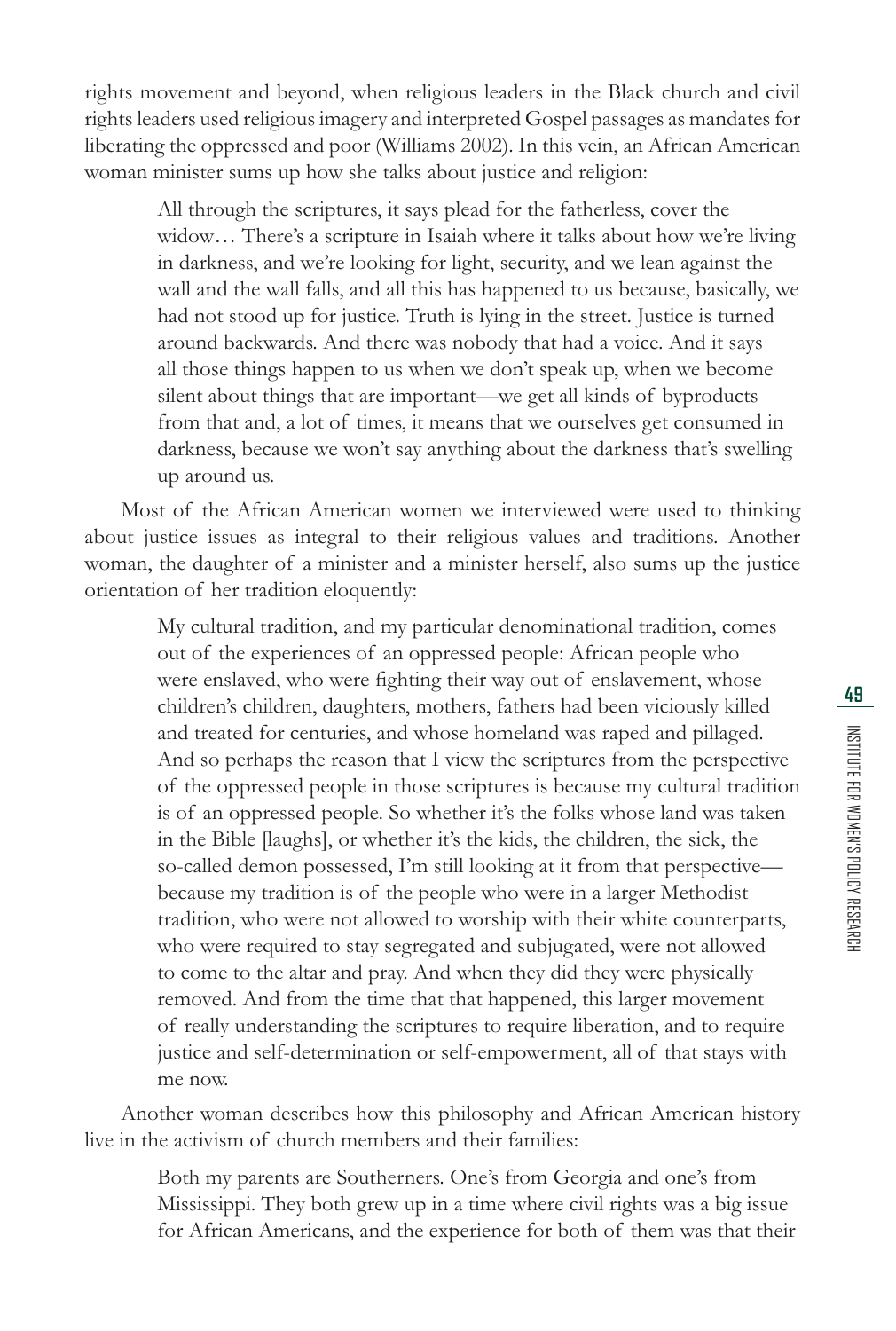individual churches were where they went for both spiritual support and for support around social justice issues—and that's where the leadership was concentrated, was in that the preachers were also the people on the front lines politically. And so I've grown up with parents who are very active in the civil rights movement, and primarily through their involvement in church. And so we were always taught that part of what is expected of us as people of faith, from God and from my church, is that we find a way to marry the concepts of charity and justice.

 In all of these cases, church support for civil rights and social justice became part of the very being of African American women as people of faith and as activists, as a consequence of a history of religious activism that continues today.

The Jewish women interviewed also expressed a devotion to living faith by working for justice, tied very much to their understandings of God and scripture. When asked whether she feels an obligation to act on behalf of justice, a rabbi answers this way:

Is it because I really think there's a supernatural God who's dictating this law that God wants to be followed? No. Do I think that the weight of history creates obligation? If you ask me at certain point, I'll say that's my answer. Other times I'll say that… God is in the space between human beings, and all these ethical commandments and ritual commandments are all bound up together, and any relationship that you have with God, any relationship with human beings are tied together.

For this woman, history and theology combine to mandate that she work for justice. Another Jewish woman echoes her thoughts on the importance of her Jewish values:

Our mission is around what is driven by the Jewish prophetic values of justice, and so if the public housing residents come to us and say we're being driven out of our home, we need your help in organizing, we don't look at it as is this issue winnable—which is often an organizing criteria when some groups decide if they're going to get involved—we look at it as is this a just struggle, and if it's a just struggle, winnable or not, we're going to get into it.

The importance of justice is evident not only in the religious values and traditions of Judaism, but in the ways that it is often stressed in worship and in a history of social justice activism among Jews. Like African Americans, Jews are more likely than most Americans to hear messages related to justice in their congregations (Wuthnow 2002). This message is steeped in the Jewish tradition of tzedakah, or righteous giving, which compels Jews to work for justice on behalf of God as a way to create a more perfect world (e.g., Kliksberg 2003). Based in part on this tradition, American Jews have an active history of work in social justice movements, including the civil rights movement (e.g., Schultz 2001). Jews also have a specific experience with discrimination and oppression, nationally and globally, that informs this tradition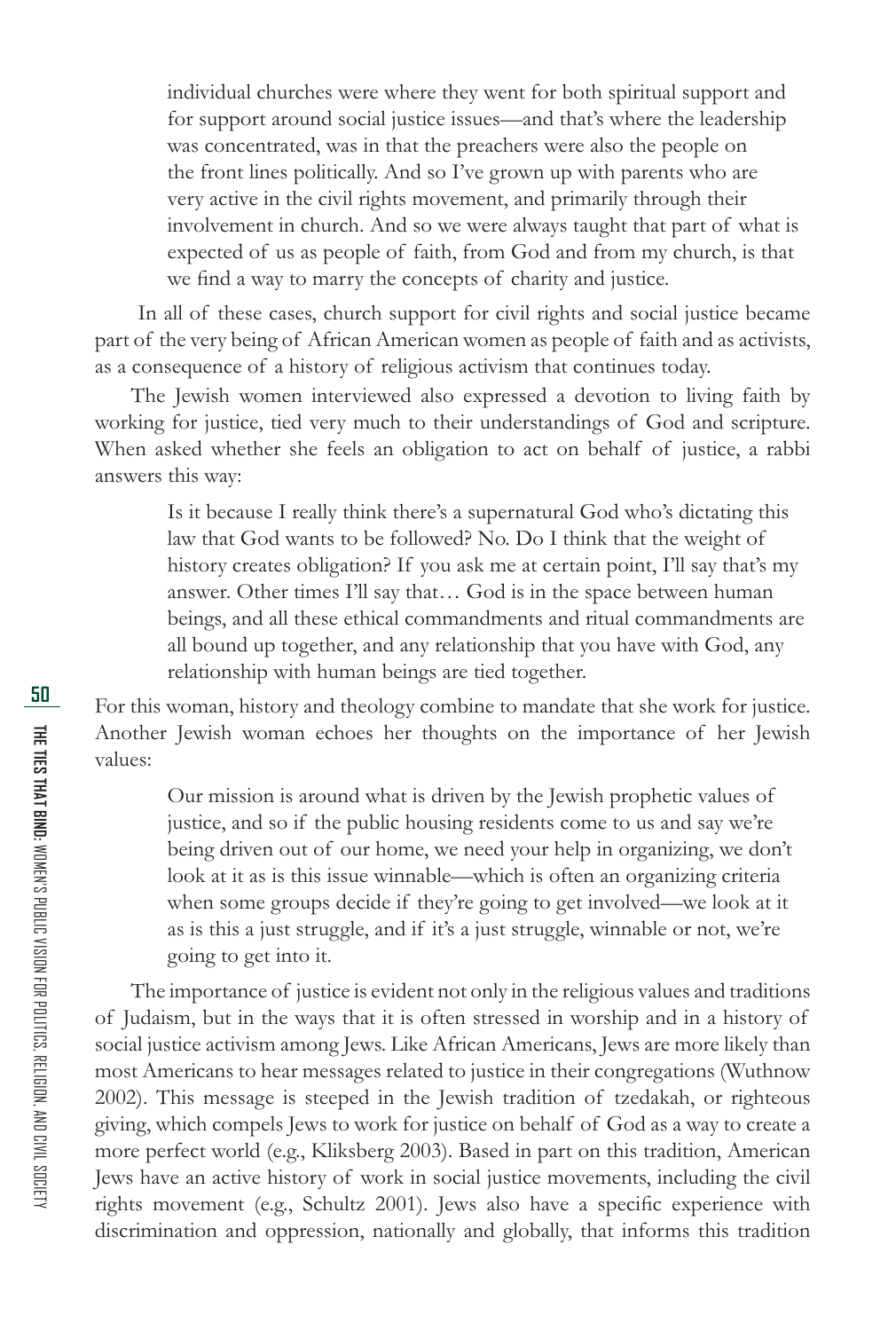(Breger 2003). In other words, like African Americans, Jews combine a theology and lived experience that encourages a focus on justice as a deeply religious value.

Muslim women express a similar commitment to justice based on their faith, in part also inspired by their experience as a religious minority. For example, from an Arab American Muslim:

If there are social injustices, then we're obligated to make changes. I started looking at the Koran as speaking to me directly. Rather than something that should be learned and memorized and understood, it now is something that is a living document that is giving examples, that is telling us, this is how you treat your neighbors, this is how you treat your parents, this is why, this is your obligation in life. If you do see an injustice, you're obligated to speak out. And that is jihad to me…. There are verses in the Koran that mandate that we get involved, and that mandate that we speak out, and that's our jihad.

These ideas are repeated by a white Muslim:

I think what I've learned more than anything, is you have to speak up about injustice, regardless of who it is… and not just because you want to be a good person, but because your religion tells you that you have to. If there's injustice, then you have to speak up against it…. I really make an effort in Ramadan to try to read [the Koran] cover to cover. I think that it refocuses—often, I'll just be struck by how many times the word justice, and speaking out against injustice, and defending those who are unable to defend themselves. But all these kinds of social activism and justice are mentioned in the Koran over and over and over and over again. And it's like, how can you read this and not think that it is?

For these women, working for liberation and justice is a central religious value, supported by the text and traditions of Islam. As the women above do, many Muslims see an obligation in Islam to work for peace and justice that involves fighting to end oppression and minimizing inequality, interpreted by some as a real meaning of jihad or a mandate stemming from the existence of the divine on earth (e.g., Engineer 2001; Sonn 1996; Zaman 1996).

For the Muslim women we interviewed, this mandate is reinforced by the sense of oppression they feel as a minority group. As chapter 2 noted, for many Muslim women it has become increasingly important to speak out as Islamic Americans in the period since 9/11. For them, this activism on behalf of their own community is a way to work for justice:

> The things that struck me so much were the Koran saying very clearly to me, and the Prophet saying very clearly to me, where you live and your community are your responsibility, and it just kept striking me. Literally, the land that you live in, you are responsible for it, which if you keep reading about what the Prophet was saying, he was saying the trees, he was talking about literally the land, but also about your neighbors. And I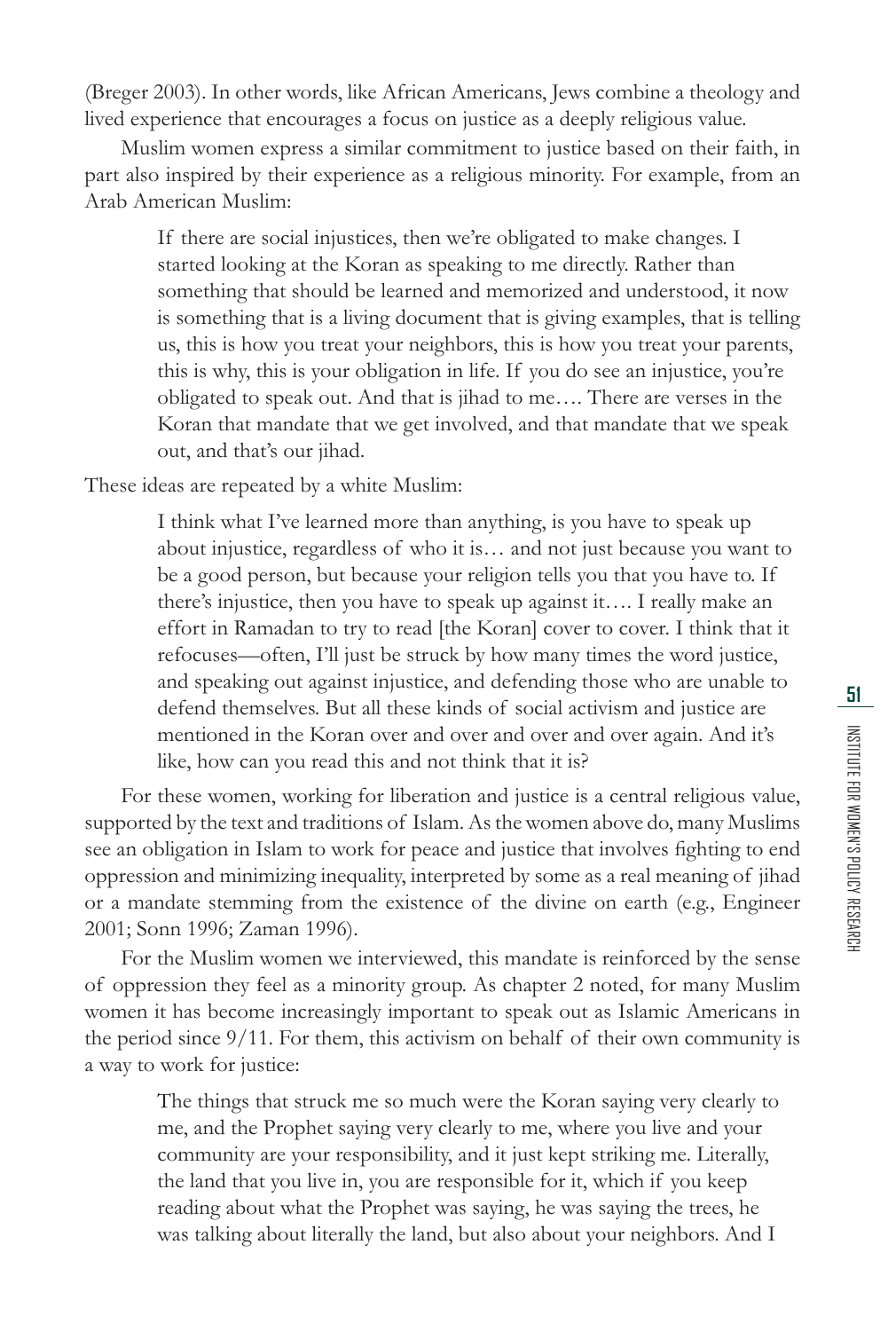realized if this is where I live and this is who I am as an American, and if I can't go anywhere else, then I have a religious obligation towards this land. When those things clicked in that way, it was like I don't have a choice but to do something about what's around me. I mean, it sounds profound but it was so intrinsic, and so just kind of eye-opening for me, and then I realized that as a Muslim I have an obligation.

In this sense, Muslim women follow in the footsteps of African Americans and American Jews in working from a history of oppression to understand the relationship between their faith and justice. In fact, an Arab American woman describes a growing awareness of the connections with other disadvantaged groups in the United States by an activist colleague:

> It's evolving now, but I talked to this one woman, and she's of Arab descent, and she said, 'They always told me how African Americans went through a lot of difficult times and I would always dismiss it.' Not that she's belittling it, but she said, 'I never connected with that. But now,' she said, 'I really understand what the Civil Rights movement is about.' So, to have somebody get to that point of understanding it, in such an integral and intrinsic way, it's phenomenal.

This final quote, like many preceding it, points to an underlying theme in how religious women working as social justice activists, particularly from nondominant religious and racial backgrounds, talk about justice and inequality. Their work is closely tied to the idea of community and—as discussed in the next chapter interconnectedness. For the Muslim woman quoted above, there is a realization that any fight for dignity and rights benefits other disadvantaged communities. Women throughout this chapter who evoke the idea of justice allude to it in other ways: if we do not fight for justice, we all live in darkness; our relationships with God and each other are all tied up together; where you live and your community are your responsibility. When these ideas are explicitly tied to justice, it becomes clear that women see a sense of shared responsibility and shared welfare.

For women from racial, ethnic, and religious minority backgrounds, the sense of shared responsibility and welfare may be more obvious than it is for women from less disadvantaged backgrounds, simply because it is clearer, based on their personal and group histories, how oppression and injustice affect daily life, access to resources, and the health of their communities. As a result, the orientation toward justice and community may be a connection that is easier and more obvious to make.

### **CONCLUSION**

The religious values and public activism of women working on social justice issues and conservative cultural issues share some important motivating values. Women engaged in each see their work as a calling and feel obligated to act based on an ethic given by God. To achieve a world consonant with their religious values, all of the women we interviewed hope to affect policies, legislation, and public life in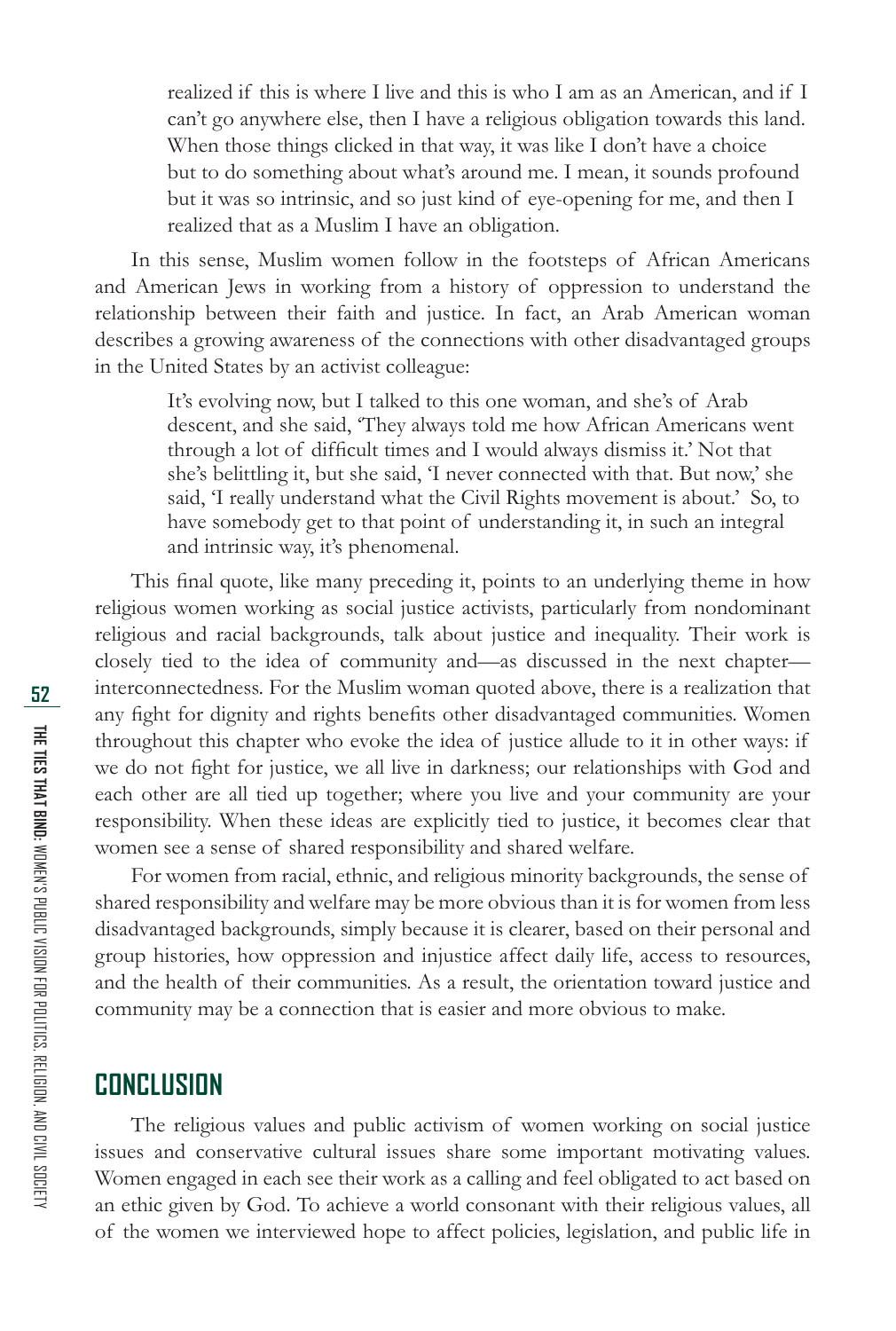some way. They bring a deep and certain concept of morality to their political and civic work. They hope to give it visibility and institutionalize it in policy.

In this sense, across races, religions, and even political perspectives, the women interviewed express a great deal of certainty about their values and the call to community. Almost all express confidence in what they and their religious values stand for. In other words, all claim religious agency and authority on some level.

At the same time, major differences divide how these women talk about God, their relationships with God, and the links between

Through their focus on the importance of relationships and community, the women social welfare and justice activists we interviewed are bringing "female" values from the private sphere into public life.

their religious values and traditions and their political or civic activism. The differences lead women to very different goals in politics, policy, and society. In general, conservative women involved in activism around cultural issues have a more intervening and hierarchical understanding of God, and they are more focused on building a society based on strict moral dictates that will bring cohesion and rewards based on God's favor. They see adhesion to a strict interpretation of God's will, unchanging in the face of social and political change, as a fundamental goal. This justifies and compels them to work on behalf of traditional values and moral codes that in part call for women's exclusion as fully equal actors in public life.

In contrast, women social justice activists, many but not all of whom are progressives, describe a relationship with God that is more equal and nurturing, less judgmental, and informed by social and political contexts. These women seek to know and engage God in their relationships with others—in community—and they see service and justice work as ways to do so. Some think about their activism more politically or radically than others, and women of color and women from smaller U.S. religions are particularly likely to see their faith as demanding a fight for justice rather than simple devotion to service. For the most part, their differences with women like the conservative cultural activists we interviewed probably preclude working together on the vast majority of issues.

Through their focus on the importance of relationships and community, the women social welfare and justice activists we interviewed are bringing "female" values from the private sphere into public life. Thus they more radically challenge the idea of male religious and political authority than the conservative cultural activists we interviewed. As the next chapter argues, their efforts to do so also promote a vision of U.S. politics and society that infuses the idea of interconnectedness and shared well-being into the traditional focus on rights, an approach to social welfare that combines ideas about individual and shared rights and responsibilities. The next chapter explores this idea in more detail, by delving more deeply into the religious values that women social justice activists see as underlying their activist work.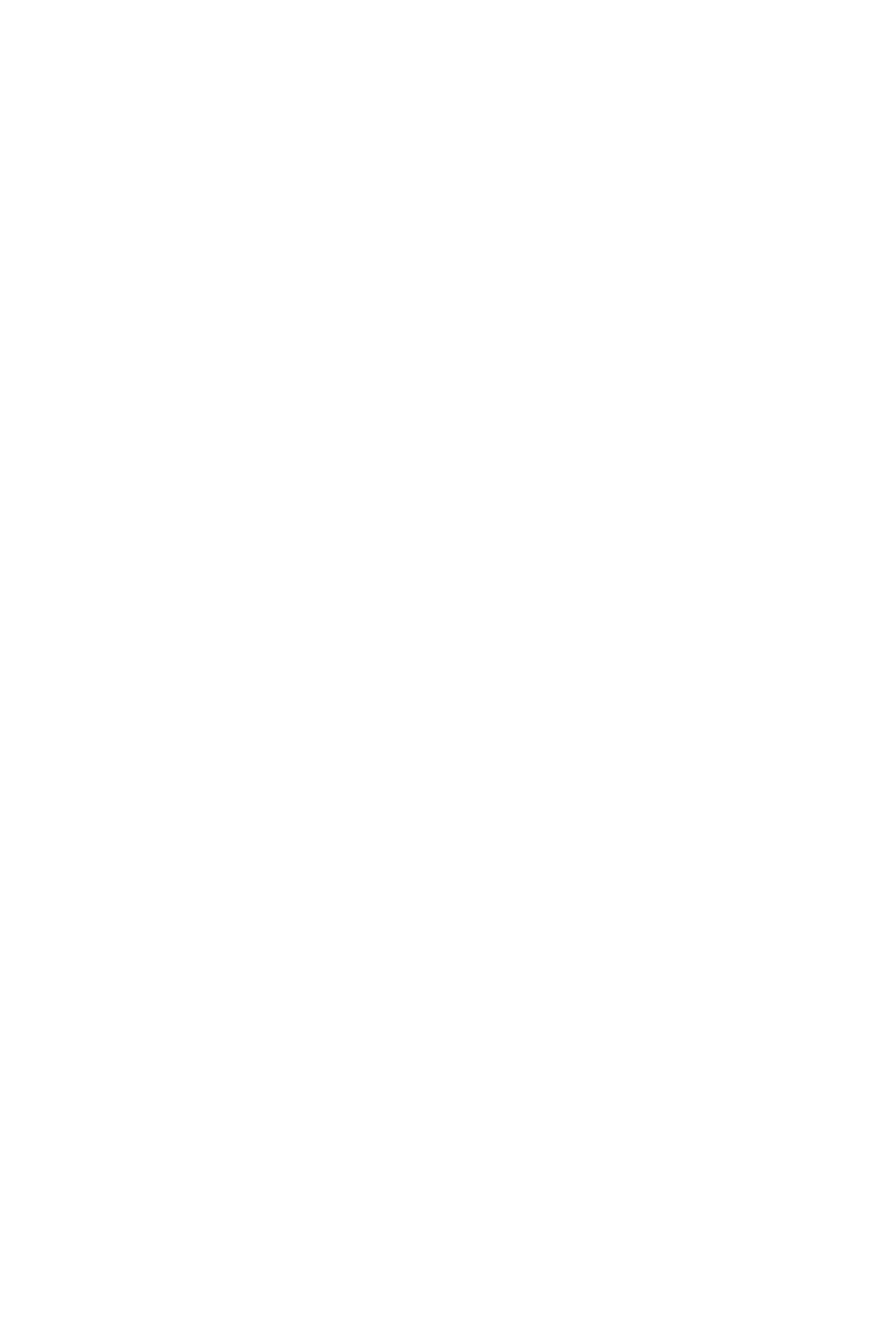**"God Is in the Space Between Us": The Values of Religious Women Activists Working for Social Justice**

The obligation to work in community is central to women religious activists, and for those involved in social welfare issues, it is a call to engage others and work on behalf of the disadvantaged. What values, though, info and for those involved in social welfare issues, it is a call to engage others and work on behalf of the disadvantaged. What values, though, inform that social justice activists? This chapter looks at these questions, analyzing why the activists we interviewed do what they do. Because their values are so key to their identities—religious, political, and personal—they are also key to understanding the potential activism of religious women across the country, particularly on behalf of issues of social welfare and justice.

Among the women we interviewed, the obligation to protect the weakest or work for justice is expressed as coming from many types of values, grouped here around four main themes. At the most basic level, women social justice activists

The obligation to work in community is central to women religious activists, and for those involved in social welfare issues, it is a call to engage others and work on behalf of the disadvantaged.

speak of a sense of stewardship a need to leave the world a better place or to give back by serving others. Some describe a need to live out values of love, peace, and compassion. Most describe their

activism as acting on a sense of connectedness with humanity and the world—in fact, this particular theme underlies the way that most of the women think about their activism and values overall. In many ways, each of these three sets of values reflects the historical and ongoing experiences of women in the private or family sphere: they are linked to the roles, norms, and relationships that women often experience as central to their lives. These are also values that are often stressed in religious contexts by many denominations. For both reasons, it is not surprising that women would prioritize them.

A fourth set of values exists in tandem with these first three: a hope to protect and fight for the worth and dignity of every individual. This set of values reflects the goals of many rights-based movements with religious justifications, such as the civil rights movement and movements around liberation theologies, in its insistence that each person should have the opportunity to live in dignity because of their intrinsic value, often based on the perceived presence of God. In some ways, it dovetails with American ideas about rights, focused as it has often been on the need to ensure

**CHAPTER**

**4**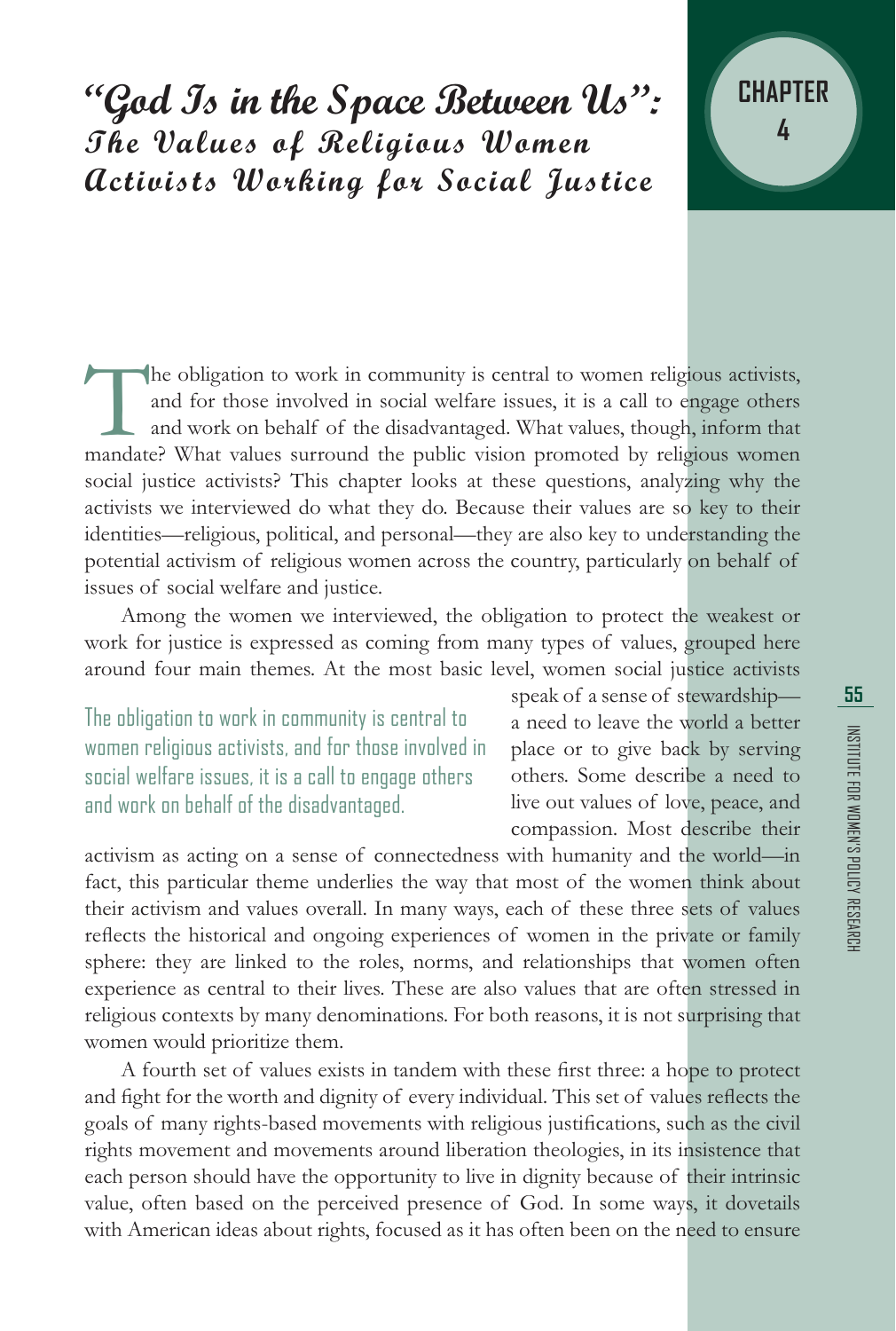equality of access and opportunity. In other ways, it entails a fight for exactly what women and other disadvantaged groups have been missing: agency and authority. In addition, the concept of rights described by many of the women interviewed cannot be fully understood outside their other values: it is intertwined with and informed by the concepts of stewardship, love, and interconnectedness.

The values described here, of course, are understood by the women we interviewed in the context of their sense of moral obligation to work in community, as discussed in the previous two chapters. Their values work in tandem with a responsibility that many women feel to bring the values of their faith into community with others, translated into a need to work for the well-being and justice of the disadvantaged. As one woman summed it up using the language of Martin Luther King, Jr., the goal is "to empower others, to build the beloved kingdom, to create a society of equality and justice, where each person works to the greatest extent of their ability and everyone's needs are met." It is this community orientation that draws the women we interviewed to activist work, gives them the energy to do it, and brings them joy even when it is difficult. It gives them a sense of moral authority and agency as religious and political leaders.

In this context, the four sets of values described by the women social justice activists we interviewed converge to suggest a model of community and shared responsibility that can transform traditional ways of talking about politics, policy, and society in the United States. By bringing together an explicitly political emphasis on relationships, caring, mutuality, and interconnectedness with a focus on rights and equality, women bring to political and civic life a very different approach to issues of justice and equality than the largely rights-based talk that has dominated mainstream American political discussion, including justifications often used by movements around civil rights, women's equality, or economic justice. The model articulated by the women we interviewed shares many goals and values with these movements; both hope to alleviate inequality and raise the well-being of citizens, for example. But by emphasizing values more commonly associated with family and private sphere—a more relational approach focused on interconnectedness and mutuality—women demand that morality and moral values take context and connectedness into account as factors that are integral to rights and well-being. They demand that we remove an underlying tendency to judge behavior against standards that make little sense in many, if not most, contexts. They demand respect for moral agency and authority—including their own.

The values outlined here also suggest a new way of thinking about civil society and the relationship of citizens to government and to each other. They offer an approach that challenges the dominant American view of politics placing the government at the very center of efforts to promote social welfare. The approach suggested by these values does not deny that the government should play an important role, but it supplements that role with an emphasis on citizens' responsibility to each other, including a need to engage those unlike us in relationship. In other words, it suggests that our sense of responsibility should be integrated with our sense of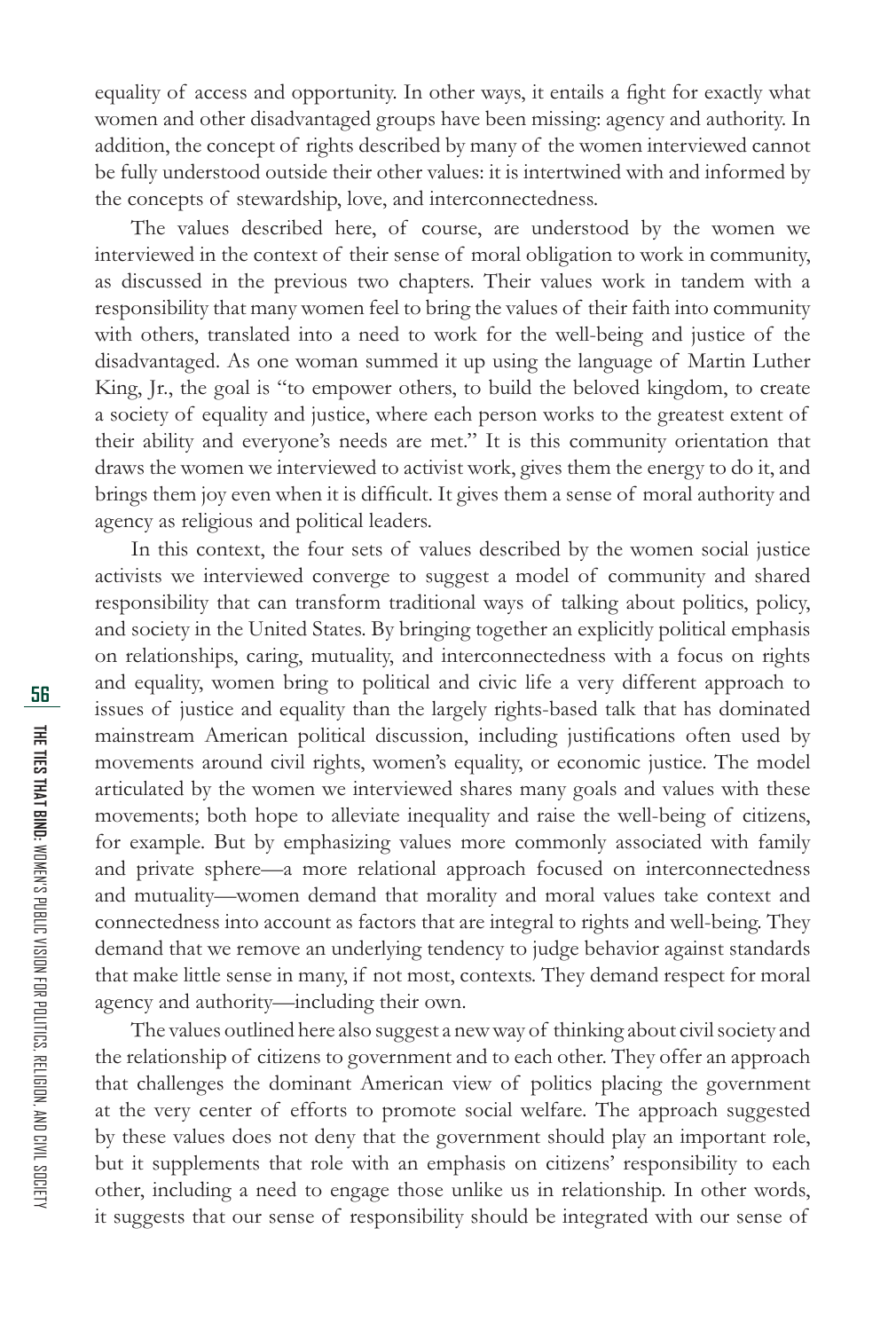individual rights. This approach shifts the relationship between citizens and their state, from simply demanding that rights be protected or expanded, to creating a sense of responsibility to respect individual dignity by building welfare through a combination of government and citizen activism. It also demands respect for individual agency through policies and practices that allow individuals to exercise their agency regardless of race, gender, class, or access to resources such as time, money, or political influence.

The public vision of women, then, challenges how we think about morality and politics. Not only does it involve women claiming their own moral authority and agency to claim a public voice, but it also involves rethinking some of our underlying assumptions about the rights and responsibilities most central to American democracy, as well as the current relationships among citizens, civil society, and government. This, in turn, has implications for American leadership in politics, religion, and civil society, a topic discussed in chapter 6.

### **LEAVING THE WORLD A BETTER PLACE**

Many women are motivated to act by a fairly simple type of value: a hope to leave the world better than they found it. This idea is sometimes described as giving back based on a woman's blessings, particularly to help those who have less, or as a sense of stewardship for God's creation. It is often described as one of the most important tenets of women's religious faith or traditions. This set of ideas is articulated by about a third of the women interviewed, in response to questions about why they feel an obligation to participate in civic or political life.

The hope to leave the world better off is evident, of course, in quotes from previous chapters. For example: "The message of the gospels has to do with giving of what we have, taking care of people who don't have, distributing our abundance…. I can put all my energy and some of my money into things that make the world better." It is elaborated in many other ways, though.

A white Jewish woman, asked about the most important reward of her activism, answers that it gives her life and faith meaning, because she gets "a sense of making a difference in the world…. People are actually going to have better lives."

A Hispanic mainline Protestant finds this idea fundamental to her Christianity: "It seems to me the overall image of what it means to be a Christian is to change the world for the better, and that has allowed me to embark in my work."

An Asian American Muslim argues that because she has had the opportunity to learn about and question her faith, she then has "no choice but to take the next step, which is to get involved in the larger community…. We must share and become involved for our own good, for the good of the community."

For all these women, making choices that create a better world is integral to their faith. It compels them to work for change within their communities. It can also encourage them to think globally about the impact of their actions, even when they are on a smaller level. A Hispanic Muslim says as much: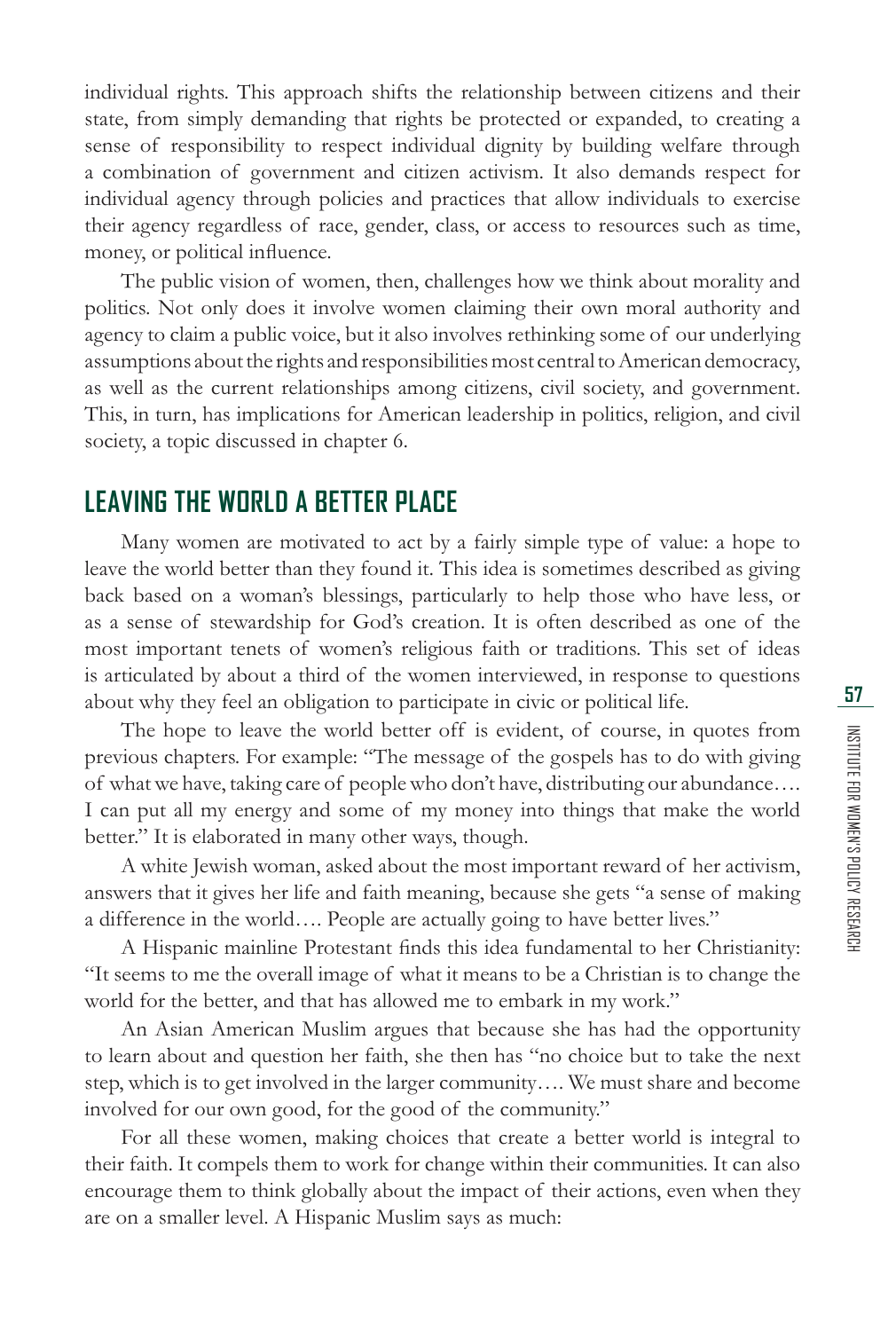When I was young and beautiful and stupid, I used to get so frustrated because I wanted to change the world, and I couldn't. But now I know better what changing the world is. The perception you will have about me or Muslims once you walk out of this conversation is not the same that you may have had when you walked in. Therefore, I just changed the world one more time. I do not need to, let's say, go and tell the people in Northern Ireland, 'Okay, this is it, people. Knock it off and live in peace.' No. But those kids came, and they listened to me when I talked. And they asked questions, and very hard and honest questions. But they got honest answers. And now they left here knowing something they didn't know before. I was able to change the world that day. So I know now that, yes, we can change the world…. If Allah takes my soul right now, I know the world is different from when I came to it. And not just because let's say, apartheid ended and some other things. No. I made a difference; I know I made a difference.

Some women, especially those involved in environmental issues, speak about their hope to improve the world in terms of caring for creation, a very direct interpretation of the idea of stewardship. A Baha'i involved in community organizing around environmental issues states that her faith led her in this direction: "We believe that God is the creator, and we're just part of His creation. And we need to be responsible for how the world and environment are used." Another environmentalist, a minister, states that one of the responsibilities common to all faiths is "that we care for creation." This idea, though, is not only expressed by women involved in environmentalism. A nondenominational Christian involved in youth service states that "God has called us to be stewards of this earth and stewards of the life that He's given us. And so that's my role here."

Other women describe a hope to improve the world by giving back in the face of what they see as blessings of abundance. For example, an African American Eastern Orthodox woman describes an imperative to use and share her privilege for others:

We're here to care for each person that's on the earth, and if much is given to you, much is expected, so there isn't any room for just putting in money in a communion plate and saying that you've done enough. If there is someone that is in need, whether or not they've asked for it, you're to make yourself available. And for many of us, we came from a privileged background—there were high expectations [laughs], from God, for us to live out our faith.

A white Sikh links the idea of giving back with her broader desire to leave the world better. She sees giving back as specific to her religious tradition—a draw that was part of why she converted to it from Christianity. Her larger personal hope, though, involves an even larger legacy, rooted in her sense of family: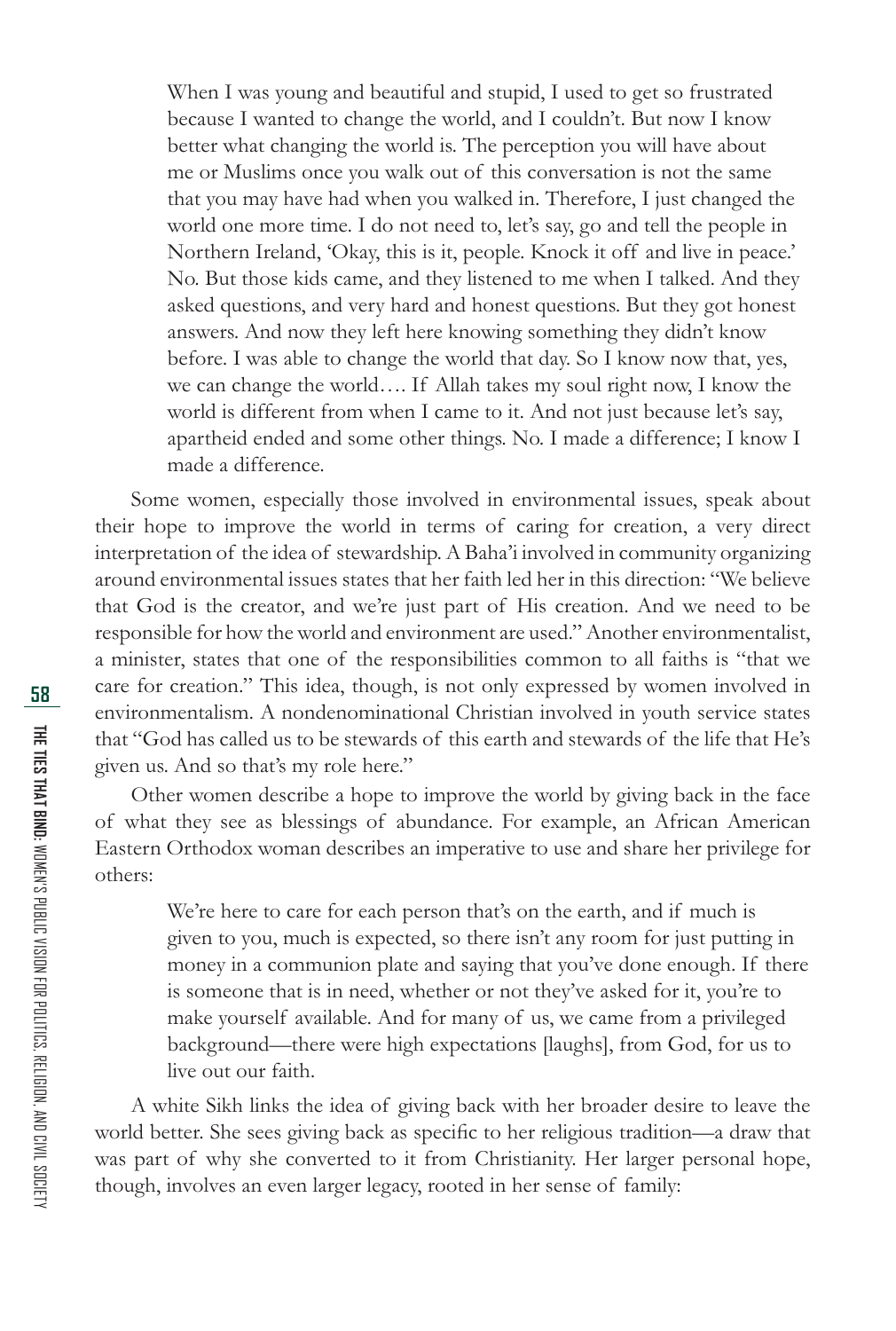The Sikh faith, one of its basic tenets is service to others. It's earning your living righteously and sharing what you earn with others. So, I have an obligation in that regard. I need to, I want to help people—it makes sense to me, it's one of the reasons why I'm a Sikh—because why wouldn't I? Why wouldn't you want to do that? Of course you would. But also, personally, leaving a legacy is important to me. Certainly that is part of the Sikh faith, but not as much as sharing what you earn with others, earning a living righteously, and sharing what you earn with others. But children are the future, and so I have children, and now I have grandchildren. I want them to have a different kind of world, an improved world. Not that the one we have now is so bad, I'm not saying that, but why not if we can see other ways that it could be better, why not do it?

For this woman, faith and values come from both her individual religious tradition and her roles as a mother and grandmother. In other words, her social justice work is informed by her values as a Sikh and as a woman.

The ideas expressed here are not, of course, felt only by religious women, and even among a few of the religious women we interviewed, the imperative to make the world better is not necessarily based on faith. Faith does, though, provide guidance for how to direct their activist energies. As one describes the dynamic,

> [My faith] reminds me of my power to make things better for humanity…. [This is] a moral imperative. That's what I would say. And the funny thing is that I had the moral imperative before I had faith. The faith part just helped me know how to channel it. The moral imperative is the one thing that's remained constant.... I find purpose leaving something better than you find it.

In other words, religious values helped this woman think about how to apply her hope to change the world. She also says that her faith helped her put her goals in perspective and attracted her to a specifically religious setting for her work, a setting that helped her pull her interests and values together in a particularly fulfilling way.

Even this approach, though, is unusual among the women we interviewed. For almost all of those who articulated a basic desire to make the world better, religious faith and values were seen as providing the foundation for this need.

The link for many women between faith and making a positive contribution to the world makes sense in the context of women's traditional roles and experiences with religion. Most U.S. religious traditions have required women to give of themselves unselfishly in the private sphere, on behalf of their families and religious or political communities, without expecting any reward—or even any sense of public agency or authority, despite fulfilling this traditional role well (e.g., Buchanan 1996; Duck 1993). The women we interviewed follow in this tradition of selfless giving. A few even articulate the link between this idea and their own family life and experiences, referring to the hope to leave the world better on behalf of children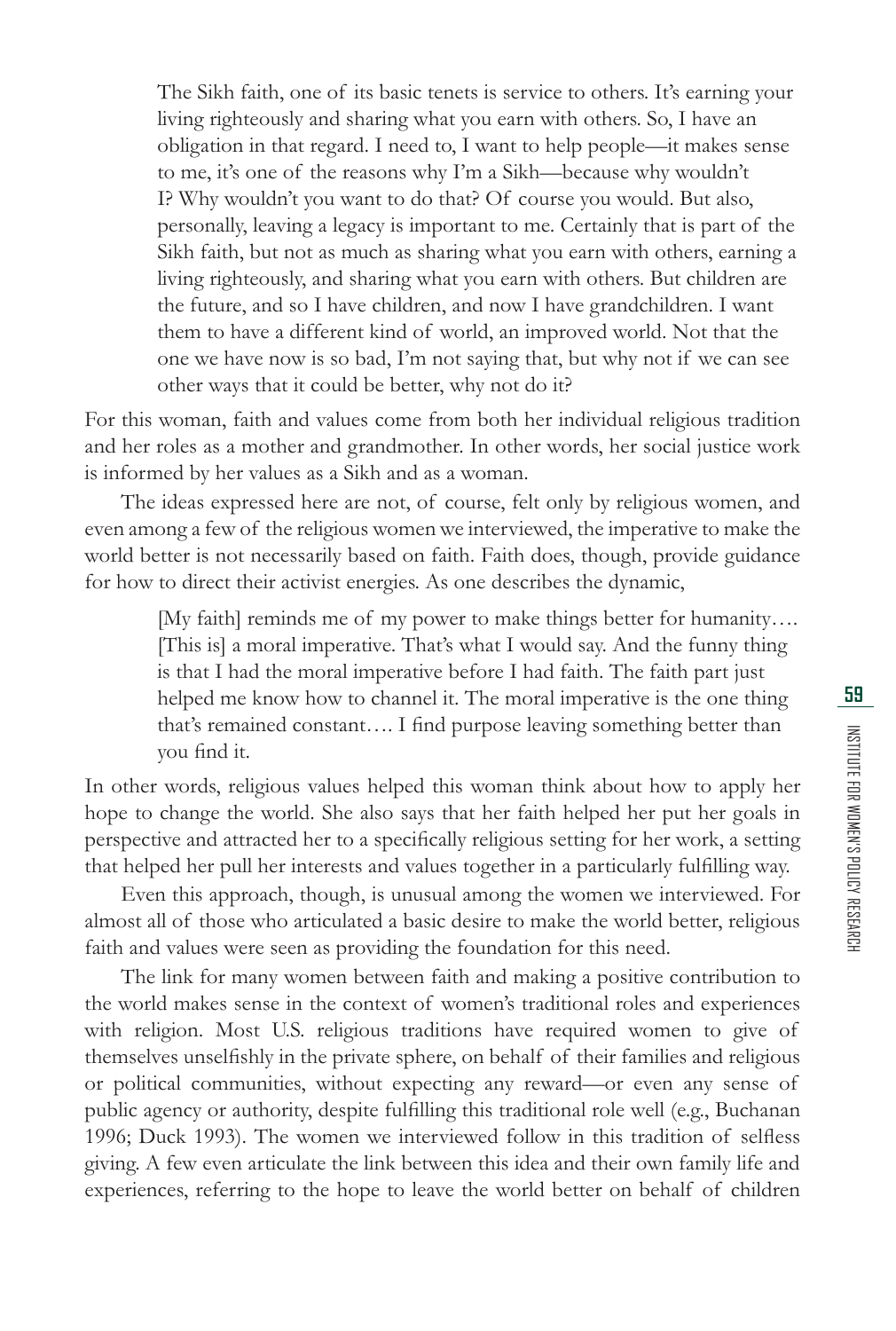or grandchildren. But these women also bring to this idea a different sense of their public and private roles: rather than confine their need to create a better world to personal relationships, family, or childrearing, they bring this value to the public sphere, demanding and contributing to change. To accomplish this, they work in community, as or with civic and political leaders.

### **LOVE, PEACE, AND COMPASSION**

Another set of values that many women consider basic to their activism are related to how we are expected to treat others: with love, peace, and compassion. These values are presented by many as the most fundamental prescription for how women (and men) are expected to approach the world. Approximately one in five women specifically names these values as a primary reason for her activist work, and many others allude to them less directly, speaking of a need to care for others or build a sense of empathy for the poor, for example. Most of the women who speak of their activism as based on love or compassion are Christian, Jewish, or Muslim, reflecting the emphasis of each religion's scriptures on commandments to "love thy neighbor" or to live by the Golden Rule. These commandments are framed as demanding activism and, by some women, political solutions that reflect a caring and loving community. Like the mandate to improve the world, it is a very communally oriented set of values focused very much on relationships with others.

An Arab American Muslim describes love and peace as outwardly focused values important to her religious tradition: "Sufis harbor feelings of love, peace, and harmony inside, and spread it outside, without any distinctions. This is the basic concept of Islam."

A Hispanic Christian makes a similar link: "The God that I subscribe to is a God of love and compassion, and of change and working for that greater good. And it's that which is clearly—there's a correlation with my activism in social justice. So they definitely fuel each other."

A white mainline Protestant also sees love as an important value connected to justice: "It's what does God require of us: to do justice, love mercy, and walk humbly with your God. One of the big influences on me has been that the scripture seems pretty clear cut: Be kind and loving. Not only to the people who are easy to be kind and loving to, but find ways of carrying that through in a more challenging situation."

A Hispanic Muslim describes her work as living out her religious value of peace in particular: "We Muslims are commanded to let other people know about our beliefs and to live in peace in the communities where we live. It doesn't matter what those communities believe. And I just felt that I was doing what I was commanded to do. That's all."

A white evangelical Christian connects love, justice, and equality: "I think the biggest link for me is that my spiritual call as a Christian is primarily to love other people. And I think that most of the inequality and lack of justice in this world is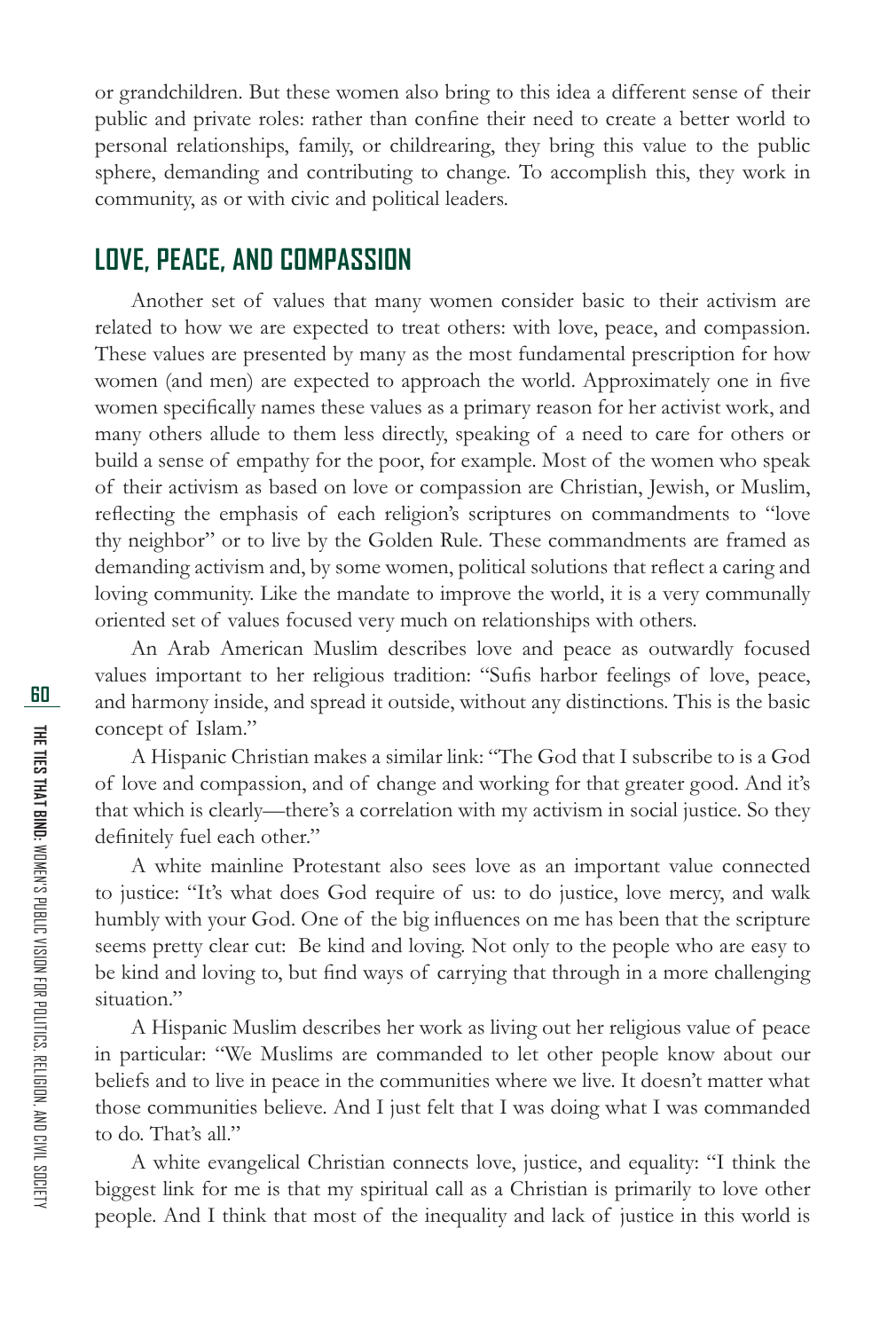caused by people not truly loving one another. And so my sense of what the impact of love is, is an impact of equality and justice in this world."

A white Catholic makes a similar link: "To me, doing this sort of thing is just something that comes naturally and logically if you believe in the calling to love your neighbor as yourself. There just isn't any doubt about it when it comes to mind. You just go and do it; it's what you're supposed to do…. It's almost second nature to live that out."

Some women recognize that love and compassion are important not only to their own religious traditions, but to others. As a Hispanic Catholic argues, "[All religions] have in common

compassion and forgiveness and sharing. And so in that sense, it really doesn't matter whether you're from Love and compassion become public values that call for a new relationship by individuals with each other and their communities on behalf of social welfare.

this church or that church, because from my perspective, to a great extent that's the core."

Experiencing love and compassion as common religious values is, for some women, an attraction to doing social justice work in an interfaith setting. Finding that commonality allows them to both learn about these similar values and also appreciate their own religious values and traditions. As one woman says,

It has been fun to discover the commonalities among the various congregations, the common ground that a Protestant group like Methodists, the common ground that they'll have with Catholic churches or Lutheran churches or even the Unitarians?... [and] many of the same beliefs, motivations, cross-influences that Christianity shares with Islam and Judaism. It can serve as a way to reinforce your own beliefs, and broaden them, too, because you're able to absorb many of the benefits of other faiths.

Like creating a better world, love and compassion make sense as a set of religious values held by women; they, too, fit with women's traditionally prescribed religious roles, particularly as mothers. Religion often calls on mothers to give themselves up completely to love their children and husbands (e.g., Duck 1993). But again, the women we interviewed take this role and apply it to public activism, calling on individuals to take responsibility for the well-being of each other and society. Love and compassion become public values that call for a new relationship by individuals with each other and their communities on behalf of social welfare.

The power of love and compassion as public values is recognized by several of the women leaders we interviewed. These leaders see such values as potential motivators for activism, ways to create a sense of responsibility among individuals to promote justice and well-being. The leader of one group, a Unitarian minister, describes her organization's mission: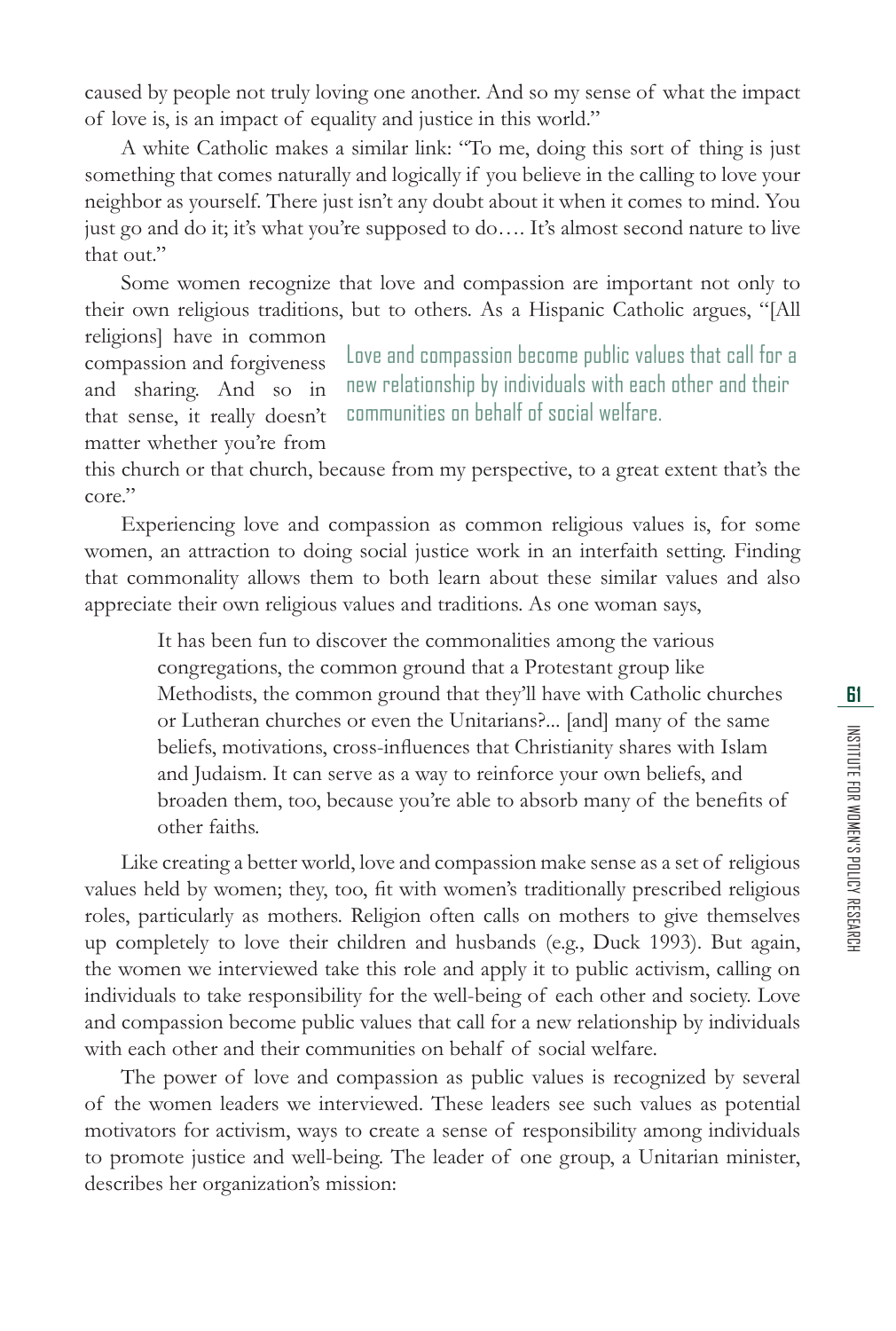We say that there are two great responsibilities that are common to all faiths: that we love one another, and that we care for creation. Our mission is to create hopeful and welcoming spaces where people of every faith can come together to fulfill those responsibilities through reflection on their own faith, applying the faith teachings to their decisions in economic and ecological matters, and then working together with people of every faith to create a common future that is economically sustainable and ecologically just.

For her, love creates a sense of obligation that can speak to people of a variety of faiths and bring them into civic and political activism.

Another woman, also the director of an interfaith social justice group, has a similar view of love and compassion as ways to draw people into social justice work. For her, these values are so basic, and widespread, that they provide a profound opportunity to tap into potential activism:

> Both in the Hebrew scriptures and the Christian scriptures… [it says that the most important things are] to love God with all your heart, with all your soul, and to love your neighbor as yourself, right? Those are

Because of the broad and basic appeal of these values of love and compassion, they can be used to encourage people to engage in more political forms of activism.

the two core principles in the scriptures. And it's so hard for me to imagine how you can love your neighbor as yourself and not

fundamentally want them to have adequate resources to live their lives. And you know what's really interesting-I find, even with people that you can disagree on a lot of social kinds of issues about, almost everybody fundamentally believes that. And they don't really believe that people should be without decent incomes, without health care benefits. Where you really disagree is how are you going to make that happen… But that fundamental appeal to caring for your neighbor, I think, is really core in certainly the Christian and Hebrew scriptures but it's also very core in the Koran, very core. And so then the question becomes how do we do that? And what does that mean? And the way it has expressed itself primarily in our society is in terms of people doing soup kitchens and shelters. And yet I think the impulse that has people do all that charitable stuff is one that should be nurtured, because it's not a bad impulse. But what we haven't done is built on that impulse to do that and show people that there are additional effective things that they can do. And, frankly, made them easy for people. Because people's lives are crazy, right? So how do you connect that? So I don't really believe that people don't want to do more. I think they don't know how and they don't know how to in small ways. And so I really believe that it's an organizing challenge. Now, I'm not saying I've got it figured out because I don't, right. But I think I'm trying because I think the spiritual connection of connecting with people and caring about people is so fundamental.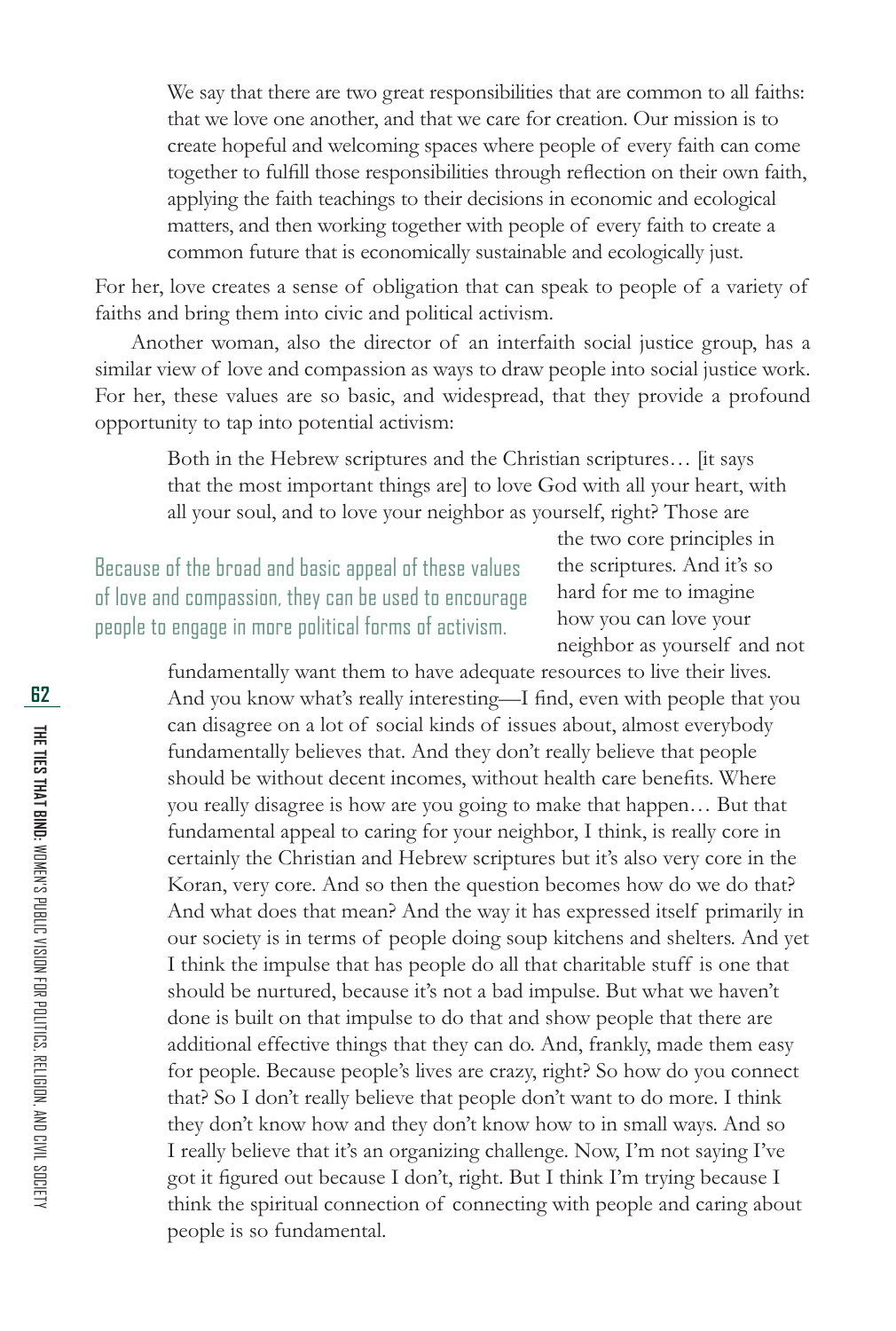This leader and organizer makes the leap to public activism in a particularly interesting way. She thinks of love and compassion as values that can move people from a motivation to serve—a more traditional and less political role—to a motivation to work for justice and systemic change. In other words, because of the broad and basic appeal of these values of love and compassion, they can be used to encourage people to engage in more political forms of activism. Interestingly, this woman's organization is not devoted to a traditionally "female" type of activism—it promotes worker justice, and it works closely with many clergy, a male-dominated field. But it is staffed primarily by women and draws primarily women as volunteers. In other words, the organization's message and goals are somehow appealing particularly to women. Given the emphasis by its leadership on love and compassion, the group's success at mobilizing women suggests that these values resonate well with women as motivators.

It may be easier for many women to think of love and compassion as publicly relevant values in part thanks to the legacy of religion and values in the civil rights movement and other social movements of the mid to late 20th century that were,

and are, dedicated to social justice and equality. Perhaps the most visible leader of the civil rights movement, Martin Luther King, Jr., evoked these values in his concept of the "beloved community," a vision

Not only can values of love and compassion serve as motivators and sources of inspiration, but they can allow women to claim a particular type of moral authority, as the people most responsible for fostering and living out those values.

of society that was based on integration and interrelatedness and would result in justice for everyone, regardless of race or religion (Marsh 2004; Smith and Zepp 1974). The ideas he articulated are evident in how many of the women activists we interviewed describe their own values of love and compassion.

At the same time, for women these values have a different history and context that is rooted for many in their traditional roles, and bringing these values to public life remains an important step to claiming public authority and agency. The vision of leaders such as Martin Luther King is by no means fulfilled, and women may be able to make a specific contribution to that journey. Because of women's experiences in the private sphere, they can bring their own particular authority to speaking about these values: they are historically exactly what has been required of women. Not only can they serve as motivators and sources of inspiration, then, but they can allow women to claim a particular type of moral authority, as the people most responsible for fostering and living out the values of love and compassion.

It is important to note that this does not mean requiring women to live out an essential role based on values that are "natural" to them. Instead, it suggests that women can bring their specific experiences to bear on the public world by defining and claiming the values that they have lived out, and been expected to live out, in their private lives as their primary roles (men, of course, also experience love, but the expectations they have for how they should do so are very different). In other words,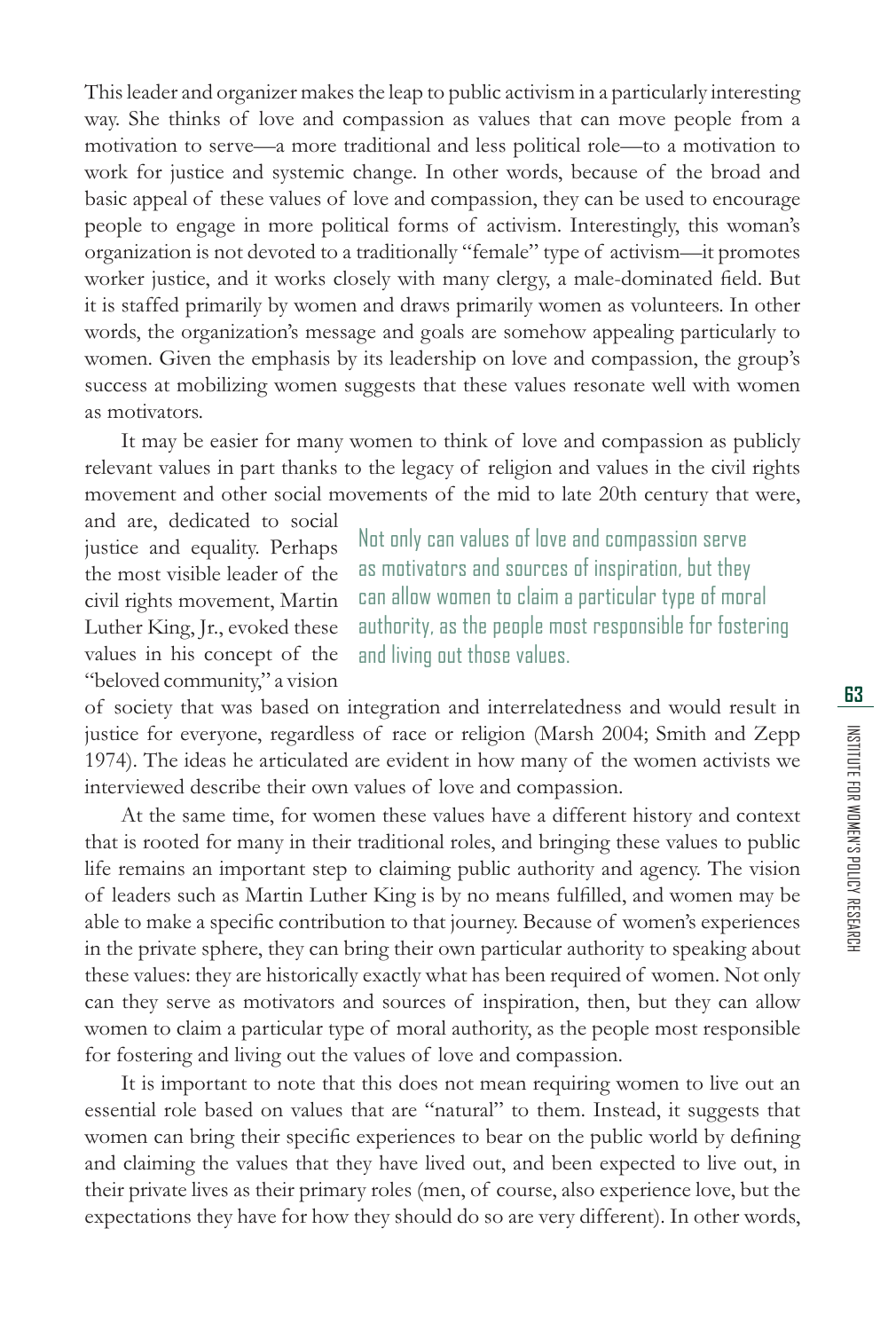because women are *expected* to be the keepers of these values in the private sphere, they can perhaps claim a certain authority over them in the public sphere.

#### **INTERCONNECTEDNESS**

A third set of values is articulated as a need to recognize that all people are interconnected and, based on this connectedness, that we have a responsibility to work against injustice or inequality as a communal problem. Interestingly, this idea is expressed almost unanimously by the women who were interviewed from religions besides Christianity, Judaism, and Islam—in our sample, Buddhists, Hindus, and one Sikh. Christians, Jews, and Muslims also articulate it, though, and it is the most common theme overall, with more than half of the women we interviewed expressing it directly, and many others touching on the concept in the context of their understandings of other values (some of these ideas are evident in the quotes and analysis above and in preceding chapters). Because it is so common—and because so many of the other values articulated by women overlap with this idea—it can be thought of as a central theme underlying the public values and visions that the women we interviewed bring to U.S. politics and society.

The language used to describe the idea of interconnectedness varies, but it often comes down to a sense that people cannot shut themselves off from others, particularly those who are unlike them. Many women describe this as a sense of empathy, a link to other people as "neighbors" or "brothers and sisters," or even as "connecting to what is the suffering in the world." One, a white Episcopalian, says, "I think the most important part is you're connected to everybody else, and especially people that are at the bottom." Another, an Asian American Hindu, perhaps sums it up best:

There's a connection between all human beings, and if you are going to act aggressively and minimize somebody's rights, or just completely strip them of their rights and abuse them or what have you—what does that say for the morality that we are being taught?…. I don't feel like I could live and work in a setting that I know is going to lead to somebody being exploited in some sense. I don't feel like I could wake up every day and look at myself and say, good job, you're a great person.

This woman in some ways typifies how women from Buddhism, Hinduism, and Sikhism think about the basic values motivating their activism, with the idea of interconnectedness central to their view of spirituality. For many Hindus, as the quote above exemplifies, a similar sense of connectedness undergirds their activism. The one Sikh woman interviewed in the project has a similar worldview, describing a hope that living a more conscious life, in part through her religious and spiritual practices, would spread calmness and mitigate against fear and anger. She, too, ties these ideas to a sense of interconnectedness with others and the world. For the Buddhist women interviewed, the idea of the Buddhist Golden Chain, linking all people, requires a communal responsibility—individuals must work to protect those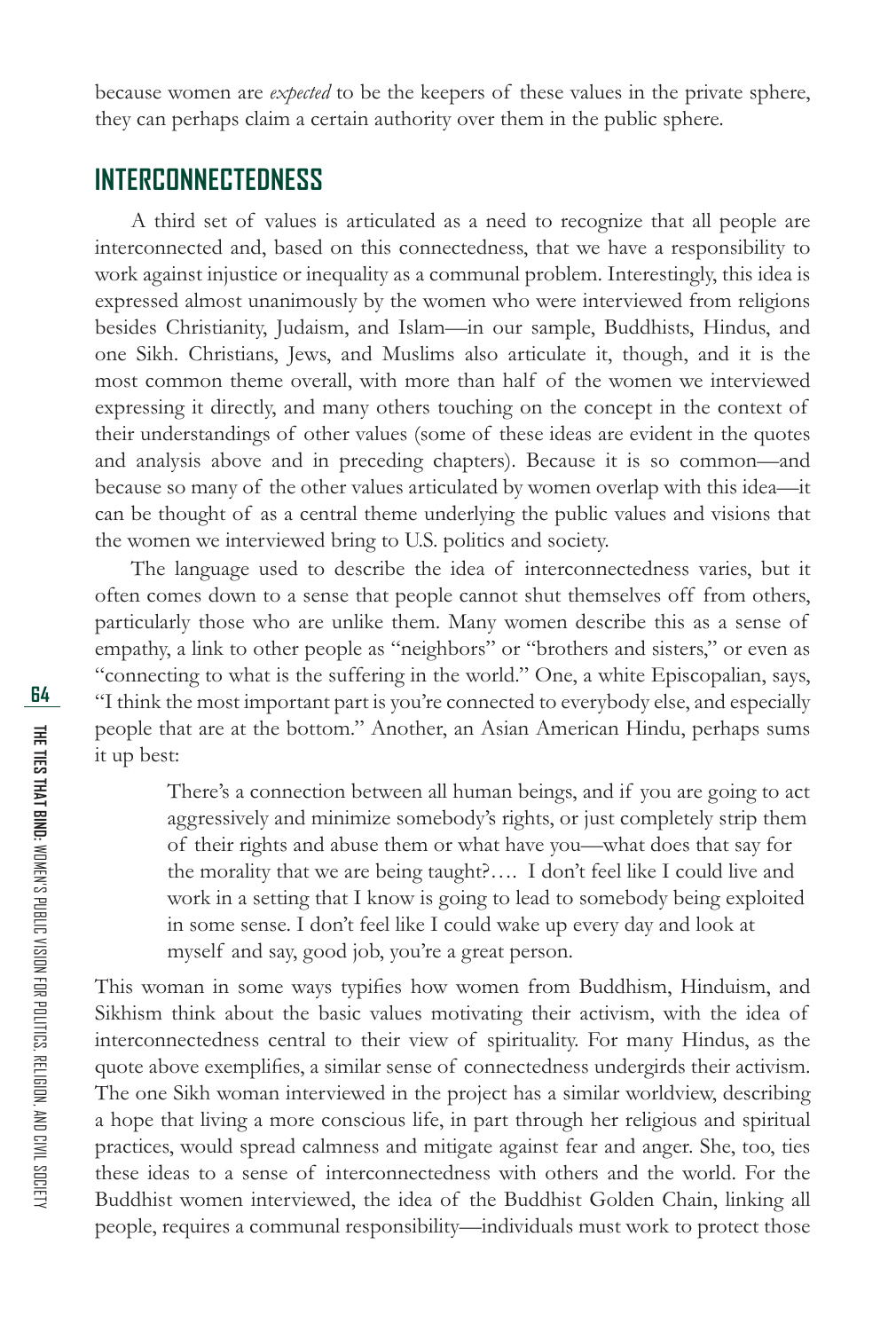who are weaker than themselves. This brings a need to act purely and beautifully, which for many means an obligation to work in community. In addition, it means thinking about even small decisions as they may affect an interconnected world:

I need to do my own part. For trick or treat this year, and I've done this for several years now, I've bought the Fair Trade chocolate candy bars and given those out. It's very expensive but… I feel like I have a choice there. I can buy candy that's going to hurt people. Or I can buy candy that's going to do something to help these farmers and these families, and I feel like I have choices. So I do make those choices and I do feel better. It's kind of like the doctors take that oath, first hurt no one, you know? That's part of Buddhism, too.

The focus on interconnectedness by Buddhists, Hindus, and Sikhs in part makes sense given the focus of these religious traditions. Buddhist denominations, for example, do not involve a monotheistic and supernatural God, but instead assert that human attitudes and behaviors bring about suffering. Individuals can end suffering by letting go of desire and achieving enlightenment, a sense of calm and harmony with the universe (Gross 1993). Given this context, it is not surprising that Buddhist women would give importance to the idea of interconnectedness (and shared responsibility) as a religious value.

Hinduism, too, differs from the traditional Western religions in its concept of the divine. Hindus believe in many gods and goddesses, although they often worship only one, and these multiple divinities are seen as expressing different attributes or aspects of one divine being. Hindus also recognize that humans experience life and the divine in many different contexts, bringing to it individual experiences and perspectives, and they do not elevate any of these "truths" over others. This brings Hindus a very pluralistic view of religion and society. At the same time, Hindus recognize a universal spirit that is in all living beings; outer forms are illusory, and we are all one and interconnected. Again, it is not surprising that Hindu women would express these ideas in how they think about social justice.

The religious values held by Buddhist and Hindu women should also be contextualized by the experience of these women, especially among those who are Asian American, as both religious and racial outsiders in the United States. Like Islamic women, many of the Hindu and Buddhist women interviewed stress their experiences as Asian Americans and, among some, as immigrants or the children of immigrants. They note that historically their communities have been somewhat isolated from white, mainstream society, in part because of a lack of outreach by white Americans—even in interfaith contexts—and in part because of their own need to protect and sustain their communities, especially, for some, within a history of oppression and distrust. This dynamic, for example, is articulated by Japanese American women whose families experienced internment during World War II.

Interestingly, Asian American women from both Southeast and Northern Asian heritage note that their experiences working on social justice issues bring an increased awareness of the isolation of their communities and a frustration with the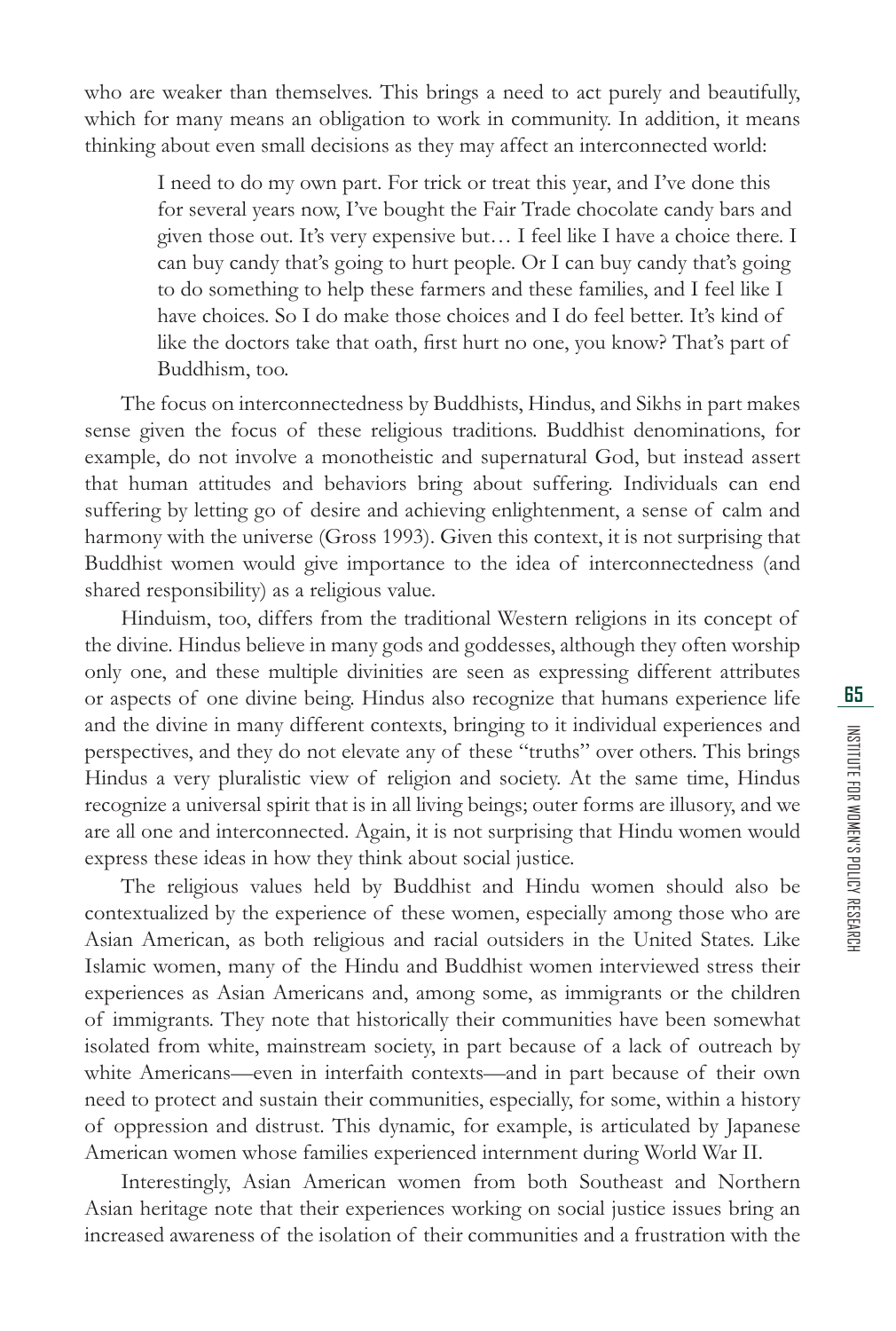lack of stronger ties with predominantly white social justice groups. In other words, they seek a more active role building bridges between their communities and white, often Christian America, as a way to live out the principle of interconnectedness. Simultaneously, they express a heightened awareness of diversity within their own Asian American communities, in particular growing diversity among newer immigrants. Both Japanese American and Indian American women, for example, note that their temples and organizations have had to work to build relationships with Southeast Asian communities and temples, many of which are comprised of newer immigrants, and that at times they have met resistance and suspicion from both sides. Again, though, these women see this outreach as important, both to

## "Ultimately we're all connected, and...biologically and spiritually and environmentally we're all connected to each other."

protect the overall rights and needs of Asian Americans, and to build on the idea of interconnectedness.

Sikhs differ from Buddhists and Hindus in that they worship one supernatural God, and they seek oneness with that God. They also see the interconnectedness of life as a basic religious principle. Although we interviewed only one Sikh woman (a convert to Sikhism), her commitment to these principles is evident in her assertion that how she lives her life would affect the greater world, including the world she leaves for her children and grandchildren.

Many Christians, Jews, and Muslims also articulate the idea of interconnectedness. A white Catholic echoes the ideas of the Hindu woman above:

I guess my worldview is that ultimately we're all connected, and that biologically and spiritually and environmentally we're all connected to each other. And even though some people are able to remove themselves from that connection based on wealth and privilege, ultimately we are all connected. So if you're paying poverty wages, and you've got a community in crisis where the families can't spend time with their children, or participate in politics or civic life because all they can do is work, just to make ends meet, or simply because they're demoralized because they can't find a job that pays anything and they don't see the system working for them, then you've got all kinds of problems in a community, and it affects security and safety and health and welfare and everything. And I just think that some people are able to remove themselves from that, but only for a certain amount of time. And frankly I think it's not spiritually healthy to be one of those people that removes yourself too much from all of that…. I feel no desire to work in a business that makes profit for somebody else, but I know that a lot of people do that and that's just fine. People need to make money, and we need to be creative, and people have basic needs that need to be met, and we can do it in a variety of ways and through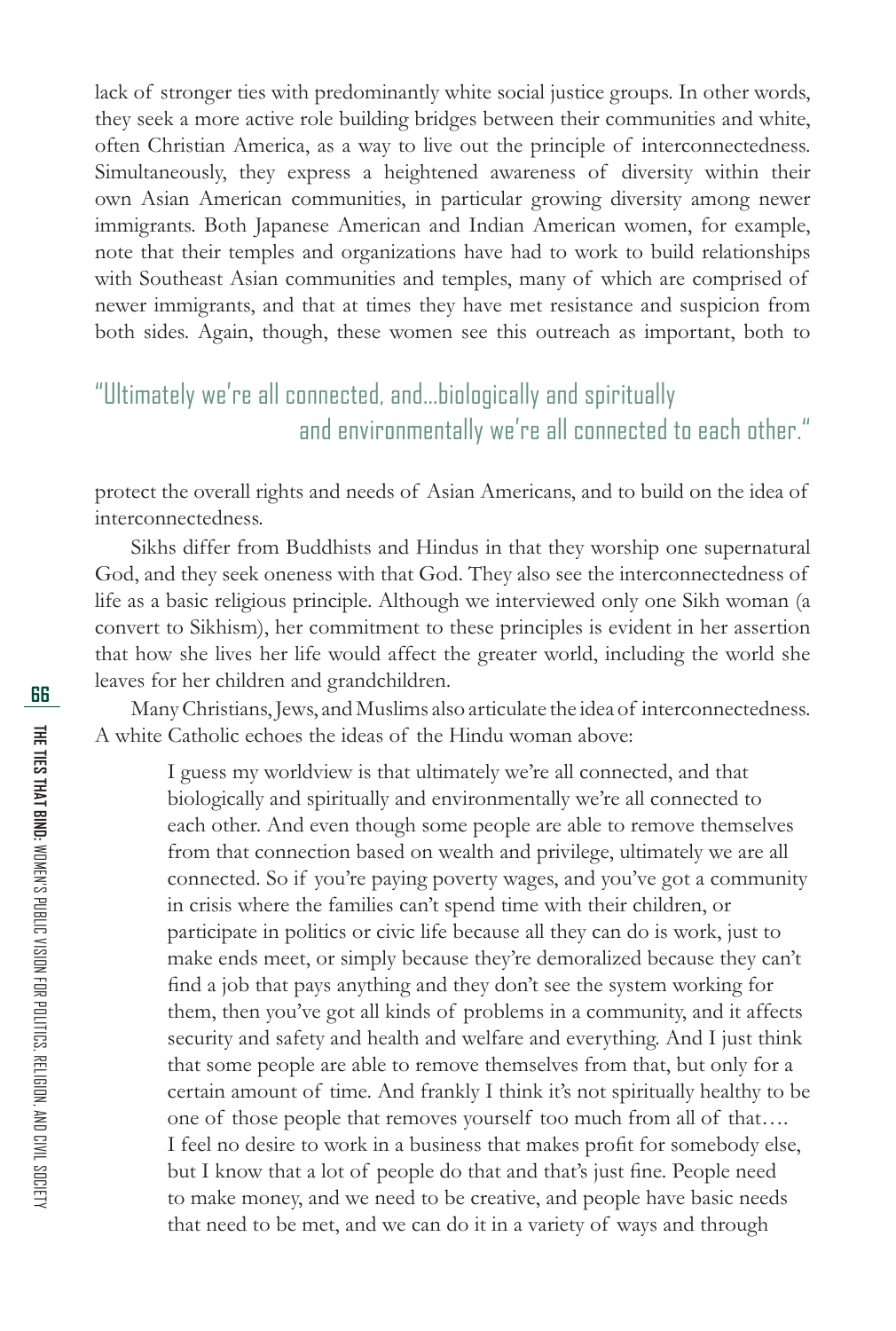enterprise, but I do believe that ultimately we need to be accountable to the people that work for us and with us.

A white mainline Protestant makes a similar argument, also adding that for her, the experience of interconnectedness requires separating out personal dislikes for other people: "You don't have to like each other. We certainly don't expect that. We do see that. But we expect people to cooperate with each other. And so from my Christian tradition that—that's just so deeply rooted in that."

For some women, the sense of interconnectedness is closely tied to the idea, elaborated in chapter 3, of finding relationship with God in relationships with others. A white Rabbi describes this idea in beautiful language:

God is in the space between human beings, and all these ethical commandments, and ritual commandments are all bound up together, and any relationship that you have with God, any relationship with human beings are tied together.

For other women, though, the sense of connection is less divine. One woman, a Hispanic Catholic, has a hard time describing how simply but profoundly she feels this idea, but eventually describes it this way: "I just…How can I say it? That's a given. That's a human being, that's my fellow person. I don't have to find Jesus in them. I don't. Honest to God."

The idea of interconnectedness is also used by women social justice leaders to motivate women to act on behalf of justice. In a very concrete way, one organizer, an African American member of the Eastern Orthodox Church, talks about connectedness to get other people from her faith involved:

> It's helped in terms of talking to a lot of my friends who are also Eastern Orthodox… These are folks that we work with, these are people that we see on the streets, people who clean the parish, and we need to do something that is permanent and not just a band-aid. And people are usually receptive to that if you can put it in a language that's not so in your face, and basically making them feel that they're terrible human beings because they don't do or say what you do. And that's where a lot of the resistance comes from, at least for Eastern Orthodox, that they feel it's a judgment call.

The idea of interconnectedness, then, brings a humanity to the work that can be inspiring rather than alienating, even as it articulates the idea of obligation.

The idea of interconnectedness spans religious traditions more broadly than the other values outlined in this chapter. In many ways, of course, it overlaps with the other values discussed: the value of love and compassion, for example, as articulated by many women encompasses an idea that we are all affected by the way that we treat others, individually and communally. In a larger sense, then, the idea of interconnectedness can be seen as a theme underlying how many religious women involved in social justice work are inspired to act.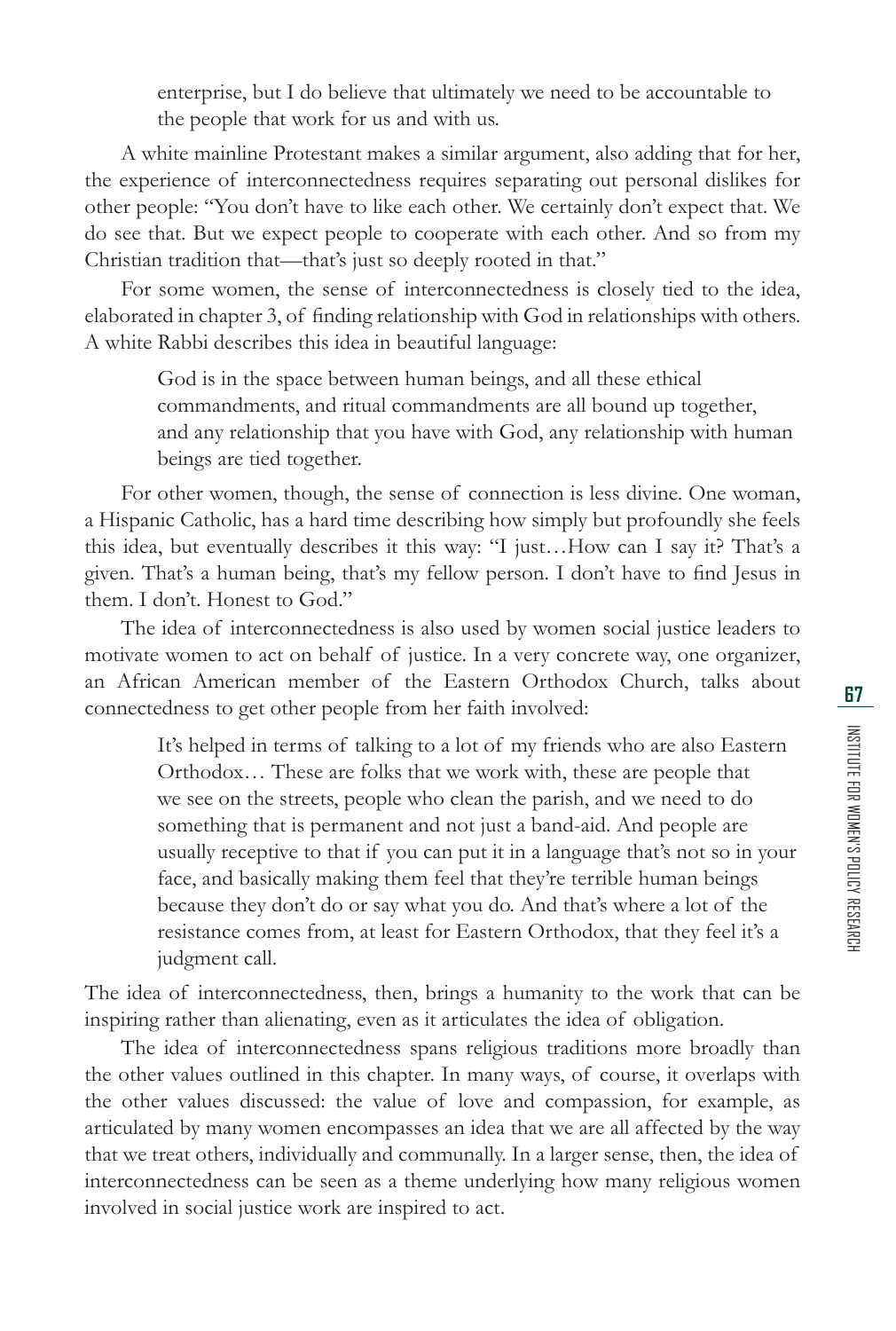Like many of the other values described by women, the idea of interconnectedness can be understood as flowing from the experiences that many have in the private or family sphere. Relationships in family can involve what is often called a more "relational" view, focused less on hierarchy and rigidity and more on an ethic of care and nurturing. As a result, some researchers argue, women's values are more focused on context and interconnectedness (e.g., Gilligan 1982; J. Wood 1993). Certainly, many of the women we interviewed articulate values that fit with this understanding, across racial and religious lines.

Again, though, the women we interviewed bring the value of interconnectedness out of the private and into the public sphere, applying it to civic and political life. With this step, it can be used to transform the rights-based approach more commonly used to debate many social welfare policies in the United States: it adds to these rights a sense of a responsibility tied to community and shared experiences. At a basic level, these women argue, we need access to opportunity. We need it not just as a way to advance individual political and economic rights, but as a way to better the community as a whole, the relationships in which we are all imbedded. We benefit, and not just personally if we are targeted recipients of social welfare policies, but as members of stronger and healthier communities.

#### **THE BASIC WORTH AND DIGNITY OF GOD'S CHILDREN**

A final set of values that women link to social justice evokes the idea that every person has inherent worth or dignity. This theme is expressed in a direct way primarily by Christians, Jews, and Muslims; about one in three women explicitly touches on the idea. It was also less directly articulated by many other women, including many from the smaller U.S. traditions, who see their activism as working for justice. As is evident in chapter 3, women justice activists often use concepts such as inequality and oppression, or empowerment and liberation, in ways that evoke a dedication to protecting rights, particularly of the dispossessed.

For many women, this idea not only inspires activism but shapes how they go about treating the people they work with or serve through their activist efforts. Interestingly, the concept is often explicitly linked to working for political solutions that are framed as protecting human rights. The rights-based language used here, though, is different from the way that rights are often cast in American politics: it is understood as both an individual and a communal value, requiring a broad responsibility to develop communities, policies, and contexts that allow each individual to achieve their full potential. That is, it is understood in the context of the values of stewardship, love, and interconnectedness described above.

A white Catholic, for example, describes the public implications of her ideas about dignity:

I think that's where [my commitment to social justice] came from… that idea that we've got to go beyond ourselves, that both from a theological perspective that everybody has dignity, as well as just out of sheer fairness,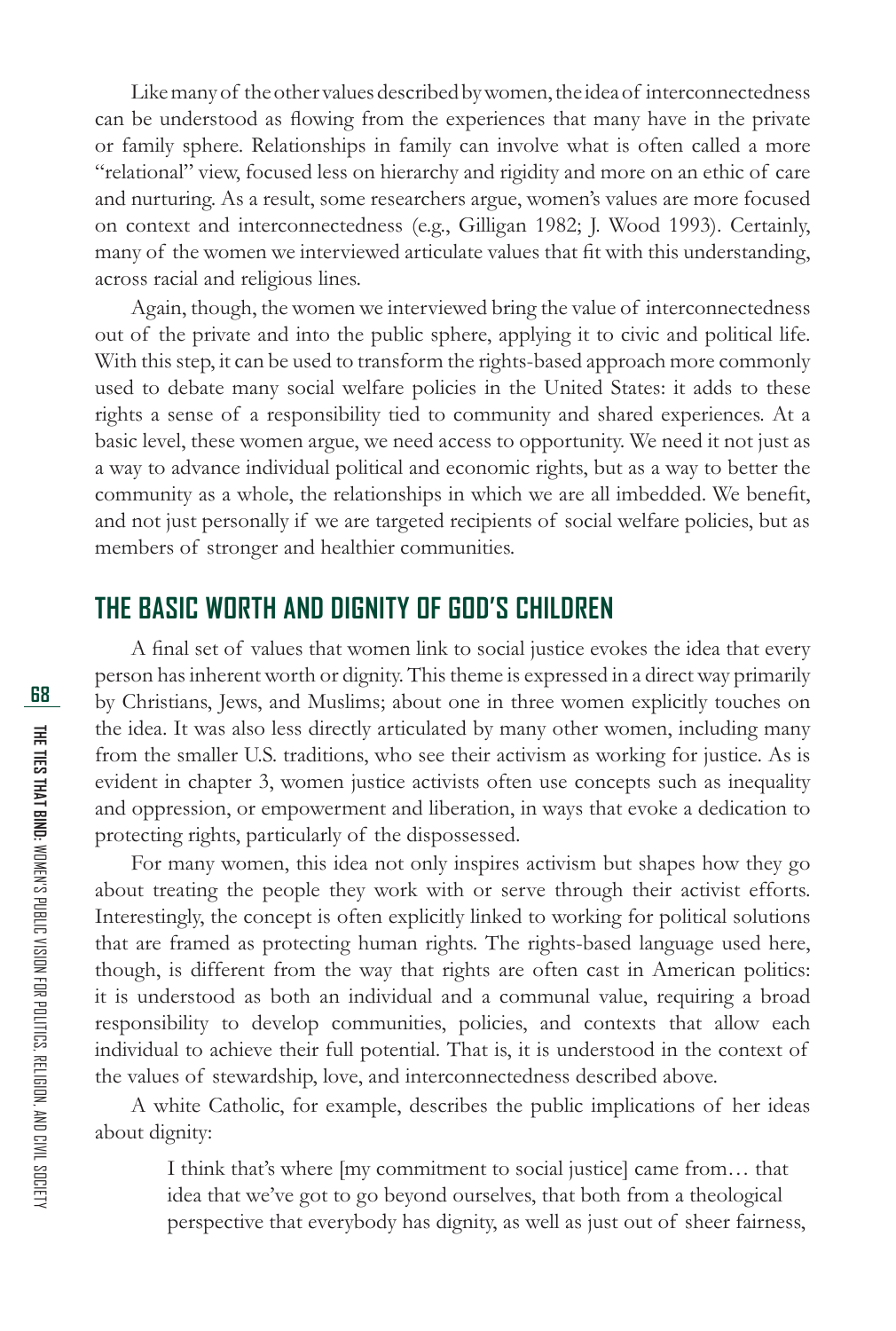that we have to go outside of ourselves to make sure that everybody is treated the way that everybody should be treated.

Similarly, an African American Christian describes her new congregation's support for her social justice work because of its focus on inherent worth:

> [My new congregation] really propelled me into the interfaith work, because part of the belief system is that you can come from any denomination or worship experience and be a part of it, because the only belief that everyone has in commonality is that everybody's worthy, [laughs] and that before you act you should consider whether or not your actions demonstrate love for yourself, for God, and for your fellow man.

The idea of inherent dignity is crucial, for many women, to how they go about their activism, guiding their interactions with other activists and with the people they serve. For the leader of one organization, a white Unitarian, respecting people's inherent worth means treating them with trust and high expectations—which she also sees as traits that women are more likely to have:

> It's that you will go to someone that you want to make outreach to, assume that they are a worthy child of god, assume that they are of enormous potential that they may or may not be using, and their motivations are good, assume that they will respond to love in a loving way, and call on them to be the person they were created by God to be, and expect that they will respond in a positive way. That if you expect the best of people, the best is what you will get—which I think is how moms operate, and it's certainly how I tried to operate as a mom when my kids were little.

This woman ties her understanding of basic dignity back to mothering and her own values as a caregiver. She consciously brings her private experiences to bear on public life.

In a very different context, an African American Christian sees the basic value of worthiness as integral to how she and her organization serve poor women. Because she sees that many poor women feel a lack of confidence or dignity, she tries to inspire a sense of self-worth in the women she works with. She brings her own experience to this work. As a former welfare recipient, she herself felt unworthy. She now roots her developing confidence in her faith:

You are worthy. People that come into our organization, you can just see what they need. Like, these women came in and they needed help with food. I could look at them and tell that they had a drink, maybe drugs, or whatever. The women began to talk about how they were not worthy. I said, you know what He says in the Bible? I said to them, when we get ready to go home [to heaven]? All of us will be lined up to get in the gates of heaven, and the ones that go to church every Sunday, all showing up with their big hats on and new suits, thinking that they will be the first ones to get in. I told them I bet you placed yourself and the back of the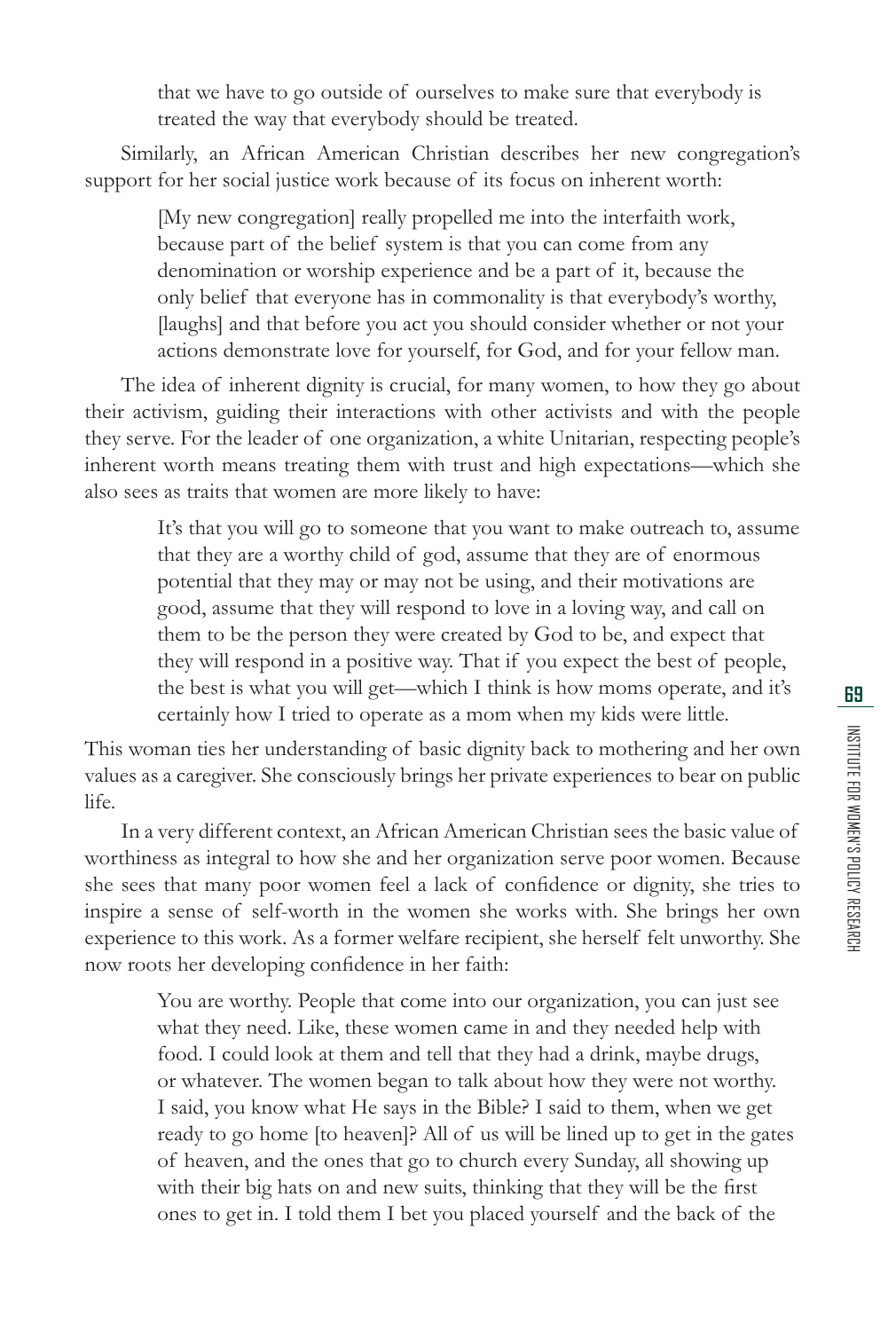line, thinking that you are not worthy enough to get in. Well He will reach all the way to the back of line and pull you out and bring you in first. Their faces began to light up like never before, and it was just the kind words and inspirations that made their day.

Another activist—herself a low-income immigrant—sees the idea of dignity as equally important, and she, too, ties it to her faith:

I am a beautiful daughter from God. This is the best way for me to be confident. And I want all my brothers and sisters [to] feel like that, very special and very proud to be daughters and sons from God…. We can try to do something to help this to happen. For that reason, I like to involve in all of my relationships, that they can change their life for the better, if they feel important like they are.

The idea of inherent worth and dignity often comes from a belief that there is something divine in every person, so that serving others also means serving God. All of the women who articulated this particular idea are explicitly Christian, and many drew the link to the specific Gospel passage in which Jesus Christ tells his apostles that they serve Him by serving the disadvantaged:

[There's] Matthew 25: 'When I was a prisoner, you visited me. When I was hungry, you fed me. When I was thirsty, you gave me something to drink.' And the disciples said, 'When did we do that? We don't remember ever doing that for you, Jesus.' And Jesus says, 'Whenever you do this for somebody else, you're doing it for me.' And I guess I'm sucker enough to think that's actually true.… I have a tremendous sense of the presence of God and the presence of holy, of holiness, when I engage with picketing, standing on the sidewalk, going to the [hotel for the homeless], serving dinner to the homeless. It feels more like going to church than going to church does. It feels like God is present in these venues that are not set up specifically for God. That God has a way of being everywhere, in the most unexpected places, and I feel that connection when I'm, you know, buying pizza for the guys at the [hotel] or trying to help somebody.

For this woman, being in service is itself a religious experience, which she also says gives her sustenance and joy that allows her to keep at the work instead of burning out. Another woman echoes this sentiment:

It comes right out of my strong conviction that all of us are created in the image of God, which then means we are all created in goodness. And that image of God remains in every one of us, no matter who we are or what we've done, and all of us deserve the dignity and respect of being a person of God. And therefore, I find it just as rewarding and hopeful to work in the detention ministry as I do with little tiny kids that I just have fun with, because I see that image of God in everybody, mostly [laughs], most of the time [laughs], just most of the time [laughs].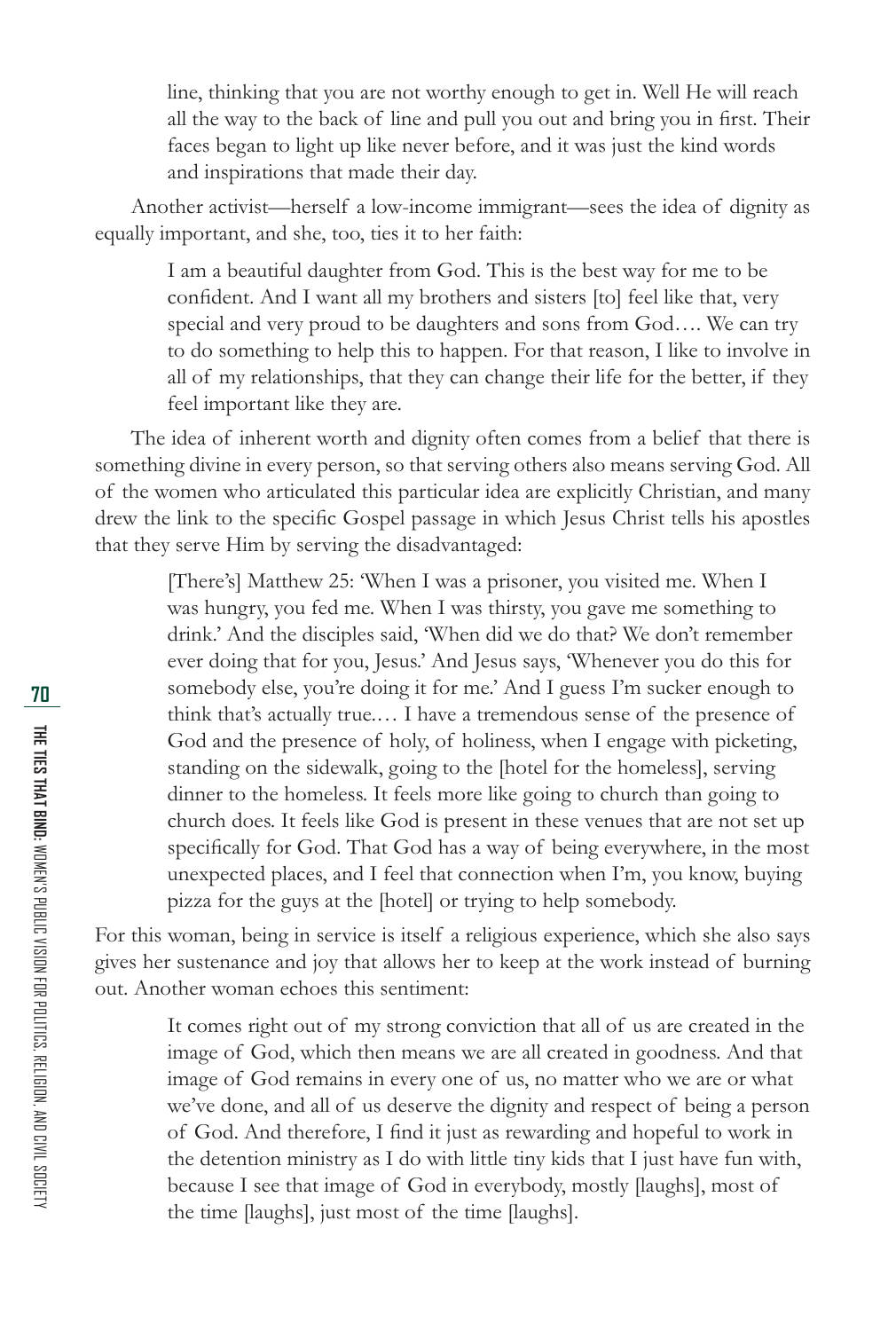Another woman sees her religion's emphasis on seeing God in all people as a way to keep from hating the people she fights against politically. Her religious value calls her not only to fight for justice, but to do so in a way that recognizes the humanity, and divinity, of her political opponents:

> The other point is, and I have to hand this to Quakerism, is that it's very good at not demonizing, not—seeking to see the humanity in others. Let me give you an example, soon after 9/11 there was a woman in our meeting who would stand up and say, 'Please hold in the light,' which is like hold in prayer, Osama Bin Laden, President Bush, Dick Cheney, and you could see people bristling, how dare she, and I know I bristled sometimes too. But this is an organization that says to us you can oppose this behavior but you still have to save the humanity of this earth…. If you see them as the other you'll never get past that barrier…. [This is because of] seeing the divine within each human being, knowing that this person is a part of God [laughs].

Many of the women who talk about worth and dignity as basic faith values tie these ideas specifically to political changes involving human rights. This connection is not surprising, because the idea of inherent dignity can easily be translated to demand protection for what people see as God-given rights to protect that dignity, including basic levels of well-being that allow them to achieve their potential. This notion is, for example, basic to understandings of the social gospel and liberation theology (Edwards and Gifford 2003; Thistlewaite and Engel 1998). It is also, perhaps, most compatible with the rights-based language often used in American political debate—a relatively easy way to translate religious values into political ones, given the commonality of the language.

An African American minister, for example, sees a set of human rights coming from her creation by God. As a result, she fights for justice through policy change. As she describes her mission,

My personal belief is that my rights as a human being are endowed by my Creator, not by government or not by any political bent. And so I have a right to be all that I can be, and I believe everyone on the planet has a right to be all that they can be, in the context of their culture, in the context of the world that they live in. And anything that would stop me from being able to achieve or to do or to think the way that I felt was important for my survival and my family's survival would be an injustice.

For this woman, religious values mandate her human-rights based approach to social justice issues. The logic is simple: if God created us, we are sacred and worthy, and so we have certain basic rights. As a woman of faith, she will fight for those rights.

Because the language of rights is so easily linked to politics, particularly American ideas about them, it is perhaps surprising that the concept of basic rights and dignity is not described even more frequently among the women we interviewed. There may be a few reasons why it is not. First, as argued throughout this report, in many ways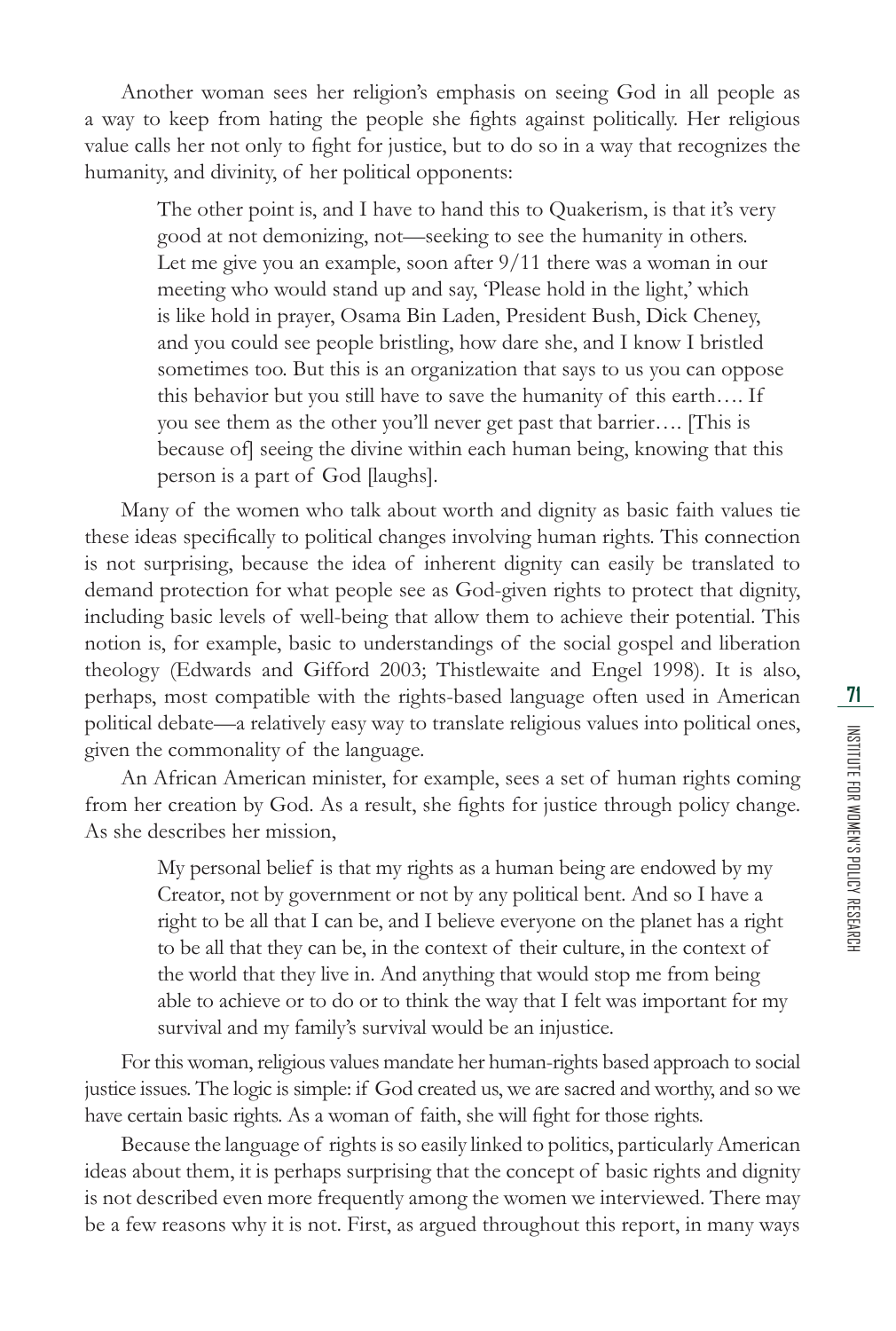women's lives and experiences insist on a focus that is more deeply invested in the ideas of compassion, stewardship, or connectedness described above—ideas that more easily fit traditional ideas about women's proper roles and the ways those roles have played out in the public and family spheres. In contrast, the ideas of individual dignity and rights are not only more closely associated with the public sphere, but both dignity and rights have often been denied women. As a result, they may be downplayed in women's thinking as they approach issues of welfare and justice, even as this value relates to politics. Second, the language of rights and morality as a political concept has often been downplayed in mainstream religious traditions, and certainly congregations, in the United States. As noted earlier, most congregations, and particularly those outside African American Christian congregations and Judaism, do not address issues of justice at all, and the theologies that most visibly rely on the idea of dignity (such as liberation theologies) are not central to the vast majority of U.S. congregations, or even denominations. Women are likely influenced by this lack of emphasis in congregational life.

Still, the focus on worth and dignity articulated by many women is important given the history of religious denial of women's worth and value. This legacy has ignored or erased the autonomy and agency, particularly in public life, of women and people of color, and so attempts to reclaim it can be crucial to helping them claim a public role. Liberation theologies in the United States and abroad, including some feminist theologies, have focused on individual worth as demanding the fight for social justice by requiring that the context and lives of disadvantaged people inform religion and religious thought, rather than ignoring the present for salvation and liberation after death (Thistlethwaite and Engel 1998). Women who evoke these

Most of the women interviewed articulate the idea of rights, worth, and dignity within the specific context of community and shared responsibility. "Part of what you do is that you build community, that you recognize the sacredness of every person."

ideas in some ways follow in the footsteps of this tradition, an important (but not mainstream) strain of modern religious thinking.

As the last quote

above illustrates, approaches based on individual dignity also call for respecting individual moral agency by acknowledging it among all members of the community in a real and meaningful way. This means, in part, creating conditions that will allow people to make choices and decisions that are not dictated solely or even significantly by harmful social and economic conditions. In this focus, not only do women social justice activists demand agency and authority for themselves, but for others who have traditionally been denied it.

Women also bring their experiences to these ideas, though, posing their own challenges to traditional religious values and traditions. Many are specifically focused, for example, on women's issues or rights as they are supported by the idea of individual worth or dignity, often explicitly evoking the idea that women be given full agency and humanity. An Arab America activist for Islamic women's rights, for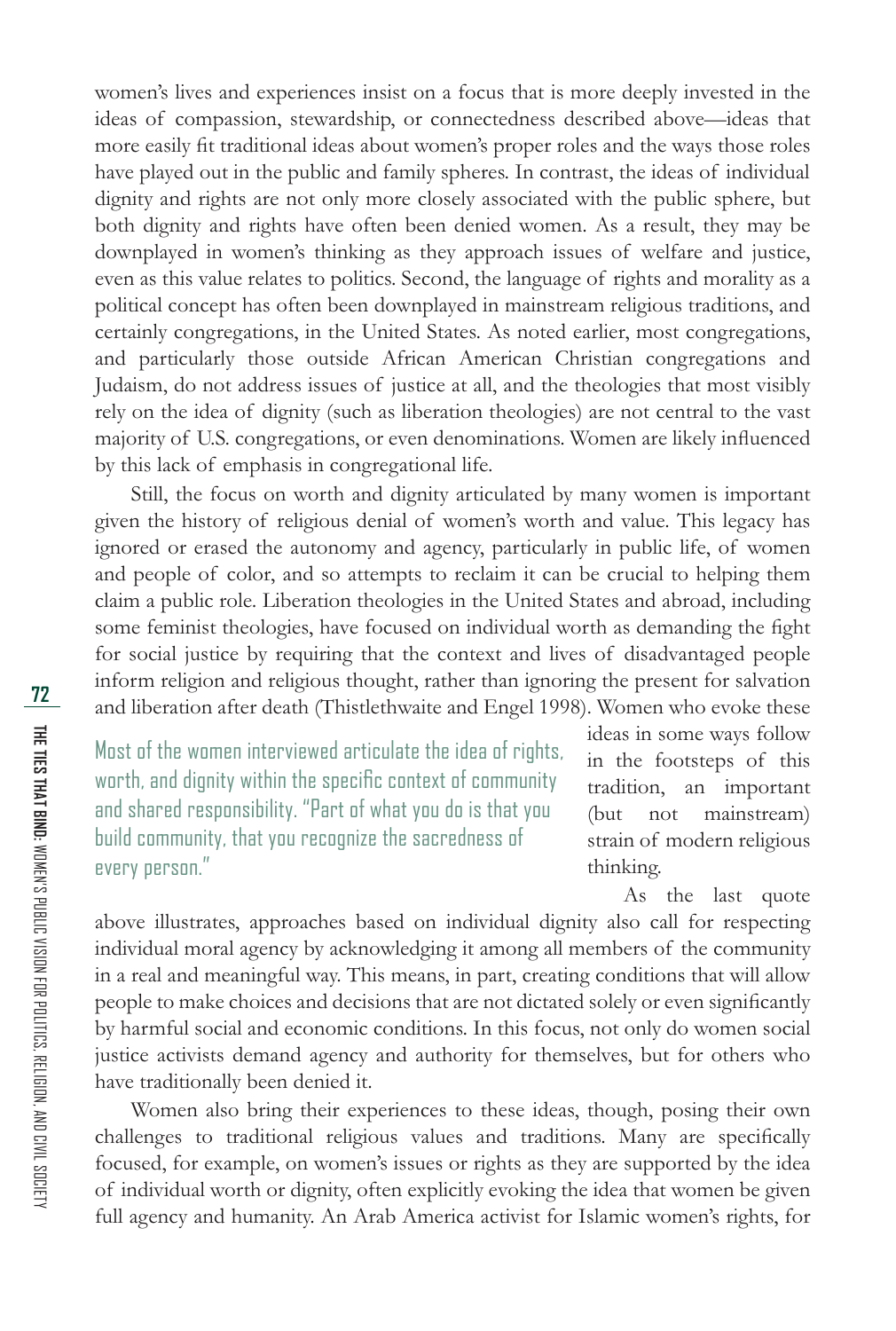INSTITUTE FOR WOMEN'S POLICY RESEARCH **73** I Issurut Figa Wake Space Section ARSEARCH

example, argues that she hopes to "be part of worldwide movements, wherever they are, to reclaim the rights that God promised us." Another activist, a Black Quaker, echoes her ideas:

Because of coming from that place of seeing God in everyone, [my religion has] striven to make sure that they try to do that with women too, that they recognize the humanity and humility, that they recognize the traditional oppression and the long-term oppression under which they've operated.

 Similarly, a minister and director of an organization that provides services to disadvantaged women argues strenuously that reproductive rights are also tied to individual worth, which requires that we trust women with their own choices. For her, this is the only way to allow women their full humanity. Her own denomination supports the legalization of abortion, and she argues,

> It can only be the Holy Spirit that does this. Because every year, the following year, we go back to general assembly and try to undo what we did the year before. It's just stupid. We have these wonderful, wonderful pronouncements, and then we get scared. Oh, my God. We've stepped over the line. We're pro-choice. Do we really trust women to make these choices for themselves? Well, hell no. But the Holy Spirit has called us to do that clear through pregnancy. It doesn't matter whether it's the first trimester, second trimester, or third trimester. As a Presbyterian, we don't take issue with that.

For this woman, her church's support for linking reproductive rights with religious values is not unwavering, but her sense of the importance of basic worth and dignity as values demands that it continue.

As many of the above quotes show, most of the women interviewed articulate the idea of rights, worth, and dignity within the specific context of community and shared responsibility. This focus demands that the emphasis on rights not simply echo standard American political language that relies on those rights to demand equality and access to opportunity for all, but that it be supplemented by a sense of collective responsibility to contribute to improved well-being. These ideas are summed up well by one woman: "*Part of what you do is that you build community, that you recognize the sacredness of every person*." In other words, it is precisely in building community that people rise to their full potential, through relationships and mutual engagement, rather than by focusing entirely on the idea of individual rights that should be demanded of government in competition with others. The idea of inherent worth, then, includes a sense that we all should work for those rights to be protected, in part because even if we are privileged, the disadvantage of others affects society as a whole.

In this sense, the rights-based language used by women working as religious social justice activists is distinct from the idea of individual rights used in U.S politics more broadly. It is given a more communal and contextual focus that links it integrally to the other values described in this chapter and the overall theme of this report: a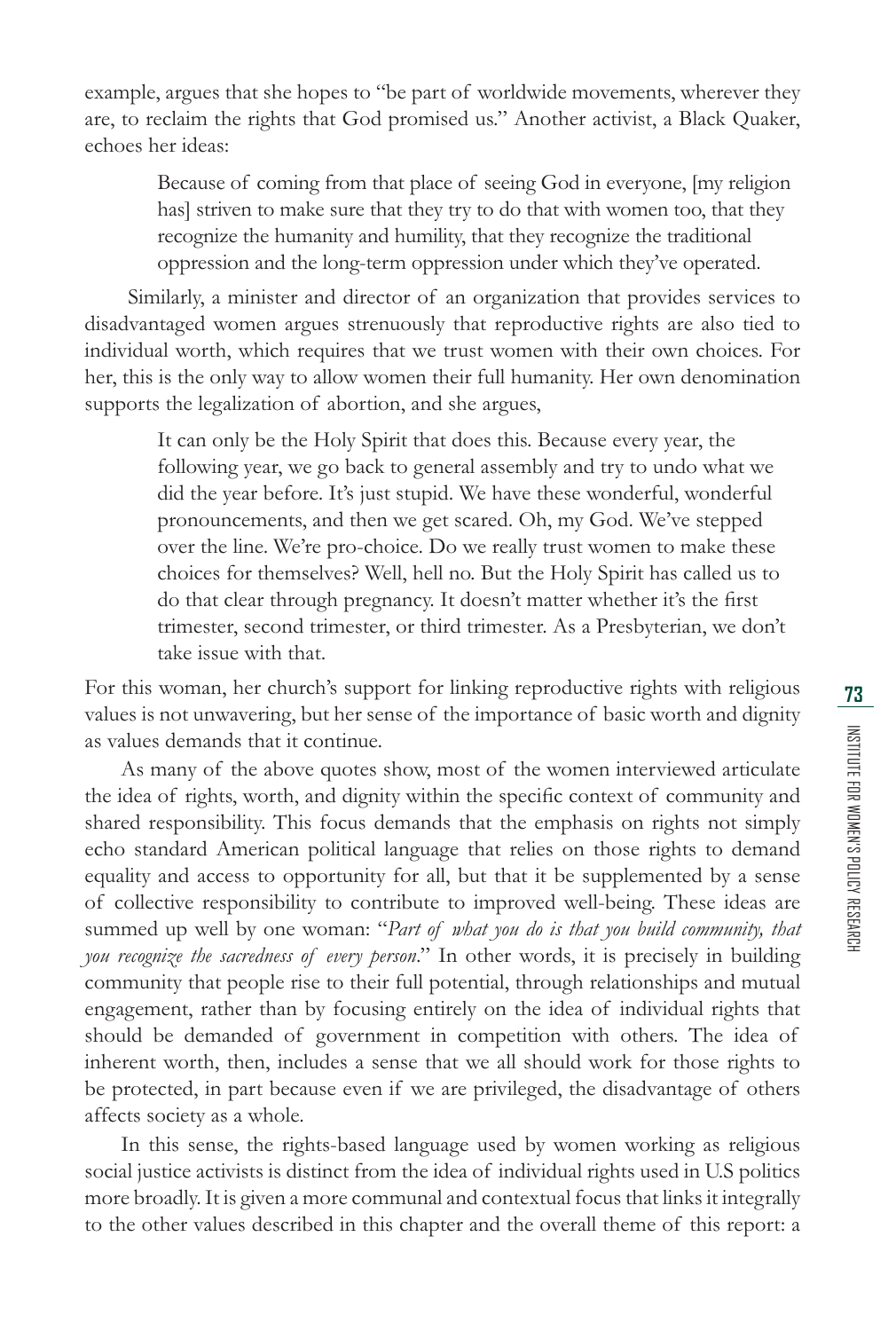responsibility to live out faith in community, a belief in the basic value of love and compassion, and a sense of the interconnectedness of all people.

#### **CONCLUSION: WOMEN'S VALUES, PUBLIC VISION, AND MORAL AGENCY**

The four types of values outlined here—a hope to leave the world a better place, a belief in the mandate of love, peace, and compassion, a sense of interconnectedness, and a dedication to the basic worth and dignity of all people—are tied together by their link to community. Each set of values has a distinct orientation that draws women out of themselves and even their families: it requires that they work for the well-being of others, and particularly those who are disadvantaged in life.

Taken together, these values transform ideas about both rights and responsibilities to suggest that we violate our own worth and dignity, not to mention our wellbeing and social welfare, if we fail to recognize how we are interconnected. They constitute a vision of social welfare and community that insists that a rights-based focus on inequality cannot alone lead to dignity and justice for all. Rather, it has to be integrated with a sense of shared responsibility for working together on behalf of mutual well-being.

Importantly, in most cases the idea of rights is not presented in opposition to, or tension with, responsibility. Instead, both are part and parcel of one approach to building a just world. As a Catholic woman tied her values together, "A large part of how we deliver ourselves ties back to our faiths, and ties back to Catholic social values: dignity, respect, solidarity, we are our brothers' and sisters' keepers, participation, community."

By bringing together ideas about interconnectedness, compassion, stewardship, and dignity, the public vision of the women we interviewed recognizes that the individual welfare, worth, and dignity of each of us affect us all. Because we are connected, and because our lives are embedded in relationships with each other and our broader communities, we all benefit from the well-being of others. By working to reduce inequality and fighting for justice, not only do the disadvantaged gain better lives, but we all gain better communities.

The public vision of the women we interviewed also relocates many "private sphere" values to give them moral authority and importance in the public sphere. Again, this is not meant to imply that women intrinsically hold these values, or that they are by nature more relational, less competitive, or less dedicated to the idea of rights. Rather, because women's lives and experiences are more closely tied to the family sphere, both philosophically and, for many, in practice, their lives are more closely associated with those values. Thus it is not surprising that women would see those values as politically important.

These values are in some ways nothing new. They reflect in many ways a history of women's activism around social welfare issues in the United States over the past two centuries, understood for many white and African American activists as a fight for morality based on religious values that instilled a sense of responsibility for others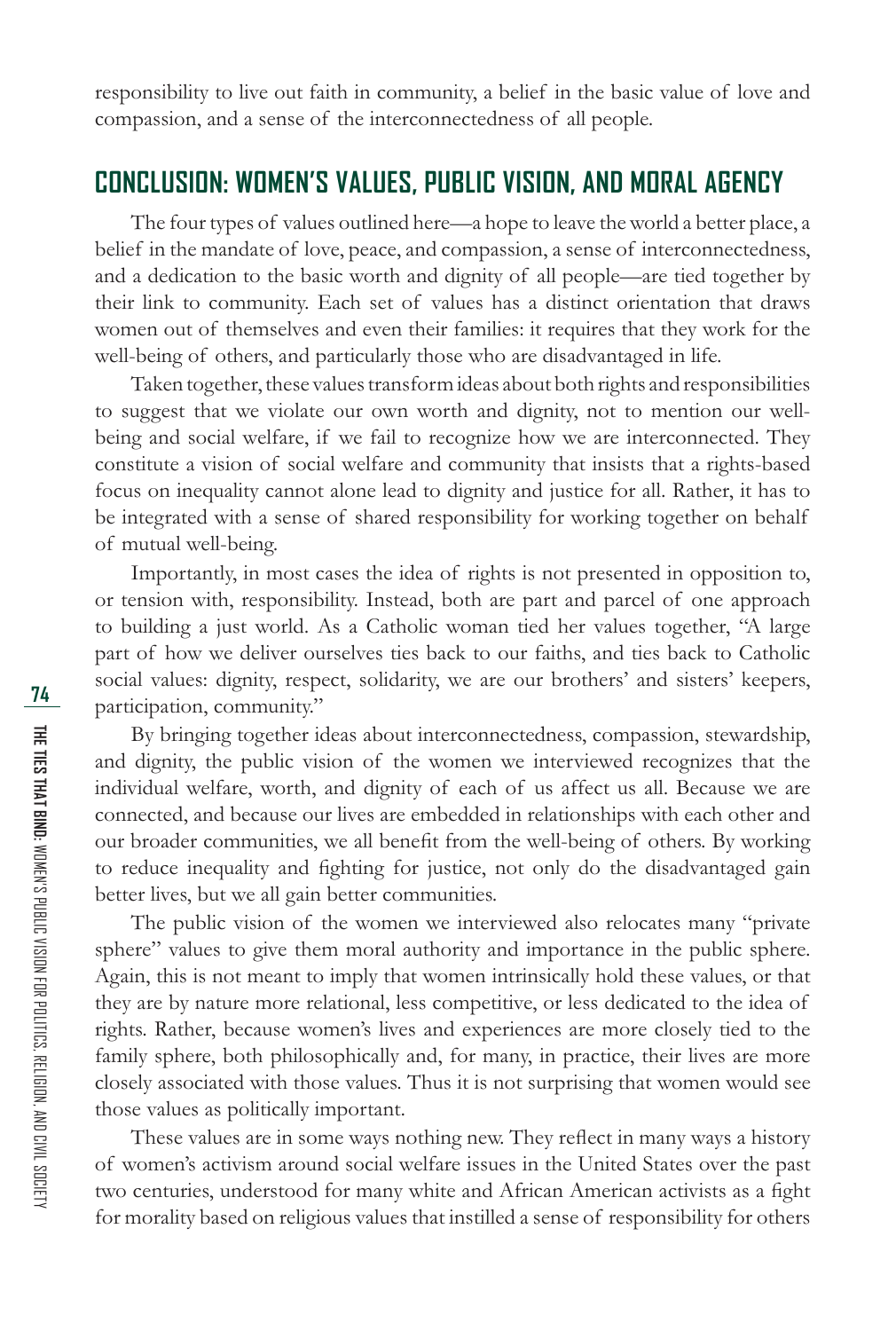(Buchanan 1996; Higginbotham 1993; Skocpol 1992). Importantly, by justifying their activism with these values, women in the 19th and 20th centuries appropriated them in a radical way, claiming moral authority and agency for themselves (Buchanan 1996). They used these values to give their work authority and moral power: "Women reformers across the political and religious spectrum used religious authority as both guide and shield in their efforts to claim the right to shape public reality" (Buchanan 1996, 141).

The women interviewed in this project are in some ways doing something similar, but in others they are building on history in important ways. Certainly, the fight over women's moral agency and authority is not won. Women's roles remain controversial and polarizing in American society, politics, and religious life. But the women we interviewed are asserting their ability to think and speak as authorities in morality and politics. They can pinpoint their basic religious values, and they feel comfortable applying them not just to their private lives but to their public activism (even if they do not always feel comfortable talking about them publicly, as discussed below). They, too, claim moral agency and authority for their own, using it to demand the right to create and promote their own public vision.

The women we interviewed also describe an approach to morality that acknowledges how responsibility and connectedness, when recognized together with a focus on rights and dignity, might transform concepts of moral values. Many social reformers of the early 20th century, both male and female, treated poor women with a sense of disapproval and moral judgment that is echoed today in discussions of single welfare mothers: condemnation of what are seen as poor moral values, particularly when women break out of traditional roles and strictures for women (e.g., Gordon 1994; Wilkinson 1999). The combined ideas of interconnectedness and dignity, though, suggest a different way to approach morality, one that understands how larger contexts constrain choices and can be, themselves, immoral, particularly when they deny agency and authority to some by privileging the experiences of others. That is, "moral values" should work on behalf of the dignity and worth of all people by acknowledging the ways that our interconnectedness can both constrain and enable us to achieve real agency—without which, "morality" means very little.

Women, who have historically been among those traditionally denied access to choice and opportunity as well as moral agency, have experienced this dynamic but have also frequently promoted the very "moral values" that limit their moral authority. The vision suggested by the social justice activists we interviewed, though, calls for an understanding of morality, and moral values, that does not privilege the experiences or lives of one group of people over another. Instead, they integrate ideas about rights and responsibilities, dignity and connectedness, in an alternative approach to morality and moral values.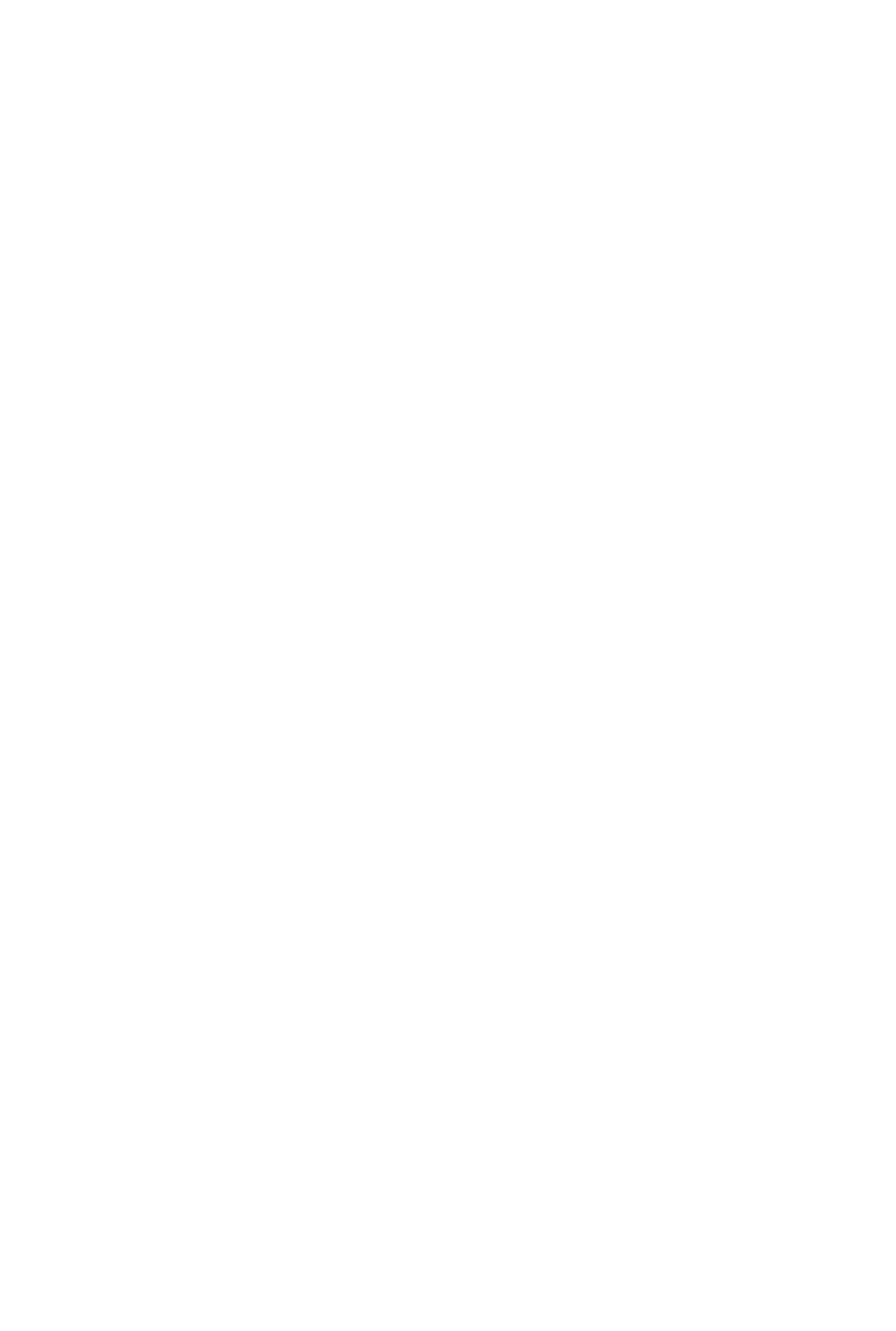# **"A Long Time Coming": Limitations on Women's Public Voice <sup>5</sup>**



At the same time, many of the women interviewed have either experienced or observed a hesitation by women in taking on a public voice of leadership, in religion, politics, or both. This hesitation can be thought of as a legacy of historical and continuing limitations on women's public roles, particularly as moral authorities or political leaders.

This chapter outlines the ways that women talk about their hesitation to take on a public voice. It also gives examples of how women have overcome their hestitation to take on moral authority to claim religious and political leadership. Our findings underscore the work that needs to be done to inspire women to promote their sense of public vision. They also point to potential directions for pursuing that work—that is, for encouraging women to take on public roles in religious and political life.

#### **HESITATION AND RESISTANCE**

A majority of the women we spoke with articulate some kind of hesitation about taking on a public role, usually because of a fear of being visibly in leadership, a worry about their competence, or discomfort leading men. Some women describe seeing this hesitation in others and worrying about it, but many more report feeling it themselves.

A white mainline Protestant describes a long process of overcoming her fears: "It's been a long time in coming. I wasn't always tremendously self-confident, and it took many years to feel like—okay, I know what I'm doing [laughs] and I think I can handle this."

An African American Christian says that she continues to be intimidated in her work: "I have felt a little uneasy. And I'm usually uneasy about—I would say, shy about talking about certain things. [Speaking in public]—that's just intimidation for me. That's just something probably from my past or whatever. Just holding me back."

**CHAPTER**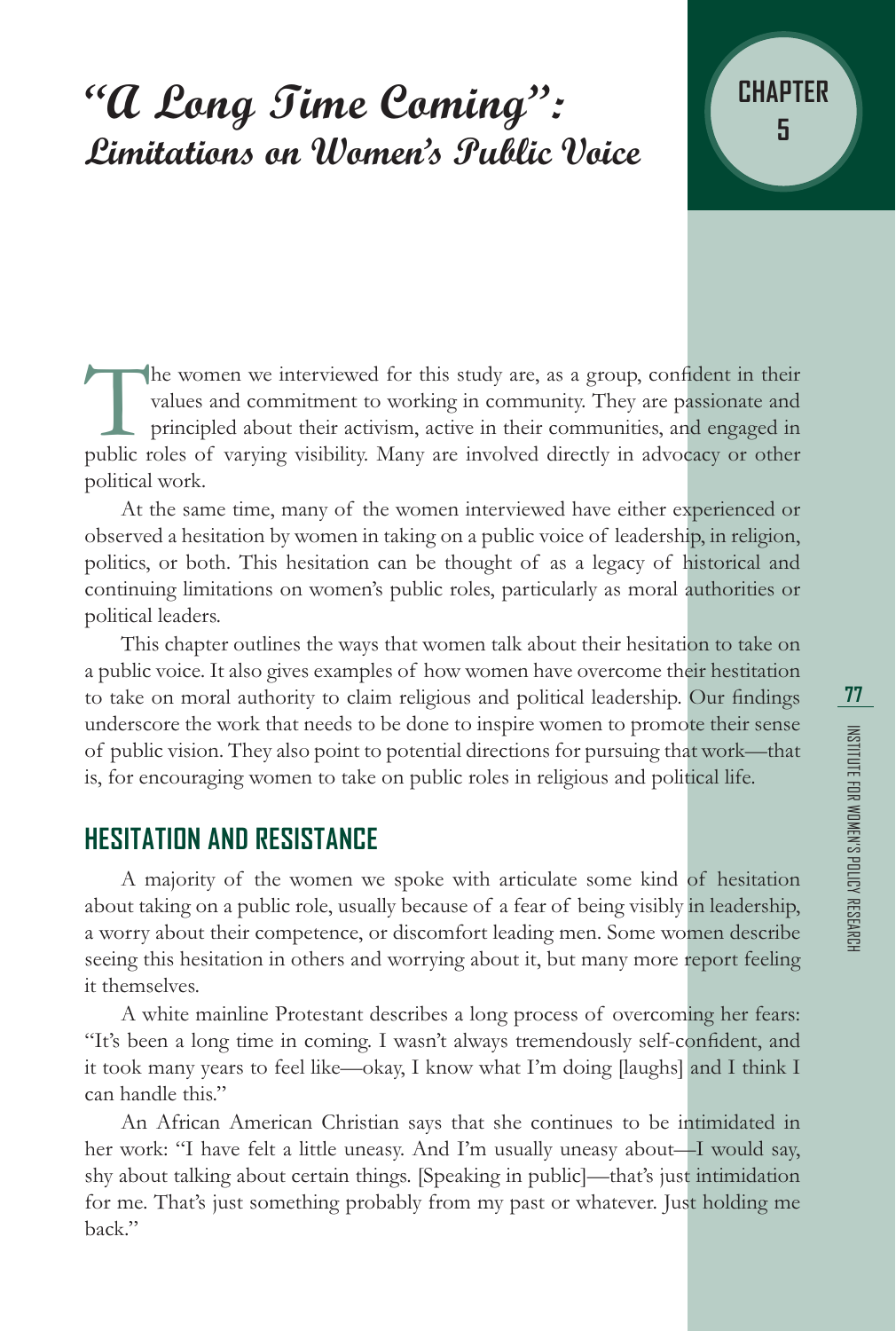An Asian American Hindu is also worried about taking on leadership: "In the beginning I can honestly say I was really afraid, just of taking on a leadership role. I haven't naturally been a leader. It's not naturally something that comes to me. And so I was always like, oh my God—I'm going to be a community organizer, oh my God—do I know what I'm doing, do I know this, do I know that."

A white Christian evangelical fears that she had less to offer than her male colleague and boss, the founder of her group: "[Our director is] really intimidating. In the sense that he's really smart, I mean. How can I add something to that? That's the feeling that I came in with. And so it's taken me awhile to get to a place where I'm like oh, yeah. I can add something to that theoretically and academically and that kind of thing."

A Latina Catholic describes still feeling intimidated, despite years of activism: "It took a long time for me to get to this place, and I have to say that I'm still uncomfortable in this space of being at the front."

As the quotes above suggest, for many women, the hesitation comes from a sense that they are not competent enough to do the work. They do not feel the right to a public voice, because they may not be able to do it justice. It is easy to see how this feeling could stem from an underlying sense that women are not appropriate for public roles, or for taking a public voice, precisely because they do not bring the "natural" qualities needed for those roles, including the moral authority to do so. As a result, a lot of practice and encouragement is necessary to build the self-confidence to be public figures, in politics or religion.

A few women consciously recognize the roots of their hesitation, acknowledging that they were raised not to take on a public role, but rather to defer more to male leadership. An Asian American Buddhist describes her obstacles as a Japanese women:

> It goes against the nature of the way I was raised [laughs]. So it's something I've had to overcome, but I think, as I've gotten older and more involved in things and been the person who's supposed to give the talk, that you gain a lot more confidence. And it becomes more enjoyable.... But I think girls and then Japanese people are supposed to be more reserved, and it's always supposed to be self-deprecating….

A Latina Catholic recounts her own experience growing up:

I remember my father saying to me, 'You don't even look at someone eye to eye. It's disrespectful. You know, you lower your sight, you don't stare at someone.' So, the whole idea that I would be taught how to confront someone was terrifying.

While women from all races and religions express their hesitation to take leadership, women of color note that their lack of confidence and socialization not to lead are rooted not only in gender but in race or ethnicity. Many were actively discouraged, especially as youth, from taking a visible role in their community in part to avoid attention from those outside the community, based on a fear of the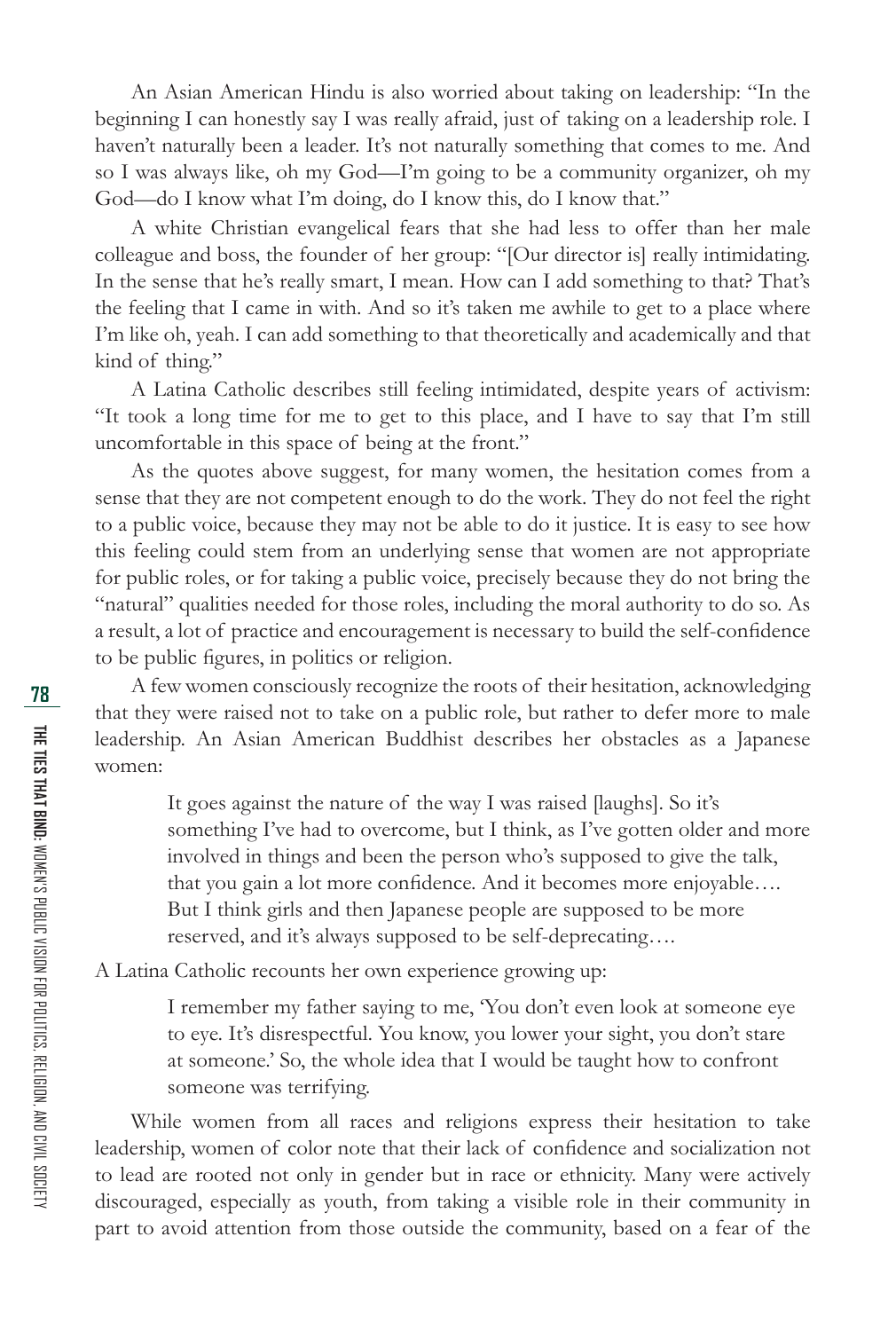negative consequences of that attention. Women from immigrant backgrounds including the last two quoted above, a Latina woman whose parents immigrated from Mexico, and an Asian American whose parents were put in internment camps during World War II—express this idea. So do African American women, who note that their community's fear of violent retribution kept many from participating in political events. The legacy of these experiences, they say, was taught to them as demanding that they stay, to some degree, out of sight. Many women of color also note that racial and ethnic factors are compounded by a sense that as women they should not overshadow or confront men in their communities, both out of respect for traditional roles and to avoid embarrassing their communities in their fight for equality. For these women, the hesitation to take on a public voice of authority comes with restrictions and disincentives from many sources.

Even when women themselves don't feel a hesitation to take on a public role, many have noticed other women having a hard time taking on leadership. A Latina Catholic, for example, notices this dynamic among the low-income Latinas she mobilizes:

Even though they understand about advocacy and they're committed to the issue, they've been reticent to do advocacy work. They've been very gung ho on the education piece, on the forums, doing things like getting proclamations, resolutions, things like that. But in terms of the energy and the comfort to put themselves out there and advocate, it's been less. And so yeah, I've wondered about that.

A white mainline Protestant sees a similar hesitation among women in her group: "They don't want to bow to the men. They're too enlightened for that, but I see women hesitating to stick their—to go out on a limb much more, I think, than men."

A Black Quaker attributes the hesitation to socialization, particularly around politics:

> A lot of women don't have the level of confidence or even the socialization that men have had around how to be in the world, and putting that energy out and being assertive and confrontive—we haven't been socialized in that way. And that then doesn't lend itself to, 'So we're going up to Washington on Thursday, we're going to the Capitol Building and we're going to lobby'.… It doesn't lend itself to that because we're socialized to be nurturers, to be non-confrontive, and so it's operating outside of our realm of our comfort zone.

A white mainline Protestant has seen women defer to men as well:

I think sometimes there was a lowering of energy by the women because of the men who were there. I wouldn't say that was animosity…. You see the men starting to take over and the women just start to be quiet. Yeah, or to not engage in the same way—I think there is a way in which you just say, 'Okay, well if they're going to do it, fine.'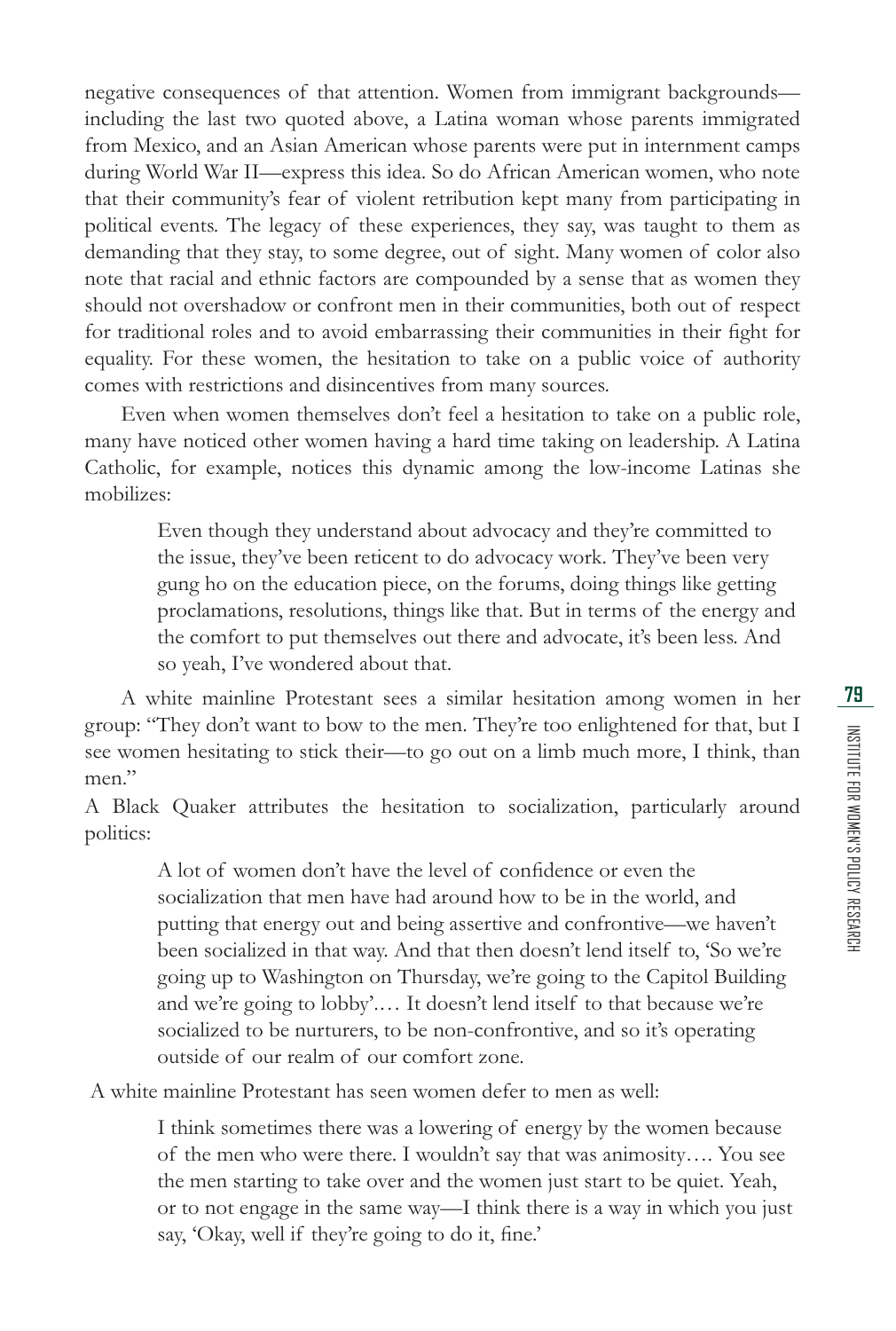A white evangelical Christian sees differences in how women and men approach both leadership and insecurity:

I would say 60 or 70 percent of the young women that I have mentored over a period of time who came into the organization were afraid of public speaking, were afraid of standing up and doing things, were fine to do things one-on-one, were not all that comfortable in doing cold calls…. The young men think they know it all [laughs]. I will have young men who know absolutely nothing come to me and say, 'I could go do presentations for the organization.' And I think to myself, oh, Lord help us, right [laughs]? In fact, the biggest problem I find with young men is often this misplaced confidence. Now, I don't think they really have it but what they do is, when they're not all that confident, is they do this I-know-everything kind of stuff, in a way that you just want to slap them upside the head, you know [laughs]? And women don't do that. Women will be, 'Oh, I don't know anything, I couldn't possibly do that.'

For some women, taking on a public voice specifically involves overcoming a need to be perfect. As an African American Christian says, for example,

That was one of the things that kept me from thinking that I could be a minister, because I thought I had to be perfect, but I knew I wasn't, and at least I'm honest with myself, that I knew that I could never be. But I thought that the others were. And then, when I thought that they weren't, and they couldn't be, then it got to be a little bit okay.

A white evangelical Christian describes both feeling and observing the perfectionist tendency and its consequences:

I mean, that is, in fact, a huge problem with a lot of women who are very good—is that they have these perfectionist tendencies where they want and feel like they need to perfect and, in our work, we do not have time for that. We just don't, you know? You've got to do a good job, you've got to work hard, you've got to try your hardest. But you can't be perfect. You're going to make yourself and the rest of us crazy if you try to be perfect. And that is a woman's thing, right? To try and work so hard to be—make everything absolutely perfect. Try hard, do your best and say, okay, all right, so I kind of screwed that up.

 The need for perfection is not surprising in the context of the experiences of women, and particularly women of color. These women can be seen as compensating for the assumed moral deficiencies that they have as religious and political authorities. If they are perfect, they cannot be criticized as not having the authority to act in a public role. So it becomes a paralyzing problem, because no one, of course, can be perfect.

With some exception, in most of the above quotes the hesitation to take on a public role is fairly generic, tied with leadership in general rather than politics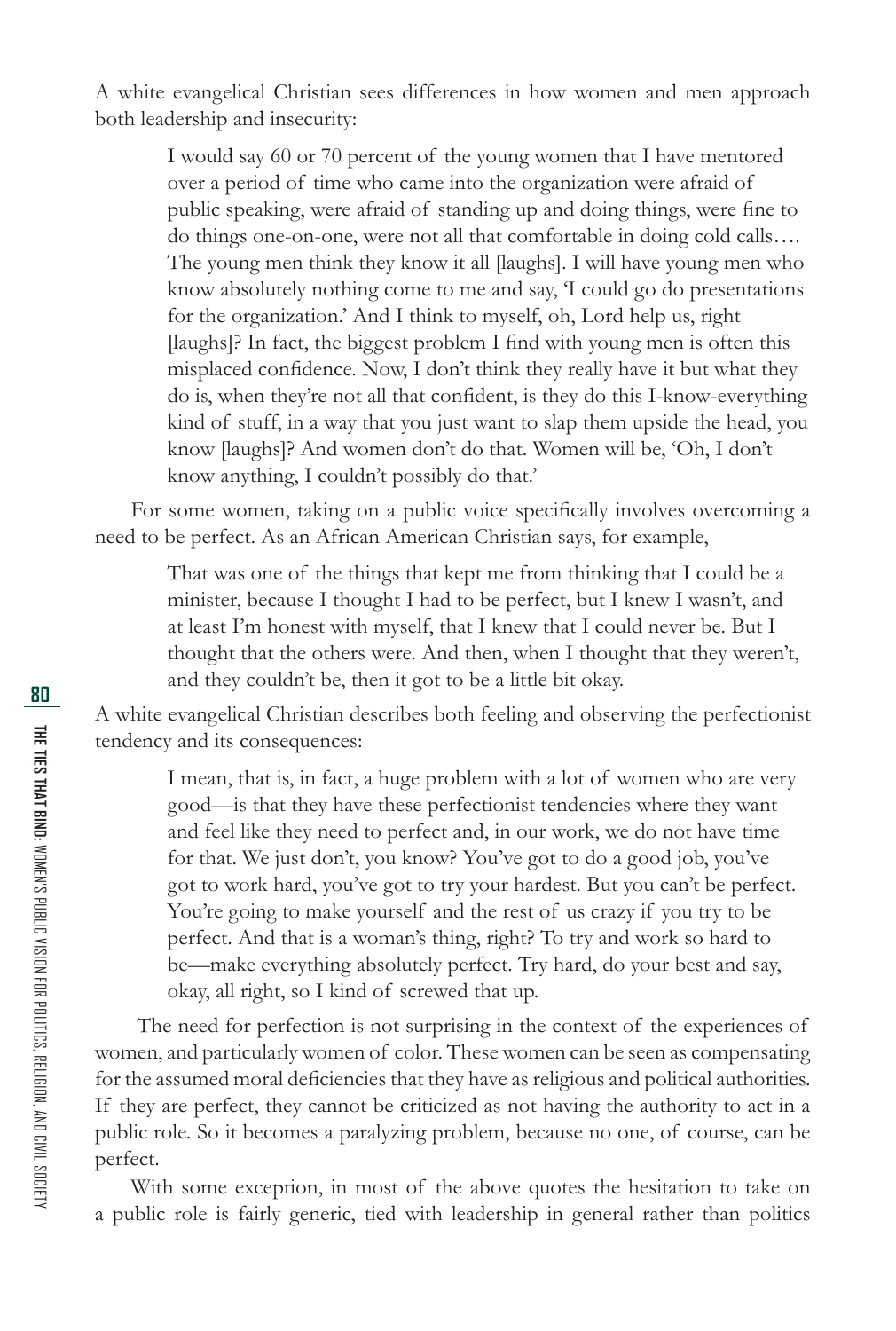I don't know if you're familiar with a mosque, but generally you have an imam in the front who leads the prayer, and everybody sits, the men and the women behind…. The mic is in the front. So when the politicians came, they all wanted to be there because there's about a thousand people that pray at the mosque on Fridays. So, what they would do is take the politician up to the front to the mic to give their little spiel. So you have about a thousand people there watching them. So one by one they would come in. Well, I was running, so they asked me to go up there, or they didn't ask, but that was the procedure. And I, for all that I'm outspoken and everything, I didn't want to go up there, because it breaks—it's a tradition, it's a line that you can't really cross. I don't know what the feeling was exactly, but it was a really weird thing. But my husband took my arm and pulled me to the front, which is very symbolic as well, and made me stand there and gave me the mic. Now all the men are in front of me and all the women are behind, and I'm standing in the place where the imam stands. And I'm talking, and it's interesting because there's a Muslim, but they wanted me to do it because I was running for office. And then I realized what I was doing and the thing is, when I'm sitting back there when I hear politicians speak, I get mad, because they're interfering with the spirituality of why you're there. So when I finished, I said, I am so sorry for standing up here and interrupting your prayer, because I know what that is. And here I am as a woman with many people who are conservative, they really are conservative. And I have no problem confronting them. But to be in their face like that, to me it felt uncomfortable. And later, I had some people come up to me, and some of them that I know very well, they said, I was really surprised that you went up and did that. They thought that I would have more deference. And in a sense it hurt me. It was such a small thing, it was a five minute little thing, but in a sense it hurt me that I did it. I don't know how to explain it beyond that… But then my husband and some of the men were saying, no, no, there's no reason for you to feel uncomfortable, everybody else is doing it, and you were in the same boat, you shouldn't feel uncomfortable at all. And it was the men. And it's also the men who approached me about running and doing stuff. But as a man, I don't think they understand the same things that go on in your mind. And as women we always say, what are people going to think of me, are people going to like me? You can't get rid of that.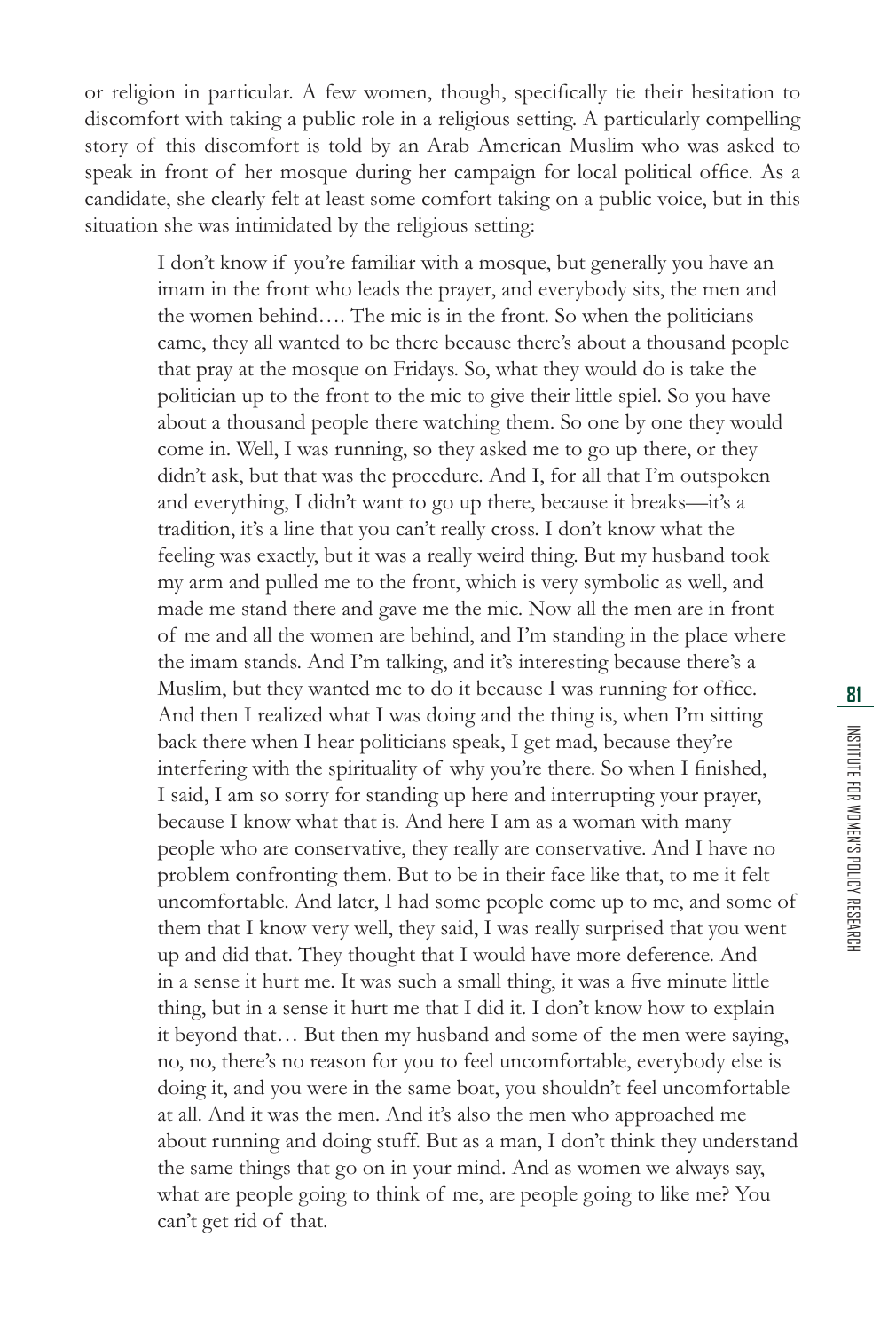This woman considers herself an advocate for women's rights in Islam, attends a mosque that she describes as supportive of women's leadership, and has a long history of activism and public voice. Yet in this religious setting, she felt that she had taken on an inappropriate role—being an authority in that setting intimidated her.

Similarly, another woman, whose story of resisting her calling is told earlier in the report, asserts that in part her concern was related to being a woman:

Q: Have you ever experienced difficulty taking leadership as a woman?

A: Oh, absolutely, absolutely, absolutely... fighting the call to leadership, I think because there's no going back and everything is out in the open. Where do you go? My husband says I never go anyplace-—I can go to someplace that I've never been, and either I meet somebody or I have an encounter like I know somebody, he says. So it's that you don't go back, there's no retreat.

Q: Do you think it's harder for women to embrace that?

A: Yeah. I think sometimes we want somebody to take care of us. Right? But in leadership, particularly in a lead role, that's not something you can afford. You can't even afford to be too emotional because they will mistake that for weakness, so that the passion that people have most often seen from me is anger. And that's the difficult part about being a woman, because being a strong woman—it's the typical thing. People get labeled. You're either the B word or the W word. But I think I got over that a long time ago.

For this woman, the anticipation of being vulnerable and even attacked led to her hesitation to lead. Again, this reflects a lack of confidence in being an authority, at least in the early stages of claiming leadership.

In many ways, women's fear of taking on authority in this way is not unjustified. In our interviews, women who have done so describe attacks they were subjected to, and some describe pulling back from public roles as a way to sustain the necessary energy for their activist work. One, a white minister involved in religious activism on behalf of prostitutes' rights, describes her strategy:

I have to pace myself with that stuff, because I can only stand to be beaten up, verbally accosted, once about every six weeks. It takes me that long to regain my equilibrium. So knowing that that's volatile, and that there may be a very intense negative reaction to me. Of course, I know I've hit a nerve, and they're not going to forget me. But I have to be very careful how much of that I put out there, because it's going to come back at me. Backlash being what it is.

Of course, this woman is threatening women's roles in religion and politics in very clear ways. She is advocating for the rights of women who most people see as among the most desperate and immoral around, and she is doing so as a woman minister.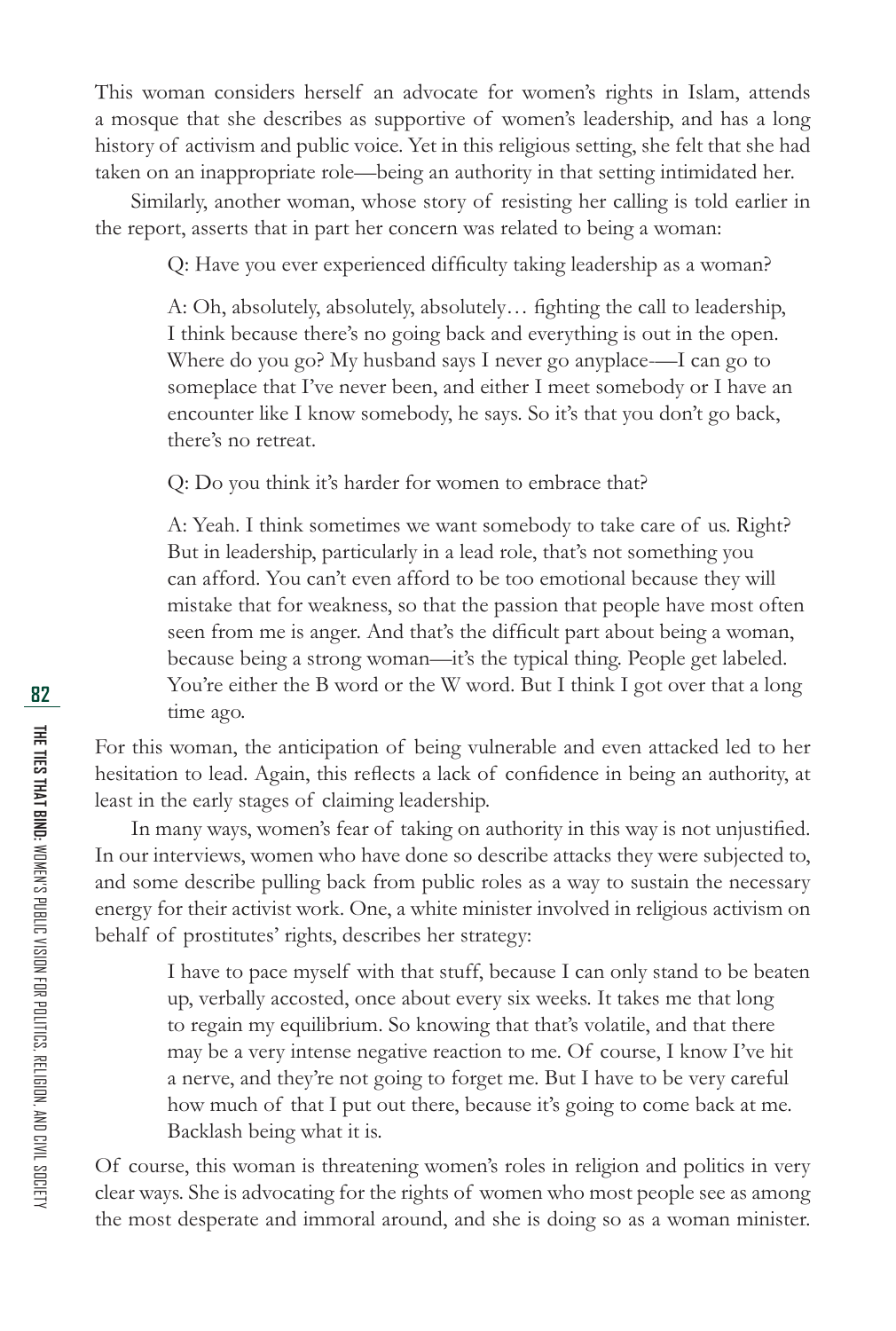Her work crosses a variety of boundaries related to moral and religious authority, and so attacks on her work are not unexpected. At the same time, she is by no means the only woman who describes feeling this way. Many others do as well, describing a lower level of respect for their authority, particularly on religious issues. A Muslim woman fighting for women's rights describes it this way:

I've been yelled at and screamed at and insulted before, mostly by Muslims, and sometimes my skin is not as thick as it should be. And my mentor is always getting after me about it, and I'm like, 'Oh Lord! From my own people' [laughs].

Many women argue that men and male leaders cannot empathize with the hesitation women have in taking on a public voice of authority. In fact, women involved in groups led by men often express frustration that the specific issues facing

women were not addressed or discussed as part of training or other programs, even when critiquing other power dynamics. This can be limiting for them. One woman clergy, who expresses

Many women are working to overcome proscriptions limiting their leadership, both in religion and politics. Their personal hesitations to claim religious or political authority are often linked to ideological limitations on that authority for women and people of color.

this frustration in describing her past experiences with a community-based interfaith group, notes why and how she has begun encouraging women's voice in her current work, now in a denominational women's office:

I think it has to do with public and private voice, because most of the people in churches, black and white, are women, most people doing the work in the churches are women, but … a lot of the leadership in a public way is men. And I wonder if in an organization like [ours, women's hesitation] has to do with women needing to make a leap into the public sphere and to having their private voice become a public voice, and that's a hard leap to make. Some of the work that we're doing [in my office] is trying to get more women's voices out there just to talk [about] … this whole question of having your commitment to God, to put it in basic language, or your religious zeal or your religious commitment, be the thing that impassioned you to a public voice. And I think that people haven't made that leap quite yet. I also think that because that voice—if it's a woman's voice, it's a voice that brings with it often what have been considered private concerns. And so to make those private concerns and that private voice around school, food, all of that stuff, a public voice is the leap that hasn't—that's what is trying to be made … and when men are a part of those organizations that particular kind of voice doesn't get heard as much.

This woman sums up well a key issue for women working on social justice issues within religious institutions. Many are working to overcome proscriptions limiting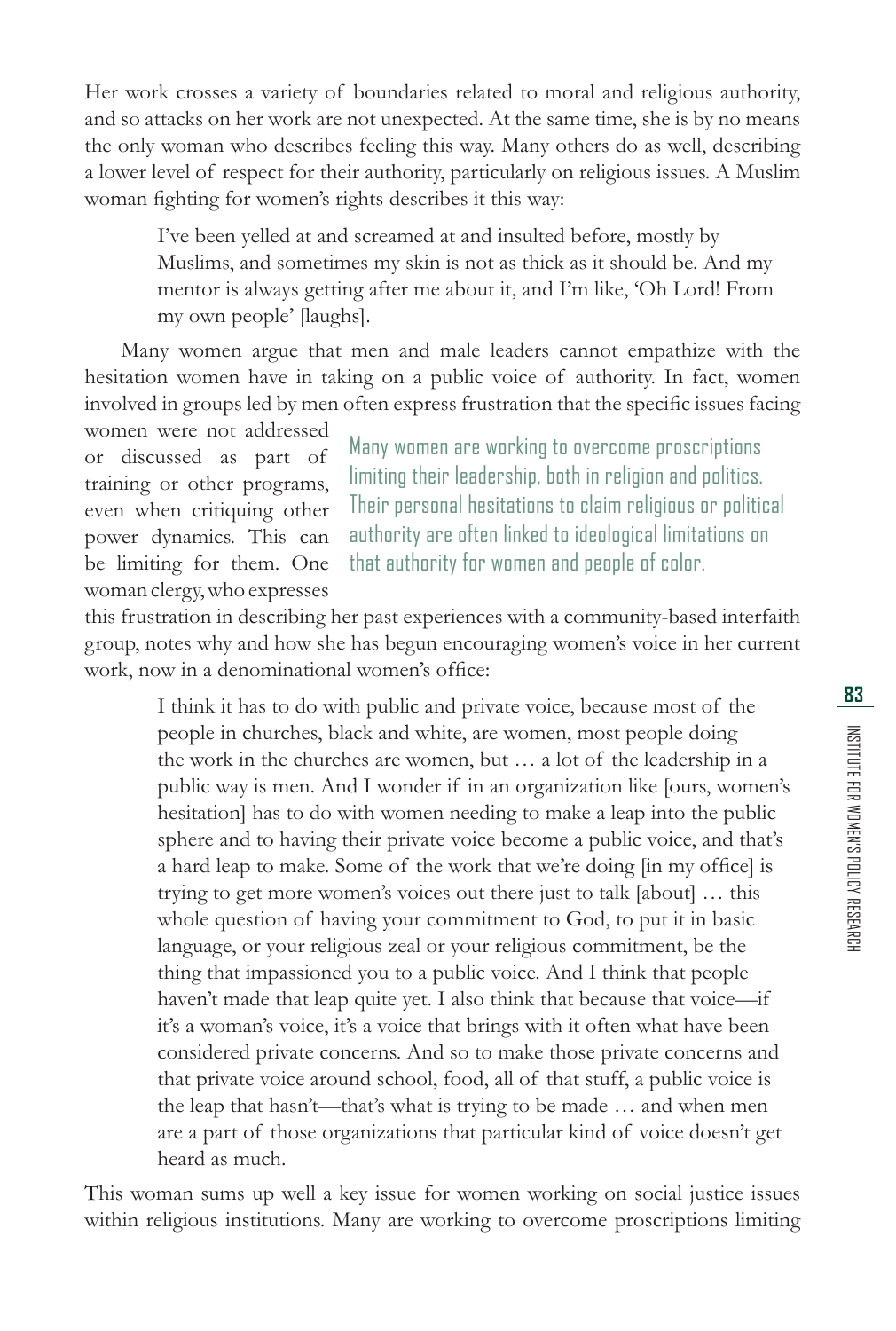their leadership, both in religion and politics. Their personal hesitations to claim religious or political authority are linked to ideological limitations on that authority for women and people of color. And when women bring their private experiences to the public realm, they are even more suspect and sense that this contribution is considered less relevant and important to public life. Finding their public voice in this context is extremely difficult, particularly for women of color, whose experiences are shaped and public voice is limited by race and ethnicity as well as by gender.

### **ENCOURAGING WOMEN'S PUBLIC VOICE**

Although the majority of women doing social justice activism describe a hestitation to claim public authority and leadership, most had overcome it on some level. The last few women quoted above, for example, point to strategies they used or experienced as helping them to claim a public voice. The women we interviewed point to a variety of ways that they overcame their hesitations to lead. Most of the strategies they describe can be grouped together in four main categories: passion, experience, training or mentoring, and role modeling.

The first way that women are encouraged to take on a public voice at first seems straightforward: women are motivated to activism simply because they feel passionately about the injustices they see. As one says, "I found that if I was mad enough about something, I didn't think about being shy. I just thought about articulating what it was that we needed to articulate, and that's what change work is." Another women puts it this way: "The way we take leadership is in the things that we have a very high, personal interest at stake. Because that's what you're comfortable with. That's what comes from your gut."

In the context of the passion and intensity that women use to describe their values to us, this factor might be expected to motivate the majority of women to overcome any hesitation they have to take on leadership. In our interviews, though, women rarely feel that their passion was enough. In fact, of the women who articulate a hesitation to take on leadership, only a handful identify this as the main way they overcame it. Instead, they mostly point to the importance of experience, personal skills development, training, or role modeling provided by their organization.

Experience was one of the most common ways that women came to claim a public voice. Many women describe starting off without much confidence in their activism, and as time went on getting more involved and more comfortable. The following is a fairly typical description:

> In the beginning I can honestly say I was really afraid…. [But this work] really forced me to go out into the community, and really become active and talk to the community, and sharpen my own skills and my own capacity for dealing with different people on a day to day basis—just dealing with different problems as they arise. And so in the first year I really just focused my efforts, just working on different events, working directly with the community, and doing a lot of simple exposure. And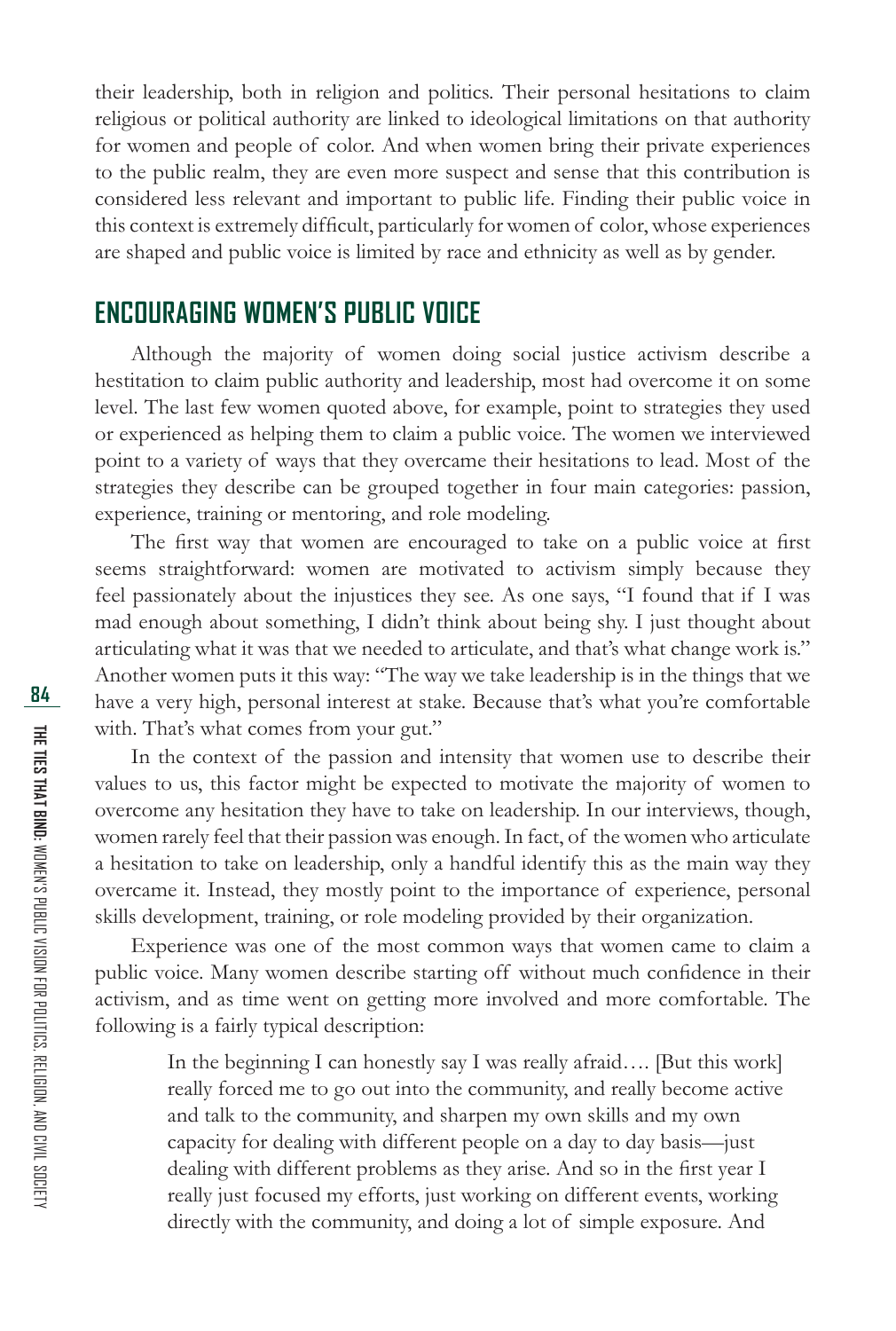in the next year I'm going to be doing a lot more presentations, and organizing, and getting people more active in town halls and everything…. I would say that it has given me a lot of confidence, and given me a lot of knowledge.

Many women report experiencing this kind of growth, becoming gradually more confident through the simple work of becoming more visible, especially as they developed a sense of their own abilities and knowledge.

A more targeted way for women to develop their confidence and sense of authority is through their own skills development, and many women describe exploiting opportunities to do so through classes or individual attempts to gain skills and knowledge. This personal growth took many forms: public speaking classes, reading around the issues they work on, or targeted individual skills development. The women who describe these strategies deliberately worked to develop their confidence, by focusing on specific areas where they felt they needed work.

Perhaps the most commonly identified way for women to develop a sense of authority within their activist work, though, is through training and mentoring, particularly when these

experiences address issues distinct to women's lives. In many organizations, people are trained for organizing, advocacy, or service provision, and

Only in rare cases does the training provided by groups focus on gender, and in some cases women are frustrated with that. When groups do focus on gender, though, women find it empowering and inspiring.

some of the training involves developing critical skills such as analyzing power relationships. Some even involve specifically religious training, focused on interpreting scripture or religious traditions in support of the work groups are doing.

This training can be crucial to women claiming a voice, because it provides a concentrated and purposeful opportunity for them to get the kinds of experiences and exposure that lend them confidence, as well as to develop specific skills to point to as their own. It can thus be an emotionally safer and quicker way to gain the same kind of confidence that experience gives. In addition, when it provides a place to talk about power and power relationships, training can open women to the idea that they can claim that power, and can teach them how to use it. As a woman quoted earlier notes, "[Through the training,] I got clarity that the power did not come from [the organization], but [the organization] taught me how to use it. So I came back from training and I just began to do quite miraculous things."

Only in rare cases does the training provided by groups focus on gender, and in some cases (as noted above) women are frustrated with that. When groups do focus on gender, though, women find it empowering and inspiring. The director of one organization describes her work doing both group and individual trainings to develop comfort with leadership among former welfare recipients who are African American. She focuses in part on unpacking the various forms of oppression these women feel as low-income African American women, while also providing skills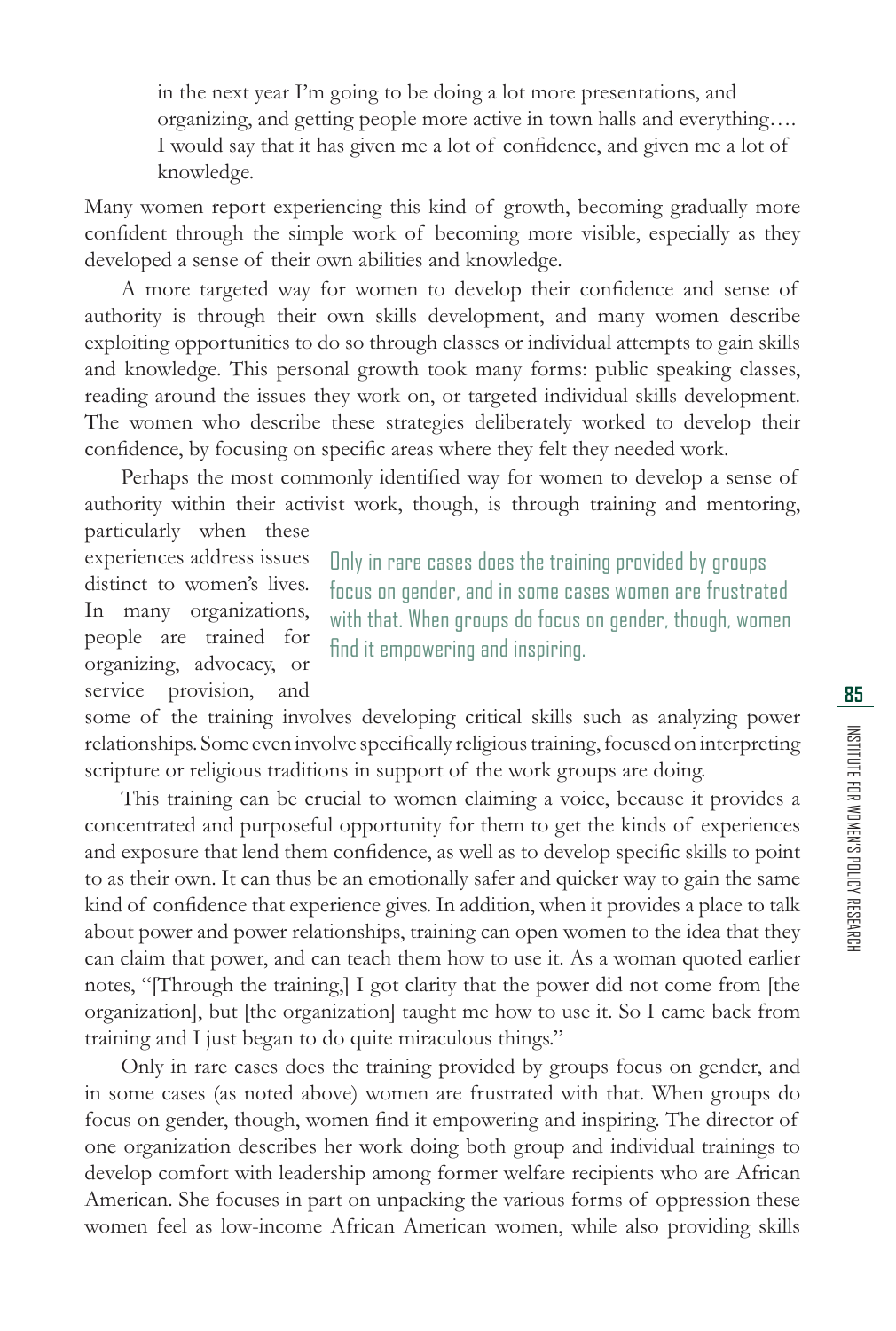development for jobs. She deliberately recruits such women to volunteer and staff her organization, with the goal of developing their leadership skills. She is keenly aware of how important this work can be, since she was first uncomfortable with leadership herself:

We have wanted to help women be able to have a transformation of their capacity to be leaders, because oftentimes it's viewed that men need to be in charge. And me being the woman in charge, I've had to deal with some male sass—not so much anymore, but in my earlier years I had to get comfortable with myself, first of all because I think in my own head, men were supposed to be in charge.

Several of the women who benefited from this training describe how important her leadership has been in developing theirs. As one says,

> When you're on welfare, I keep saying, it seems like a no-win situation. And when you have somebody to come and tell you, you can do this in spite of—And that's the most significant part of her, that's foremost in my brain, her telling me you can do this. And it's like—I worked for H&R Block, so she was like, so you did taxes? Okay. So you can be our bookkeeper. And I'm like, well, no. I haven't done anything like bookkeeping. And she was like, no, then you can learn this. So she got her bookkeeper that she had hired to train me to do financial forms and stuff. And so I was like, are you sure? She's like no, you can do this. You can do this. And I was like, oh, my God. What am I getting into? But as I took a little training, I started to come up—like, that's all there is to fill out this form?

In this case, the training and mentoring was not even about public speaking or voice per se, but it still helped a woman feel more comfortable and confident. This particular woman also began, as a result, to participate in some political events and advocacy organized by her group. Another woman at her organization describes her own developing confidence, particularly in the experience of going through training with people from different backgrounds:

Most of the community organizers that come to our organization have college degrees, but they come here and they have issues, too. Many have issues that are very similar to others, meaning that they may have a degree, but they are looking for jobs and need help to make ends meet until they find a job in the field of work that they went to school for. In my own opinion there are people who come in who have good jobs or nice cars, and you look at them and start feeling like, okay they may sometimes think that they are better than you are. And it's not until you learn different kinds of things about that individual, and you don't gloat about it, it just lets you know that people are people and sometimes we come with some of the same baggage, no matter what fabric you are cut from.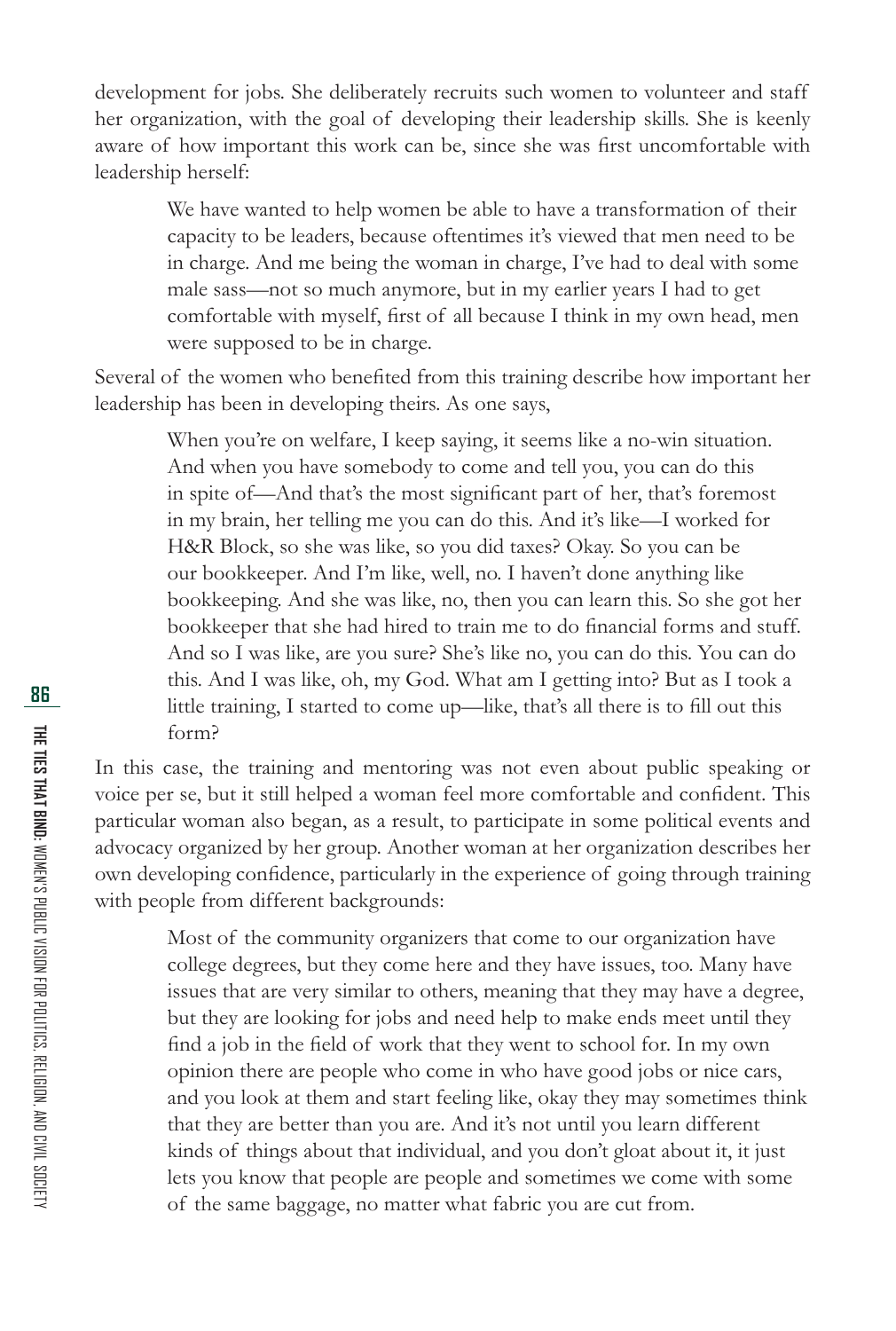The same woman notes that the training she received within her activist group taught her to tap into her own strength by helping her recognize the values of her experiences:

Fear plays a big part in our everyday life. You feel that you may not say all the right things, or know everything, or somebody may ask you something and you don't know it. But one thing you can count on is the lived experiences that you have inside of you. The best part is not forgetting your story but how you can learn from it.

Mentoring is another way that women develop confidence, and it is a way that many women leaders specifically try to encourage leadership in younger women. Most of the women leaders we spoke to describe some kind of mentoring relationship, with men or women mentors who encouraged them to take a public voice. They tried to pass this kind of experience on to other women—both younger women and their colleagues. One, an African American Christian minister, describes how she hopes to encourage women's public voice:

> I'm thinking right now in terms of one of our top leaders, a white female Lutheran that I'm just very proud of. She's doing a fantastic job and I agitate her quite a bit. Well, when I see her retreating to her little safe place to let men—not to hurt a man's ego or something, I talk to her one on one, not embarrass her because I don't do that, and I review with her what she's done and ask her, what's it going to take for her stop giving her power away. And we have a little understanding, and she says okay, thank you, I appreciate that you brought that to my attention.

Both men and women can mentor, of course. One woman speaks of her relationship with a male religious leader who not only encouraged her leadership development but also convinced her that women can and should be religious clergy. Another describes being literally pushed in front of news cameras by a male mentor when she hesitated to talk to the press. At the same time, many women speak of how important having women in political and particularly religious leadership can be to encouraging women to take on a public voice themselves. Several note that bringing more women into leadership positions attracted more women as volunteer activists to their organizations, and others describe their ability as women to identify where women may need particular supports. In contrast, most of the male leaders we interviewed say they rarely see any issues with women taking on leadership, which could of course speak to their ability as leaders to overcome any issues women might have—or, alternatively, could suggest that their own experiences make it difficult to see what those issues might be.

One woman tells a particularly compelling story of her work developing a leadership training program for women in her organization, which supports community organizing efforts. Her story is interesting because she describes a program designed to train women, to address the specifi c obstacles they have to taking on leadership and public voice, and to reclaim religious values and traditions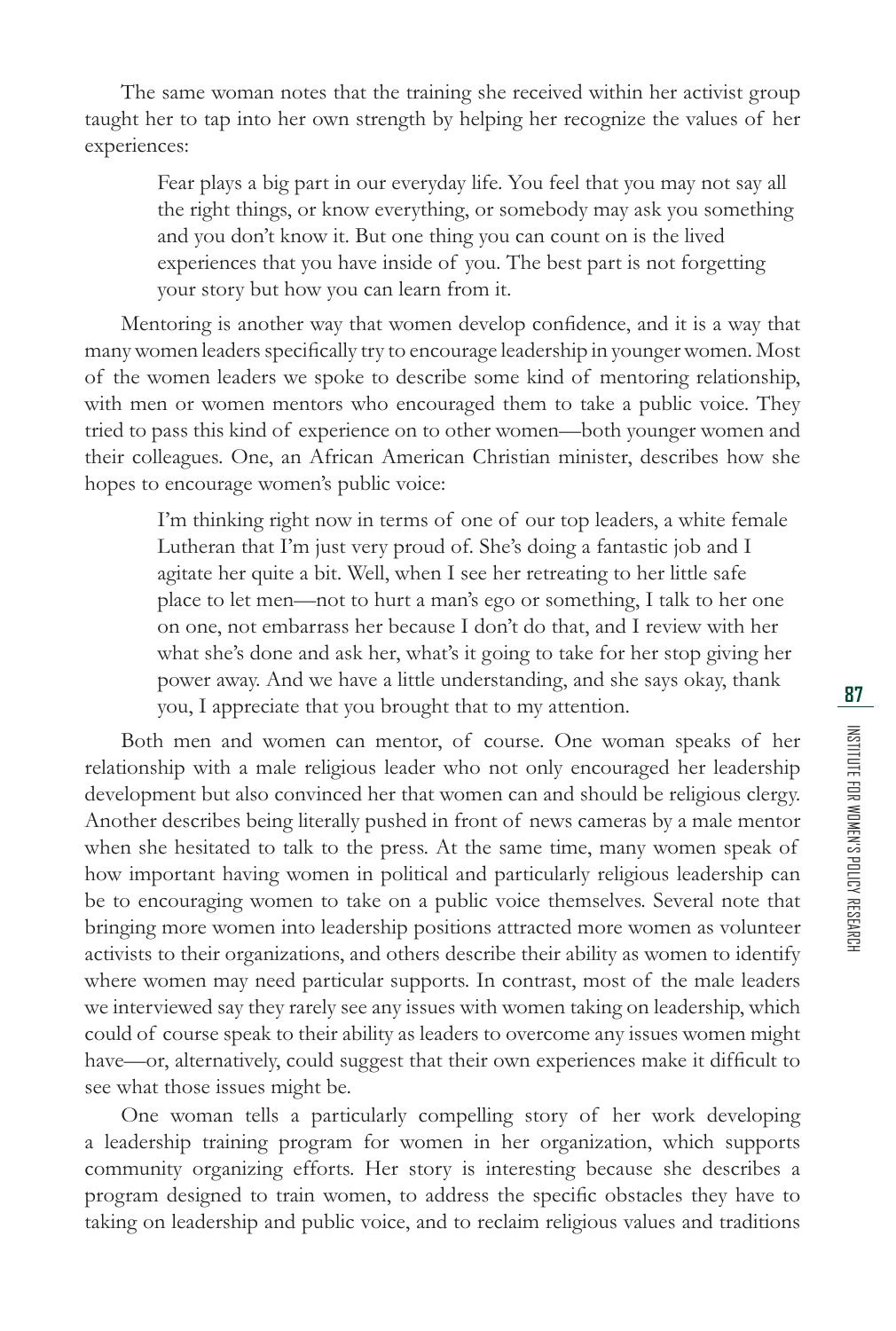from women's perspectives. By doing so, the program was able to do more than just develop women as leaders: it also dipped into their individual passions to provide a new impetus for them to act. Interestingly, the program was developed in spite of the original belief of its eventual leader, quoted below, that women did not need special supports and training. She was convinced to start the training anyway by other women in the organization. Her story is long but included at length here, because it powerfully describes what training targeted at women can do.

I was the first woman trainer that [my group] had. And women would complain about me. And they would come up to and complain to my face. And their complaint was—I remember one woman saying to me, 'You talk like a man, and you think like a man, and you train like a man.' And I said, 'Well, you know, it's primarily been men who have mentored me, and so yeah I'm not surprised.' 'When is the woman in you going to come out?' and I said, 'What the hell is she talking about?'

I did a training about six months later, and this young African American woman came out of the session. I left them to do an exercise for 15 minutes. And she followed me out and she said, 'I can't do this exercise.' I said, 'Why not?' And she said—it was a stick person where you had to describe your life, all the various elements in your life, you know, what you did with, you know, your family, your community, your church—and she said, 'I don't have anything.' 'What do you mean you don't have anything?' So I sat her down and began to ask her. And she had tons of stuff. She was the chairman of the resident counsel of the building she lived in, in public housing. She was a volunteer with the Head Start program. But she was devaluing all of that. It wasn't important.

And I remember coming out of that session, and I said to my husband [and director of her group], 'You know, this keeps happening to me.' And he said, 'When are you going to do something about this?' 'What the heck can I do?' 'You got to think of something. You're the woman trainer here. You got to think of something.' And I'm just sitting around.

So, one day I got together a group of the women organizers. None of them would train. I was the only one who would train, and there was had a handful, maybe five or six of us. And I got them together and we began to talk about whether this was only my experience or what they were hearing. And they were hearing the same thing, that it was a very male-dominated methodology, that it didn't speak to women. So what could we do? So we designed a little … kind of a retreat to try to get a handle on this.…

[After the retreat,] I looked at the whole retreat and I said this was good, but far from the excellence I expected. The women evaluated it, both in writing and as a group, and it was like the most incredible experience they had ever had in their lives. And I'm, like, why is there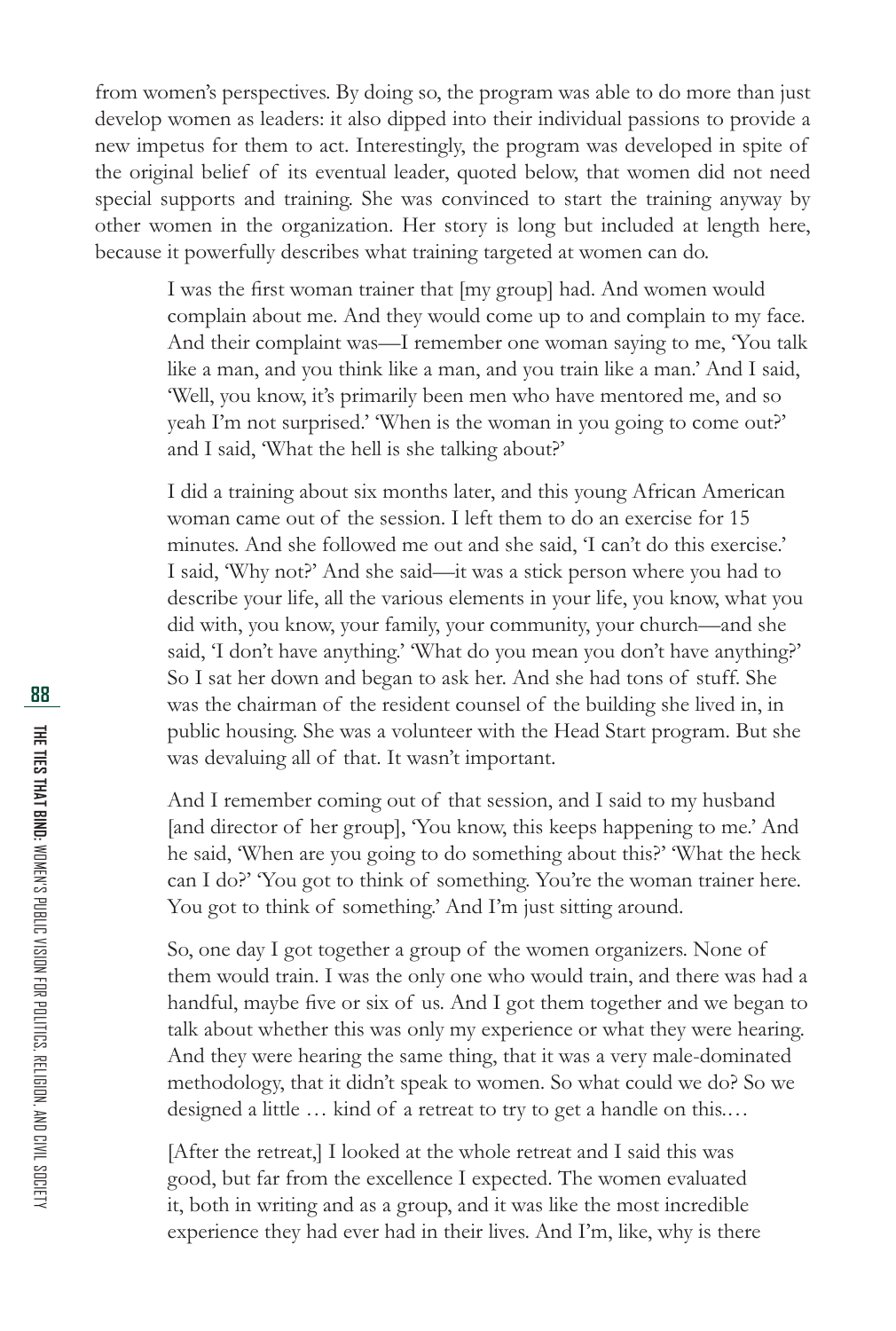this difference between me and them? And I think what happened is the acknowledgement that they had a private space, a place that was for them. I think that was very, very important. And secondly, that all remnants of [our old] training were absent. It was gone.

And the way I did that is I asked different small teams of women, 'Would you take care of the opening piece? Would you take care of the closing piece?' So we had a lot of little tiny communities working on things and the women, and they would call me. They'd say, 'What exactly do you want me to do?' And I'd say 'You have to do something creative that allows people to be introduced to one another and learn just a little bit about each other.' Or I'd say, 'At the ending you have to tie up everything that's happened in the two days, you know, when people leave that they feel like there was a conclusion.' And so the women, they brought in candles, books, photographs, ribbons. They set up the tables in circles. They just did the craziest stuff I had never seen. They brought in stones; they brought in all kinds of things, mementos from their grandmothers. And we're working in these rooms, and I'm saying what room am I in, you know? This is a strange place.

The first session a woman brought about 50 yards of ribbon that must have been three inches wide. And she draped it everywhere. It was over chairs under tables, just everywhere. And she said all weekend I want to invite people to write on the ribbon. Right. So no one understood it, but by the end of the weekend, the ribbon was full with people's reflections. And at the beginning, what they did, just to give you an example, is this leader passed around a tiny basket with little pieces of string. And this is the introductory piece. We all stood in a circle, and I didn't know what they were doing, but she passed around this little basket of string and she asked each one of us to take a piece of string and we each took it. And then she asked us to introduce ourselves and tell what we felt tied to. Well, the introductions took an hour and a half. Some people were in tears, some people were laughing. And then at the end of the retreat two days later, they took the ribbon, this long piece of ribbon, and they draped it all around, they tied all the women together with the ribbon. And then they took a scissor, and they gave it to the first woman, and in departing, you had to cut a piece of ribbon, and then you had to tell everyone what you were going to cut out of your life that was keeping you from being who you wanted to be. Well, we spent another two hours saying goodbye and hearing these.

So these were so new to me, right? This is different. This is … not the agitation, the confrontation, all this stuff I had been trained to do. But this was deep, you know. And in between, there was just tremendous—they did role plays, they did a redefinition of power and self-interest from a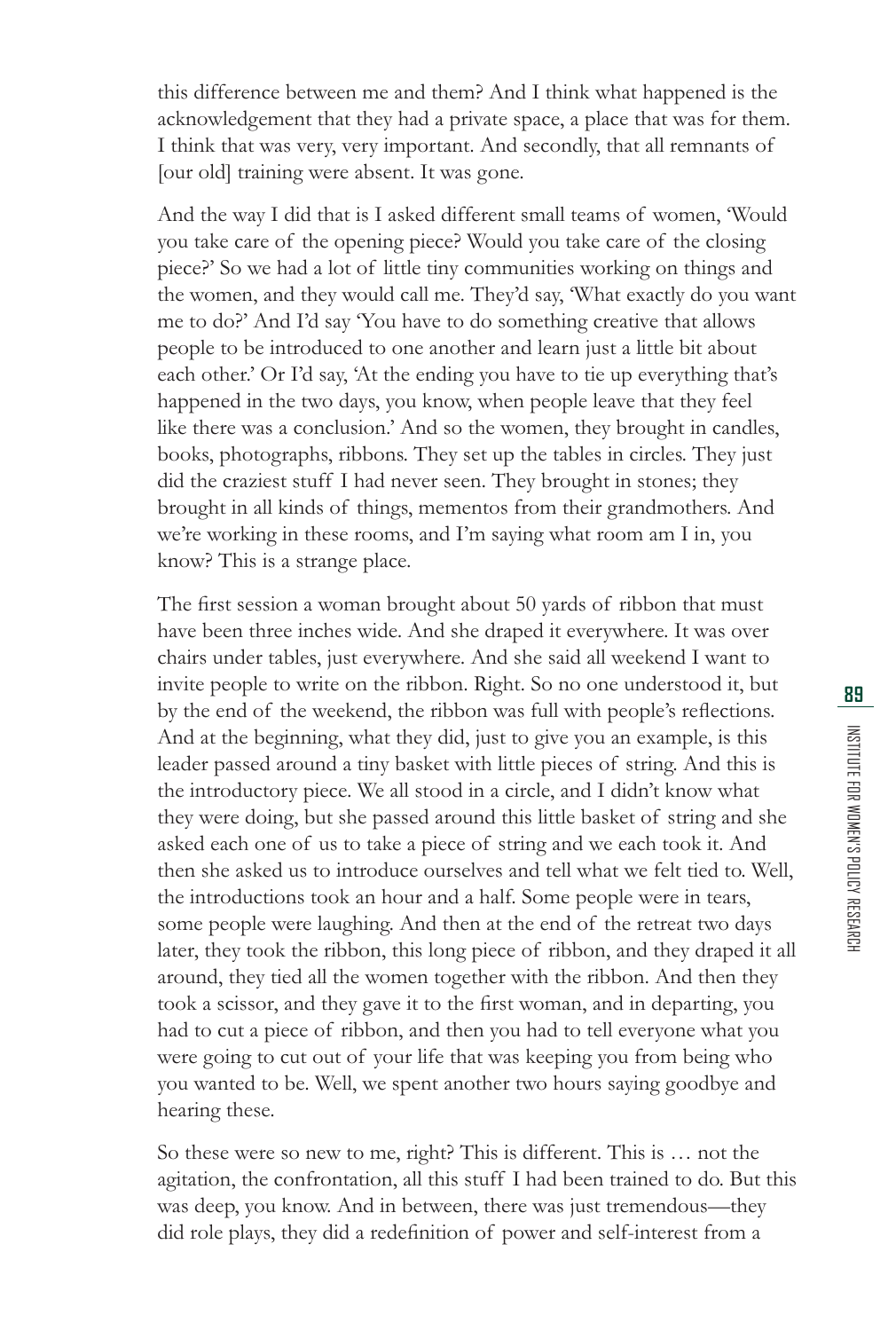woman's perspective, public and private from a woman's perspective, what women bring to the public arena that never gets acknowledged either in the training or in the way we do the actual actions.

It just took off.… And within three years, 50 percent of all the presidents in [the group] became women. And suddenly, I wasn't the only trainer. There were ten women training.… If you ask [our director] today, has the training changed in the last 20 years, he'd say absolutely. And if you asked him what was the major change, he would say the women who began to train.…

The other thing that's interesting about it is—we do a lot of role playing. And some of the role playing we do is scripturally based, because despite the fact that in the times when scripture was written, it was not politically savvy to acknowledge women, there are some pretty substantial, powerful women in scripture. And so, we playact those women. And I'll never forget, the first time we did it, we used Rosa Parks. And we actually had someone act the role of Rosa Parks. And the group had to do some reflection and some reading on Rosa Parks and say, what was going on and what would I want to know if Rosa Parks came in the room and I had a chance to interview her. What would I want to know about her? And it's very interesting the questions they were asking Rosa Parks when she came into the room. They wanted to know, How did your husband react to your activism? What happened to you when they actually arrested you? What happened to your family? How were they impacted? These are the things that they were wrestling with. How was your family impacted? What reputation did you have after you were released? What did people say about you? So they weren't asking, Did the police beat you up? You know, Did you have to go to court? What was that like? Who defended you publicly? They weren't asking the public questions. They were asking very much the private questions. And so we just said, 'Whoa, God, this is interesting.' So then we went into Esther, and Ruth, and Magdalene, and all these women that they were pulling out of scripture. And very fascinating questions that these women asked them.

This woman's experience describes the best outcome that we can hope for: women claiming a public voice that demands recognition of their lives and experiences. Her experience points to several components of successfully encouraging them to do so, including providing a space that recognizes women's values and visions, allowing women to draw on the emotional center of their work and values, and asking women to themselves design efforts to encourage their political voice.

Importantly, the same leader describes a hope that the progress of women in her organization will also change the issues that it addresses:

We still have a long way to go. I mean, my constant agitation to the women is, when is your stuff going to get on the table, the issue table? Every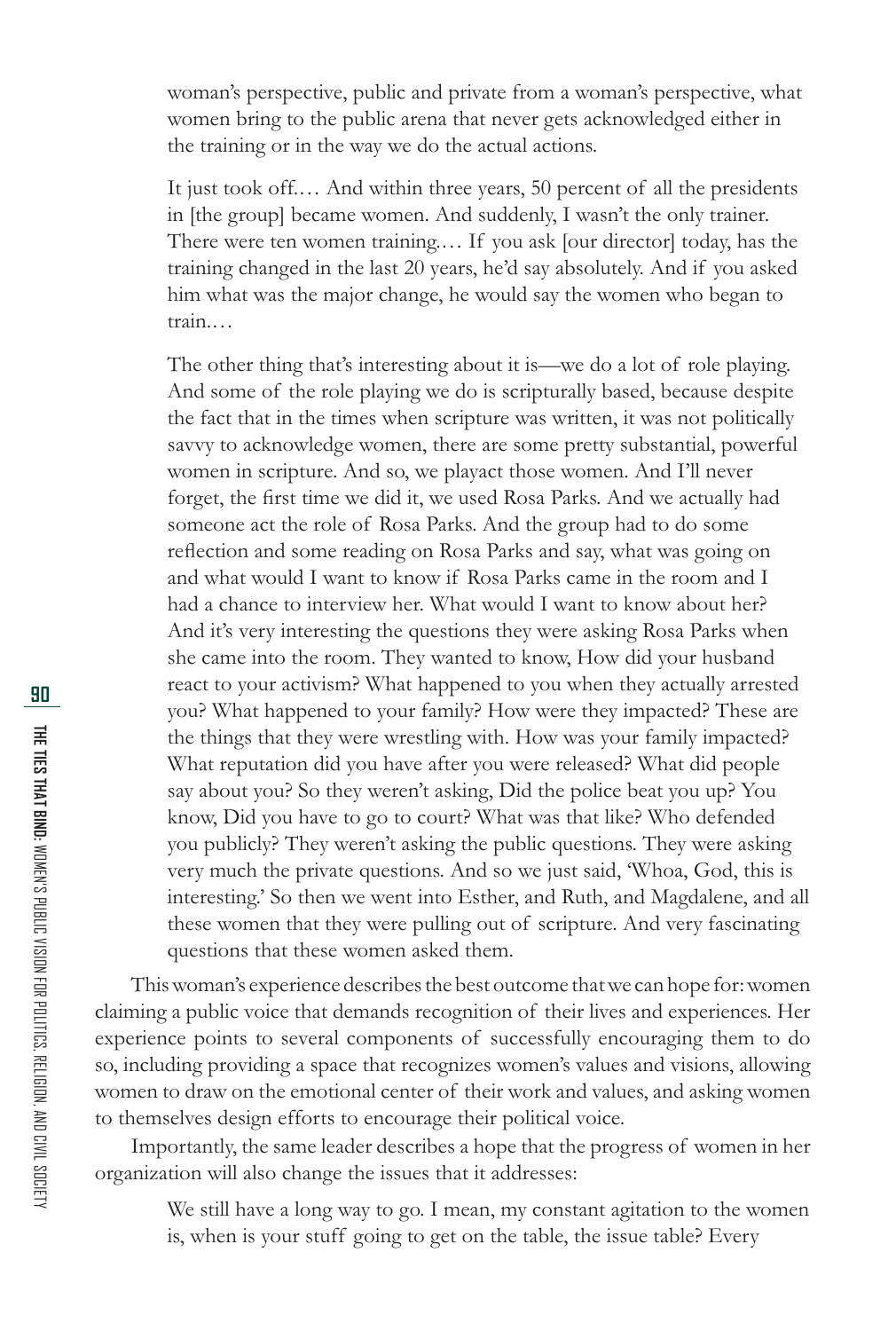time I hear the issue platform, it's always male stuff: violence, housing, land development, transportation systems. Those are the things men think about. But the things that women have to struggle with—the care of elderly parents, the quality of schools, whether there are Head Start programs for working parents or working mothers, single mothers—all of those, health care—those issues are not getting on the table.

The experience described by this woman also points to something interesting about women's leadership: women often feel a responsibility to support other women through the kinds of training and mentoring programs described. In this, there is perhaps hope for more women claiming moral, religious, and political authority in order to advance their public vision. Women can support each other in this endeavor.

This brings us to the last way that women consistently describe being motivated to take on a public role: through the example of role models in visible women leaders of religious justice groups. Women's leadership itself seems to give other women the confidence to take on more public roles, by the very implication that women can successfully claim authority. In fact, in the organizations where we interviewed women for this study, there was an interesting pattern: where women were leaders, higher proportions of women worked as staff or volunteers.

The importance of women as role models is particularly important to the young women interviewed in this study. Many who worked closely with women leaders speak with a sense of awe about them as models to live up to, and they repeatedly express a thankfulness that they were working with such women. Some had sought out opportunities to do so. They describe the qualities these women bring to leadership as traits they hope to develop and emulate in themselves. They are often particularly impressed by how women leaders negotiate in mostly male contexts and bring their own styles of leadership to them. As an example, one young woman describes the woman leader of her organization, a labor organizer, as working very well in the masculine context of unions. As she notes,

> It's not just about power and saying, this is what we can bring to the table. It's also a relationship that's to be built on a personal as well as professional level that I think most people overlook. It makes it hard to work on campaigns, because you don't necessarily understand the nuances of what's going on politically with the labor unions. And she can circumvent all of that, because she intentionally makes those relationships…. Being strong and capable women, sometimes you have to push the envelope [laughs], and just say, you don't have to beat around the bush, we just need to get this going. And I think [she] has a way of doing that.

This woman respects her group's leader in part precisely because she is bringing the kinds of values that women throughout this report hold dear—the importance of mutuality and relationships, for example—to her male-dominated world. Many young women speak in similar terms about their role models, women who claim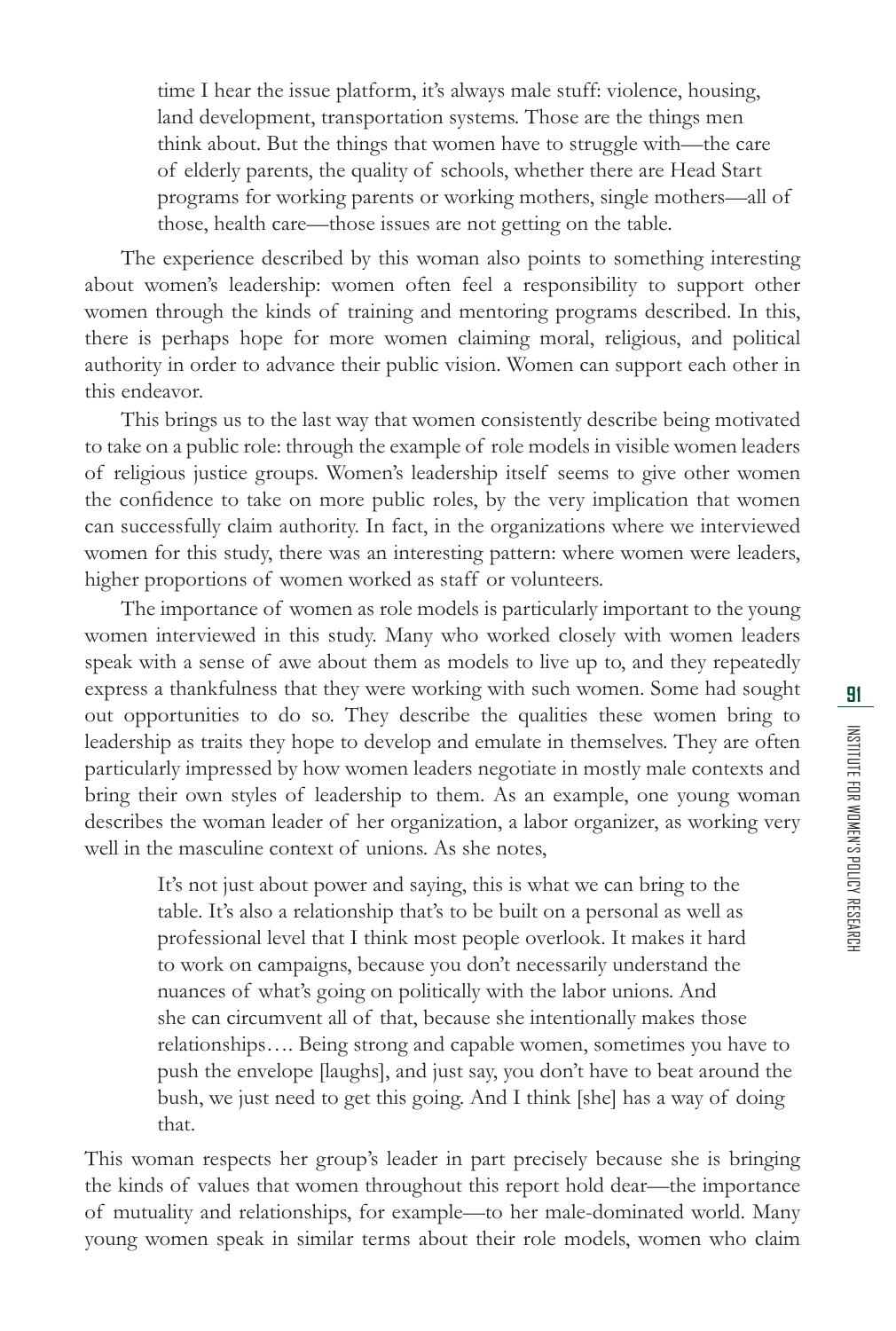leadership and also bring their own values, often what might be called women's values, to the work.

Women working in leadership positions recognize the role modeling they do, and many provide the kinds of mentoring and support services described above. It is not an accident, for example, that a woman was approached by her colleagues to help design a training for women. She was likely seen as more potentially receptive and accountable for that kind of work, and her reaction shows that this assumption was on target—she did have a sense of responsibility to other women. Other women—again, many women of color—also observe the importance of their work as leaders.

A Hispanic mainline Protestant, for example, describes the importance of women's leadership in empowering other women:

> I think that there's still a certain amount of intimidation that women may feel stepping up to the plate, for whatever reason, but not with us. And I suspect it's because we're a very egalitarian organization, and because we're dominated heavily by women. Really, who else is going to step up to the plate?

A Hispanic Catholic sees her role as a model for other Latinas:

They continually point to me. It's how students will point to their teacher. You know they have a great admiration for their teacher, and it's that same dynamic, in that they're recognizing that they have potential, and that I recognize their potential, and the fact that they can identify with me as opposed to one of the male staff. They hold onto that because I reflect them, they reflect me. It also points to the lack of women's leadership certainly not the lack of potential, but the lack of actual women's leadership. So you find one, right?

An Arab American Muslim describes the impact of her leadership in the larger community:

> People were thankful that I was out there speaking in the public eye on behalf of Muslim women. I would even have fathers coming up to me, saying you're a role model for my daughter, which made me feel very uncomfortable [laughs]. I don't consider myself role model material. But, you know, it added a lot more pressure, because I would realize more and more how much weight I carried on my shoulders, or what a large responsibility—what a big burden it is to what you say publicly. How you act publicly makes such a big difference. So as much as it made me feel a lot more responsible, I think it made women a lot more enthusiastic and a lot more hopeful about change, too.

Most of the women leaders we interviewed articulate the sense of responsibility to other women that these three women do. They understand how difficult it is to battle restrictions on their activism and leadership, and they recognize the hesitation to take on a public voice.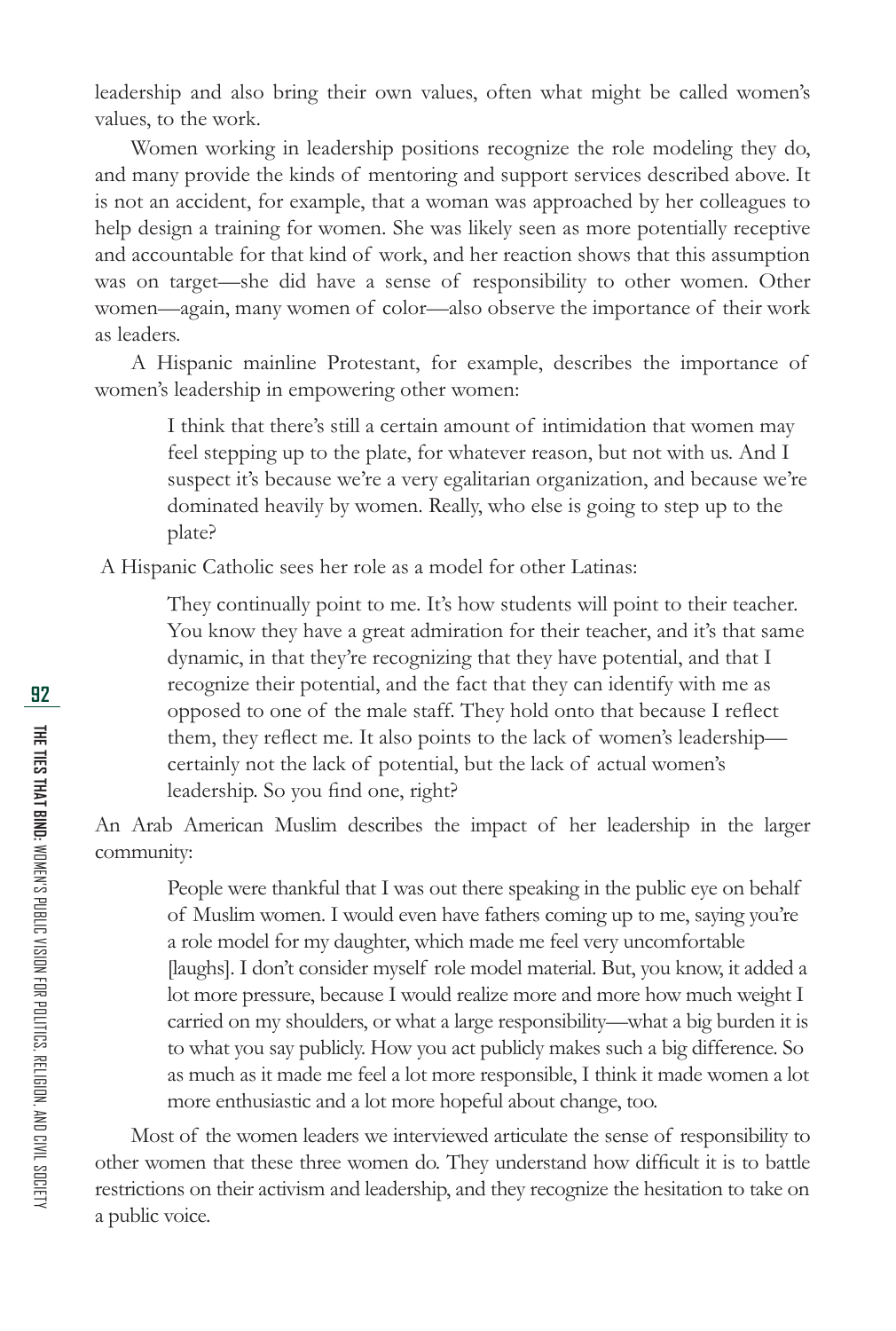In recognizing the importance of their role as models and mentors, women leaders provide hope that they can help build a critical mass of women working as moral, religious, and political authorities. Many existing women leaders of religious, and particularly interfaith, social justice groups are forging a new path for women's public roles in religious and political life. As they provide the kinds of mentoring and training that can encourage younger women to follow in their footsteps and beyond, and as young women themselves gain experience and build their own skills, together these generations can challenge traditional ideas, often based in concepts of religious morality, about what women can and should contribute to public life.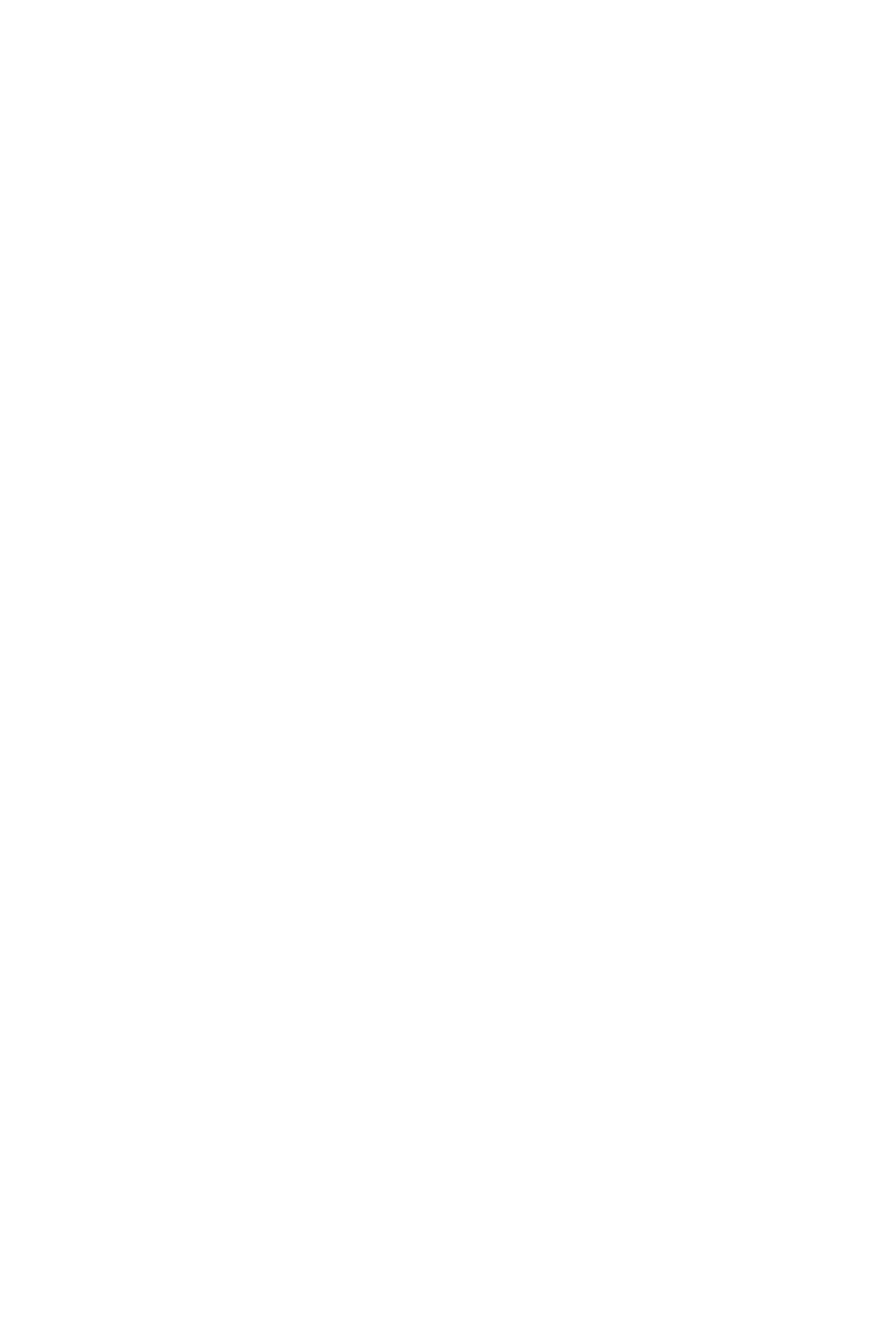# **Transforming Politics As We Know Them: Implications for Politics, Religion, and Feminism**

Women religious activists around social justice issues are creating and promoting a distinct public vision for American politics and society. Their focus on stewardship, compassion, individual dignity, and interconnectedne promoting a distinct public vision for American politics and society. Their focus on stewardship, compassion, individual dignity, and individuals and government in American society and transform concepts of rights, public life, and social policy. In other words, women's public vision could transform politics as we know them. There is special potential, though, for the ideas of religious women activists to revitalize three institutions in particular: progressive politics, religious institutions, and women's movements. All three have goals in common with the women interviewed and are potential allies in their work; in some cases there are already connections between them. And all three would benefit from the ideas and energy that the women we interviewed could contribute.

Two of these institutions—progressive politics and religious institutions—are still dominated by men and male authority. The women we interviewed can help each understand how to more fully integrate and genuinely promote women's voices

### Women's public vision could transform politics as we know them.

and leadership in their work, which in turn could motivate new strategies and policies based on the distinct perspectives contributed by women,

particularly on behalf of disadvantaged communities. Recognizing women's full authority would probably also bring new energy and support to each institution.

Building relationships between religious social justice organizations—particularly interfaith groups led by women—and women's groups could energize policy change on behalf of underprivileged Americans as well. Many people have criticized the women's movement for not having achieved social, political, and economic change for the most disadvantaged Americans. While the issues facing these communities have been on the agendas of many women's organizations, those that have tried to promote them have not had much success in this area and were even unable to prevent the loss of aid entitlements for poor women in recent years. New alliances with women in interfaith justice groups could contribute new perspectives on values and politics to the women's movement, broaden activist support for its work, and help achieve stronger policies designed to improve the well-being of all women.

This chapter summarizes the findings of our research about women's values

**CHAPTER**

**6**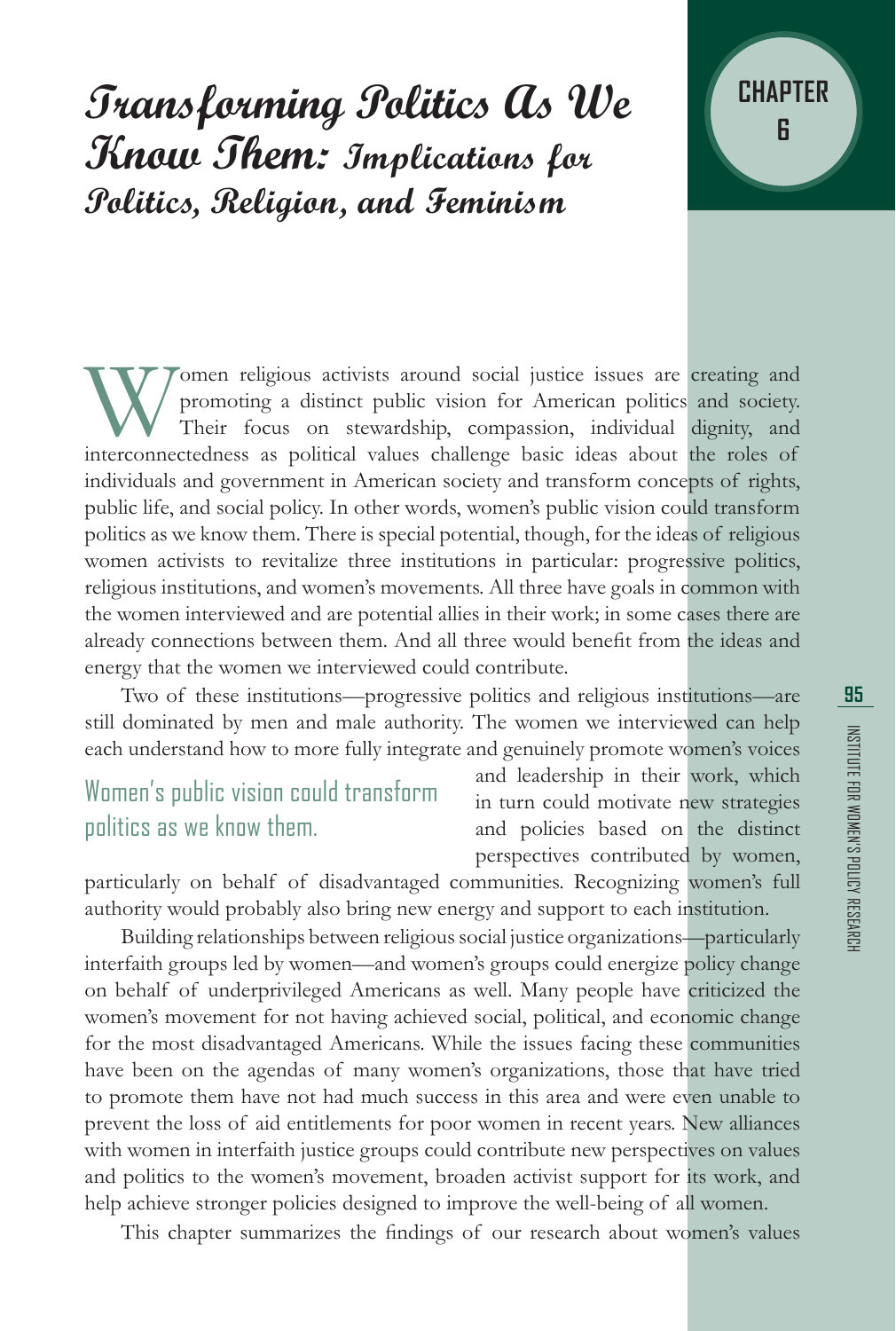and visions and then considers how they might help revitalize politics, religion, and feminism. Its purpose is to inspire and encourage new thinking about ways to empower women's voices, both by redefining ideas about politics and morality, and by increasing women's activism and leadership.

#### **WOMEN'S PUBLIC VALUES AND VISION: SUMMARY**

The religious women activists we interviewed for our research have a lot to say about questions of moral agency, religious and political authority, and values. These women are actively claiming a public voice as political and religious leaders, based on their sense of individual and collective responsibility for their communities. They describe their sense of responsibility as a very personal calling from God, or a need to put their faith and values into action, which they hope to live out in public life.

The women we interviewed interpret their relationship with God in diverse ways, and those differences shape their approaches to issues of politics, morality, and social justice. Women who are active in conservative political work on cultural issues see their involvement as an effort to defend traditional moral standards on behalf of a loving but actively intervening God who holds us accountable for living up to those standards. In contrast, women who work on social welfare issues hope to serve a more nurturing and co-creative God through efforts to improve the wellbeing of individuals and communities, based on values that are focused on building relationships and bonds with others in recognition of the interconnectedness of the world. They use these values to inform their ideas about political rights, often linked to valuing the inherent worth and dignity of all people. In general, they recognize that rights are both individual and shared, and that rights must be understood within the context of a sense of shared responsibility in order to create fully inclusive economic and political systems.

Throughout our interviews, the themes of community, mutuality, and collective responsibility are repeated and underscored by almost all the women who participated. This theme reflects the values and traditions of their religious faiths, but it is reinterpreted and made relevant to public life by many of the women interviewed as they apply those values—often seen as more appropriate to the "private" sphere—to politics, policy, and civil society. They call for a new way of thinking about these institutions to incorporate a sense of responsibility that can supplement and redefine the traditional rights-based language used in public debate. They also ask for a new way of thinking about the relationships among government, civil society, and communities to incorporate more citizen involvement, from all sectors of society, in defining and promoting moral and political values and in promoting the well-being of communities.

Women's experiences and values are impacted as much by questions of race, ethnicity, religion, and class as by gender, with women of color, poor women, and women from smaller U.S. religions experiencing additional and qualitatively different restrictions on their own public roles in religion and politics. These differences change, exacerbate, and sometimes mitigate the gender-based restrictions that many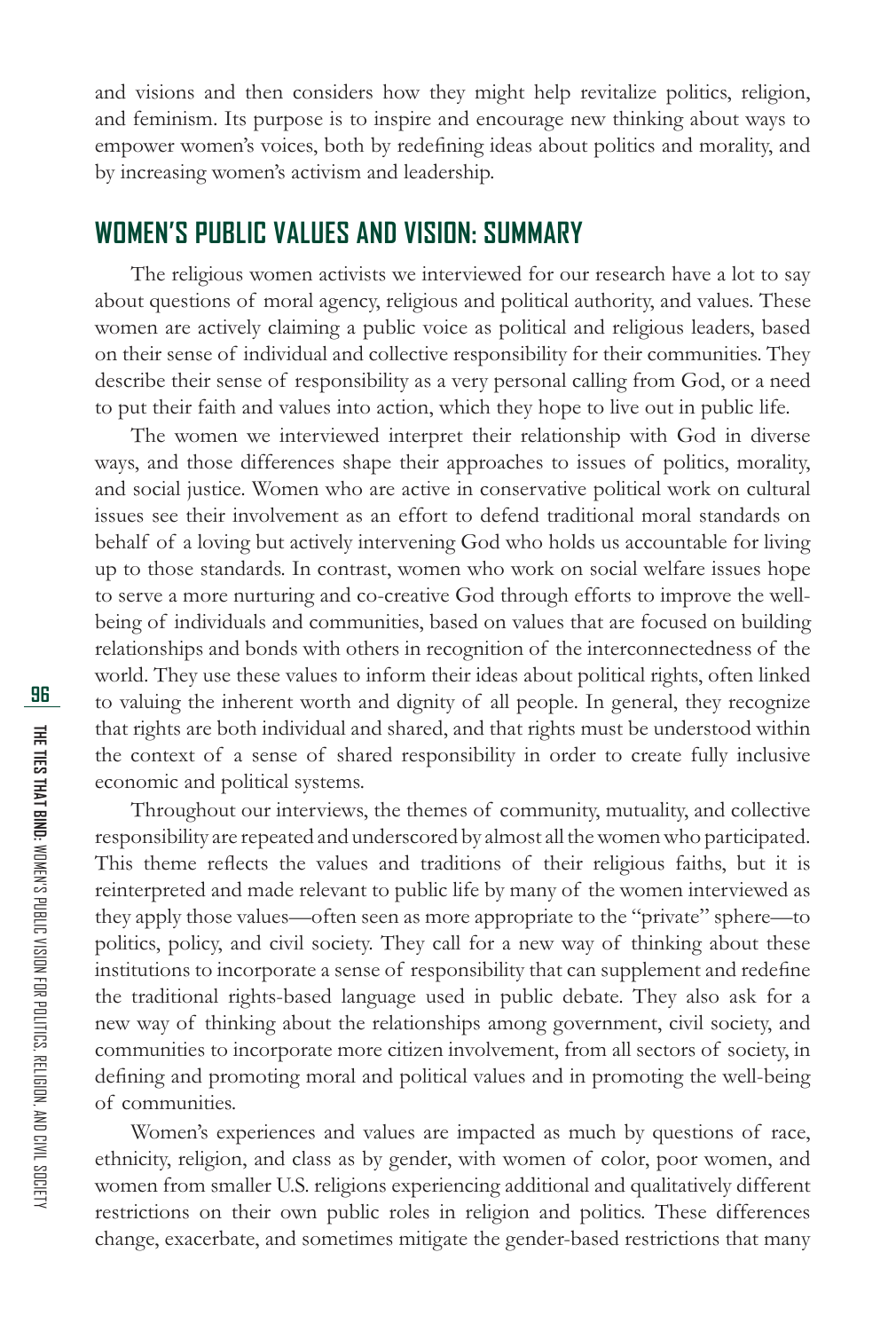women experience as limitations on their moral agency. These other dimensions also define women's religious values, the goals of their activism, and the experiences they have in claiming a public voice. While in some ways these factors create more obstacles to women's leadership by contributing to their discomfort with taking a public role, in other ways they inspire women to act on behalf of the well-being of communities outside the mainstream, in reaction to the injustices they see.

#### **REDEFINING PROGRESSIVE POLITICS**

Since the 2004 elections, the debate over "moral values" has taken on a life of its own. Compelled by a sense that Americans, and particularly religious Americans, do not see the values underlying their policy positions, many progressive political leaders have worked to adopt values-based language into their arguments. Religious progressive leaders have also entered the fray, arguing that their own religious values are an alternative to the "core" values presented by conservative leaders. Many of these progressive leaders evoke some of the same values described by the women we interviewed, including a dedication to alleviating inequality, a responsibility to work for the poor and disadvantaged, and a devotion to the ideals of love and compassion. They, like the religious social justice activists we interviewed, describe a set of moral values that differs from the values promoted as "core moral values" among conservatives.

Efforts to bring these values into public life can be seen as a positive sign, a way to help religious progressives feel more included in political debate and life. Such efforts may invigorate an important base for policymaking around social justice, one that has often felt left out. Many of the women we talked to, for example, note that their religious motivations feel unwelcome in progressive politics (all of our interviews were done before the 2004 elections). Those motivations are important enough to them that they seek out religious settings in which to pursue them. In fact, women particularly value their religious social justice work because it can allow them to bridge the divide between politics and religion, giving them a sense of integration that they enjoy. A typical description, for example, comes from a white mainline Protestant:

My two lives, my political life and my religious life, just tracked along parallel lines, because there really wasn't any need to intermix the two. I was comfortable with both and we are very big in this community on separation of church and state. But an interesting thing happened when we joined [my church]. I discovered a number of folks whom I had known for years in the political milieu were members of [the church]. So it brought all these threads together. And it makes for a nice, well-integrated life…. Something will happen in the community, or of a political nature, that then gets reinforced or amplified in church [laughs] on Sunday. And so it is hard to separate the two, and I don't object to that. It's nice to be able to feel like my value systems are not in conflict with one another."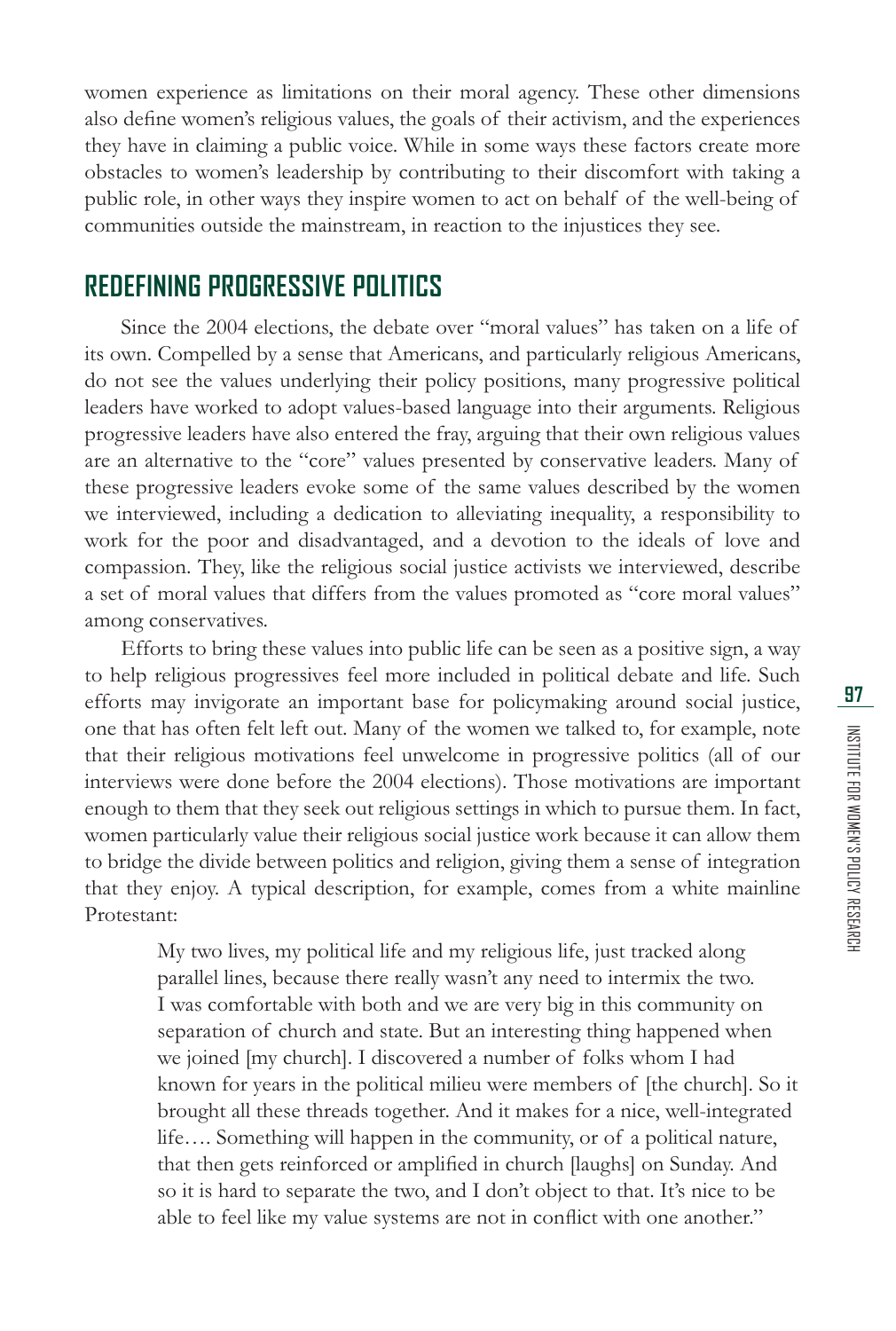This woman was recruited from her church into an interfaith social justice group. For her, the experience of publicly bringing together politics and religion came later in life, after many years of political participation. Once she found a place to combine the two explicitly in her activism, she was much more comfortable and felt more sustenance in her religious and political lives. It is important, though, that she did not find that comfort in a secular political organization, but rather in a religious one.

To the extent that the emerging debate over moral values incorporates the values described by women as important to their civic activism and political involvement, the debate can potentially bring a new perspective to politics and government that might lessen this sense of alienation. The debate might also better reflect the issues that women care about, because women, particularly women of color, are more supportive of social welfare policies than are men (e.g., Burns, Schlozman, and Verba 2001; Chaney, Alvarez, Nagler 1996; Conway, Steuernagel, and Ahern 1997; Kaufmann 2004; Welch and Hibbing 1992). In an era when over 80 percent of Americans support raising the minimum wage and lifting restrictions that keep welfare recipients from getting education and training for better jobs, and two-thirds support a system of universal health insurance, few of these policy changes to help the disadvantaged can be enacted (Lake, Snell, Perry, and Associates, Inc. 2002; The Pew Research Center for the People and the Press 2003, 2005). Strengthening the active religious base for these changes within progressive politics might improve their prospects and transform politics as we know them. Indeed, the recent focus of some progressive leaders on poverty and social safety nets as "moral" issues is a step in this direction.

Some aspects of how the "moral values" debate has developed, though, are not encouraging for women. First, very little visible discussion over moral values reflects how women and women's roles figure into the issues being debated, with the notable exception of reproductive issues such as abortion and contraception. There is, of course, considerable debate about reproductive rights among religious people. Much of the most visible recent discussion among religious progressives, though, has involved dropping these rights (particularly abortion rights) off the table in the hope of building bridges between the religious and "secular" progressive communities. This approach is not as straightforward as it might seem, however. At a basic level, it largely ignores that reproductive rights are not uniformly opposed by religious people, or even religious denominations. In fact, some religious leaders have asserted moral arguments for supporting reproductive rights based on religious values. These arguments are often based in the idea of respecting women's moral agency, the idea that women can have the moral authority and ability to make moral decisions themselves (Religious Coalition for Reproductive Choice 2005). A "pro-life" position is not core or mandated for religious people and should not be presented that way, in any political discussions.

In addition, approaches to moral values as promoted by progressive leaders often miss key components of women's public vision. They rarely incorporate fully the ideas about community and interconnectedness articulated by the women we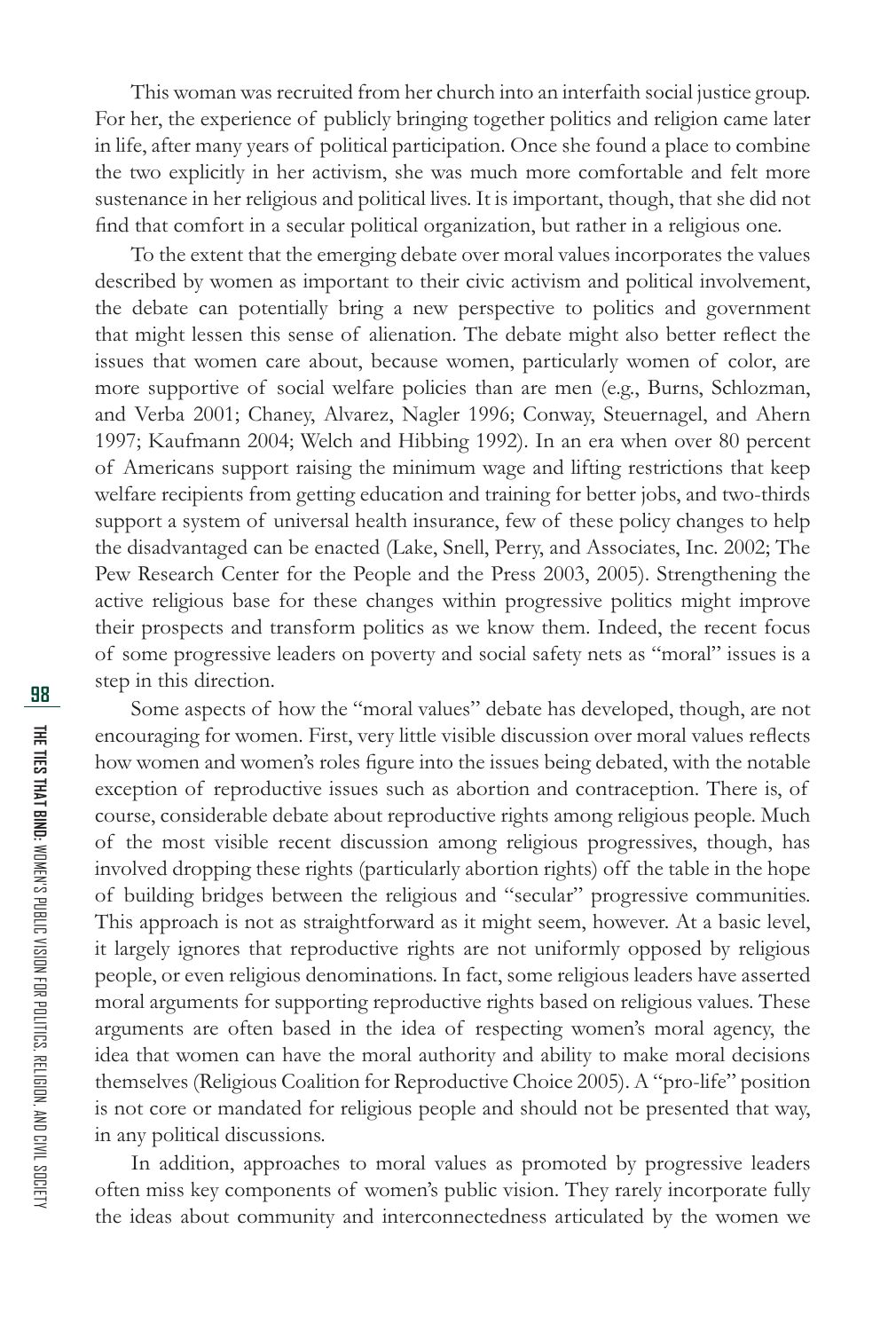interviewed. These ideas shift the focus of policy from simply creating a more altruistic society, a focus almost solely on government intervention in social welfare issues, to recognizing that all of us benefit from, are dependent on, and should be engaged in the welfare of our broader communities. Moreover, the values of connectedness articulated by the women

we interviewed suggest that context matters to the meaning of morality, so that "traditional moral values" make little sense to people with limited choices and opportunities—those

The values of connectedness articulated by the women we interviewed suggest that context matters to the meaning of morality, so that "traditional moral values" make little sense to people with limited choices and opportunities those with limited agency.

with limited agency. When circumstances created by policy, cultural limitations, and economic structures constrain choices and opportunities for some, often by privileging the experiences of others, they constrain agency and authority in important ways, violating the concepts of individual worth and dignity as described by many of the women we interviewed. In this context, "traditional moral values" become fairly ineffective, even meaningless, concepts.

Debates over poverty illustrate this point. This issue has received some attention within the "moral values" debate. It is also an issue that is perhaps best understood from a women's perspective. Most of the adult poor in this country are women. Their poverty and disadvantage is tied in part to lower wages in the occupations that women hold, wage and employment discrimination based on gender and race, and their responsibility for children and a lack of supports such as child care and paid leave and opportunities such as education, particularly among those who start out poor.

To the extent that these dynamics are recognized in policy today, though, they frequently involve debates about marriage and marriage promotion, which present women, particularly African American women, as deviating from the proper moral roles that would bring stability to them and cohesion to society. For some leaders, this focus on marriage serves as a distraction from addressing the larger structural issues that cause poverty. Even when these larger issues are addressed, they are frequently not understood as specific to women: eliminating gender or race-based wage discrimination is rarely discussed as a way to combat poverty, even among many progressive political leaders. Expanding child care is sometimes considered as a solution, but even it is generally given only cursory attention. Revamping our family policy to provide universal access to early care and education for children, and paid sick and family leave for working parents, is not at the top of today's political agenda.

The marriage promotion debate is also an example of how assumptions about the content of "moral values" frequently ignore both context and women's agency. From a perspective rooted in ideas about interconnectedness and respecting women's moral authority, marriage promotion policies may not be a relevant or appropriate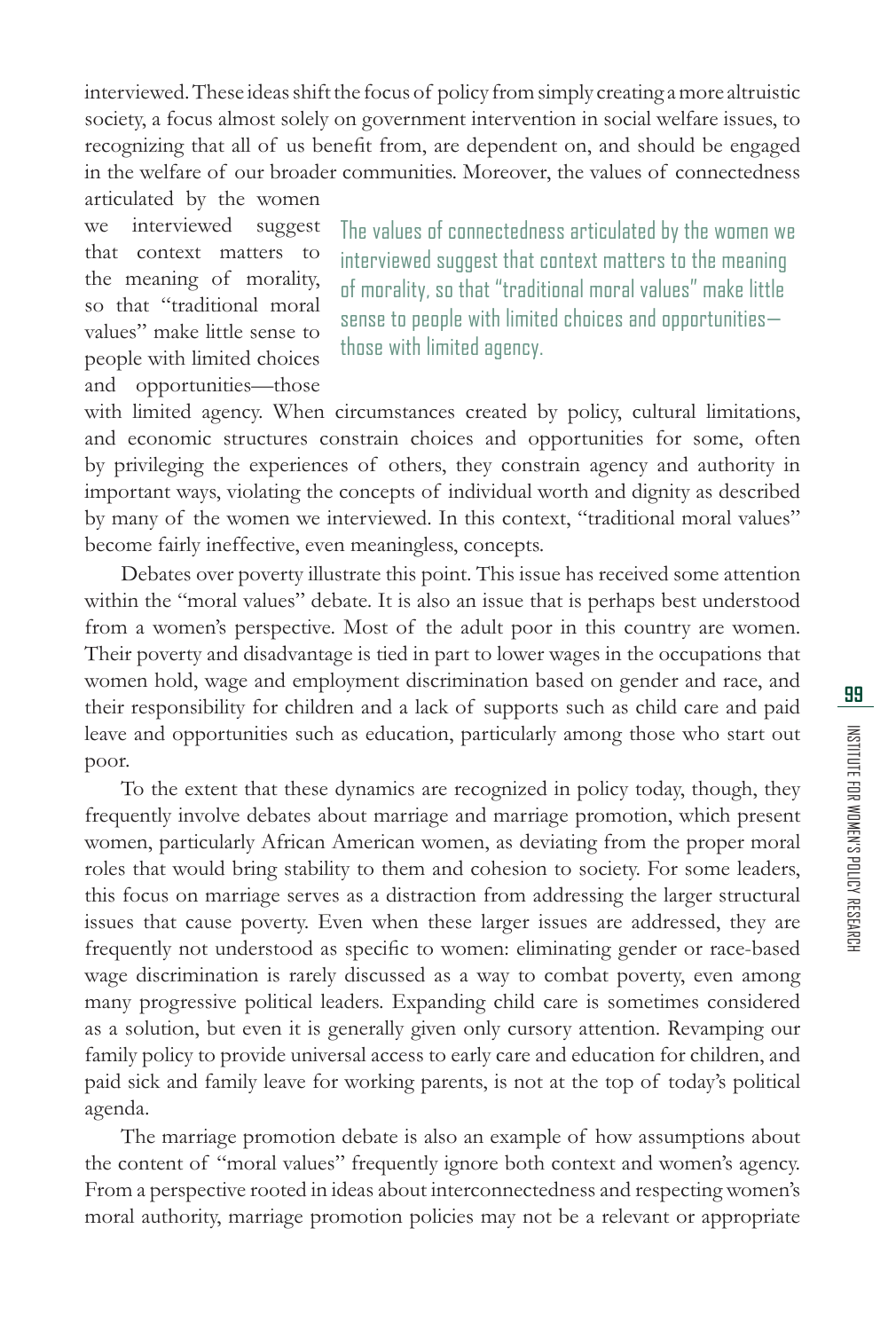way to promote "moral values." First, many aspects of the social and economic circumstances that shape poor women's lives make "traditional" family structures, often presented as morally superior, unrealistic—not just because of issues like domestic violence, which is increasingly recognized as an important issue within those policies, but also because of factors impacting the pool of "marriageable" men, including relatively poor employment opportunities in the networks available to most poor women (e.g., Jones-DeWeever 2002). In addition, these programs denigrate the moral agency and authority of low-income single mothers, assuming that the choice not to marry, or to have children outside of marriage, must be a bad one, rather than valuing all sorts of families.<sup>3</sup>

The values of the women interviewed for our study point to the need to rethink the moral assumptions evident in the values debate. Thus far, most progressive leaders are not questioning how women and women's agency are treated in these

If we can reconceive the public sphere to be a place of partnerships and relationships among citizens and communities, rather than of individuals simply protecting their rights (for example, the rights of the better off to be free of crime), we can perhaps create the kind of social networks and ties that build more integrated and consciously interdependent communities, while respecting the dignity of all.

debates. They are also not challenging the tendency to treat issues of social welfare as individual problems, or even as problems affecting a specific demographic group, rather than as problems affecting us all and

shaped by the larger economic and social contexts that we all create. Progressive political leaders have not, for the most part, incorporated a larger understanding of the combined importance of shared responsibility and individual dignity, which together call for rejecting moral judgments blind to the circumstances facing the disadvantaged, as well as those that fail to respect women's agency and authority, as an alternative way to think about social welfare policy. Doing so would qualitatively change how progressive leaders approach political change.

The public visions of the women we interviewed call for a larger role in promoting the health of disadvantaged communities by government and politics—rather than the smaller one that has been argued for in recent years. They also call for more engaged involvement by individual citizens, both advantaged and disadvantaged, in creating and defining how those programs work. They demand more engaged listening to the circumstances that surround poverty in the United States, rather than judgments of choices (for example single motherhood) seen as violating traditional moral standards, and recognizing the agency of the supposed beneficiaries of social welfare policies and their larger communities. In other words, approaching social welfare in this way requires more from the public sphere, but in partnership with communities and individuals. Without these links, programs can become

<sup>&</sup>lt;sup>3</sup> On a practical level, research has also called into question whether marital status is really a causal factor improving children's well-being, one of the main justifications for the marriage promotion initiative; Jones-DeWeever 2002.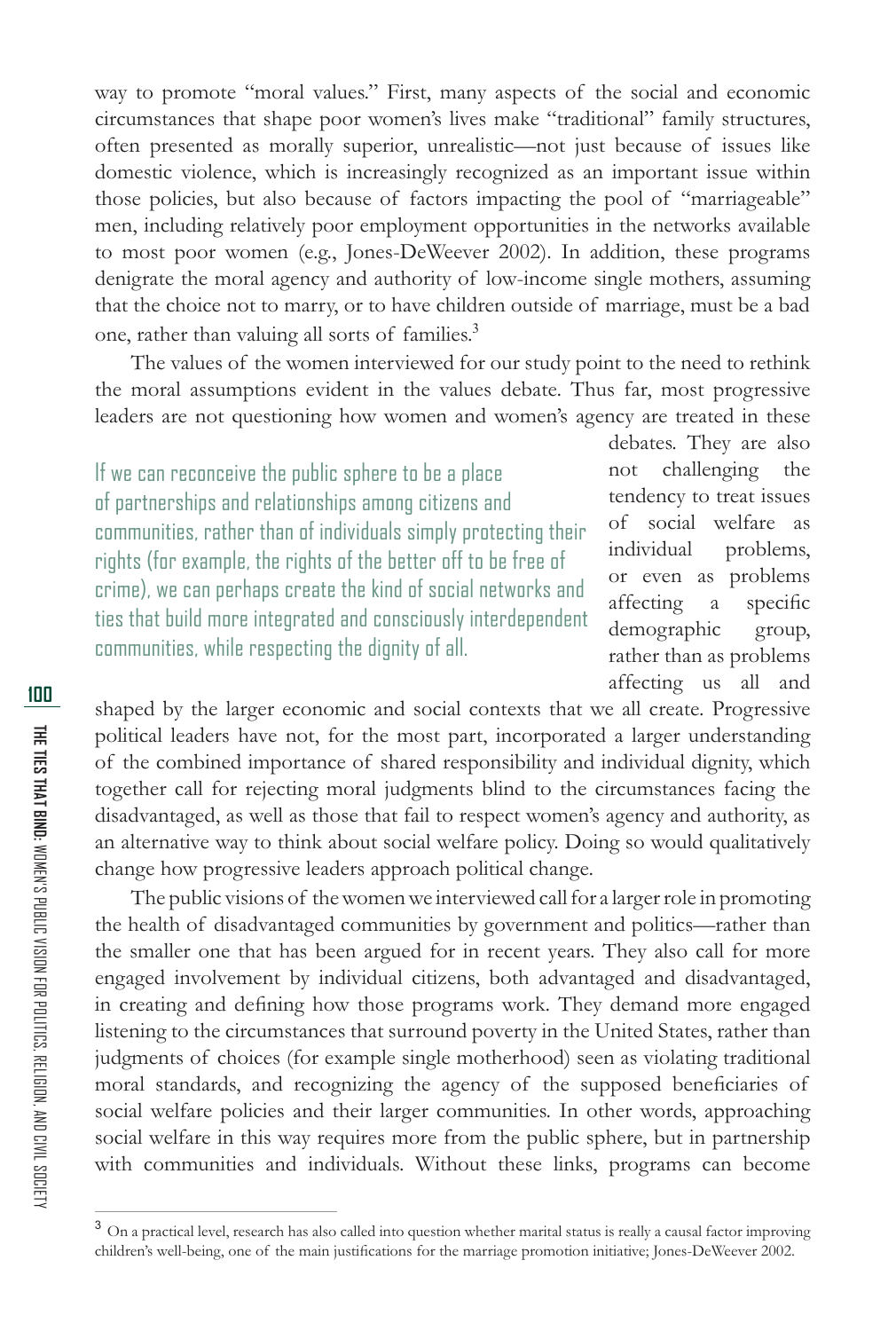dehumanizing and discourage connections across lines of race and class. But if we can reconceive the public sphere to be a place of partnerships and relationships among citizens and communities, rather than of individuals simply protecting their rights (for example, the rights of the better off to be free of crime), we can perhaps create the kind of social networks and ties that build more integrated and consciously interdependent communities, while respecting the dignity of all.

#### **TRANSFORMING RELIGION**

In the same way that women's moral values and public visions can help us rethink the role of government and politics, they can help us rethink the role of religion and moral values, also in light of how women view their lives and experiences. Many of the women we interviewed have become certain in and comfortable with their own sense of religious authority: they see their work in community as a calling with moral authority, and many feel free to challenge (male) religious authority. They are arguing for their own sense of moral agency, in the face of religious values and traditions that would deny it. In many cases, they are also arguing for their religious traditions to provide them support for the work they are doing, by more directly addressing the values and issues that women themselves are applying to activist work around social justice issues. When women ask for their denominations to pay attention to these issues and values, they are asking for recognition of their moral agency.

Many religions do, of course, address social justice issues. Most congregations, though, do not—particularly among denominations that are not historically Black Protestant churches. Among African American Christian churches, almost 70 percent participate in justice programs, and almost half participate in organizing work. In contrast, less than a third of Catholic and Orthodox congregations, and less than a fourth of Protestant congregations from mainline or evangelical denominations, do (Dudley and Roozen 2001).

This lack of emphasis on social justice is partly responsible for why the women we interviewed are involved in religious activism outside their congregations. Many expressed frustration with the lack of involvement of their congregations and denominations in community and social justice issues. For example, as a white mainline Protestant says of her congregation,

> It's really small and it's very much a family atmosphere, and so they aren't as apt to reach out into other places, because they very much use church as a way to get away into a social kind of place. There are a few people that really like to get outside of the church walls and use their faith to make a difference, and keep trying to push people that way. That would be my biggest issue [with the church].

An African American Christian has similar frustrations:

These are issues of conscience and issues of justice that require activism and require some type of change. And I was disturbed by the fact that as a person of faith, I wasn't aware of what was going on until I was in the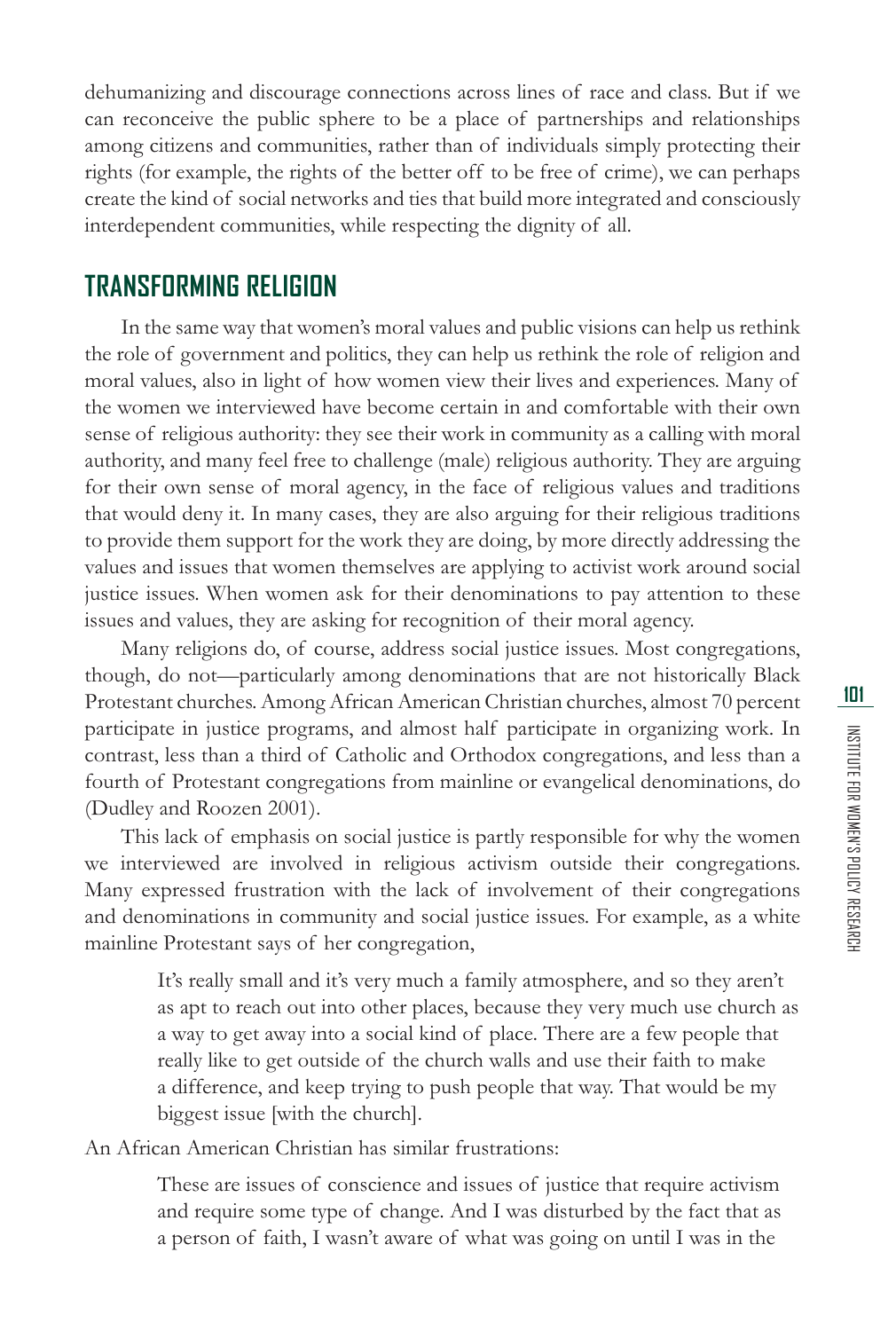system seeing it every day, and I was disturbed by the fact that there were so few people of faith, in the sense of faith community leaders, that were involved or even seemed to care.

For some women, the lack of a justice orientation is enough to inspire them to question whether to stay in their congregation or even their denomination. A Catholic activist, for example, describes her lack of exposure to the social justice tradition in her church. Personally, she had drawn connections to social justice based on what she sees as her most important religious values, the dignity and sacredness of individuals. But not until she discussed these links with other people working in her activist organization did she realize that hers was a shared way to think about social justice:

> That is something that [the director] has brought in, based on being a Sundancer. That part of what you do is that you build community, that you recognize the sacredness of every person…. And it's been very powerful…. People have come to recognize that beyond the work, this is grounded in a deeper place.… So on a personal level, I certainly saw this work—this is another way to recognize the dignity and sacredness of people, through this work. And then came to find that the others that I work with are also grounded in that as well.

This woman's activism has provoked frustration in her about her religious tradition. Her work involves going to religious services in a variety of congregations, which has made her more aware of how comparatively little her own church addresses issues of justice, despite an emphasis on the idea of the dignity and worth of individuals:

As I've actually gone to these services, I've learned that the social justice component of the Catholic Church is weak. I mean it's there, and it's certainly much stronger in liberal theology, but that's not a mainstream strain of Catholicism. So from my experience, the Catholic Church is primarily—if we're talking about the community and what you do in the community—it's primarily about service, helping others through direct service. It's not very strong on changing the system. So, at least for me and my experience and the different churches that I've gone to, the Unitarian Universalists, from my perspective it's very clearly in its mission directed at not just seeking your own knowledge of truth, but about working to change, about social justice. Same with what I found with the Methodist church. So no, in terms of social justice activism, that didn't really—I wasn't really directed in that through my own experience in the Church. It was definitely much more directed towards service. But, again in emphasizing the dignity and sacredness of every person, then it certainly is connected to the social justice.

Personally, this woman found the link between justice and individual sacredness an easy one to make, but her own congregation did not address it. As a result, she is torn about whether to stay in her church or leave it.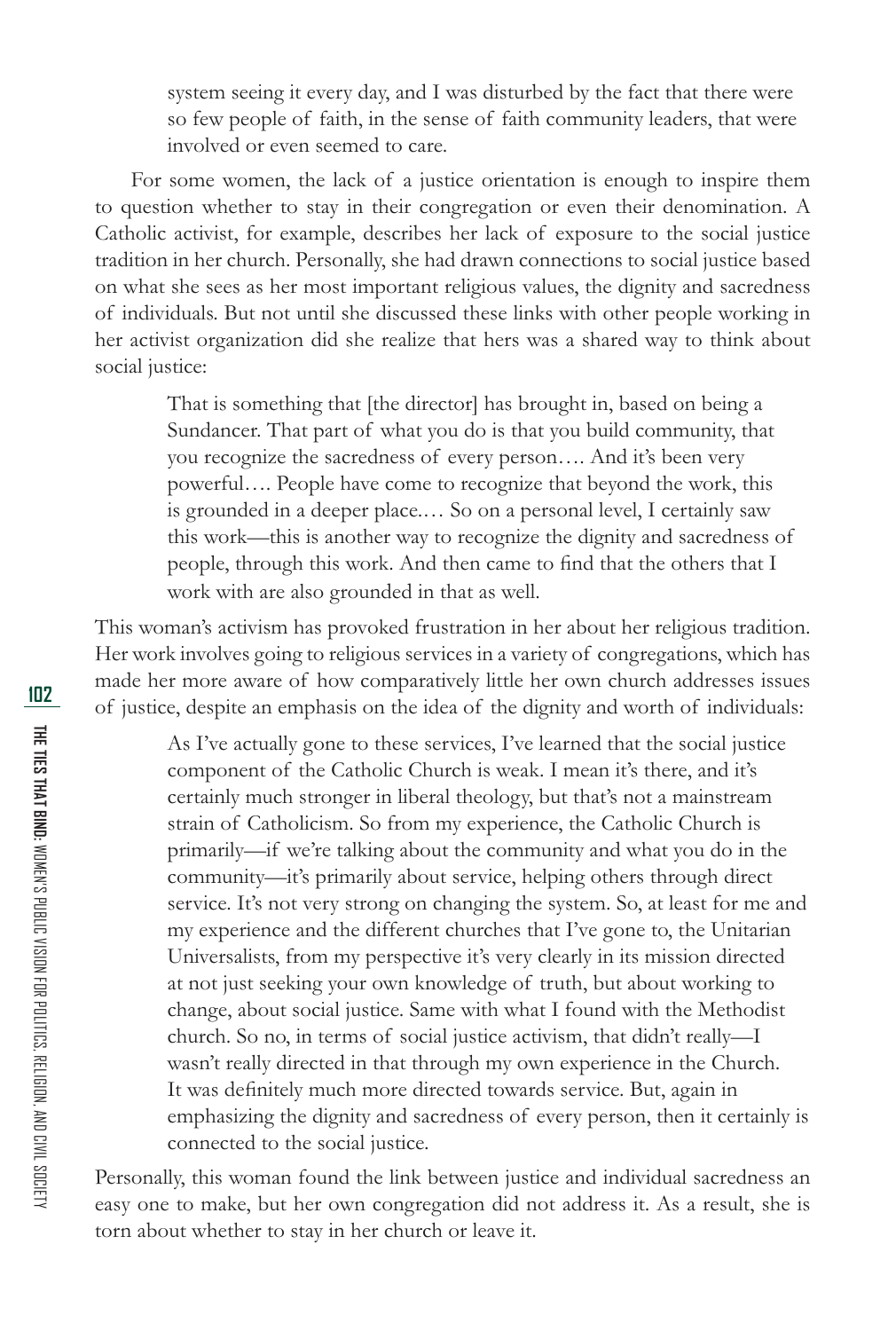This experience suggests that congregations can play an important and more visible role in the process of women (and men) drawing links between basic religious values and social justice issues. Some, especially those in African American Protestant denominations, do. It is not surprising, then, that African American women are among the most likely women we interviewed to draw connections between religious values and justice. Also in our interviews, many women point specifically to clergy and others in religious leadership as helping them develop an understanding of how religious values can involve a mandate to work for social justice. But many others, like the woman above, express frustration that their congregations do not have this emphasis. Even some African Americans in historically Black denominations, some of whom are quoted elsewhere in this report, note that they are not challenged to think about justice or power within the context of their faith values and traditions.

Not only are many churches not addressing issues of justice, but some actively oppose women's social justice activism, sometimes even when it happens outside church walls. Several women speak of resistance from clergy or other leadership when they attempted to pursue activism. A few stories along these lines are particularly compelling. In one, another Latina Catholic was asked to leave her church because she was active in a local social justice group. She was told to spend more time volunteering in her church:

> I was told I would not go to heaven if I did not do more in the Church. But for me, God's work was working with the people where they're at. The Sisters told me that the community work didn't count, that I would build a statue, not go to heaven. So I asked, Why am I living two lives? I didn't want to break off my community work. I decided that if I'm going to save myself, I'm going to save myself on 18th street.

Another woman, an African American, left her church, because she was told that her efforts to mobilize members to work with an interfaith group focused on children's issues was inappropriate. In this case, the resistance wasn't about the justice as much as the interfaith component:

> The pastor was offended by the fact that all these different religious traditions' texts were being passed out at the church…. I noticed that there were certain people that started staying away from me, and of course I'm more sensitive to this because the pastor has told me you can't be passing out these other heathen, pagan documents in my church. I said well, honestly maybe I'll just cool this because I didn't realize that I was in such a conservative church, and I didn't realize that when we talk about doing all this social justice work, we're talking about just Christian folks doing it…. It was the dichotomy of what the espoused tradition was and what the experienced tradition was. And because it was a part of the denominational tradition that I'm ordained in, and I'd grown up in, I'm thinking we're all on the same page, but when it comes down to a congregation's practice of that tradition it's oftentimes very different.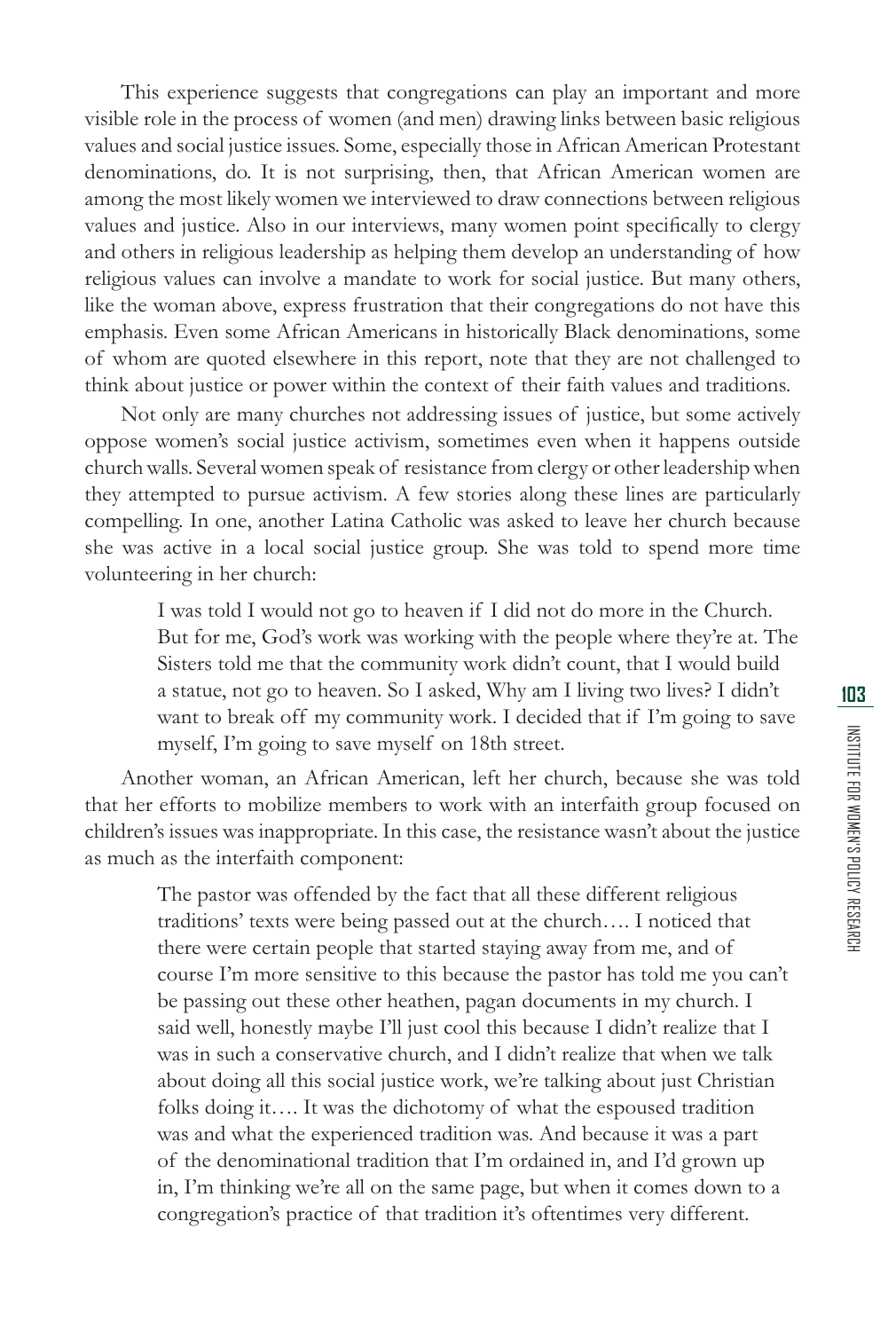In this case, the woman speaking is an ordained minister, but her contribution to the congregation was unwelcome and seen as inappropriate; her authority was clearly not respected.

These examples illustrate the fundamental ways that women's activism can challenge their religious traditions and, as a result, be limited by them. What many women want is a place to talk about the connections among their values, activism, and politics, a place that offers them a role in defining those connections. They see their religious congregations as a place where they should be able to talk about

What many women want is a place to talk about the connections among their values, activism, and politics, a place that offers them a role in defining those connections.

the connections between politics and morality, but not as a place to learn them unthinkingly. They want a sense of respect for their moral agency.

This is an impossible balance for many women to find. Almost none

of the women we interviewed felt completely comfortable with the level of respect they felt for their leadership or values in their congregations, and so most found alternative solutions. Some, unable to live with a lack of respect for their moral agency, have left their religions. Others stay, hoping to change them, and expecting that their dilemma is temporary.

For example, a white Catholic describes her own conflicts and those she has observed in other women working in her Catholic social justice organization:

I think by working in a faith-based organization there are times when you have to question what the dictates are, you have to, because they don't always jibe with your view of the environment, as a woman. I can say that. There are also times when you are very conflicted by this church that you love and you are serving, and you have to learn how to deal with that, and some people don't. And some women, volunteers and staff and leaders, have to walk away from that, because it's too big a bridge for them to cross. So I think that you have to wrestle with that…. Maybe twenty years ago we would be talking and we would be saying totally different things to each other about this. But thankfully things have gone well for us women. And I think twenty years from now, watch out. I don't think we are going to stay where we are, and I don't think it is going to remain the way it is now, and I think the church is going, they are going to have to reconcile that.

Another, a Hispanic Catholic, describes a similar reconciliation based on her anger not only at women's roles but the larger system of hierarchical power:

> People ask me, 'Does it make you angry that women are not ordained in the Catholic Church?' I say no. 'Why doesn't it make you angry?' 'Because I'm against men being ordained in the Catholic Church, too.' Now, that immediately upsets everyone. But I am. I think it's a ridiculous system. Am I going to change it in my lifetime? I doubt it. So I'm very active in my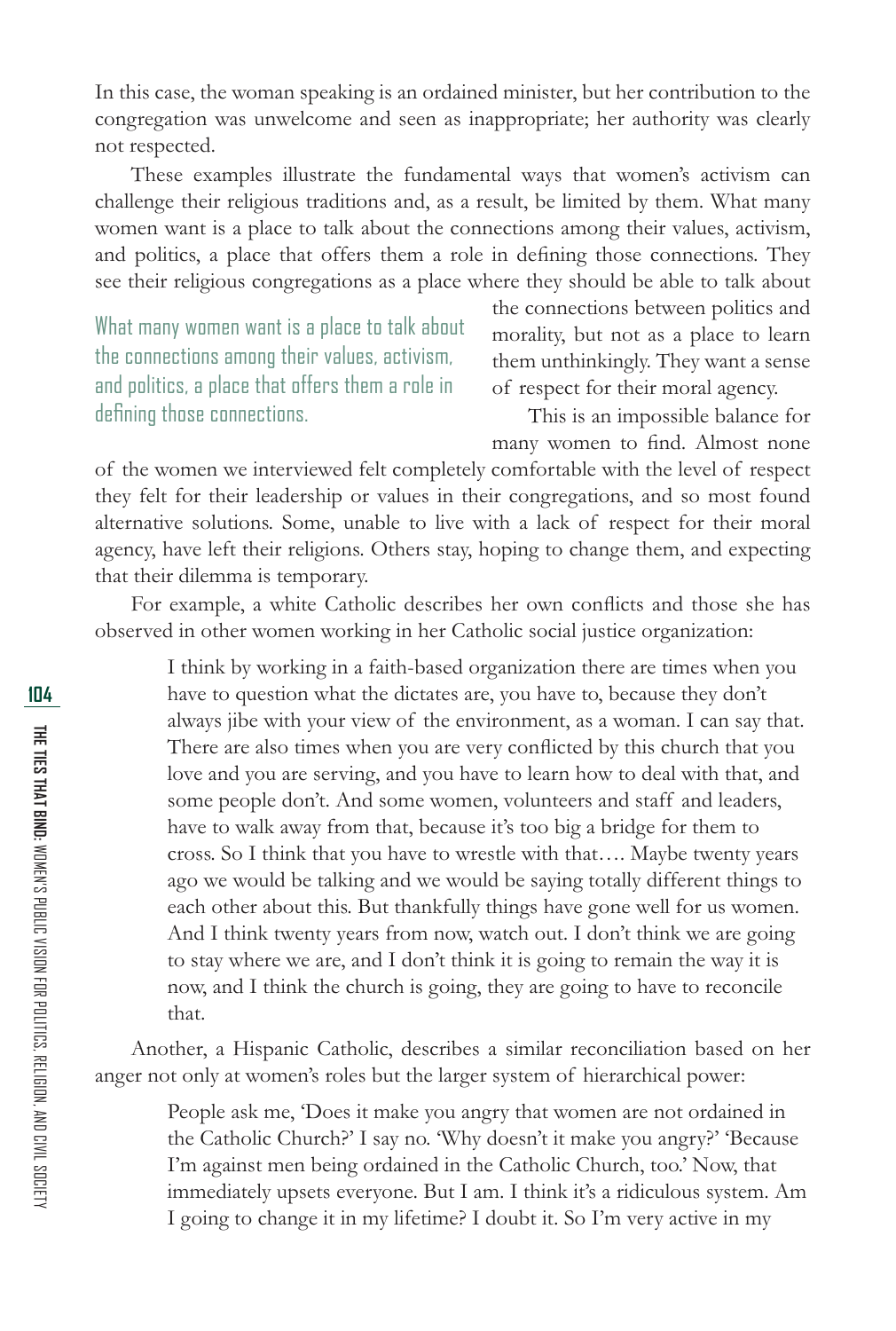church. I speak from the pulpit in my church. I do everything I have to do. Sometimes it rubs people wrong, what I do. But I never do it to rub them wrong and I never do it to kind of say, 'I'm against this.' What I'll do is I'll say, 'We're doing this event,' you know, 'How many people can come? Raise your hands.' And in the Catholic Church, raise your hands? Oh, no, you don't do those things. But, so I do everything I can to help build the church. I get into no fights with anyone about any dogma. I just don't care. You know, my commitment is to this wonderful group of human beings. My commitment's to God. I honor that. I pay my dues every week. People say, you know, 'I'm not going to support the church if Father So-and-So arrives there.' I am. Right? Because I'm supporting this community. This isn't about a given priest. So that's how I've survived it.

The ways that these women have reconciled their conflict with church policies, enabling them to stay within their religion, echo findings in other research that women perceive their religious life as more interconnected and relational, allowing them to downplay their conflict with hierarchy (Ozorak 1996). Of course, anyone working in an institution, particularly one with values at its core, is likely to experience some

#### Religions should work to provide settings where women can participate fully in defining and interpreting moral values.

conflict. Still, women should not have to choose between their congregations and their sense of their own moral agency and authority. Instead, religions should work to provide settings where women can participate fully in defining and interpreting moral values. In doing so, religious institutions could benefit from a renewal of many women's activism and commitment to their values and goals.

#### **REVITALIZING WOMEN'S ORGANIZING**

Women's movement leaders should also pay attention to the values and public vision of religious women activists. The basic ideas of community and interconnectedness, particularly when they are used to reconstitute the rights-based language of American politics, can provide an alternative way to define and invigorate the goals and values of the U.S. women's movement. For the past several decades, this movement has relied, for the most part, on a rights-based set of justifications. This strategy, of course, has often been successful, resulting in legislative and judicial victories for women's equality by framing it as justified by U.S. democratic and constitutional institutions—a language in many ways appropriate to our political system (Gelb and Palley 1996).

At the same time, a purely rights-based approach may have more limited effectiveness for the longer-term transformation of U.S. society into one that incorporates women's lives and values at its core, precisely because it is limited in its ability to address the exclusion of women and women's experiences from public life.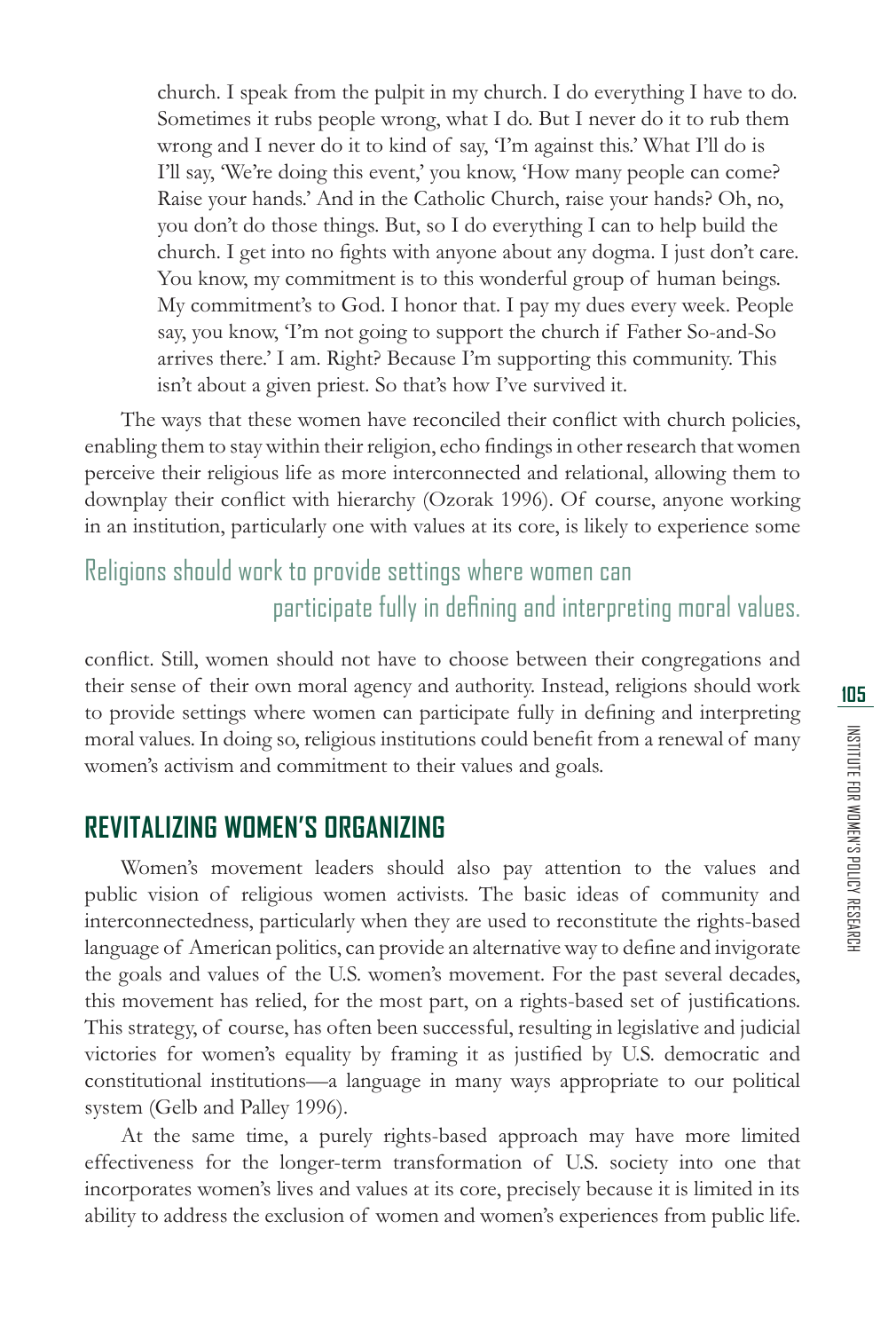The women's movement has not been able to achieve many of its intended goals, and it has been dismissed and attacked as inappropriate and unappealing to most women, a movement that seeks to carve out "unnatural" roles for them. Its attempts to address the complicated nature of rethinking and transforming women's roles in the public and private spheres—for example, by pushing for comprehensive child care or other family-friendly policies—have seen modest gains but have not come close to the large scale transformations that are hoped for. Work by the women's movement on behalf of disadvantaged and low-income women has also often been frustrated. Such criticisms and difficulties may reflect, in part, the difficulty of creating a women-friendly world by extending a set of rights based on men's experiences to women, without also addressing the denial of their moral agency in particular, and without working to transform the specifically moral norms that mandate their "proper" or "natural" roles as primarily in the private or family sphere.

Bringing women's values and visions to public life might help do both. The women interviewed for this study provide a new model for thinking about the goals and values underlying women's movements. At a basic level, these women are challenging

Women in religious social justice groups and women's movements share a basic commitment to fighting economic, social, and political inequality.

male authority, and particularly white male authority, in ways that often resemble the work of American feminists. Both groups hope to transform the

place of women and women's values, whether implicitly or explicitly. They also share a basic commitment to fighting economic, social, and political inequality.

The values that the women we interviewed describe, including their focus on the ideas of interconnectedness in combination with valuing basic rights and dignity, could help transform feminist goals, strategies, and values, particularly the predominantly rights-based language used by many recent women's movements. They may offer a way to reconceive assumptions about women's roles in political, social, and economic life, by providing an alternative that reframes and redefines the language of rights. That is, the voices and progressive moral vision of women working as grassroots social justice activists could provide vision and energy for strengthening, broadening, and transforming the women's movement. They can help envision and promote a new moral order based on women's lives, experiences, and values. They suggest that rather than shying away from moral language, the women's movement should reclaim it in a way that recognizes women's moral agency. One way to work towards this goal is by building connections between religious social justice organizations, particularly those led by women, and women's organizations, in ways that promote real and active listening to the language, values, and visions that each use.

This rethinking may have an added benefit of invigorating support for women's organizing among groups of women who have been traditionally less involved in it. Most obviously, it may inspire religious social justice activists to get involved in feminist organizing. Currently, there are few connections between feminist organizing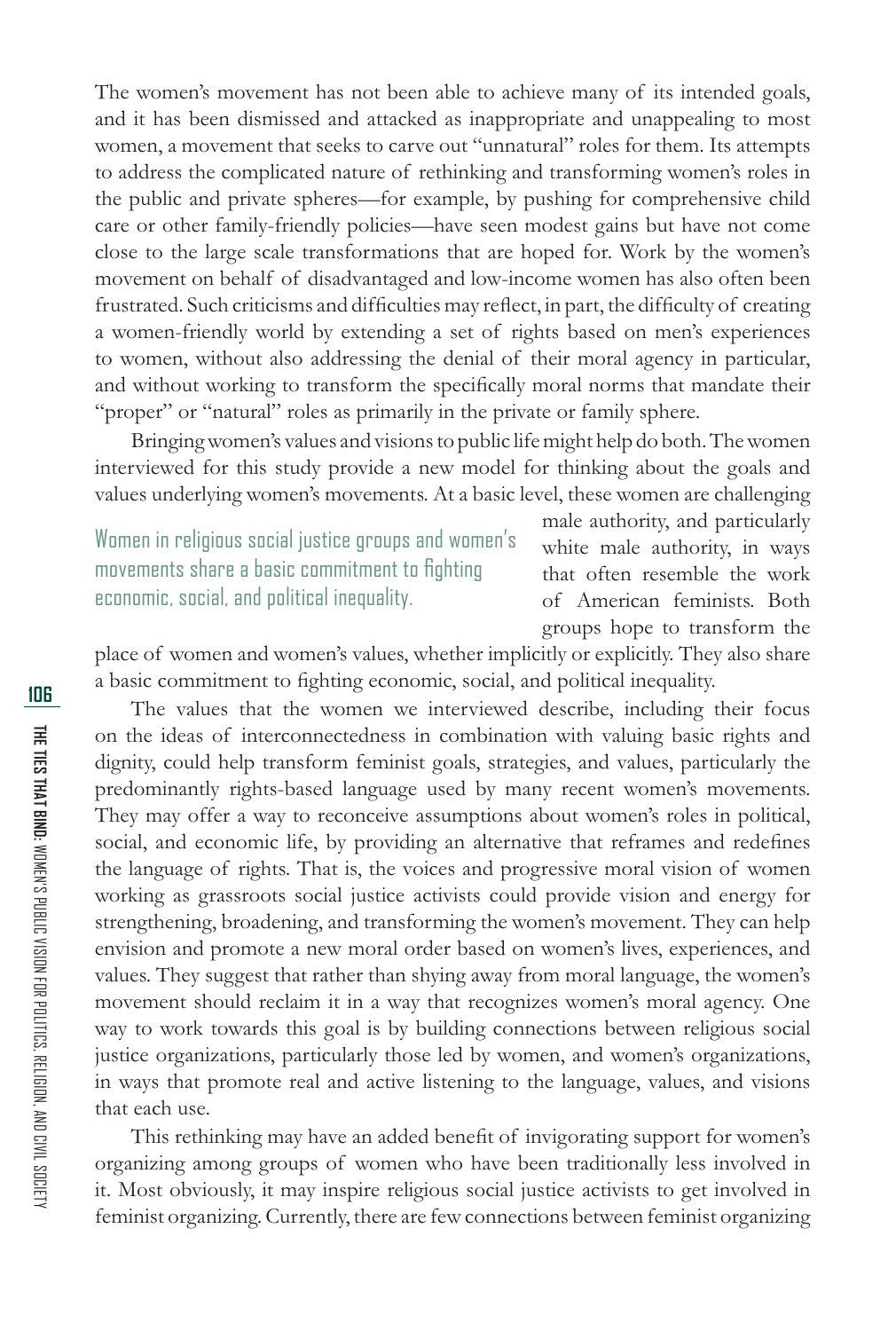and religious social justice groups, even though women play a visible and important role in both. Many women's movement leaders are skeptical of the potential of religion for mobilizing women around gender equality, or of the commitment of religious women to feminist causes, especially given the role that religion has played in sustaining women's inequality and traditional roles.

In our interviews, we also found that many religious women feel unwelcome among (and also skeptical of) the feminist community, even when they share its goals. As they do in political and religious institutions, these women feel uncomfortable. In part, they recognize that how they perceive their values contrasts with how feminists talk about them. This discomfort is perhaps most obvious among women doing activism around reproductive issues from a religious standpoint: many describe feeling that their "secular" colleagues distrust them. But women working on other issues also note that they feel uninspired by the secular focus and values of women's organizing.

Religious social justice activists do not feel the need for "secular" feminists to adopt their religious language, symbolism, and even values, but they do want to

feel that their own motivations, contributions, and ideas are not unwelcome. They want those ideas to be recognized as legitimate reasons to act on behalf of feminist causes.

The voices and progressive moral vision of women working as grassroots social justice activists could provide vision and energy for strengthening, broadening, and transforming the women's movement.

They are not unaware of the patriarchal aspects of the values and traditions of their religions, but they bring their own (often feminist) interpretations to them, and they see personal importance in holding on to them. They do not want to be seen as (at best) ignorant or (at worst) inherently un-feminist because of their commitments to those values and traditions. In other words, they want feminists themselves to recognize their moral agency.

Rethinking feminist values in terms of interconnection and community may also provide a new lens for thinking about diversity and the women's movement. Among the women we interviewed, those from both religious and racial minorities were most likely to articulate ideas about justice and equality, most likely to allude to the idea of interconnectedness and shared welfare, and most dedicated to a responsibility to developing leadership among other women. An approach to women's organizing that puts ideas about mutuality and shared obligation at its center, together with more "rights-based" thinking about pursuing women's well-being and agency, might resonate with these communities and mobilize more women's involvement. It might help to expand the base and the appeal of women's movement.

To advance these goals, women's movements should pursue concrete connections with religious social justice groups, particularly those led by women. Feminist and religious social justice groups currently have relatively few connections. This has not always been true: historically, feminists and women's movement leaders have also been at the forefront of movements on behalf of social welfare, and even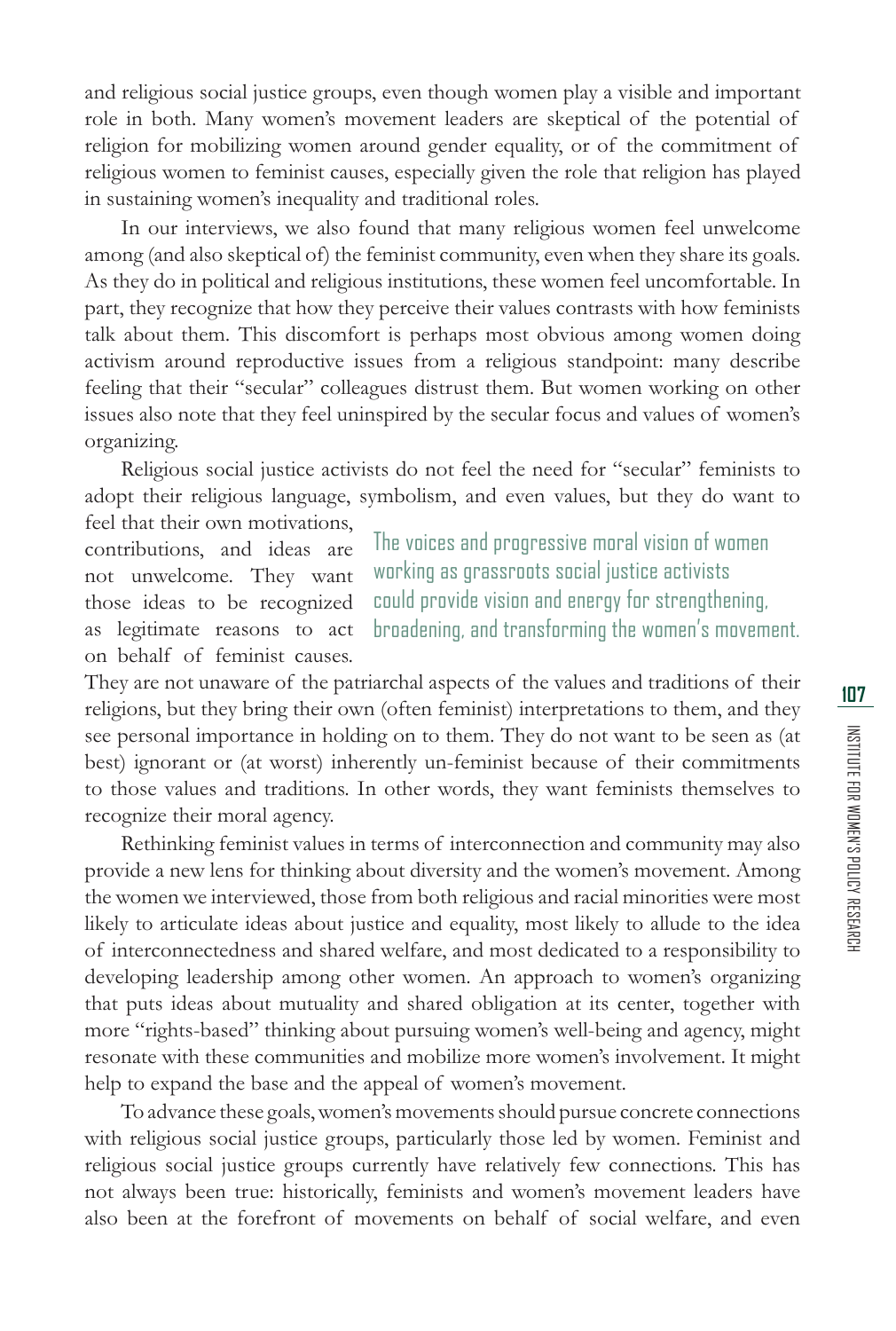early in the second wave of the women's movement, in the 1960s, some religious women worked fairly closely with more "secular" feminists (Braude 2004; Buchanan 1996; Hunt 2004; Skocpol 1992). Now, though, not only do women in religious social justice organizing frequently feel unwelcome, but many women's movement leaders are concerned about the role of religion as a potential mobilizer of women around gender equality. Their unease is justified in many ways: certainly religion has played a large role in sustaining women's inequality and traditional roles. At the same time, religious values have inspired some women, and been reinterpreted by them, to demand moral agency and public authority.

Women's movements could pursue many avenues to build stronger relationships with religious social justice activists, particularly women, through formal and informal efforts at network building and collaboration. Members of feminist and interfaith groups might serve on one another's boards or program committees, attend and present at one another's events and conferences, or highlight one another

#### The activity of the women we interviewed can be a way to think about invigorating and strengthening politics, religion, and the women's movement.

in newsletters and other publications. They might jointly participate in media work, such as writing editorials or press releases and holding press conferences. They might share mailing lists, provide policy contacts, or share knowledge of ways to reach out to their respective communities and constituencies. They might hold meetings or conference calls for younger staff with the leaders of each other's organizations. Leaders might commit to taking visible roles in direct action or advocacy work pursued by one another's groups. In the longer term, they might pursue joint projects related to their mutual programmatic goals.

Women's movement groups could also benefit from more widely adopting some of the strategies that interfaith social justice groups (particularly those with women's leadership) have developed to encourage women's sense of agency and authority. Key components of successful efforts to do so, as described by the women we interviewed, include not only recognizing women's values and visions, but allowing women to tap into the emotional core of their work and commitment to their values, and asking women to define the content and design of efforts to empower their political voice. These strategies can help women to recognize and overcome their own hesitations, as well as the resistance that many have experienced, in claiming a public voice—both of which, as many of the women interviewed show, still confront many women in very gender-specific ways. These strategies also acknowledge that women's experiences with relationships and connectedness, in the public and private spheres, differ in ways that make many traditional training strategies less relevant to their lives. Drawing on the emotional side of these experiences, for example, seems to inspire and empower women. Many women's groups, of course, have used similar tools to train and empower women, often with success. But adopting them on a wider basis could inspire a newly invigorated source of passion for the goals and strategies of women's organizing.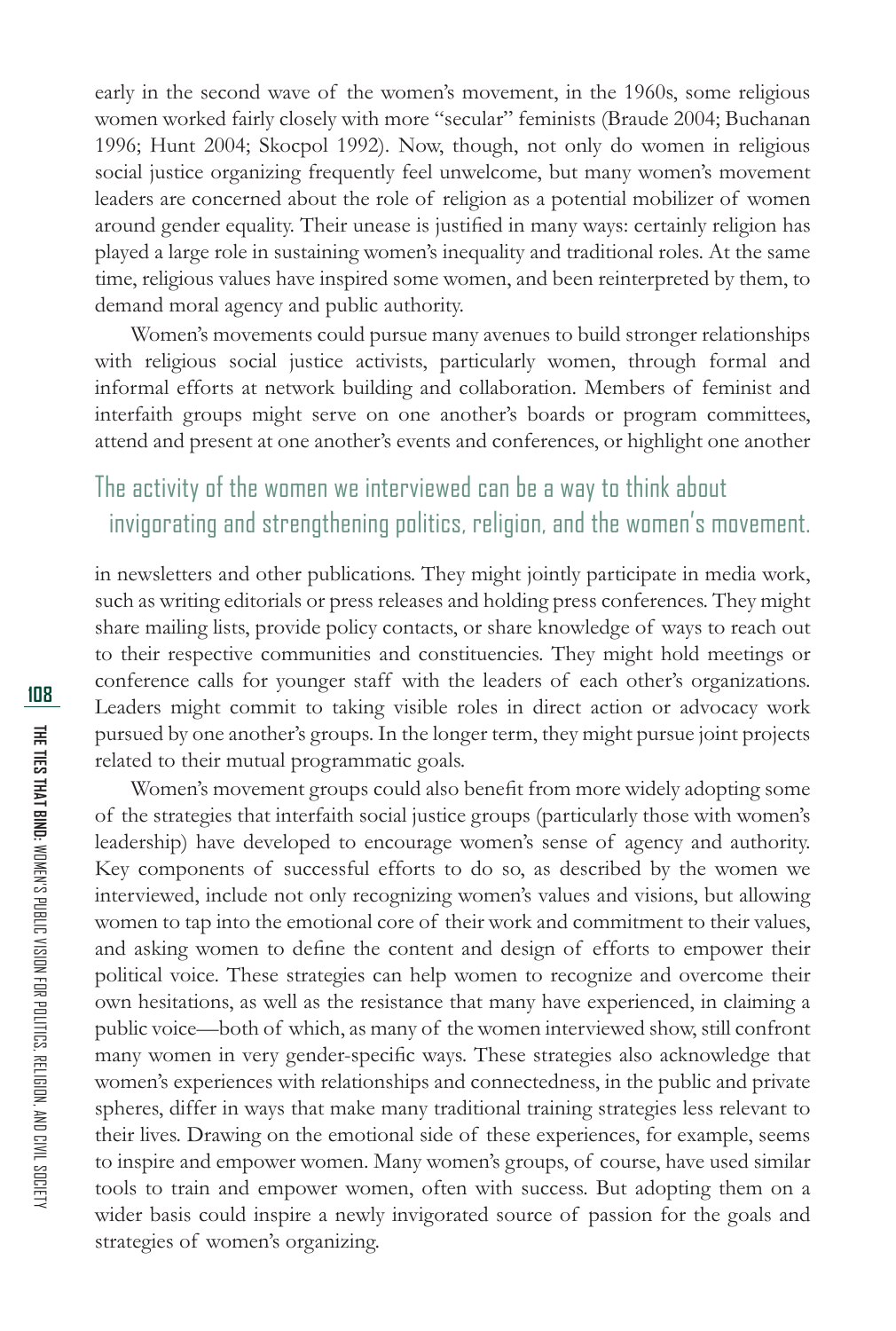Feminists, religious leaders, and progressive political leaders should embrace the work of religious women doing social justice activism. The activity of the women we interviewed can be a way to think about invigorating and strengthening politics, religion, and the women's movement. Their values can provide new energy, vision, and even moral authority to feminist goals. They can provide an integrated way to think about morality and politics, one that incorporates women's lives and experiences.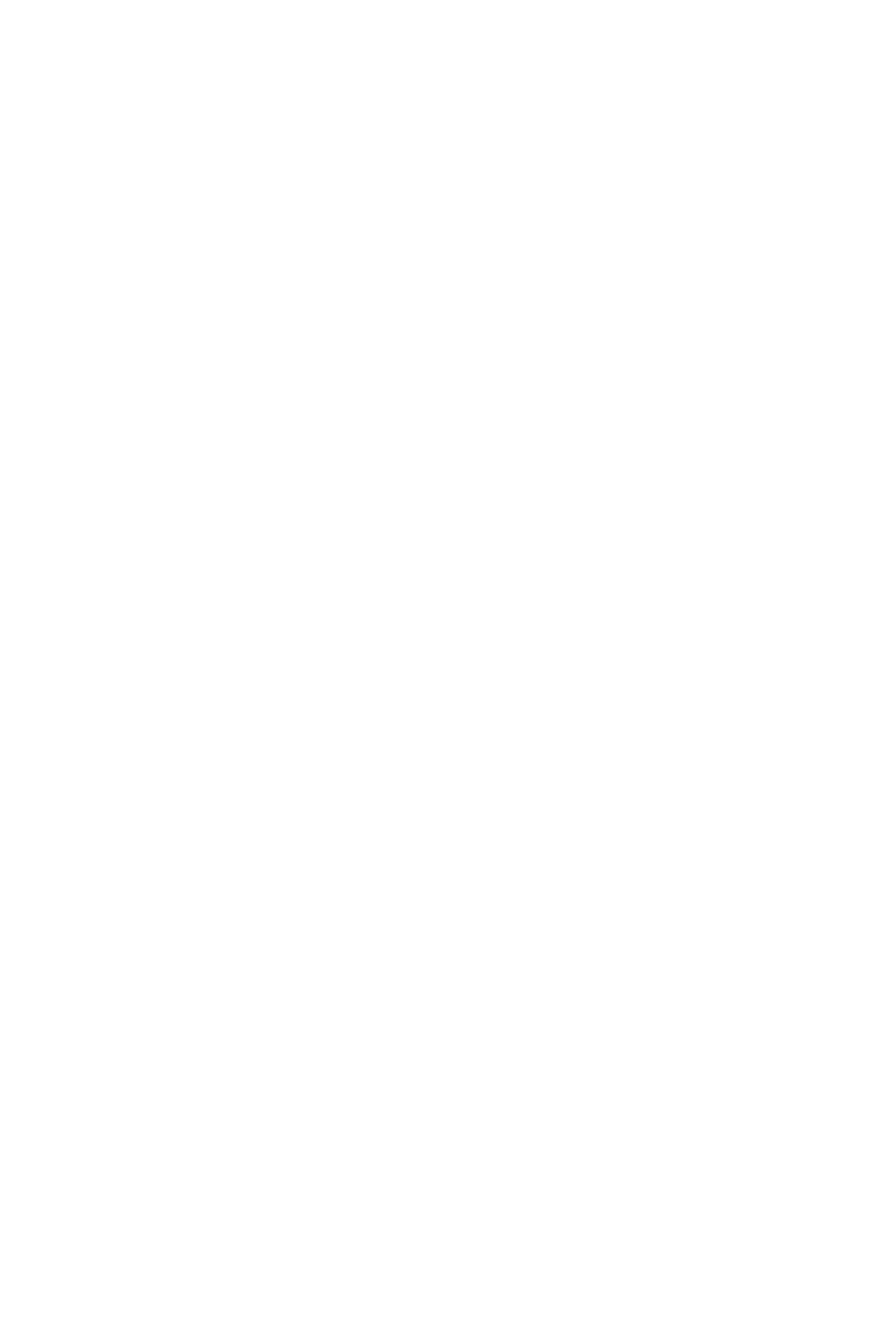## **Appendix: Research Design and Methodology for the Interviews**

This report is based on a series of 75 in-depth, qualitative interviews. Most of the interviews were done with women working as volunteers, staff, or leaders of interfaith groups working on social justice issues. The vast the interviews were done with women working as volunteers, staff, or leaders of interfaith groups working on social justice issues. The vast majority of the a few work nationally or as coordinating bodies for local efforts. As interfaith groups, they operate as their own independent groups—often affiliated with but not solely run by a specific congregation or denomination—to mobilize and encourage participation across religious lines. As social justice groups, they bring together women and men to address specific local, state, or national issues. Most use religious language and imagery to accomplish this, and most rely on the religious networks that exist in their communities.

As points of comparison, we also included a few groups that do not fit this description. A handful of people—about 15—were interviewed from social justice groups sponsored by, or affiliated with, a particular religious denomination or congregation. This group, though small, allowed us to assess whether the interfaith experience differs substantively from the denominational experience, a theme that will be explored in more depth in future publications (and interestingly, most of the women working in denominational groups also describe working informally on an interfaith basis with other groups on projects and issues). In each of the four cities where we conducted interviews, we also interviewed people from one "secular" group—organizations that do not have either an interfaith or denominational affiliation. In almost every case, though, women spoke of the strong importance of their faith and were eager to discuss their religious values as relevant to their work. Again, this theme will be discussed in more detail later in the series. As is evident in chapter 4, we also included several women (seven) from groups that do not have a social justice orientation, but are rather focused on so-called cultural issues from a conservative perspective. The different approaches that these women bring to their work are explored in this report. Finally, we interviewed seven men. Most of these men are leaders of organizations, and their insights on women's involvement and leadership were used to explore how women come to claim a public voice. This set of issues is discussed somewhat in this report but, again, will be explored in more depth in future publications.

INSTITUTE FOR WOMEN'S POLICY RESEARCH

INSTITUTE FOR WOMEN'S POLICY RESEARCH

**111**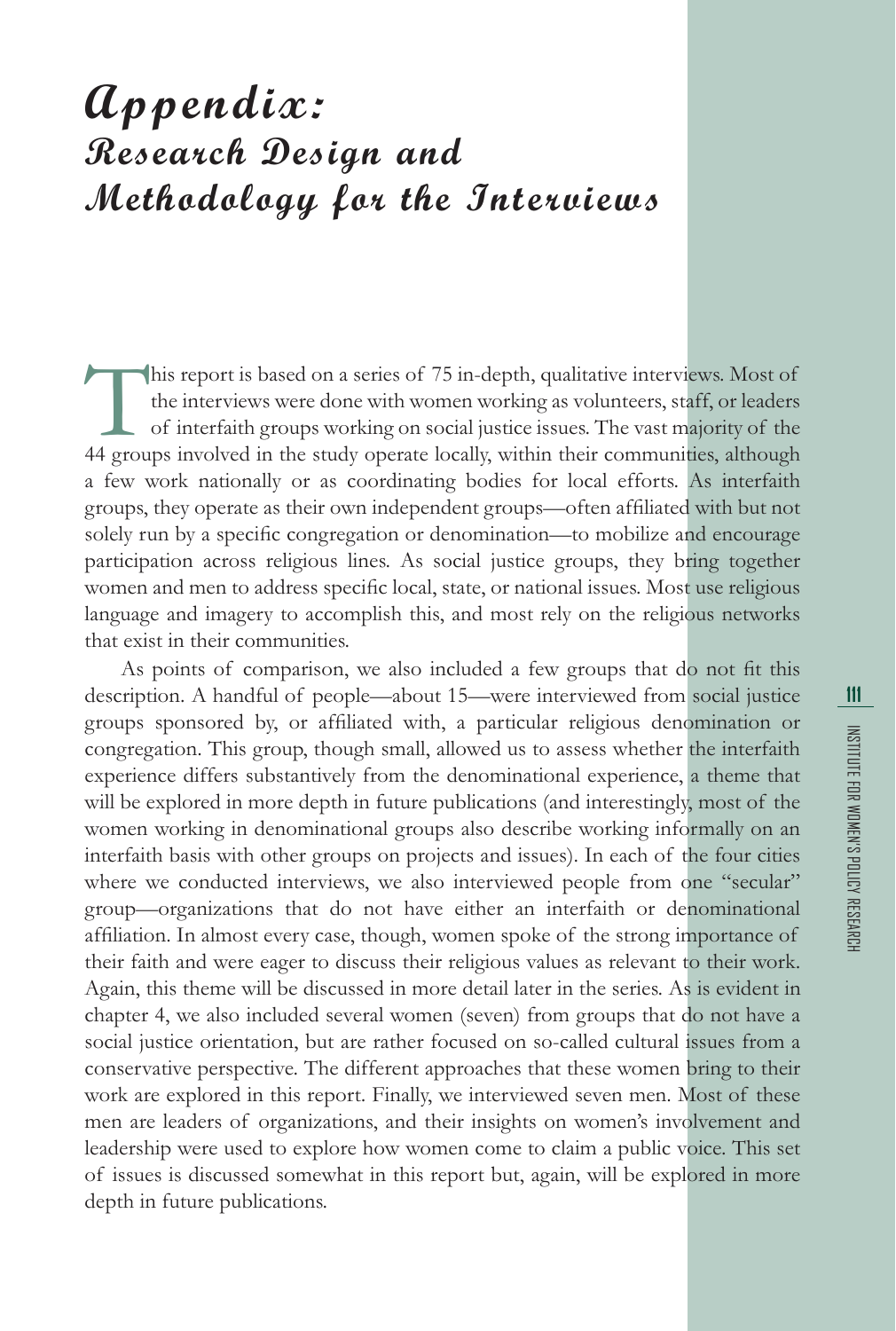About half of our respondents work in the leadership of organizations, generally as managers or organizers. Half work as activists in some other capacity. More details on the activities they engage in are below.

The interviews were conducted in four sites: Atlanta, Chicago, the metropolitan region of the District of Columbia, and the area of Southern California from Los Angeles north to Santa Barbara. These regions were chosen for their geographic diversity—a southeastern, Midwestern, northeastern, and Western city are each included. Each also has a distinct demographic composition and specific history of organizing. Atlanta, a home for the civil rights movement, is mostly African American (32 percent) and white (56 percent). Another 7 percent of the population is Latino/ a, and 4 percent is Asian American. In Chicago, 57 percent of the population is white, 20 percent is African American, 17 percent is Hispanic, and 5 percent is Asian American. Chicago's history of civil rights organizing and conflict is both long and at times difficult. It is one of the main centers of the Alinsky style of organizing, which often encompasses a religious component to its work and trainings. The metropolitan D.C. area is better known for its national organizations, but many local activists work in the shadows of these groups. Historically, many have focused on the civil rights and economic development of African Americans, who make up 30 percent of the area's population, but its growing diversity is being addressed by groups dedicated to serving and organizing Hispanics (10 percent of the population) and Asian Americans (8 percent). Finally, Southern California encompasses both bigcity and small-town life. In Los Angeles, Latinos/as are the largest racial or ethnic group, at 44 percent of the population, compared with 33 percent for whites and 8 percent for African Americans. Los Angeles is also home to the largest proportion of Asian Americans among our study's sites, at 13 percent of the population. A few hours north, Santa Barbara also has a large Hispanic population, at 28 percent, while whites make up 63 percent of the population. Asian Americans are 4 percent and African Americans 1 percent of the population (all data on demographics in this paragraph are from U.S. Department of Commerce, Bureau of the Census 2004b). The Southern California region has some of the more visible and active efforts to organize Hispanics and Asian Americans among the sites we chose, in part because those communities are so well represented in the area.

#### **METHODOLOGY**

The sample for our study was not randomly selected. Instead, a snowball method was used to allow for a more diverse sample and to ensure that the voices of a wide range of people of faith were heard. As the interviewing process began, new participants were often recommended to the study's interviewers via "word of mouth" referrals.

Because the sample is small and not random, findings from this study cannot be assumed to be representative of religious social justice activists and organizations nationwide. This is particularly true where we provide percentages of our sample who give certain types of responses: they cannot be assumed to represent how a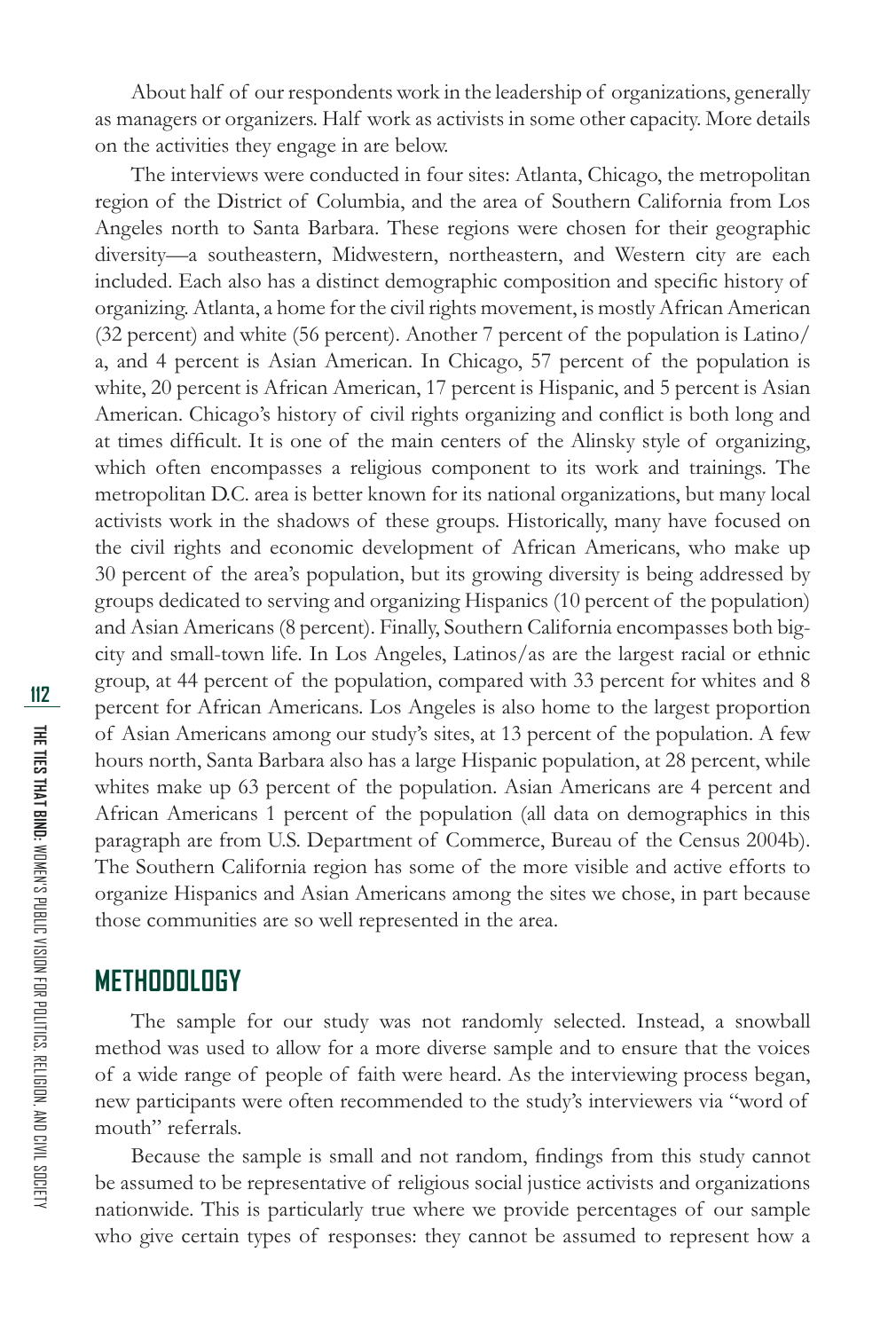random sample of women doing this work might answer. However, analysis of findings from the interviews can provide an in-depth look at the experiences of many women in this type of activism, particularly where there is relatively deep consensus among the women interviewed.

#### **WHO PARTICIPATES IN RELIGIOUSLY BASED ACTIVISM?**

An important recent study, *Faith-based Community Organizing: The State of the Field*, gives a good sense of what religiously based social justice work looks like in the United States. This research provides a helpful backdrop for our work. It is based on a survey of a nationally representative sample of "interfaith, broad-based, locally constituted, multi-issue and nonpartisan" organizations that follow the Industrial Areas Foundation model of interfaith organizing (Warren and Wood 2001; 1).<sup>4</sup> The study finds that faith-based community organizing is "second in size only to the labor movement among drives for social justice among low-income Americans today," involving 3,500 congregations along with approximately 500 local unions, public schools, and other institutions, encompassing over two million members of these institutions (R. Wood 2002; 6).

While its data are not directly comparable to the demographics of our interview participants and organizations, from this survey we have a general picture of the racial, gender, and denominational makeup of faith-based community organizations. They involve a diverse set of member organizations, for example: 36 percent of the organizations' member institutions (i.e., congregations or other community organizations) are predominantly white, 35 percent are predominantly African American, 21 percent are predominantly Hispanic, 11 percent are immigrant of various races, 7 percent are interracial, and a little over 1 percent are Asian American (Warren and Wood 2001; information on racial and ethnic composition of the United States is below). Leadership of these groups is also relatively well integrated. Boards of directors have a ratio of women to men of 51.3 percent to 48.7 percent. Among organizers, men had a greater presence at 56.3 percent, versus 43.7 percent women.

Religious organizing is perhaps not as interfaith as it could be. About 95 percent of member institutions of the organizations surveyed are predominantly Christian (Warren and Wood 2001). Of the remaining member groups, 2 percent involve Jewish congregations, 2 percent involve Unitarian Universalists, and nearly 1 percent involve other non-Christian denominations (Warren and Wood 2001). The survey found very few evangelical Christian congregations participating in faith-based organizing.

#### **THE WOMEN (AND MEN) WE INTERVIEWED**

Due to our study's focus on women's participation and experience within religiously based activism, nearly 91 percent of the people interviewed are women.

<sup>&</sup>lt;sup>4</sup> This model generally includes a lead or head organizer that engages in the recruitment of volunteer activists from member institutions, which are often congregations (Warren and Wood 2001).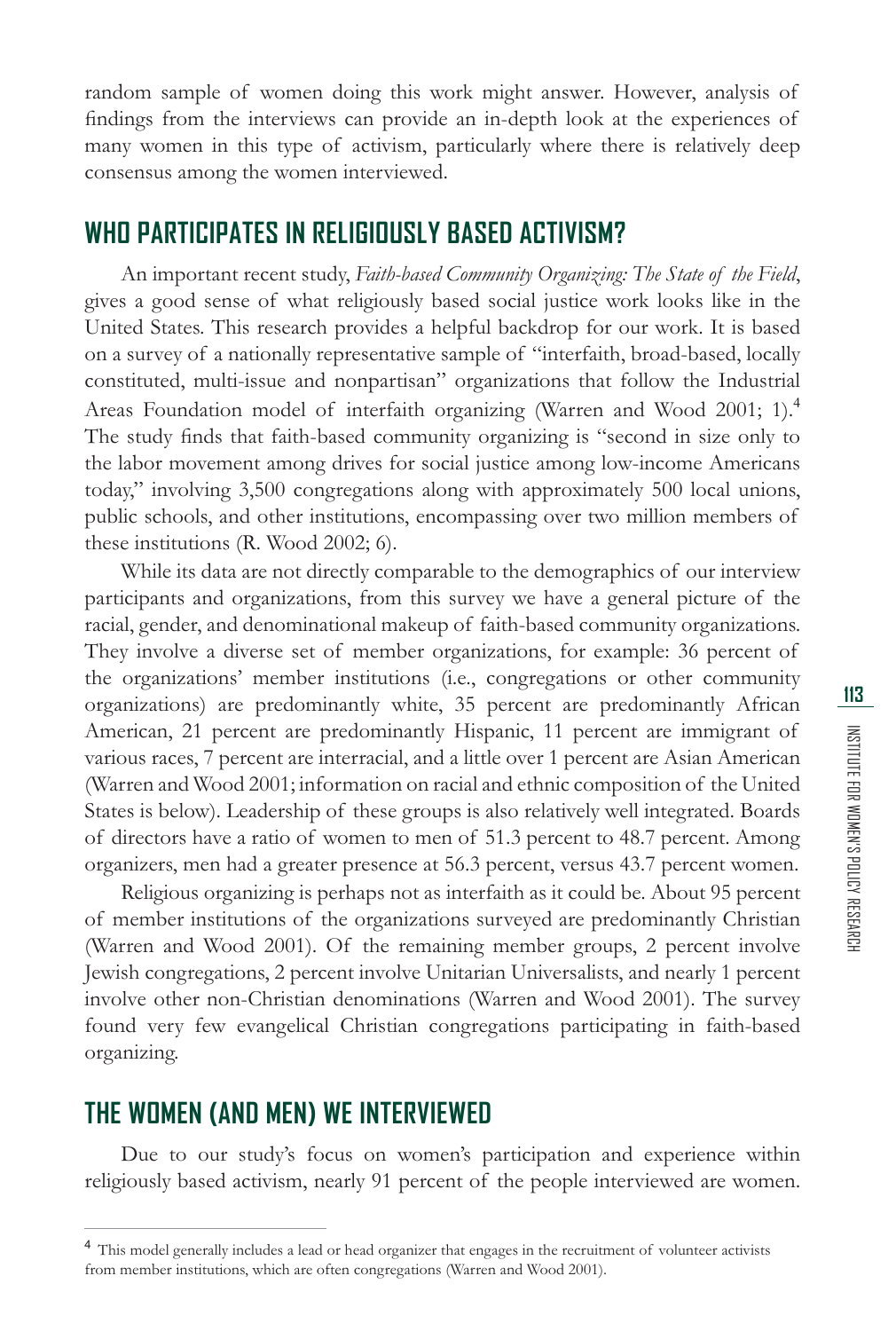Although it is nowhere near as skewed, women do have a greater presence than men across a wide range of denominations. The American Religious Identification Survey finds that across religious denominations, adult women (18 years and older) usually represent more than half of membership. For example, women represent 53 percent of Catholic membership, 54 percent of Baptist membership, 57 percent of evangelical/born-again Christian membership, 57 percent of Methodist membership, 59 percent of Pentecostal membership, 59 percent of Episcopalian/Anglican membership, and 64 percent of Church of God membership (Keysar, Kosmin, and Mayer 2001). As noted above, women are also more than half of board members, but slightly less than half of organizers, among interfaith community organizations.

More than half (54 percent) of interview participants in our study identified themselves as white, compared with 69 percent of Americans who were categorized as white in the Census. In our sample, 5 percent of participants are Arab American. In the United States, the Census includes Arab Americans in the category "white," and includes them in the 69 percent. The Census Bureau does, though, estimate that 0.42 percent of Americans are of Arab descent (U.S. Department of Commerce, Bureau of the Census 2004a and 2004b). The next largest racial and ethnic groups in our sample are African Americans and Hispanics, each 15 percent of those interviewed, compared with 12 and 13 percent of the U.S. population, respectively (U.S. Department of Commerce, Bureau of the Census 2004a). Asian Americans are a much larger proportion of our study's sample, at 9 percent, than in the United States, where they are 4 percent of the population (U.S. Department of Commerce, Bureau of the Census 2004a). We were unable to interview any Native Americans, who are 0.7 percent of the U.S. population (U.S. Department of Commerce, Bureau of the Census 2004a). In a next phase of interviews planned for 2005 and 2006, we will be expanding our sample of women of color, including Native American women, and will be able to explore their values and experiences in religious social justice work.

Interview participants in the study span the life cycle. Those 30 years old or under are 19 percent of our sample, and those aged 30 to 45 are 31 percent. Nearly 23 percent are between 46 and 55 years old, and 24 percent are aged 56 to 70. Only one interviewee is over 70 (the age of one participant was unknown). Although parallel age categories were not available, according to the 2000 Census, our sample is older on average than the U.S. population: nationally, 37 percent of Americans are between 20 and 44 years of age, 13 percent between 45 to 54 years of age, and 21 percent are 55 years or older (U.S. Department of Commerce, Bureau of the Census 2001). Our sample more closely reflects the age distribution of religious Americans: According to the American Religious Identification Survey, 23 percent of U.S. adults with a religious affiliation are between the ages of  $18$  and  $29$ , and  $16$  percent are  $65$ years or older, with the majority (about 60 percent) between ages 30 and 64 (Keysar, Kosmin, and Mayer 2001).

About 73 percent of interview participants are affiliated with a Christian religion, although denominations within this group vary. Catholics make up 20 percent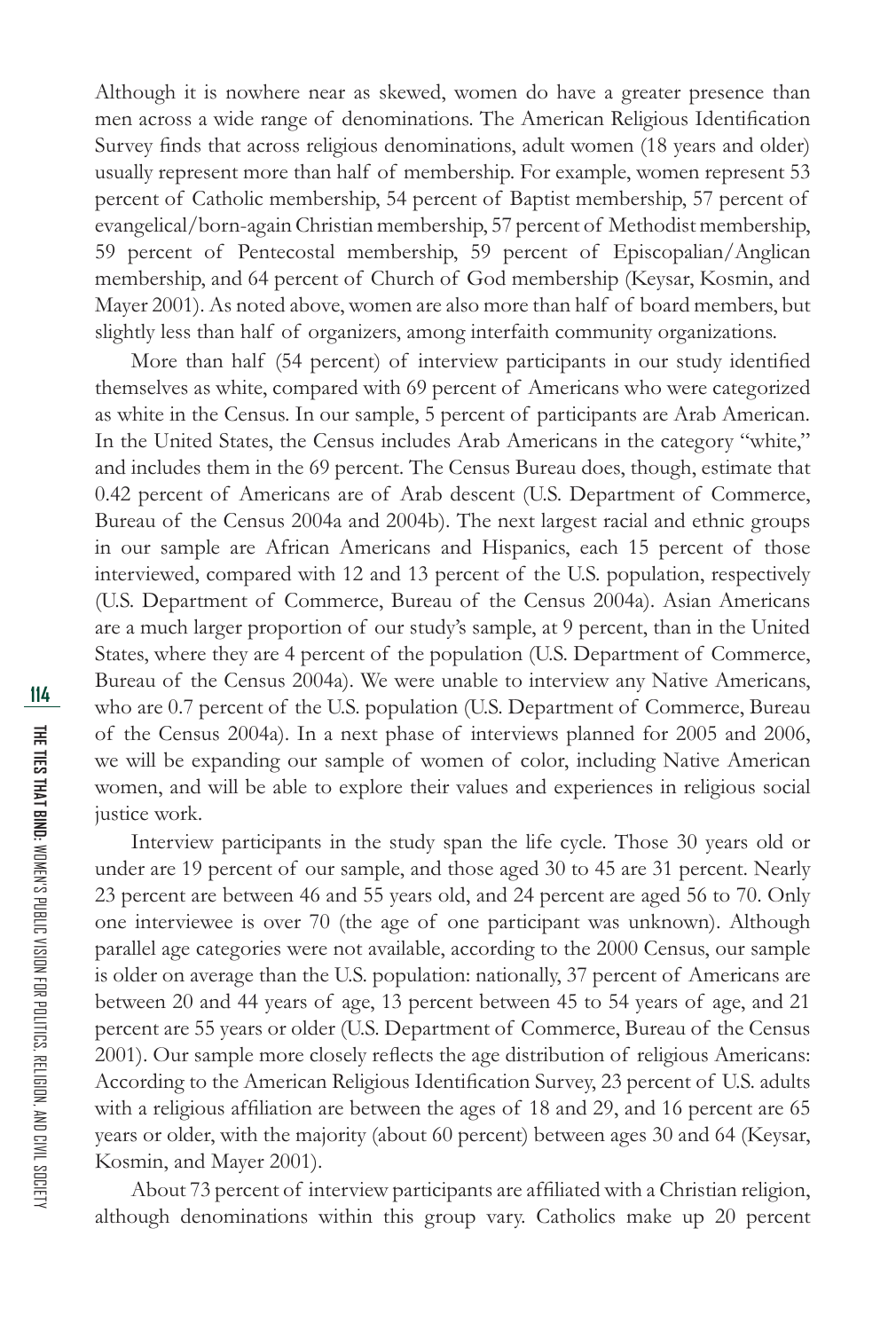of the sample and mainline Protestants make up 24 percent. Another 16 percent of interview participants are white or Hispanic evangelical Christians. African American Christians—who are generally from evangelical denominations but differ theologically and historically from white or Hispanic evangelical traditions—are 12 percent. One interviewee is Eastern Orthodox. Of non-Christian denominations, Muslims make up 11 percent of interviewees. Jews, Hindus, Buddhists, and Unitarian Universalists are each about 3 percent, and one participant each is Baha'i and Sikh. Only one participant reported no religious affiliation. The high representation of Christians in our study mirrors national data on Christian affiliation in the United States. According to the American Religious Identification Survey, 76.5 percent surveyed identified themselves as Christian (Keysar, Kosmin, and Mayer 2001). Our study, however, has a higher proportion of Jewish, Muslim, Hindu, Buddhist, and Unitarian Universalist affiliation than does the United States. These religions are 1.3, 0.5, 0.4, 0.5, and 0.3 percent of the country, respectively. Outside of their activist work, 63 of 74 interview participants reported belonging to a congregation and attending services, while 10 said they did not.

#### **THE NATURE OF WORK AMONG THE GROUPS INVOLVED**

The leaders and activists interviewed in the study take on a range of activities to further the work of their organizations and causes. These activities include engaging in visionary and strategic planning that guides the direction of the organization; directing and managing the overall functioning of the organization; providing program support; engaging in advocacy and political organizing through interactions with policymakers; directing the mobilization of grassroots membership around national issues; engaging in outreach and community organizing through local, doorto-door style community interactions and mobilization of community members around local issues; and providing direct services. The activities performed by most of interview participants fell into more than one of the above mentioned categories of activity, as they took on multiple roles within organizations.

Many of the interviewees for our study, and their organizations, work on a local level. More than half of those interviewed are engaged in outreach and community organizing. About a third of respondents do advocacy and political organizing at either the national or local level. More than a third of the study's interviewees serve as executive directors or managers of their organization, and over half are responsible for organizational vision and strategy, either from the position of a lead organizer or executive director, or as a board member or long time activist. Nine interview participants engaged in direct service work and seven provided program support to their organization.

The 44 organizations represented in the sample have a wide range of functions. A fifth of the organizations do not engage in any type of advocacy or political activity. Instead these organizations focus on direct social services and community building. Another one-fifth are also mainly service-oriented organizations but do occasionally engage in advocacy or political work around the issues faced by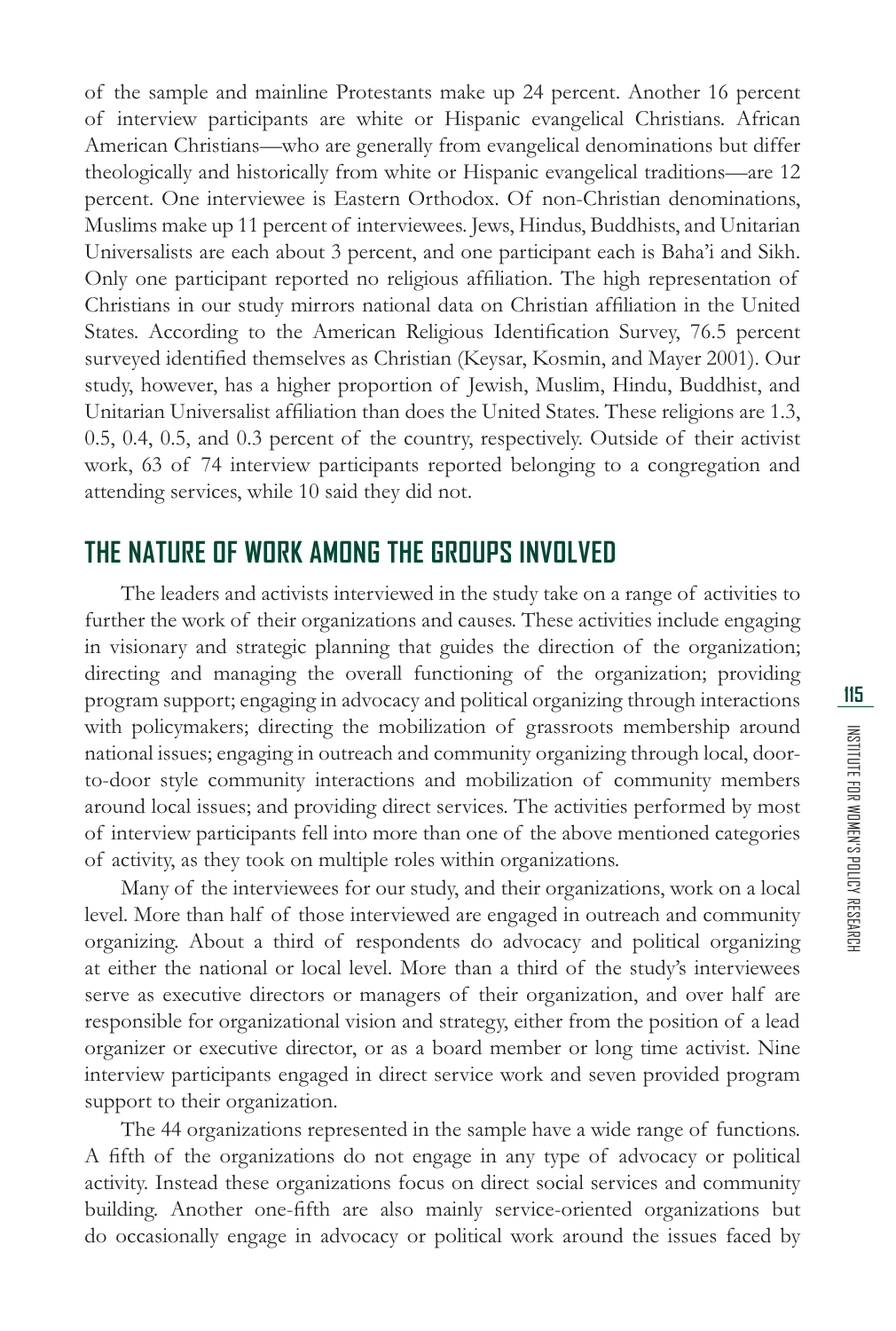those they serve. Almost half of the organizations engage in issue advocacy as a means to creating social and economic change. These organizations engage in voter drives, issue education, and membership mobilization and politicization within local communities, all designed to engage decision-makers and the local political system on issues they care about. The remaining tenth of the organizations engage in more direct political action such as supporting specific political candidates and lobbying. They also usually encourage their membership to support specific legislation and candidates.

The issues addressed by the organizations in this study also vary widely. Those engaged in direct service provision provide clothing, housing, counseling, immigrant services, medical assistance, and youth services. Organizations that mainly engage in direct service provision, but that also engage in advocacy when needed, tend to cover similar issue areas. Many also do public education on issues such as religious intolerance and racial and ethnic discrimination. Organizations that specifically focus on advocacy focus more heavily on economic issues such as housing, wages and labor rights, community development, environmental sustainability, immigrant rights and civil liberties, criminal justice, racial discrimination, child care, or welfare.

Half of the groups represented in the sample explicitly discuss and reflect on religious values or take part in prayer on a daily basis. In another third, religion is a central component but less explicitly visible in daily routines. In three organizations, religion is never explicitly discussed, and another four consider themselves completely secular.

#### **RACIAL, RELIGIOUS, AND GENDER DIVERSITY AMONG THE GROUPS INVOLVED**

Of the 44 organizations represented in the sample, half were identified by interview participants as not particularly diverse in terms of their racial and ethnic makeup. These organizations are almost if not solely comprised of only one racial or ethnic group. Of those 22, twelve are predominantly Caucasian, four are predominantly Arab American, two are predominantly Hispanic, two are predominantly Asian American, and two are predominantly African American. Seven of the organizations were described as equally comprised of two racial groups. Ten were identified as even more racially diverse or mixed, with no one group accounting for more than half of the organization's membership or staff (respondents from five organizations did not provide assessments of the racial diversity of their groups).

In terms of religious diversity, two-thirds of the organizations represented in our study are interfaith, while twelve are of one denomination. Of the organizations categorized as interfaith, eight involve members from different Christian denominations only, and three of these span conservative Christian evangelical denominations. Five interfaith organizations are Christian and Jewish only, and three are Christian, Jewish, and Muslim. Another twelve are interfaith in its broadest sense, and include membership from a wide range of both Christian and non-Christian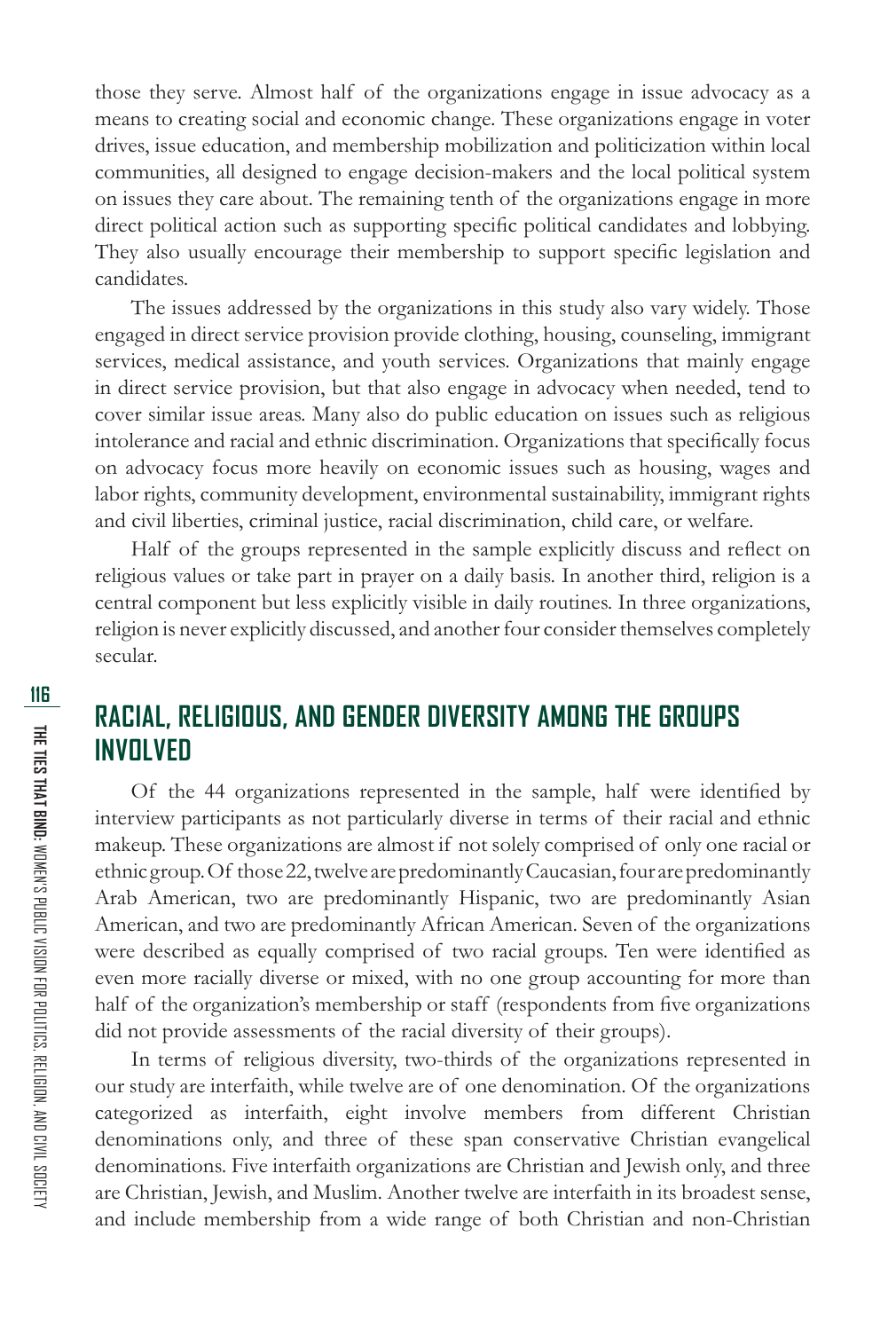denominations: Muslims and Jews as well as smaller religions such as Hindus, Buddhists, and Baha'is.

Interviewees were also asked about the gender diversity within their organizations. Some interviewees responded to this question by detailing the gender breakdown of the organization's leaders, or members of the Board or Advisory Committees. Others gave the gender breakdown of their staff and volunteers. Of the 20 interviewees that discussed the gender makeup of their Board, eight of the organizations represented by these interviewees were identified as having mostly women board members, six as having half men and half women, and another six as having mostly male board members. For the 21 interviewees that detailed the gender composition of staff, 17 responded that their organization had a predominantly female staff, one indicated that the staff at his/her organization was an equal mix of women and men, two indicated that their staff was predominantly male, and one person was uncertain as to the exact breakdown. Forty-three interviewees provided information about the gender breakdown among their volunteer membership. Of those 43 interviewees, 33 said their volunteers were mostly women, seven indicated there was an equal number of men and women volunteers, and three indicated that their organization's volunteers were predominantly male.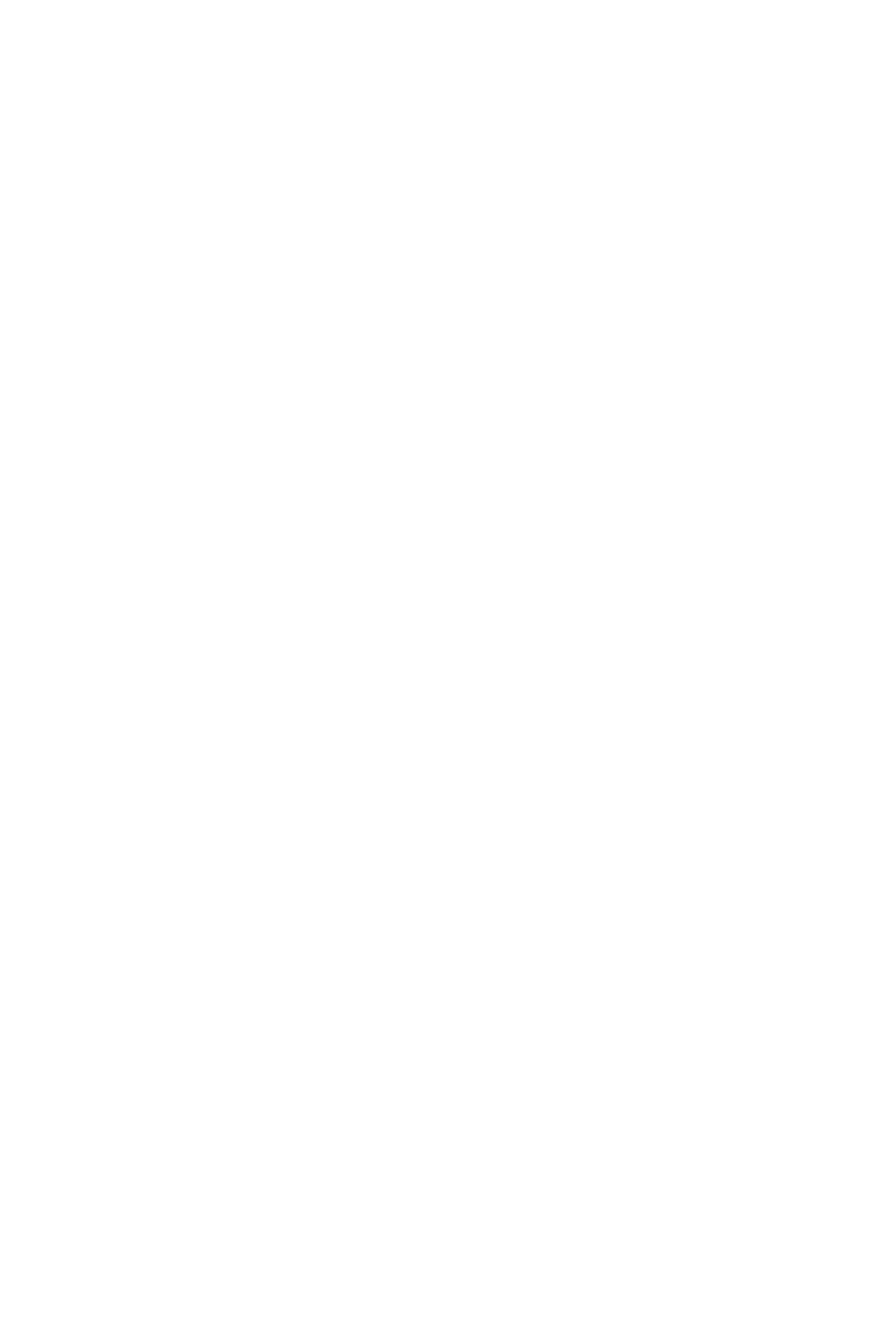# **References**

Allen, Catherine B. 2002. "Shifting Sands for Southern Baptist Women in Missions." In *Gender Bearers, Gender Barriers: Missionary Women in the Twentieth Century*. Dana L. Robert, ed., pp. 113-26. Maryknoll, NY: Orbis Books.

Antle, W. James. 2004. A Gay Marriage Milestone. *American Spectator*. <http://www. spectator.org/dsp\_article.asp?art\_id=7407> (November 2004).

Ayala, Louis J. 2000*.* "Trained for Democracy: The Differing Effects of Voluntary and Involuntary Organizations on Political Participation." *Political Research Quarterly* 53 (March): 99-115.

Bader, Christopher, and Paul Froese. 2005. *Images of God: The Effect of Personal Theologies on Moral Attitudes, Political Affiliation, and Religious Behavior*. Unpublished manuscript.

Bendroth, Margaret Lamberts. 1993. *Fundamentalism and Gender, 1875 to the Present*. New Haven, CT: Yale University Press.

Beyerlein, Kraig, and Mark Chaves. 2003. "The Political Activities of Religious Congregations in the United States." *Journal for the Scientific Study of Religion* 42 (June): 229-47.

Bishop, George. 1999. "The Polls—Trends: Americans' Belief in God." *Public Opinion Quarterly* 63 (Fall): 421-34.

Bosch, David J. 1991. *Transforming Mission: Paradigm Shifts in Theology of Mission*. Maryknoll, NY: Orbis Books.

Braude, Ann. 2004. "A Religious Feminist—Who Can Find Her? Historiographical Challenges from the National Organization for Women." *Journal of Religion* 84 (October): 555-73.

Breger, Marshall J. 2003. "Introduction." In *Public Policy and Social Issues: Jewish Sources and Perspectives*. Marshall J. Breger, ed., pp. 1-16. Westport, CT: Praeger Publishers.

Brouwer, Ruth Compton. 1989. "Opening Doors Through Social Service: Aspects of Women's Work in the Canadian Presbyterian Mission in Central India, 1877-1914." In *Women's Work for Women: Missionaries and Social Change in Asia.* Leslie A. Flemming, ed., pp. 11-34. Boulder, CO: Westview Press.

Buchanan, Constance. 1996. *Choosing to Lead: Women and the Crisis of American Values*. Boston: Beacon Press.

Burns, Nancy, Kay Lehman Schlozman, and Sidney Verba. 2001. *The Private Roots of Public Action: Gender, Equality, and Political Participation*. Cambridge, MA: Harvard University Press.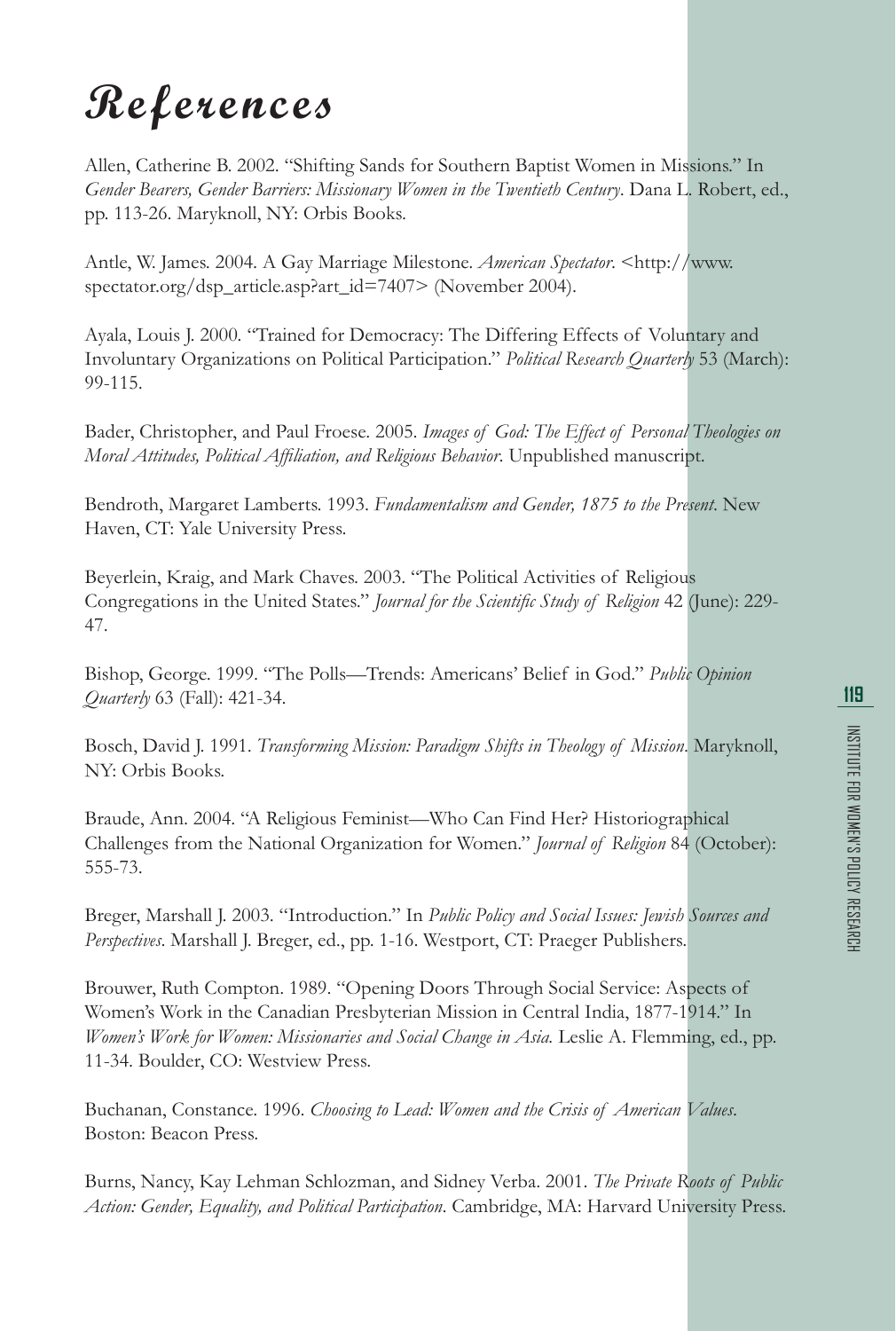Campbell, David E. 2004. "Acts of Faith: Churches and Political Engagement." *Political Behavior* 26 (June): 155-80.

Chaney, C.R., M. Alvarez, and J. Nagler. 1996. *Explaining the Gender Gap in U.S. Presidential Elections 1980-1992*. Unpublished manuscript.

Chapman, Audrey. 1991. *Faith, Power and Politics: Political Ministry in Mainline Churches*. New York, NY: Pilgrim Press.

Chopp, Rebecca S., and Sheila Greeve Davaney, eds. 1997. *Horizons in Feminist Theology: Identity, Tradition, and Norms*. Minneapolis, MN: Fortress Press.

Chu, Cindy Yik-yi. 2004. *The Maryknoll Sisters in Hong Kong, 1921-1969: In Love with the Chinese*. New York: Palgrave Macmillan.

Cohen, Steven M., and Judith Schor. 2004. *Gender Variation in the Careers of Conservative Rabbis: A Survey of Rabbis Ordained Since 1984*. New York, NY: Rabbinical Assembly.

Conway, Margaret M., Gertrude A. Steuernagel, and David W. Ahern. 1997. *Women and Political Participation: Cultural Change in the Political Arena*. Washington, DC: CQ Press.

Cooperman, Alan. 2004. "Liberal Christians Challenge 'Values Vote.'" *Washington Post*, November 10, p. A10.

Dhruvarajan, Vanaja. 1988. *Hindu Women and the Power of Ideology*. Westport, CT: Bergin and Garvey.

Djupe, Paul A., and J. Tobin Grant. 2001. "Religious Institutions and Political Participation in America." *Journal for the Scientific Study of Religion* 40 (June): 303-15.

Dodson, Jualynne. 2002. *Engendering Church: Women, Power and the AME Church.* Lanham, MD: Rowman and Littlefield.

Dries, Angelyn, O.S.F. 1998. *The Missionary Movement in American Catholic History*. Maryknoll, NY: Orbis Books.

Duck, Ruth. 1993. "Sin, Grace, and Gender in Free-Church Protestant Worship." In *Women at Worship: Interpretations of North American Diversity*. Marjorie Procter-Smith and Janet R. Walton, eds., pp. 55-70. Louisville, KY: Westminster/John Knox Press.

Dudley, Carl S., and David A. Roozen. 2001. *Faith Communities Today: A Report on Religion in the United States Today*. Hartford, CT: Hartford Institute for Religion Research, Hartford Seminary.

Ebaugh, Helen Rose, and Janet Saltzman Chafetz. 1999. "Agents for Cultural Reproduction and Structural Change: The Ironic Role of Women in Immigrant Religious Institutions." *Social Forces* 78 (December): 585-612.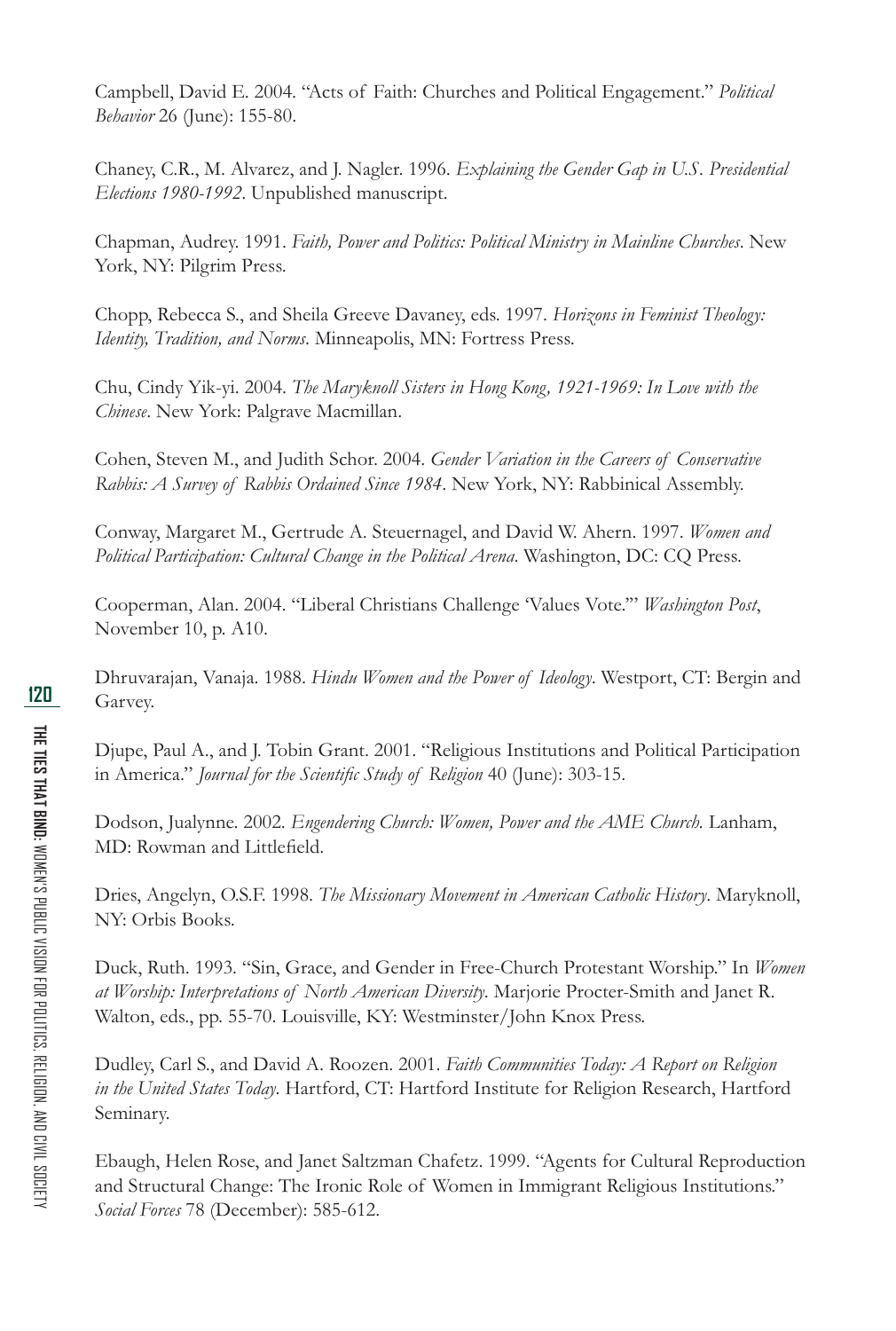Edwards, Wendy J. Deichmann, and Carolyn De Swarte Gifford, eds. 2003. *Gender and the Social Gospel*. Urbana, IL: University of Illinois.

Engineer, Ashgar Ali. 2001. "On the Multilayered Concept of Jihad." <http://ecumene. org/IIS/csss66.htm> (December 2001).

Feister, John Bookser. 2005. "How Catholics Understand Grace." AmericanCatholic.org (a service of St. Anthony Messenger Press and Franciscan Communications by the Roman Catholic Archdiocese of Cincinnati). <http://www.americancatholic.org/Newsletters/CU/ ac1000.asp> (February 2005).

Fiorenza, Elizabeth Schussler. 1983. *In Memory of Her*. New York, NY: Crossroad Press.

Froese, Paul, and Chris Bader. 2005. "Religious Worldviews: The Bundling of Images of God, Moral Attitudes, and Political Identities in Eight Christian Societies." Unpublished manuscript.

Gallagher, Sally K., and Christian Smith. 1999. "Symbolic Traditionalism and Pragmatic Egalitarianism: Contemporary Evangelicals, Families, and Gender." *Gender and Society* 13 (April): 211-33.

Gelb, Joyce, and Marian Lief Palley. 1996. *Women and Public Policies: Reassessing Gender Politics*. Charlottesville, VA: University of Virginia Press.

Gilligan, Carol. 1982. *In a Different Voice: Psychological Theory and Women's Development*. Cambridge, MA: Harvard University Press.

Gordon, Linda. 1994. *Pitied But Not Entitled: Single Mothers and the History of Welfare*. New York: The Free Press.

Gross, Rita M. 1993. *Buddhism After Patriarchy: A Feminist History, Analysis, and Reconstruction of Buddhism*. Albany, NY: State University of New York Press.

Harris, Fredrick C. 2001. "Black Churches and Civic Traditions: Outreach, Activism, and the Politics of Public Funding of Faith-Based Ministries." In *Can Charitable Choice Work?: Covering Religion's Impact on Urban Affairs and Social Services*. Andrew Walsh, ed., pp 140- 56. Hartford, CT: Pew Program on Religion and the News Media and the Leonard E. Greenberg Center for the Study of Religion in Public Life.

HarrisInteractive. 2004. "What Did Voters Really Mean When They Said 'Moral Values' Were Important in Deciding Who to Vote for in the U.S. Presidential Election?" Press Release, December 22. Rochester, NY: HarrisInteractive.

Higginbotham, Evelyn Brooks. 1993. *Righteous Discontent: The Women's Movement in the Baptist Church, 1880-1920*. Cambridge, MA: Harvard University Press.

Hogan, John P. 2003. *Credible Signs of Christ Alive: Case Studies from the Catholic Campaign for*  Human Development. Lanham, MD: Rowman and Littlefield.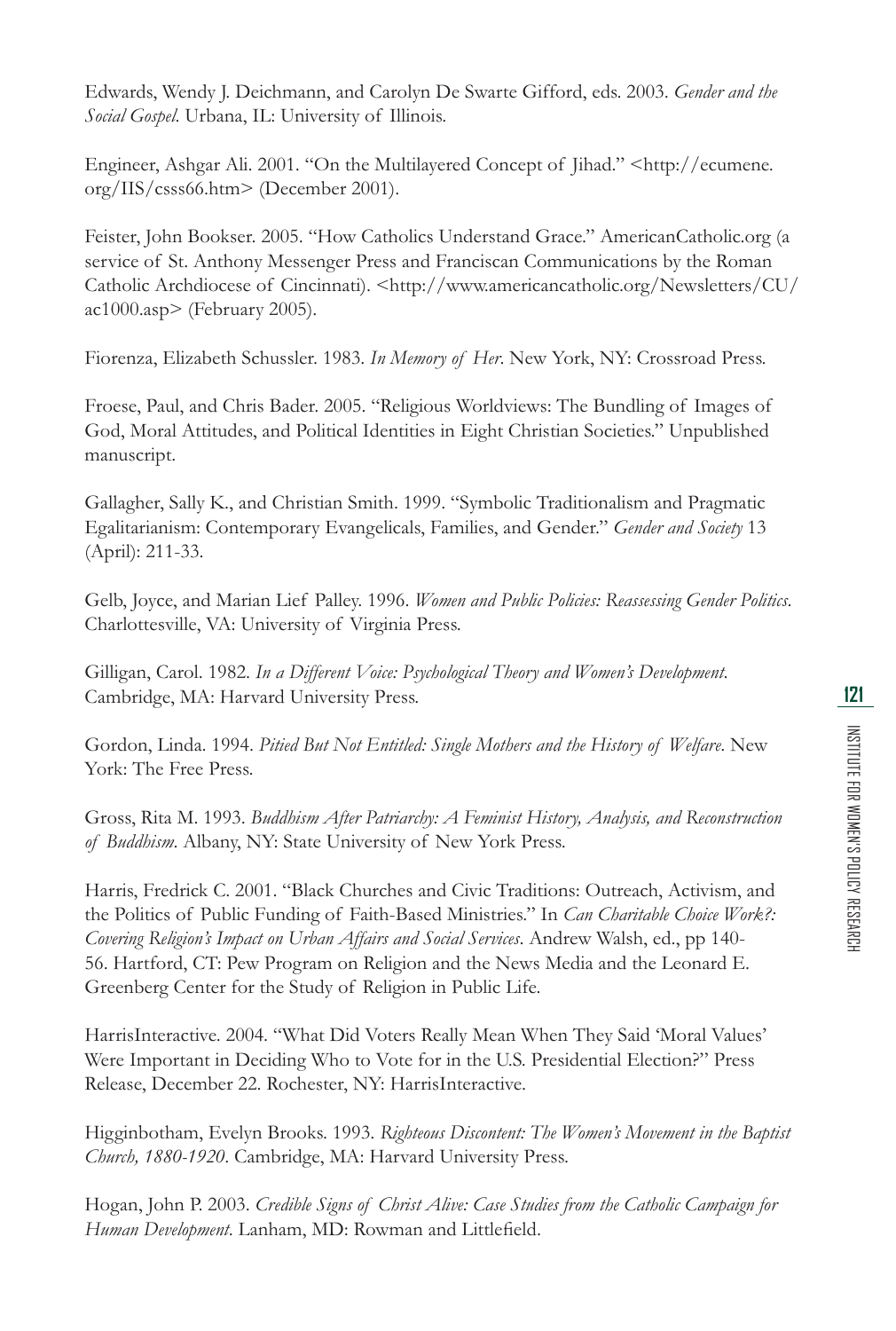Hunt, Helen LaKelly. 2004. *Faith and Feminism: A Holy Alliance*. New York, NY: Atria Books.

Jones, Dale E., Sherri Doty, Clifford Grammich, James E. Horsch, Richard Houseal, Mac Lynn, John P. Marcum, Kenneth M. Sanchagrin, and Richard H. Taylor. 2002. *Religious Congregations and Membership in the United States, 2000*. Nashville, TN: Glenmary Research Center.

Jones-Correa, Michael A., and David L. Leal. 2001. "Political Participation: Does Religion Matter?" *Political Research Quarterly* 54 (December): 751-70.

Jones-DeWeever, Avis. 2002. *Marriage Promotion and Low-Income Communities: An Examination*  of Real Needs and Real Solutions. Briefing Paper. Washington, DC: Institute for Women's Policy Research.

Kahn, Kim Fridkin. 1992. "Does Being Male Help? An Investigation of the Effects of Candidate Gender and Campaign Coverage on Evaluations of Senate Candidates." *Journal of Politics* 54 (May): 497-517.

Kahn, Kim Fridkin, and Edie N. Goldenberg. 1991. "Women Candidates in the News: An Examination of Gender Differences in U.S. Senate Campaign Coverage." *Public Opinion Quarterly* 55 (Summer): 180-99.

Kaufmann, Karen M. 2004. "The Partisan Paradox: Religious Commitment and the Gender Gap in Party Identification." *Public Opinion Quarterly* 68 (Winter): 491-511.

Kaufmann, Karen M. 2002. "Culture Wars, Secular Realignment, and the Gender Gap in Party Identification." *Political Behavior* 24 (September): 283-307.

Keysar, Ariela, Barry A. Kosmin, and Egon Mayer. 2001. *American Religious Identification Survey*. New York, NY: The Graduate Center of the City University of New York. <http:// www.gc.cuny.edu/studies/> (March 2005).

Kliksberg, Bernardo. 2003. *Social Justice: A Jewish Perspective*. New York, NY: Gefen Books.

Konieczny, Mary Ellen, and Mark Chaves. 2000. "Resources, Race, and Female-Headed Congregations in the United States." *Journal for the Scientific Study of Religion* 39 (September): 261-72.

Lake, Snell, Perry, and Associates. 2002. *Public Views on Welfare Reform and Children in the Current Economy*. Washington, DC: Lake, Snell, Perry, and Associates.

Langer, Gary. 2004. "A Question of Values." *New York Times*, November 6, A19.

Layman, Geoffrey C. 1997. "Religion and Political Behavior in the United States: The Impact of Beliefs, Affiliations, and Commitment from 1980 to 1994." *Public Opinion Quarterly* 61 (Summer): 288-316.

Mahoney, Annette, and Kenneth I. Pargament. 2004. "Sacred Changes: Spiritual Conversion and Transformation." *Journal of Clinical Psychology* 60 (May): 481-92.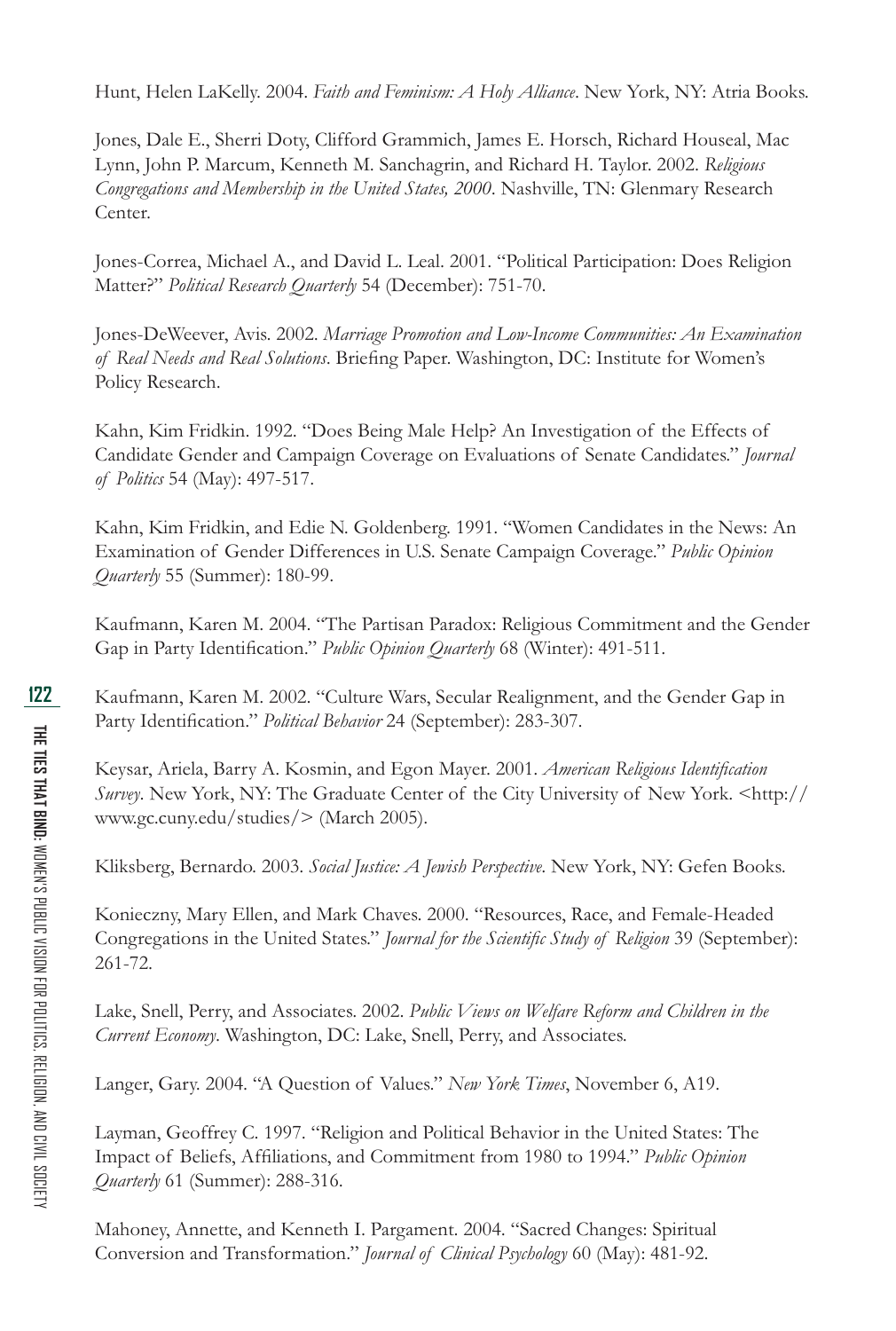Manning, Christel. 1999. *God Gave Us the Right: Conservative Catholic, Evangelical Protestant, and Orthodox Jewish Women Grapple with Feminism*. New Brunswick, NJ: Rutgers University Press.

Marsh, Charles. 2004. *The Beloved Community: How Faith Shapes Social Justice, from the Civil Rights Movement to Today*. New York, NY: Basic Books.

Maybury, Karol, and Sarah Chickering. 2001. "The Influence of Pastor Status and Sex on Evaluations of Sermons." *Review of Religious Research,* 42 (June): 415-25.

Miller, William R. 2004. "The Phenomenon of Quantum Change," *Journal of Clinical Psychology* 60 (May): 453-60.

Niven, David, and Jeremy Zilber. 2001. "'How Does She Have Time for Kids and Congress?' Views on Gender and Media Coverage from House Offices." In *Women and Congress: Running, Winning, and Ruling*. Karen O'Connor, ed., pp. 147-66. Binghamton, NY: Haworth Press.

Noll, Mark A. 2004. *The Rise of Evangelicalism: The Age of Edwards, Whitefield, and the Wesleys*. Downers Grove, IL: Intervarsity Press.

Okin, Susan Moller. 1992. *Women in Western Political Thought*. Princeton, NJ: Princeton University Press.

Ozorak, Elizabeth Weiss. 1996. "The Power but Not the Glory: How Women Empower Themselves Through Religion." *Journal for the Scientific Study of Religion* 35 (March): 17-29.

Pardo, Mary. 1998. "Creating Community: Mexican American Women in Eastside Los Angeles." In *Community Activism and Feminist Politics: Organizing Across Race, Class, and Gender*. Nancy A. Naples, ed., pp. 275-300. New York: Routledge.

Pateman, Carole. 1988. *The Sexual Contract*. Stanford, CA: Stanford University Press.

Paul, Diana Y. 1985. *Women in Buddhism: Images of the Feminine in Mahayana Tradition*. Berkeley, CA: University of California Press.

The Pew Research Center for the People and the Press. 2005. *Bush Approval Rating Lower Than for Other Two-Termers: Public's Agenda Differs from President's*. Washington, DC: The Pew Research Center for the People and the Press.

The Pew Research Center for the People and the Press. 2003. *Democrats Frustrated with party Even As Candidates Gain Visibility: Bush Approval Slips—Fix Economy, Say Voters*. Washington, DC: The Pew Research Center for the People and the Press.

Pope Paul VI. 1975. Encyclical Letter *Evangelii Nuntiandi* (*On Evangelization in the Modern World*). <http://www.vatican.va/holy\_father/paul\_vi/apost\_exhortations/documents/ hf\_p-vi\_exh\_19751208\_evangelii-nuntiandi\_en.html> (May 2005).

Pui-lan, Kwok. 2005. *Postcolonial Imagination and Feminist Theology*. Louisville, KY: Westminster John Knox Press.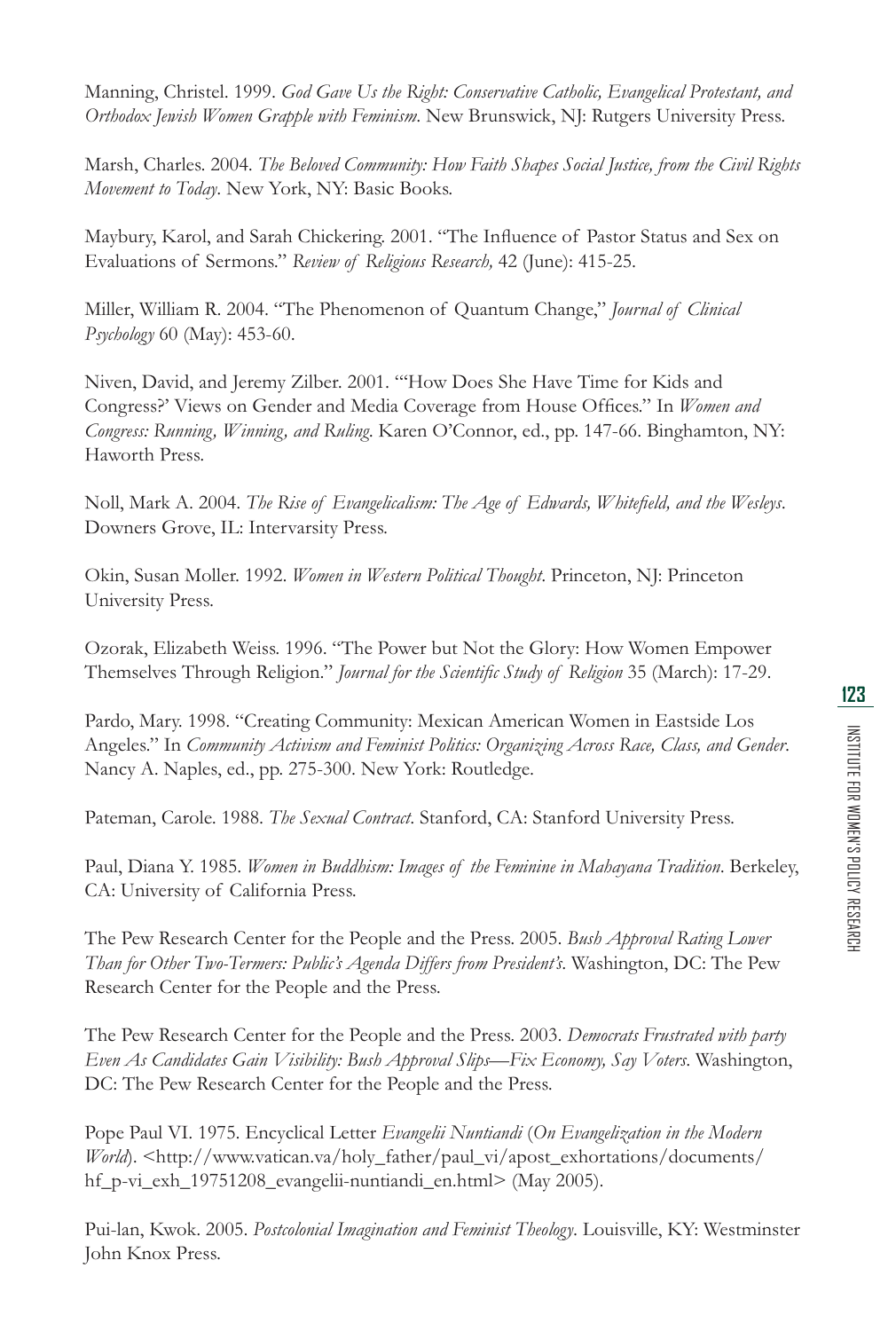Religious Coalition for Reproductive Choice. 2005. *We Affirm: Religious Organizations Support Reproductive Choice*. Washington, DC: Religious Coalition for Reproductive Choice.

Robert, Dana L. 1996. *American Women in Mission: A Social History of Their Thought and Practice*. Macon, GA: Mercer University Press.

Schneider, Carl J., and Dorothy Schneider. 1997. *In Their Own Right: The History of American Clergywomen*. New York, NY: Crossroad Publishing.

Schultz, Debra L. 2001. *Going South: Jewish Women in the Civil Rights Movement*. New York, NY: New York University Press.

Semple, Rhonda Anne. 2003. *Missionary Women: Gender, Professionalism and the Victorian Idea of Christian Mission*. Suffolk, UK: Boydell.

Skocpol, Theda. 1992. *Protecting Soldiers and Mothers: The Political Origins of Social Policy in the United States*. Cambridge, MA: Belknap Press of Harvard.

Smith, Kenneth L., and Ira G. Zepp, Jr. 1974. *Search for the Beloved Community:The Thinking of Martin Luther King, Jr.* Valley Forge, PA: Judson Press.

Sonn, Tamara. 1996. "The Islamic Call: Social Justice and Political Realism." In *Islamic Identity and the Struggle for Justice*. Nimat Hafez Barazangi, M. Raquibuz Zaman, and Omar Afzal eds., pp. 64-76. Gainesville, FL: University Press of Florida.

Sullins, Paul. 2000. "The Stained Glass Ceiling: Career Attainment for Women Clergy." *Sociology of Religion* 61 (Fall): 243-67.

Teixeira, Ruy. 2004. *Public Opinion Watch, November 10, 2004*. Washington, DC: Center for American Progress. <http://www.americanprogress.org/site/pp.asp?c=biJRJ8OVF&b=24 6518> (April 2005).

Thistlewaite, Susan Brooks, and Mary Potter Engel, eds. 1998. *Lift Every Voice: Constructing Christian Theologies from the Underside*. Maryknoll, NY: Orbis Books.

Tucker, Sara. 1989. "A Mission for Change in China: The Hackett Women's Medical Center of Canton China, 1900-1930." In *Women's Work for Women: Missionaries and Social Change in Asia*. Leslie A. Flemming, ed., pp. 137-58. Boulder, CO: Westview Press.

U.S. Conference of Catholic Bishops. 1986. *Economic Justice for All: Pastoral Letter on Catholic Social Teaching and the U.S. Economy*. Washington, DC: U.S. Conference of Catholic Bishops.

U.S. Department of Commerce. Bureau of the Census. 2004a. *Table PCT 3. Sex by Age.*  Based on SF4 files of the 2000 Census. < http://factfinder.census.gov> (February 2004).

U.S. Department of Commerce. Bureau of the Census. 2004b. *Table P4. Hispanic or Latino,*  and Not Hispanic or Latino by Race [73] – Universe: Total Population. Based on SF1 files of the 2000 Census. <http://factfi nder.census.gov/servlet/DTTable?\_bm=y&-context=dt&-ds\_ name=DEC\_2000\_SF1\_U&-mt\_name=DEC\_2000\_SF1\_U\_P004&-CONTEXT=dt&-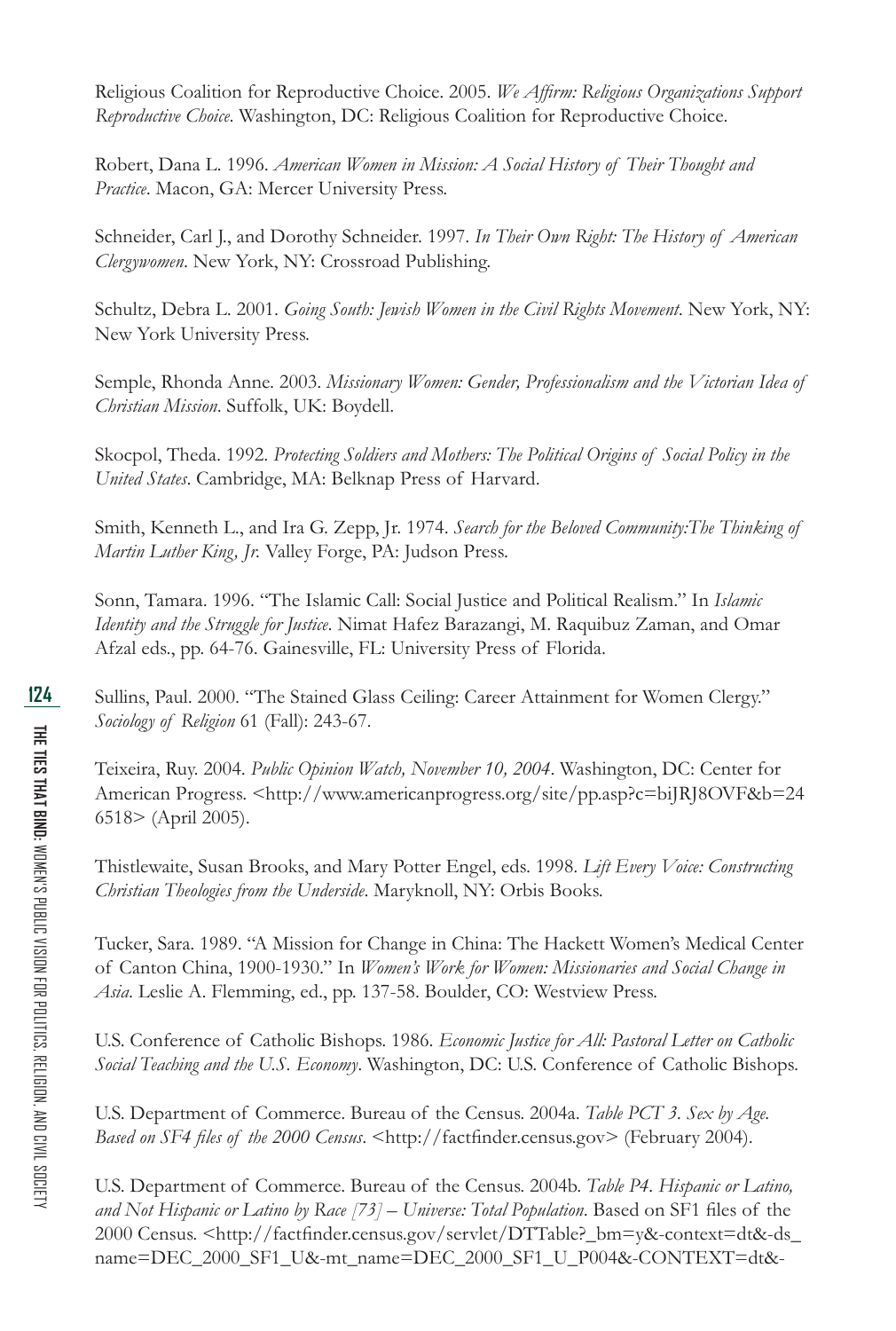tree\_id=4001&-all\_geo\_types=N&-geo\_id=40000US03817&-geo\_id=40000US16264& geo\_id=40000US51445&-geo\_id=40000US79282&-geo\_id=40000US92242&-search\_ results=40000US92242&-format=&-\_lang=en> (April 2005).

U.S. Department of Commerce. Bureau of the Census. 2003. *The Arab Population: 2000*. http://www.census.gov/prod/2003pubs/c2kbr-23.pdf (April 2005).

U.S. Department of Commerce. Bureau of the Census. 2001. *Profiles of General Demographic Characteristics*. <http://www.census.gov/prod/cen2000/dp1/2kh00.pdf> (March 2005).

Verba, Sidney, Kay Lehman Schlozman, and Henry E. Brady. 1995. *Voice and Equality: Civic Voluntarism in American Politics*. Cambridge, MA: Harvard University Press.

Wadley, Susan S. 1977. "Women and the Hindu Tradition." *Signs* 3 (Autumn): 113-25.

Wald, Kenneth D. 2003. *Religion and Politics in the United States*. Lanham, MD: Rowman and Littlefield, 2003.

Warren, Mark R. 2001. *Dry Bones Rattling: Community Building to Revitalize American Democracy.*  Princeton, NJ: Princeton University Press.

Warren, Mark R., and Richard L. Wood. 2001*. Faith-Based Community Organizing: The State of the Field.* Jericho, NY: Interfaith Funders. Presented on COMM-ORG: The On-Line Conference on Community Organizing and Development. <http://comm-org.utoledo. edu/papers.htm> (February 2004).

Weisenfeld, Judith. 1997. *African American Women and Christian Activism*. Cambridge, MA: Harvard University Press.

Welch, Susan, and John Hibbing. 1992. "Financial Conditions, Gender, and Voting in American National Elections." *The Journal of Politics* 54 (February): 197-210.

West, Guida. 1981. *The National Welfare Rights Movement*. New York: Praeger Publishers.

Wilkinson, Patrick. 1999. "The Selfless and the Helpless: Maternalist Origins of the U.S. Welfare State." *Feminist Studies* 25 (Fall): 571-98.

Williams, Johnny E. 2002. "Linking Beliefs to Collective Action: Politicized Religious Beliefs and the Civil Rights Movement." *Sociological Forum* 17 (June) 203-22.

Wood, Julia. 1993. *Who Cares? Women, Care, and Culture*. Carbondale, IL: Southern Illinois University Press.

Wood, Richard. 2002. *Faith in Action: Religion, Race, and Democratic Organizing in America*. Chicago: University of Chicago Press.

Wuthnow, Robert. 2002. "Beyond Quiet Influence? Possibilities for the Protestant Mainline." In *The Quiet Hand of God: Faith-Based Activism and Mainline Protestantism*. Robert Wuthnow and John H. Evans, eds., pp. 381-404. Berkeley and Los Angeles: University of California Press.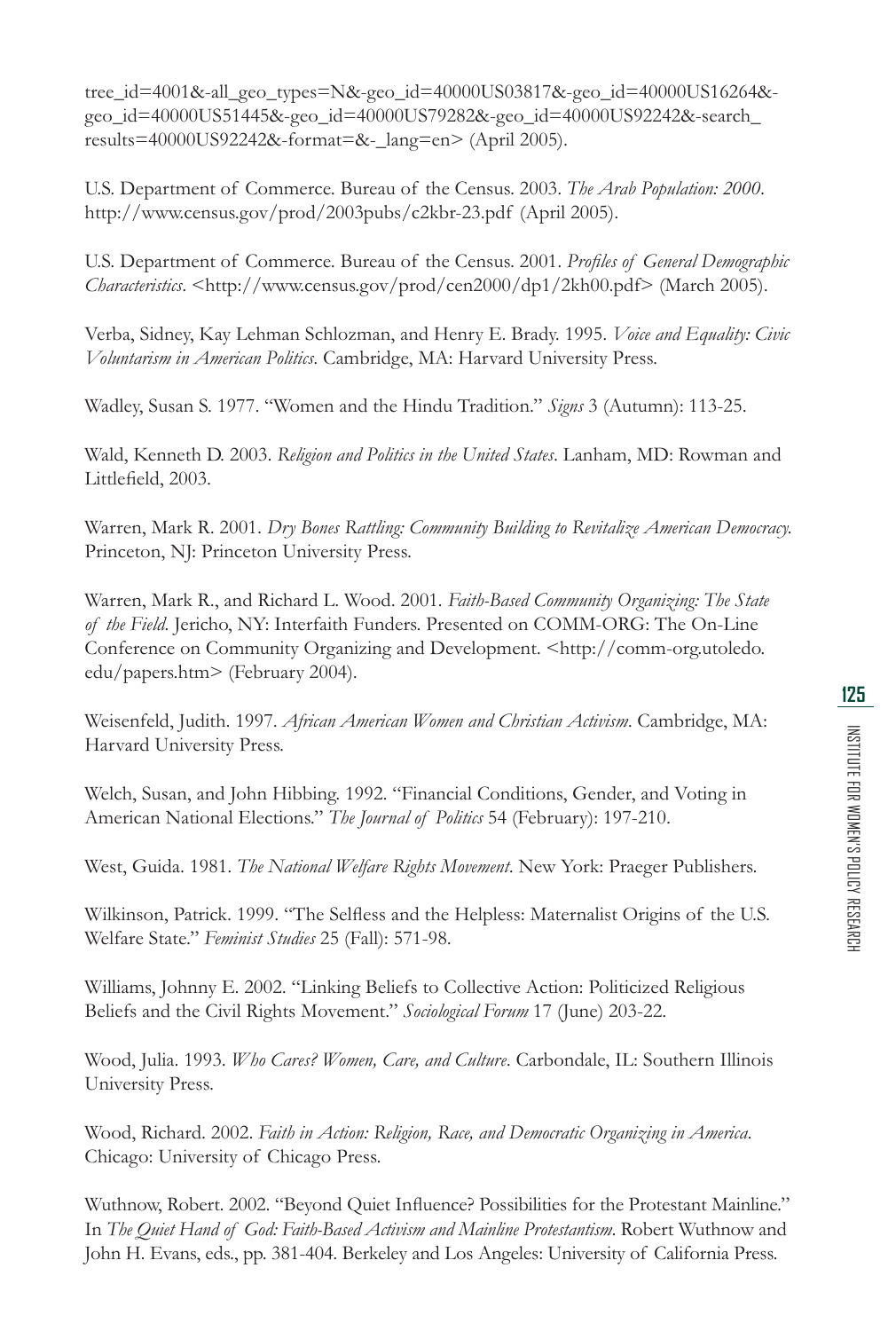Wuthnow, Robert. 1999. "Mobilizing Civic Engagement: The Changing Impact of Religious Involvement." Washington, DC: Brookings Institute Press.

Wuthnow, Robert, and John H. Evans, eds. 2002. *The Quiet Hand of God: Faith-Based Activism and the Public Role of Mainline Protestantism*. Berkeley, CA: University of California Press.

Yao, Kevin Xiyi. 2002. "Missionary Women and Holiness Revivals in China During the 1920s." In *Gender Bearers, Gender Barriers: Missionary Women in the Twentieth Century*. Dana L. Robert, ed. Maryknoll, NY: Orbis Books.

Zaman, M. Raquibuz. 1996. "Economic Justice in Islam, Ideals and Reality." In *Islamic Identity and the Struggle for Justice*. Nimat Hafez Barazangi, M. Raquibuz Zaman, and Omar Afzal eds., pp. 47-63. Gainesville, FL: University Press of Florida.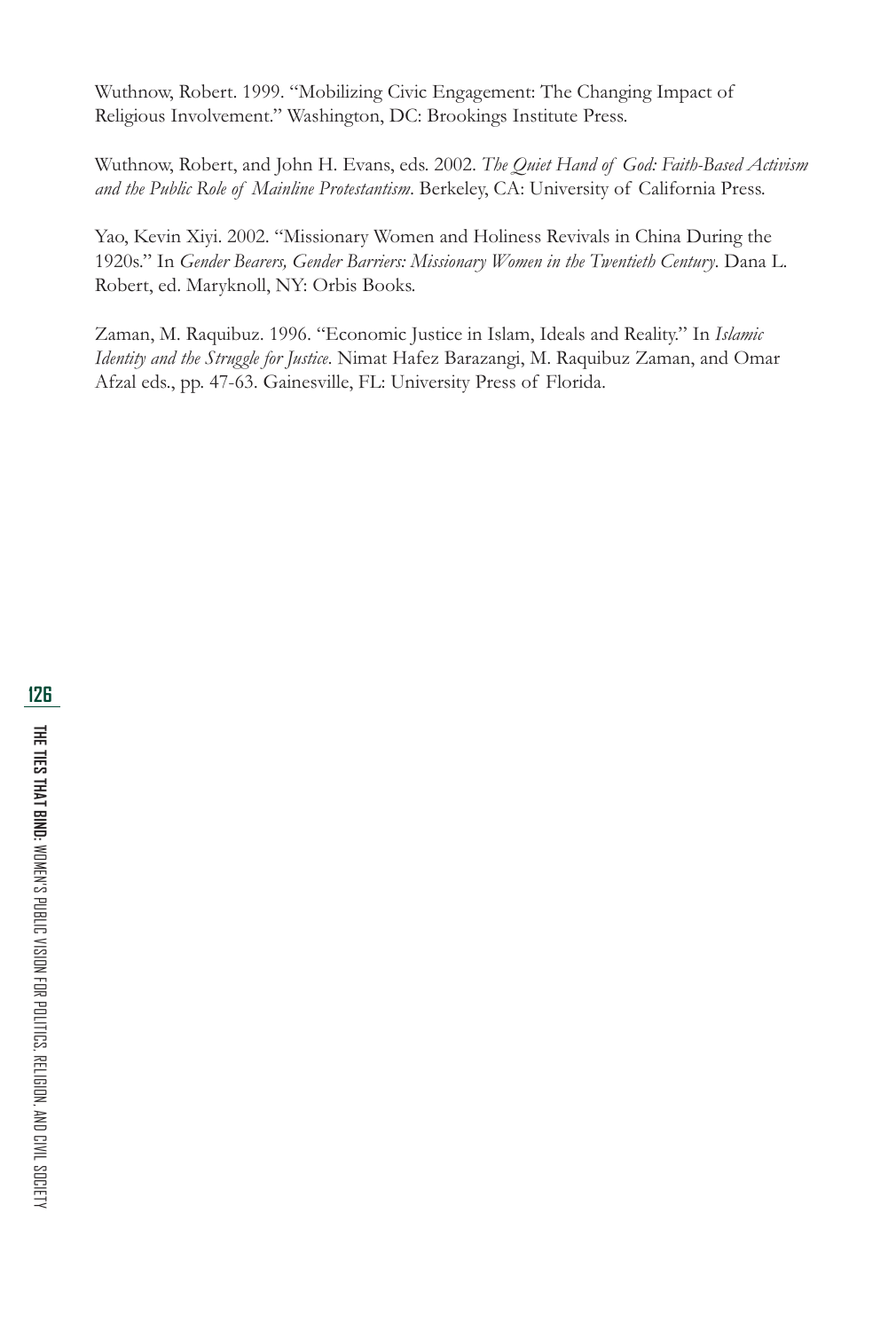# Visit **WWW.iWPr.org** to become<br>
an IWPR **MEMBER**<br>
or to make a DONATION

#### **IWPR Membership**

Your membership in the IWPR Information Network enables IWPR to continue its mission to conduct policy-relevant research that analyzes and documents the issues that most affect women and their families. Please show your support of IWPR's important work by becoming a member today.

#### **IWPR Membership Levels**

Graduate Student Member: \$35 Friend: \$75 Sustainer: \$175 Partner: \$250 Affiliate: \$350 Corporate Affiliate: \$1,000 Eleanor Roosevelt Policy Councils: \$500-\$5000 and up

Sign up at www.iwpr.org or call Membership at (202) 785-5100.

#### **IWPR Board of Directors**

| Marcia Worthing, Chair<br>Martha Darling, Vice Chair<br>Esmeralda Lyn, Treasurer<br>Lenora Cole, Secretary<br>Heidi Hartmann, President<br><b>Mariam Chamberlain</b><br><b>Linda Chavez-Thompson</b><br>Irasema Garza<br><b>Carol Greene</b><br><b>Yvonne Jackson</b><br><b>Kay Schlozman</b><br><b>Brooke L. Shearer</b><br>Kathleen Kennedy Townsend<br><b>Emily van Agtmael</b><br>Joan Wainwright | Mullin & Associates, Ltd.<br><b>Education Policy Consultant</b><br><b>Hofstra University</b><br>University of Maryland University College<br>Institute for Women's Policy Research<br>National Council for Research on Women<br>AFL-CIO<br><b>AFSCME</b><br>Goldens Bridge, New York<br>Coral Gables, Florida<br><b>Boston College</b><br><b>International Partnership for Microbicides</b><br><b>Operation Respect</b><br>Van Agtmael Interiors<br>Merck & Co., Inc. |
|-------------------------------------------------------------------------------------------------------------------------------------------------------------------------------------------------------------------------------------------------------------------------------------------------------------------------------------------------------------------------------------------------------|-----------------------------------------------------------------------------------------------------------------------------------------------------------------------------------------------------------------------------------------------------------------------------------------------------------------------------------------------------------------------------------------------------------------------------------------------------------------------|
| <b>Sheila Wellington</b>                                                                                                                                                                                                                                                                                                                                                                              | <b>New York University</b>                                                                                                                                                                                                                                                                                                                                                                                                                                            |
|                                                                                                                                                                                                                                                                                                                                                                                                       |                                                                                                                                                                                                                                                                                                                                                                                                                                                                       |

**Visit www.iwpr.org/store to purchase IWPR publications.**